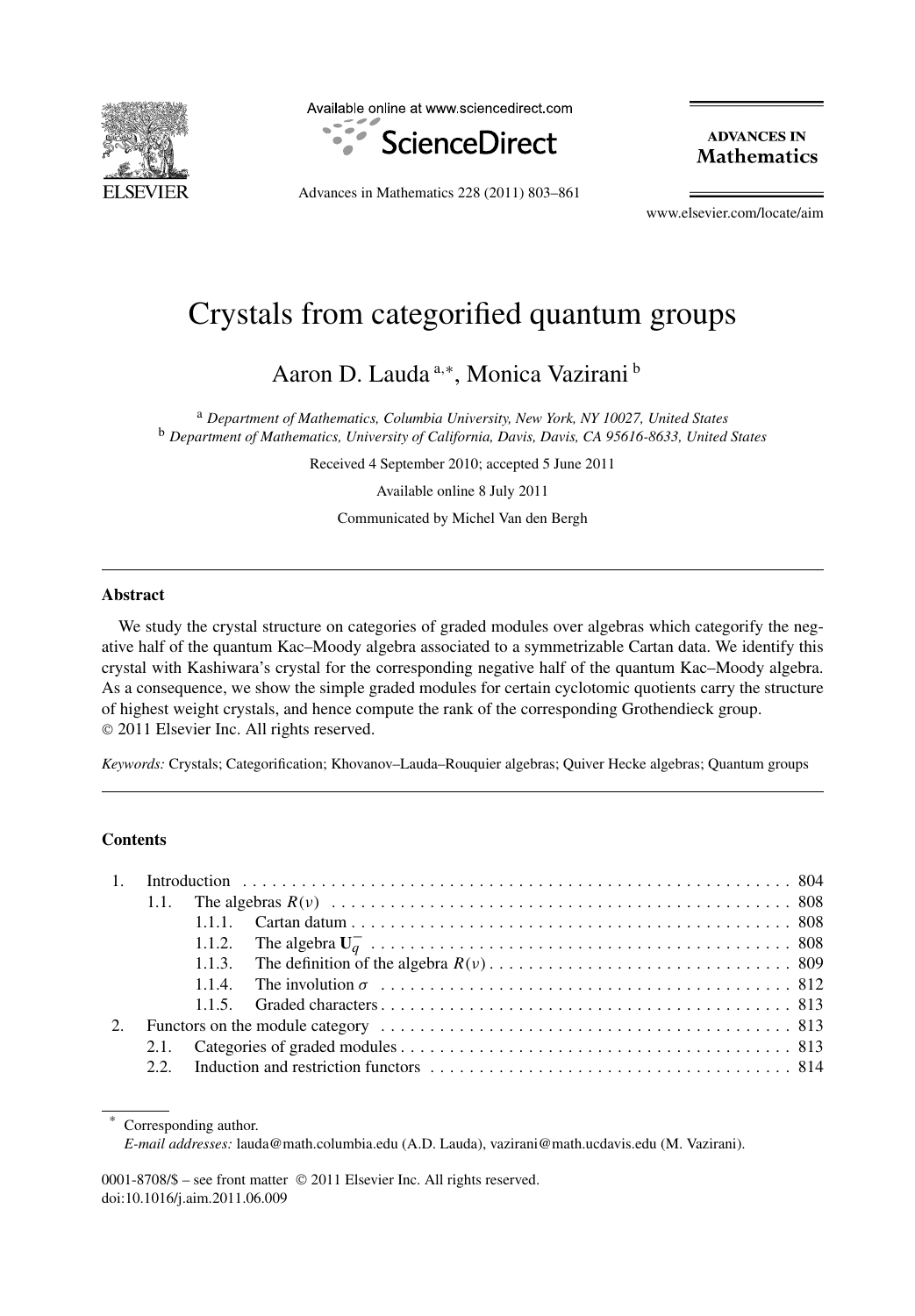|                | 2.3. |        |  |  |  |
|----------------|------|--------|--|--|--|
|                | 2.4. |        |  |  |  |
|                | 2.5. |        |  |  |  |
|                |      |        |  |  |  |
|                | 2.6. |        |  |  |  |
|                | 2.7. |        |  |  |  |
| 3.             |      |        |  |  |  |
| 4.             |      |        |  |  |  |
|                | 4.1. |        |  |  |  |
|                | 4.2. |        |  |  |  |
| 5 <sub>1</sub> |      |        |  |  |  |
|                | 5.1. |        |  |  |  |
|                | 5.2. |        |  |  |  |
|                | 5.3. |        |  |  |  |
| 6.             |      |        |  |  |  |
|                | 6.1. |        |  |  |  |
|                | 6.2. |        |  |  |  |
|                | 6.3. |        |  |  |  |
|                |      | 6.3.1. |  |  |  |
|                | 6.4. |        |  |  |  |
| 7.             |      |        |  |  |  |
|                | 7.1. |        |  |  |  |
|                | 7.2. |        |  |  |  |
|                | 7.3  |        |  |  |  |
|                |      |        |  |  |  |
|                |      |        |  |  |  |
|                |      |        |  |  |  |

#### **1. Introduction**

In [31,33,53] a family *R* of graded algebras was introduced that categorifies the integral form  $\mathcal{A}U_q^- := \mathcal{A}U_q^-(\mathfrak{g})$  of the negative half of the quantum enveloping algebra  $U_q(\mathfrak{g})$  associated to a symmetrizable Kac–Moody algebra g. The grading on these algebras equips the Grothendieck group  $K_0(R\text{-pmod})$  of the category of finitely-generated graded projective R-modules with the structure of a  $\mathbb{Z}[q, q^{-1}]$ -module, where  $q^r[M] := [M\{r\}]$ , and  $M\{r\}$  denotes a graded module *M* with its grading shifted up by *r*. Natural parabolic induction and restriction functors give  $K_0(R$ -pmod) the structure of a (twisted)  $\mathbb{Z}[q, q^{-1}]$ -bialgebra. In [31,33] an explicit isomorphism of twisted bialgebras was given between  $_{\mathcal{A}}\mathbf{U}_q^-$  and  $K_0(R\text{-pmod})$ . The crystal-theoretic methods in this paper provide a new proof of this result.

Several conjectures were also made in [31,33]. One conjecture that was unproven at the time this article first appeared is the so-called cyclotomic quotient conjecture which suggests a close connection between certain finite dimensional quotients of the algebras *R* and the integrable representation theory of quantum Kac–Moody algebras. At that time, the conjecture had been proven in finite and affine type *A* by Brundan and Kleshchev [10], but very little was known in the case of an arbitrary symmetrizable Cartan datum. By obtaining new results on the fine structure of simple *R*-modules, here we show that simple graded modules for these cyclotomic quotients carry the structure of highest weight crystals. Hence we identify the rank of the corresponding Grothendieck group with the rank of the integral highest weight representation, proving a major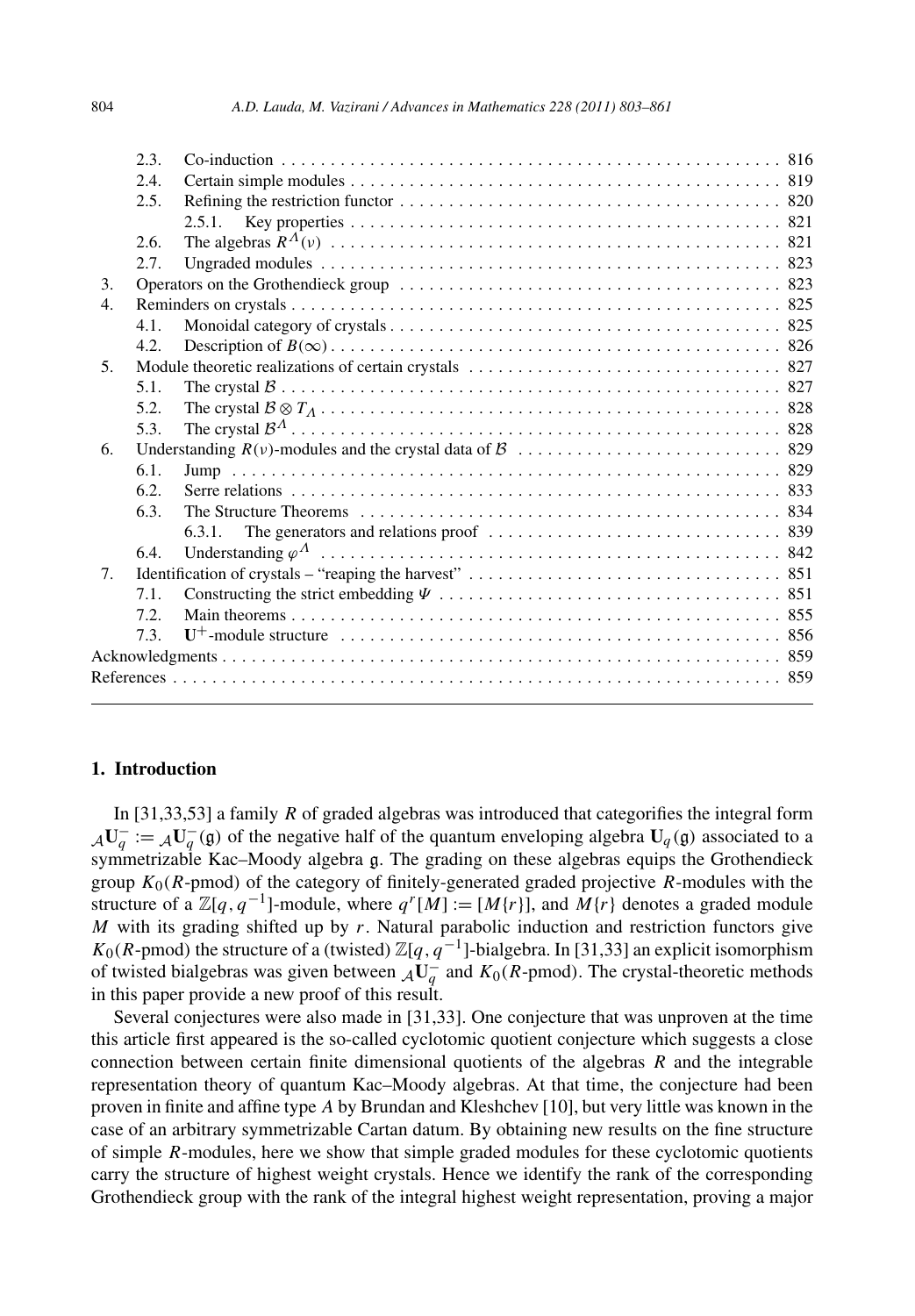component of the cyclotomic quotient conjecture. Before this article went to press, proofs of the full conjecture appeared independently in work of Webster [60] and Kang and Kashiwara [23].

To explain these results more precisely, suppose we are given a symmetrizable Cartan datum where  $I$  is the index set of simple roots. The algebras  $R$  have a diagrammatic description and are determined by the symmetrizable Cartan datum of g together with some extra parameters. In the literature these algebras are sometimes called Khovanov–Lauda–Rouquier algebras and quiver Hecke algebras.

For each  $\nu \in \mathbb{N}[I]$  the block  $R(\nu)$  of the algebra  $R$  admits a finite dimensional quotient  $R^{\Lambda}(\nu)$ associated to the highest weight *Λ*, called a cyclotomic quotient. These quotients were conjectured in [31,33] to categorify the *ν*-weight space of the integral version of the irreducible representation *V*(*Λ*) of highest weight *Λ* for **U**<sub>*q*</sub> (*g*), in the sense that there should be an isomorphism<br>  $V(A) \subset \stackrel{\cong}{\rightarrow} \bigoplus K_0(R^A(\nu) \text{-pmod})_{\mathbb{C}}$ , phism

$$
V(\Lambda)_{\mathbb{C}} \stackrel{\cong}{\to} \bigoplus_{\nu \in \mathbb{N}[I]} K_0\big(R^{\Lambda}(\nu)\text{-pmod}\big)_{\mathbb{C}},
$$

where  $K_0(R^{\Lambda}(\nu)$ -pmod)<sub>C</sub> denotes the complexified Grothendieck group of the category of graded finitely generated projective  $R^{\Lambda}(v)$ -modules. A special case of this conjecture was proven in type *A* by Brundan and Stroppel [12]. The more general conjecture was proven in finite and affine type *A* by Brundan and Kleshchev [9,10]. They constructed an isomorphism

$$
R^{\Lambda}(\nu) \stackrel{\cong}{\rightarrow} H^{\Lambda}_{\nu},
$$

where  $H_v^{\Lambda}$  is a block of the cyclotomic affine Hecke algebra  $H_m^{\Lambda}$  as defined in [5,8,13]. This isomorphism induces a new grading on blocks of the cyclotomic affine Hecke algebra. This has led to the definition of graded Specht modules for cyclotomic Hecke algebras [11], the construction of a homogeneous cellular basis for the cyclotomic quotients *RΛ(ν)* in type *A* [22], the introduction of gradings in the study of *q*-Schur algebras [4], and an extension of the generalized LLT conjecture to the graded setting [10].

Ariki's categorification theorem gave a geometric proof that the sum of complexified Grothendieck groups of cyclotomic Hecke algebras  $H_m^{\Lambda}$  at an *N*-th root of unity over  $\mathbb{C}$ , taken over all  $m \ge 0$ , was isomorphic to the highest weight representation  $V(\Lambda)$  of  $U(\overline{\mathfrak{sl}}_N)$  [1], see to the graded setting [10].<br>categorification theorem gave a geometric proof that the sum of complexified<br>ck groups of cyclotomic Hecke algebras  $H_m^{\Lambda}$  at an *N*-th root of unity over *C*, taken<br> $\geq 0$ , was isomorphic t [2,3,6,48] and also [16,40]. Grojnowski gave a purely algebraic proof of this result, parameterizing the simple  $H_m^{\Lambda}$ -modules in terms of crystal data of highest weight crystals [17].

Brundan and Kleshchev's proof of the cyclotomic quotient conjecture in type *A* utilized the isomorphism between the graded algebras  $R^{\Lambda}(v)$  and blocks of the cyclotomic affine Hecke algebra, allowing them to extend Grojnowski's crystal theoretic classification of simples of the ungraded affine Hecke algebra to the graded setting. By keeping careful track of the gradings, they were able to extend Ariki's theorem to the graded setting, thereby proving the cyclotomic quotient conjecture in type *A*, as well as identifying the indecomposable projective modules for  $R_v^{\Lambda}$  with the canonical basis for  $V(\Lambda)$ . Indeed, the algebras  $R^{\Lambda}(v)$  were originally called cyclotomic quotients in [31] because they were expected to categorify irreducible highest weight representations of quantum Kac–Moody algebras analogous to the way that cyclotomic Hecke algebras categorify irreducible highest weight representations for type *A* in the non-quantum setting. In this way, these diagrammatically defined cyclotomic quotients can be viewed as graded extensions of the cyclotomic Hecke algebras to all types.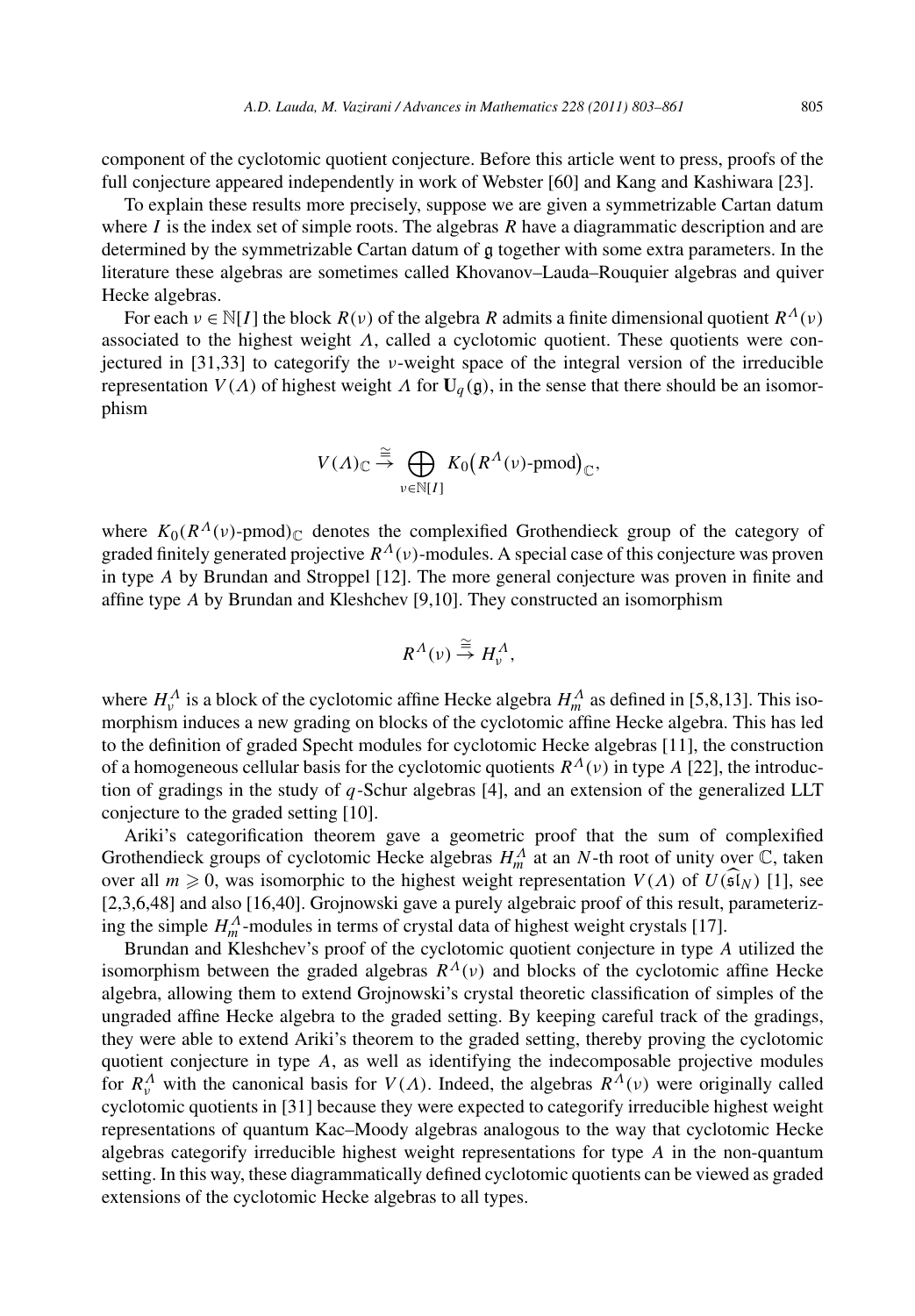While there are natural extensions of cyclotomic Hecke algebras of type *A*, namely quotients of affine Hecke algebras of crystallographic type, they do not provide analogous categorification results. However, categorification results of a different flavour do exist in types *B* and *D*, see [56,55,15,29].

In type *A* homogeneous cellular bases were constructed [39,12,22]. However, the study of cyclotomic quotients outside of type *A* has been hindered by the lack of explicit bases for the algebras  $R^A(v)$ . Some explicit calculations of cyclotomic quotients  $R^A(v)$  in other type were made for level one and two representations [54], but it is not clear how to extend these results to all representations. The algebras  $R(v)$  have a PBW basis that aid in computations. No such basis is known for the algebras  $R^{\Lambda}(\nu)$ .

In the symmetric case the algebras *R* are related to Lusztig's geometric categorification using perverse sheaves. Following Ringel [52], Lusztig gave a geometric interpretation of  $U_q^- = U_q^-(\mathfrak{g})$ [43–45], see also [46,47]. This gave rise to Lusztig's canonical basis for **U**<sup>−</sup> *<sup>q</sup>* . Kashiwara defined a crystal basis of  $U_q^-$  for certain simple Lie algebras [25] and later proved its existence for all symmetrizable Kac–Moody algebras [26,24]; the affine type *A* case was proven by Misra and Miwa [49]. Kashiwara also constructed the so-called global crystal basis of  $U_q^-$  [26,27,24]. Grojnowski and Lusztig [18] proved that the global crystal basis and the canonical basis are the same. The canonical basis of  $U_q^-$  is a basis with remarkable positivity and integrality properties, and gives rise to bases in all irreducible integrable  $U_q$  (g)-representations.

Varagnolo and Vasserot constructed an isomorphism between Ext-algebras of certain simple perverse sheaves on Lusztig quiver varieties [57] and the algebras *R(ν)* in the symmetric case, proving a conjecture from [31]. Consequently, one can identify indecomposable projectives for the algebras  $R$  with simple perverse sheaves on Lusztig quiver varieties and the canonical basis for  ${}_{\mathcal{A}}\mathbf{U}_q^-$ . Rouquier has also announced a similar result.

One should be able to deduce a classification of graded simple modules for the algebras *RΛ(ν)* in the symmetric case using results of [31] and [57] together with Kashiwara and Saito's geometric construction of crystals [30], but the details of this argument have not appeared. We expect that cyclotomic quotients  $R^{\Lambda}(v)$  should also have a geometric interpretation in terms of Nakajima quiver varieties [50].

In this paper we determine the size of the Grothendieck group for arbitrary cyclotomic quotients  $R^{\Lambda}(v)$  associated to a symmetrizable Cartan datum. Rather than working geometrically, our methods are based strongly on the algebraic treatment of the affine Hecke algebra and its cyclotomic quotients introduced by Grojnowski [17]. This approach extended Kleshchev's results for the symmetric groups [34–36], and utilizes earlier results of Vazirani [58,59] and Grojnowski and Vazirani [19]. Kleshchev's book contains an excellent exposition of Grojnowski's approach in the context of degenerate affine Hecke algebras [37]. The idea is to introduce a crystal structure on categories of modules, interpreting Kashiwara operators module theoretically. To apply this approach to the study of algebras  $R(v)$ , rather than working with projective modules, one must work with the category of finite dimensional graded  $R(\nu)$ -modules. This could be done by working over an algebraically closed field k and utilizing the Z[*q,q*−1]-bilinear pairing *s* of finite dimensional graded  $R(v)$ -modules. Ty closed field k and utilizing the  $\mathbb{Z}[q, q^{-1}]$ -bil<br>*R*(*v*)-pmod) ×  $G_0(R(v)$ -fmod) →  $\mathbb{Z}[q, q^{-1}]$ 

$$
(\, , ) : K_0(R(\nu)\text{-pmod}) \times G_0(R(\nu)\text{-fmod}) \to \mathbb{Z}[q, q^{-1}], \tag{1.1}
$$

where  $G_0(R(v)$ -fmod) denotes the Grothendieck group of the category of finite dimensional graded  $R(\nu)$ -modules. Since the pairing is a perfect pairing (see [31]), it allows one to deduce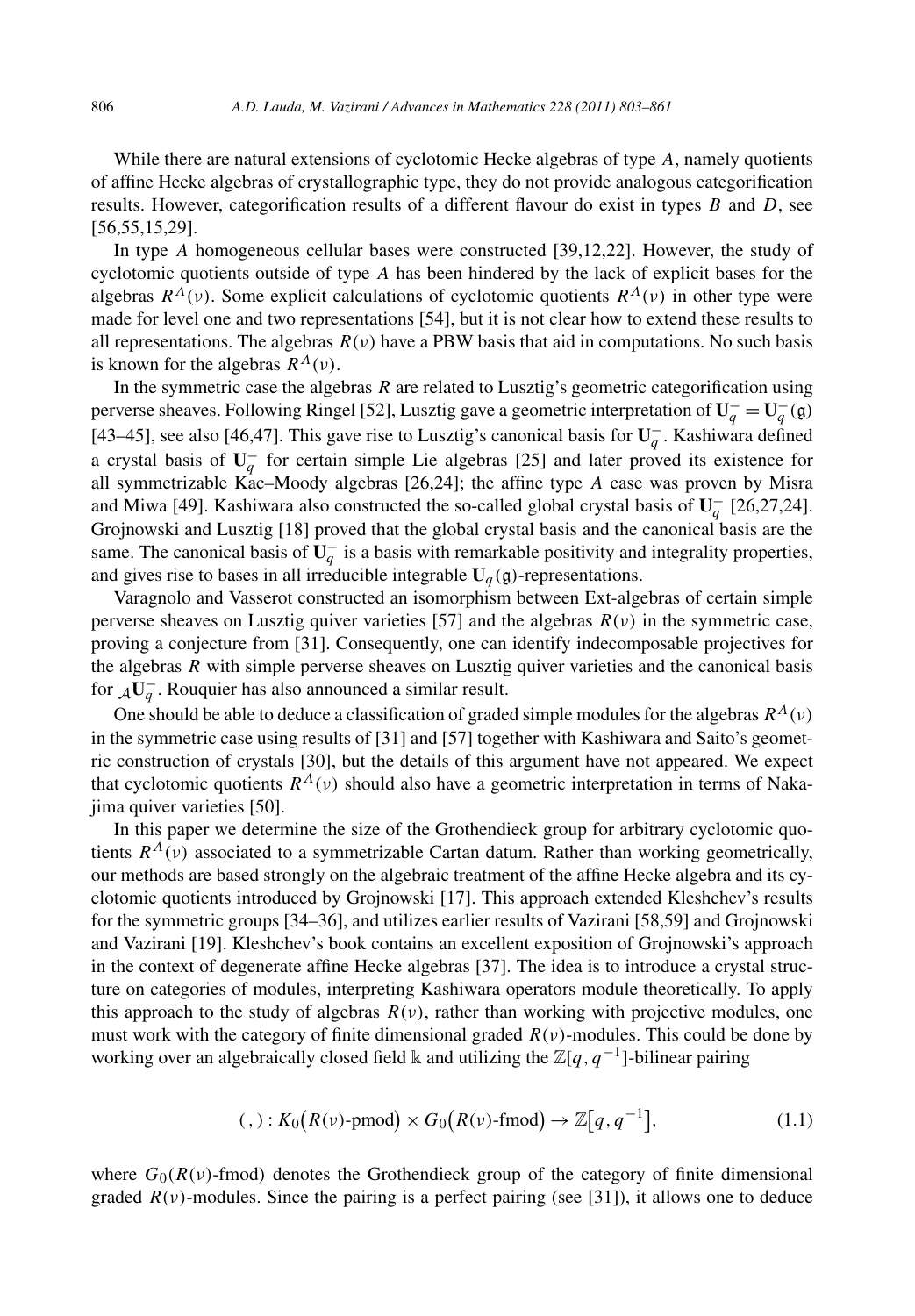that Serre relations hold on  $G_0(R)$  from the corresponding result for  $K_0(R)$ . Here, however, we take a more direct approach giving a direct proof of Serre relations on  $G_0(R)$  and a more direct identification of  $G_0(R)$  with  $_A U_q^-$ . This is a byproduct of our careful analysis, which additionally yields new results on the structure of simple modules.

We study the crystal graph whose nodes are the graded simple  $R(v)$ -modules (up to grading shift) taken over all  $v \in \mathbb{N}[I]$ . By identifying this crystal graph with the Kashiwara crystal  $B(\infty)$ associated to  $U_q^-$  we are able to define a crystal structure on the set of graded simple modules for the cyclotomic quotients  $R^A(v)$  and show that it is the crystal graph  $B(A)$ . This allows us to view cyclotomic quotients of the algebras  $R(v)$  as a categorification of the integrable highest weight representation  $V(\Lambda)$  of  $\mathbf{U}_q^+$ , proving *part* of the cyclotomic quotient conjecture from [31] in the general setting. This does not prove the entire cyclotomic quotient conjecture as our isomorphism is only an isomorphism of  $\mathbf{U}_q^+$ -modules, not of  $\mathbf{U}_q(\mathfrak{g})$ -modules.

The study of KLR algebras and their cyclotomic quotients is rapidly developing. On the same day that this posted to the arXiv, an article by Kleshchev and Ram [38] also appeared where they construct all irreducible representations of algebras *R(ν)* in finite type from Lyndon words. Their work generalizes the fundamental work of [7,61] who parameterized and constructed the simple modules for the affine Hecke algebra in type *A* with generic parameter in terms of  $U^-(\mathfrak{gl}_\infty)$ . Furthermore, some time after this article appeared alternative proofs of the full cyclotomic quotient conjecture were given by Webster [60] and by Kang and Kashiwara [23]. Kang and Kashiwara show that functors lifting the action of  $E_i$  and  $F_i$  in  $U_q(q)$  are biadjoint, showing that cyclotomic quotients categorify  $V(\Lambda)$  as  $U_q(\mathfrak{g})$ -modules and give a 2-representation in the sense of Rouquier [53]. Webster's work gives a different proof of biadjointness and also constructs an action of the 2-category  $U$  from [41,31] on categories of modules over cyclotomic quotients.

This article gives a proof of the crystal version of the cyclotomic quotient conjecture. This work differs from the articles mentioned above in that it requires a detailed study of the fine structure simple modules for cyclotomic quotients. We feel that this fine structure constitutes the main results obtained in this article. These results are strong enough to give an alternative proof of the categorification theorem of [31,33] staying entirely in the category of finitely-generated modules, see Section 6.3.1.

All of the results in this paper should extend to Rouquier's version of algebras  $R(v)$  associated to Hermitian matrices, at least for those Hermitian matrices leading to graded algebras. We also believe that these results will fit naturally within Khovanov and Lauda's framework of categorified quantum groups [41,32], as well as Rouquier's 2-representations of 2-Kac–Moody algebras [14,53].

We end the introduction with a brief outline of the article, highlighting other results to be found herein. In Section 1.1 we review the definition and key properties of the algebras *R(ν)*. In Section 2 we study various functors defined on the categories of graded modules over the algebras  $R(v)$ . In particular, Section 2.3 introduces the co-induction functor and proves several key results. In Section 3 we look at the morphisms induced by these functors on the Grothendieck rings.

Section 4 contains a brief review of crystal theory. Of key importance is the result of Kashiwara and Saito [30], recalled in Section 4.2, characterizing the crystal  $B(\infty)$ . In Section 5 we introduce crystal structures on the category of modules over algebras  $R(\nu)$  and their cyclotomic quotients  $R^{\Lambda}(\nu)$ . After a detailed study of this crystal data in Section 6, these crystals are identified as the crystals  $B(\infty)$  and  $B(\Lambda)$  in Section 7.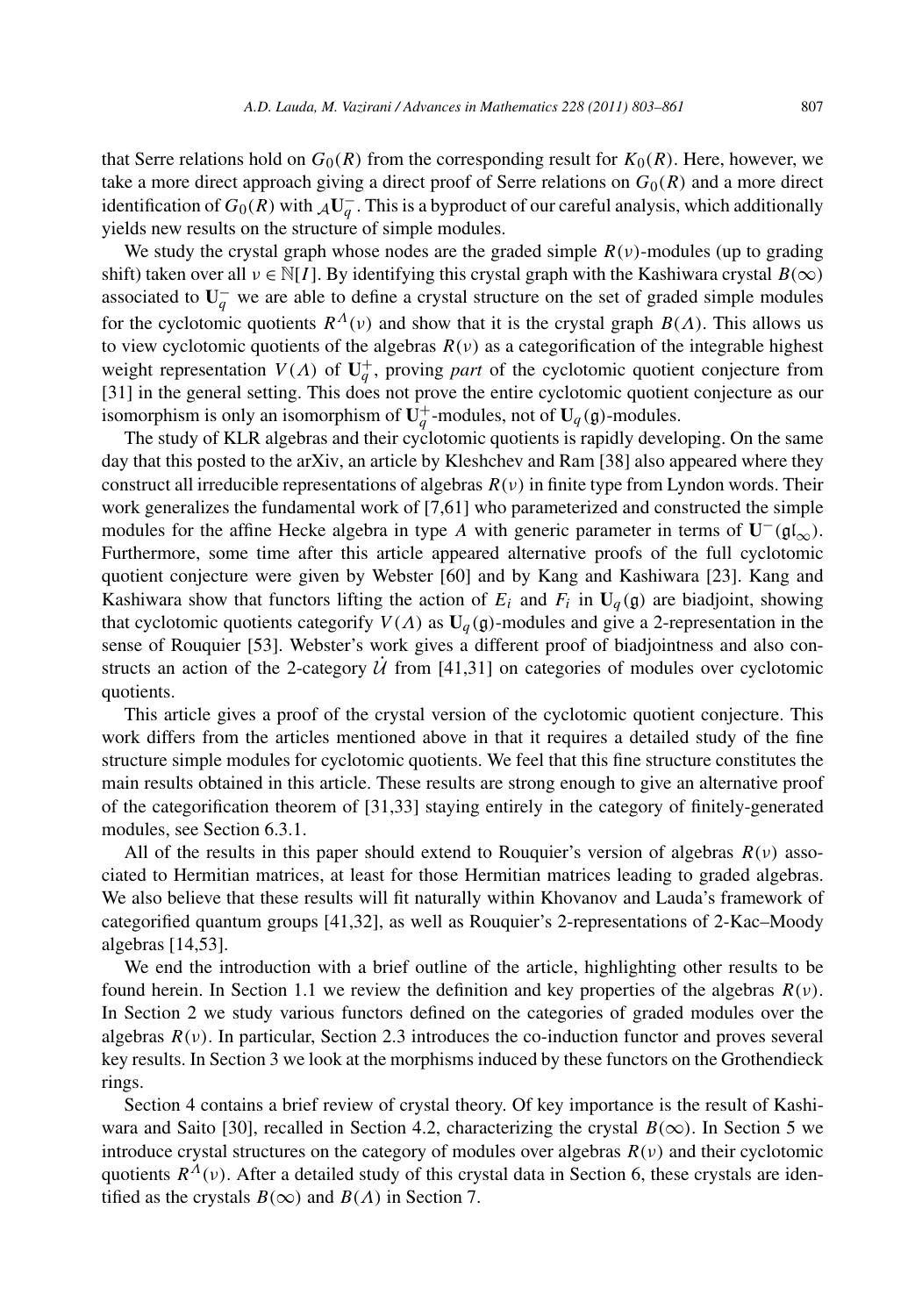# *1.1. The algebras R(ν)*

#### *1.1.1. Cartan datum*

Assume we are given a Cartan data

 $P$  – a free  $\mathbb{Z}$ -module (called the weight lattice), *I* – an index set for simple roots,  $\alpha_i \in P$  for  $i \in I$  called simple roots,  $h_i \in P^{\vee} = \text{Hom}_{\mathbb{Z}}(P, \mathbb{Z})$  called simple coroots,  $(,)$ :  $P \times P \rightarrow \mathbb{Z}$  a bilinear form,

where we write  $\langle \cdot, \cdot \rangle : P^{\vee} \times P \to \mathbb{Z}$  for the canonical pairing. This data is required to satisfy the following axioms

$$
(\alpha_i, \alpha_i) \in 2\mathbb{Z}_{>0} \quad \text{for any } i \in I,
$$
\n
$$
(1.2)
$$

$$
\langle h_i, \lambda \rangle = 2 \frac{(\alpha_i, \lambda)}{(\alpha_i, \alpha_i)} \quad \text{for } i \in I \text{ and } \lambda \in P,
$$
 (1.3)

$$
(\alpha_i, \alpha_j) \leq 0 \quad \text{for } i, j \in I \text{ with } i \neq j. \tag{1.4}
$$

Hence  $\{\langle h_i, \alpha_j \rangle\}_{i,j \in I}$  is a symmetrizable generalized Cartan matrix. In what follows we write

$$
a_{ij} = -\langle i, j \rangle := -\langle h_i, \alpha_j \rangle \tag{1.5}
$$

for  $i, j \in I$ .

Let  $\Lambda_i \in P^+$  be the fundamental weights defined by  $\langle h_j, \Lambda_i \rangle = \delta_{ij}$ .

# *1.1.2.* The algebra  $\mathbf{U}_q^-$

Associated to a Cartan datum one can define an algebra  $\mathbf{U}_q^-$ , the quantum deformation of the universal enveloping algebra of the "lower-triangular" subalgebra of a symmetrizable Kac– Moody algebra g. Our discussion here follows Lusztig [46].

Let  $q_i = q^{\frac{(\alpha_i, \alpha_i)}{2}}$ ,  $[a]_i = q_i^{a-1} + q_i^{a-3} + \cdots + q_i^{1-a}$ ,  $[a]_i! = [a]_i [a-1]_i \ldots [1]_i$ . Denote by 'f the free associative algebra over  $\mathbb{Q}(q)$  with generators  $\theta_i$ ,  $i \in I$ , and introduce q-divided powers  $\theta_i^{(a)} = \theta_i^a / [a]_i!$ . The algebra 'f is N[*I*]-graded, with  $\theta_i$  in degree *i*. The tensor square 'f ⊗ 'f is an associative algebra with twisted multiplication

$$
(x_1 \otimes x_2)(x'_1 \otimes x'_2) = q^{-|x_2| \cdot |x'_1|} x_1 x'_1 \otimes x_2 x'_2
$$

for homogeneous  $x_1, x_2, x'_1, x'_2$ . The assignment  $r(\theta_i) = \theta_i \otimes 1 + 1 \otimes \theta_i$  extends to a unique algebra homomorphism  $r : \overline{f} \rightarrow 'f \otimes 'f$ .

The algebra  $\prime$  **f** carries a  $\mathbb{Q}(q)$ -bilinear form determined by the conditions

- $(1, 1) = 1$ ,
- $(θ<sub>i</sub>, θ<sub>j</sub>) = δ<sub>i,j</sub> (1 − q<sub>i</sub><sup>2</sup>)<sup>-1</sup>$  for *i*, *j* ∈ *I*,
- $\bullet$  (*x*, *yy'*) = (*r*(*x*), *y* ⊗ *y'*) for *x*, *y*, *y'* ∈ '**f**,
- $(xx', y) = (x \otimes x', r(y))$  for  $x, x', y \in 'f$ .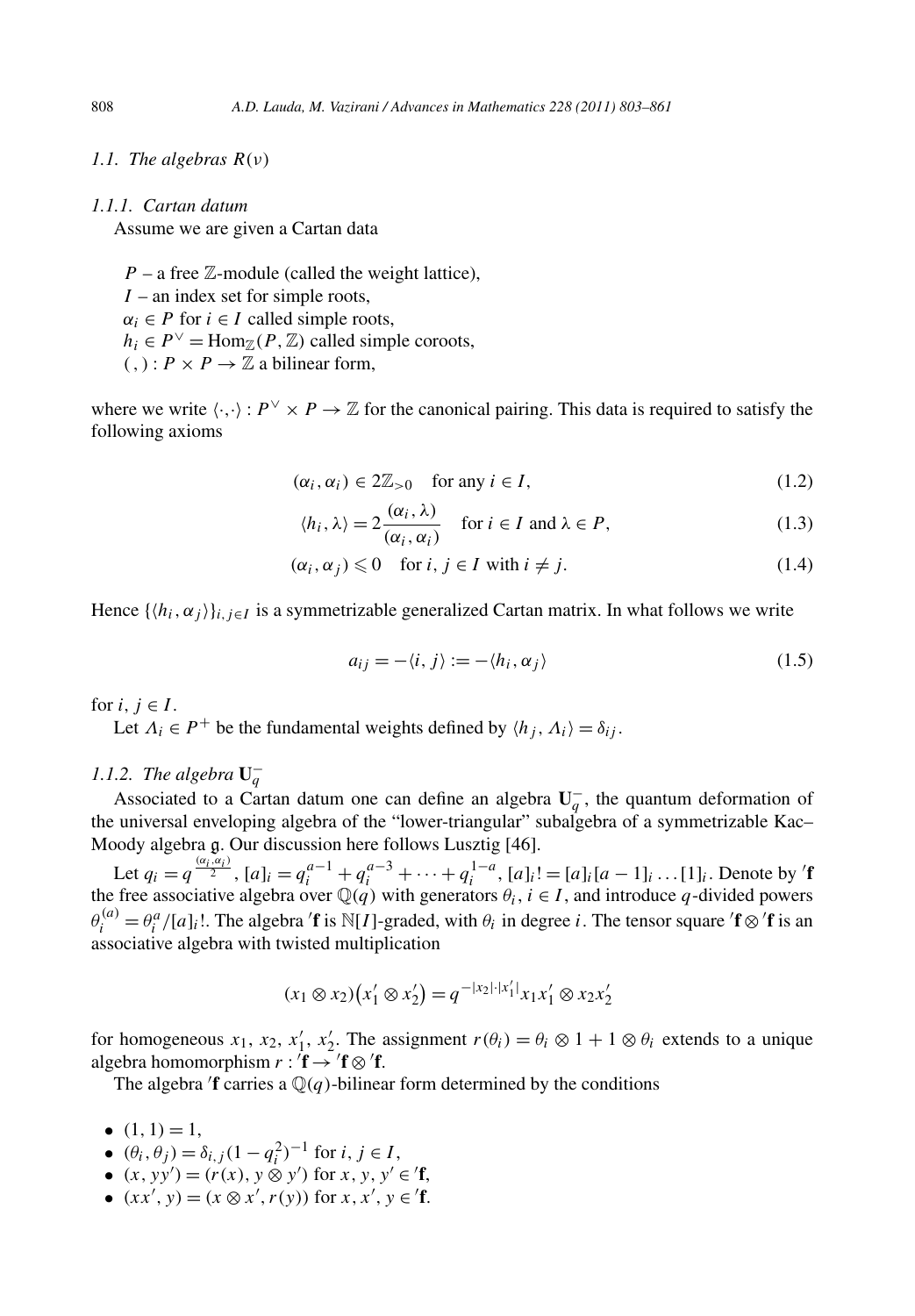The bilinear form (, ) is symmetric. Its radical  $\Im$  is a two-sided ideal of 'f. The form (, ) descends to a non-degenerate form on the associative  $\mathbb{Q}(q)$ -algebra  $\mathbf{f} = \mathbf{f}/\mathcal{I}$ .

**Theorem 1.1.** *The ideal* I *is generated by the elements*

$$
\sum_{r+s=a_{ij}+1} (-1)^r \theta_i^{(r)} \theta_j \theta_i^{(s)}
$$

*over all*  $i, j \in I$ ,  $i \neq j$ .

For a general Cartan datum, the only known proof of this theorem requires Lusztig's geometric realization of **f** via perverse sheaves. This proof is given in his book [46, Theorem 33.1.3]. Less sophisticated proofs exist when the Cartan datum is finite.

**Remark 1.2.** Theorem 1.1 implies that **f** is the quotient of  **f** by the quantum Serre relations

$$
\sum_{r+s=a_{ij}+1} (-1)^r \theta_i^{(r)} \theta_j \theta_i^{(s)} = 0.
$$
\n(1.6)

Furthermore, since  $f$  is an  $\mathbb{N}[I]$ -graded quotient of a free algebra, it also implies that there are no smaller degree relations in **f**. In particular, (1.6) can never hold for  $r + s = c + 1$  with  $c < a_{ij}$ .

Let  $U_q$ (g) denote the quantum enveloping algebra of a symmetrizable Kac–Moody algebra g. There is a pair of injective algebra homomorphisms  $\mathbf{f} \to \mathbf{U}_q(\mathfrak{g})$ , which sends  $\theta_i \mapsto e_i$ , respectively  $\theta_i \mapsto f_i$ . We denote the images of these homomorphisms as  $\mathbf{U}_q^+(\mathfrak{g})$  and  $\mathbf{U}_q^-(\mathfrak{g})$ . Let  $\mathcal{A} = \mathbb{Z}[q, q^{-1}]$ . The integral form of the algebra **f**, denoted  $\mathcal{A}$ **f**, is the  $\mathbb{Z}[q, q^{-1}]$ -subalgebra of **f** generated by the divided powers  $\theta_i^{(a)}$ , over all  $i \in I$  and  $a \in \mathbb{N}$ . We write  $\mathcal{A}U_q^{\top}$  for the corresponding integral form of the negative half of the quantum enveloping algebra  $\mathbf{U}_q^{\dagger}(\mathfrak{g})$ . The algebra  $\mathcal{A}$ **f**  $A = \mathbb{Z}[q, q^{-1}]$ . The integral form of the algebra **f**, q generated by the divided powers  $\theta_i^{(a)}$ , over all  $i \in I$  and integral form of the negative half of the quantur admits a decomposition into weight spaces  $A$ **f** = admits a decomposition into weight spaces  ${\bf A}$ **f** $={\bf \bigoplus}_{\nu \in \mathbb{N}[I]} {\bf A}$ **f**(*v*).

In the next section we introduce graded algebras  $R(v)$  whose Grothendieck ring was shown by Khovanov and Lauda to be isomorphic to  $_A f$  as bialgebras, see Theorem 3.1.

#### *1.1.3. The definition of the algebra R(ν)*

Recall the definition from [31,33] of the algebra *R* associated to a Cartan datum. Let k be an algebraically closed field (of arbitrary characteristic). The algebra *R* is defined by finite k-linear combinations of braid-like diagrams in the plane, where each strand is coloured by a vertex  $i \in I$ . Strands can intersect and can carry dots; however, triple intersections are not allowed. Diagrams are considered up to planar isotopy that do not change the combinatorial type of the diagram. We recall the local relations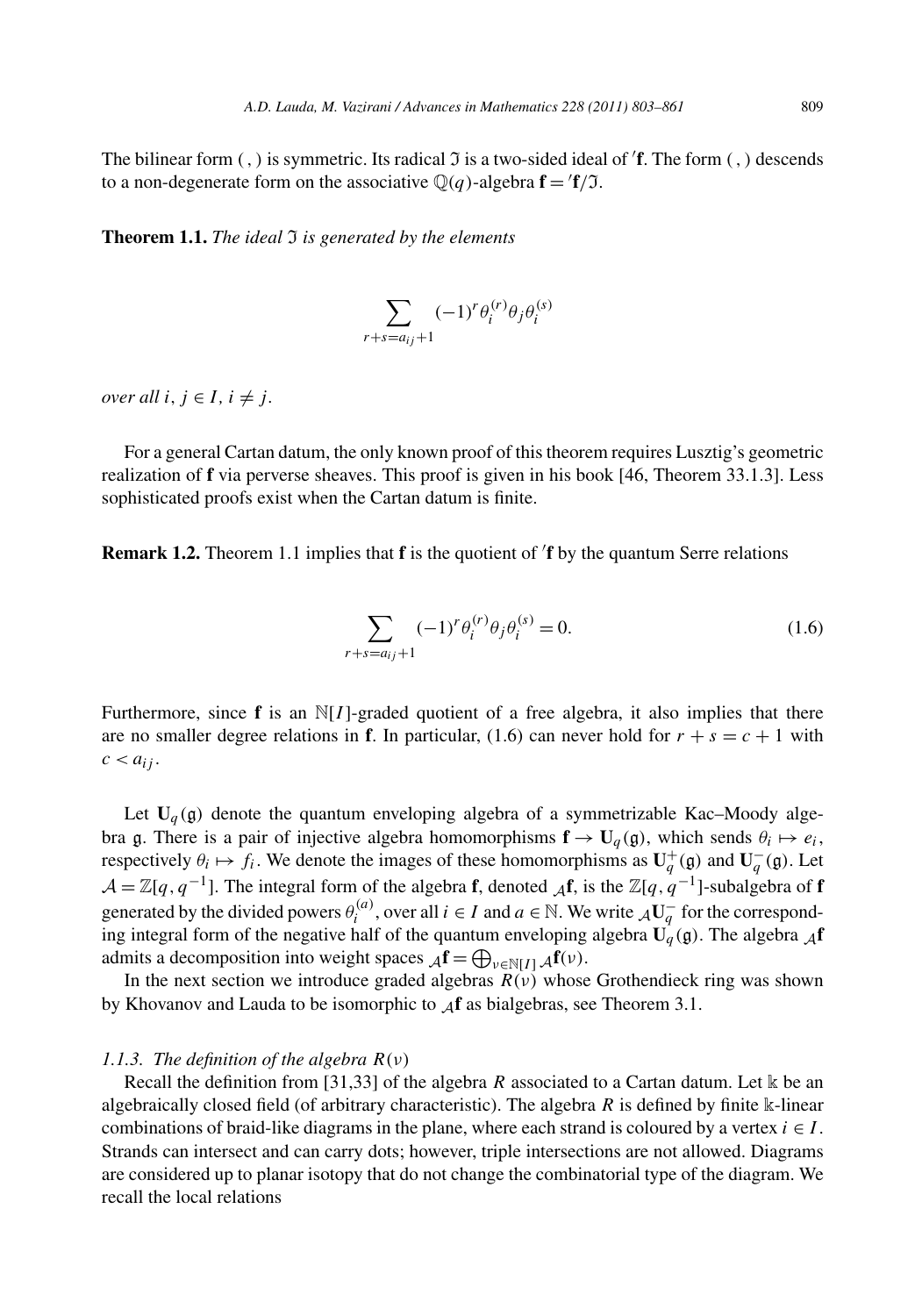

Left multiplication is given by concatenating a diagram on top of another diagrams when the corresponding endpoints have the same colours, and is defined to be zero otherwise. The algebra is graded where generators are defined to have degrees

$$
\deg\left(\biguparrow_{i}\right)=(\alpha_{i},\alpha_{i}), \qquad \deg\left(\bigtimes_{i}\right)=-(\alpha_{i},\alpha_{j}). \tag{1.13}
$$

For  $v = \sum$  $\sum_{i \in I} v_i \cdot i \in \mathbb{N}[I]$  let Seq(*v*) be the set of all sequences of vertices  $i = i_1 \dots i_m$ where  $i_r \in I$  for each *r* and vertex *i* appears  $v_i$  times in the sequence. The length *m* of the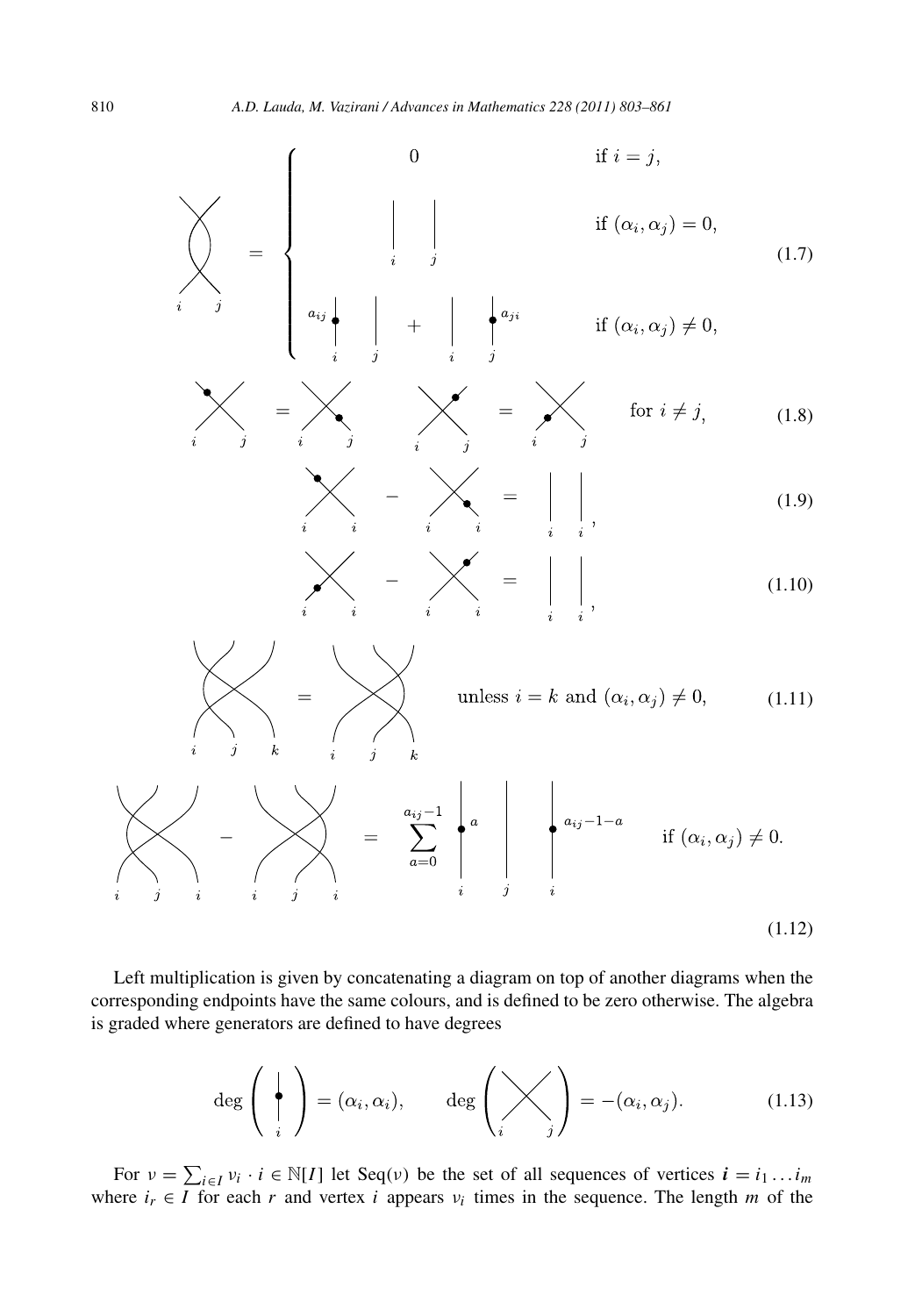*A.D. Lauda*,<br>sequence is equal to  $|v| = \sum$ *M.* Vazirani / Advances in Mathematics 228 (2011) 803–861<br> $i \in I$   $v_i$ . It is sometimes convenient to identify  $v = \sum$  $\sum_{i \in I} v_i \cdot i \in \mathbb{N}[I]$ sequence<br>as *ν* ∈  $∑$ *A.D. Lauda, M. Vazirani* / *Advances in Mathematics* 228 (2011) 803–861 811<br>
is equal to  $|v| = \sum_{i \in I} v_i$ . It is sometimes convenient to identify  $v = \sum_{i \in I} v_i \cdot i \in \mathbb{N}[I]$ <br>  $i \in I$   $v_i \alpha_i \in Q_+ = \bigoplus_{i \in I} \mathbb{Z}_{\ge 0} \alpha_i$ . has a decomposition

$$
R = \bigoplus_{\nu \in \mathbb{N}[I]} R(\nu) \tag{1.14}
$$

where  $R(v)$  is the subalgebra generated by diagrams that contain  $v_i$  strands coloured *i*.

To convert from graphical to algebraic notation write

$$
1_i := \left| \begin{array}{c} \cdots \\ \cdots \\ \cdots \\ \cdots \end{array} \right| \cdots \left| \begin{array}{c} \cdots \\ \cdots \\ \cdots \end{array} \right| \cdots \qquad (1.15)
$$

for  $i = i_1 i_2 ... i_m \in \text{Seq}(v)$ . The elements  $1_i$  are idempotents in the ring  $R(v)$  and when *I* is for  $\mathbf{i} = i_1 i_2 ... i_m \in \text{Seq}(v)$ . The elements,  $1_v \in R(v)$  is given by  $1_v = \sum$  $\sum_{i \in \text{Seq}(\nu)} 1_i$ . For  $1 \leqslant r \leqslant m$  we denote

$$
x_{r,i} \quad := \quad \left| \quad \ldots \quad \left| \quad \ldots \quad \right|_{i_r} \quad \ldots \quad \left| \quad \ldots \quad \right|_{i_m} \tag{1.16}
$$

with the dot positioned on the *r*-th strand counting from the left, and

$$
\psi_{r,i} = \left| \dots \right|_{i_1} \dots \left| \dots \right|_{i_{r+1}} \dots \left| \dots \right|_{i_m} \tag{1.17}
$$

The algebra  $R(v)$  decomposes as a vector space

$$
i_1 \qquad i_r \qquad i_{r+1} \qquad i_m
$$
\na vector space

\n
$$
R(\nu) = \bigoplus_{i,j \in \text{Seq}(\nu)} 1_j R(\nu) 1_i \tag{1.18}
$$

where  $1_jR(v)1_i$  is the k-vector space of all linear combinations of diagrams with sequence *i* at the bottom and sequence  $j$  at the top modulo the above relations.

The symmetric group  $S_m$  acts on Seq(*v*),  $m = |v|$  by permutations. Transposition  $s_r =$  $(r, r + 1)$  switches entries  $i_r$ ,  $i_{r+1}$  of  $i$ . Thus,  $\psi_{r,i} \in 1_{s_r(i)} R(v) 1_i$ . For each  $w \in S_m$  fix once the bottom and sequence  $j$  at the top modulo the above relations.<br>The symmetric group  $S_m$  acts on  $Seq(v)$ ,  $m = |v|$  by permutations. Transposition  $s_r = (r, r + 1)$  switches entries  $i_r, i_{r+1}$  of  $i$ . Thus,  $\psi_{r,i} \in 1_{s_r(i)} R(v$ The symmetric group  $S_m$  acts on Seq(v),  $m = |v|$  by permutations. Transposition  $s_r = (r, r + 1)$  switches entries  $i_r$ ,  $i_{r+1}$  of  $i$ . Thus,  $\psi_{r,i} \in 1_{s_r(i)} R(v)1_i$ . For each  $w \in S_m$  fix once and for all a reduced expressio To simplify notation we introduce elements *xr* :=  $\sum x_{r,i}$ ,  $\psi_{\hat{w}}$  :  $\sum x_{r,i}$ ,  $\psi_{\hat{w}}$  =  $\sum x_{r,i}$ ,  $\psi_{\hat{w}}$  =  $\sum x_{r,i}$ ,  $\psi_{\hat{w}}$  =  $\sum x_{r,i}$ 

trroduce elements

\n
$$
x_r := \sum_{i \in \text{Seq}(v)} x_{r,i}, \qquad \psi_{\widehat{w}} = \sum_{i \in \text{Seq}(v)} \psi_{\widehat{w},i} \tag{1.19}
$$

so that  $x_r 1_i = 1_i x_r = x_{r,i}$  and  $\psi \hat{\psi} 1_i = 1_{w(i)} \psi \hat{\psi} = \psi \hat{\psi}$ , *i*. This allows us to write the definition of the algebra  $R(v)$  as follows: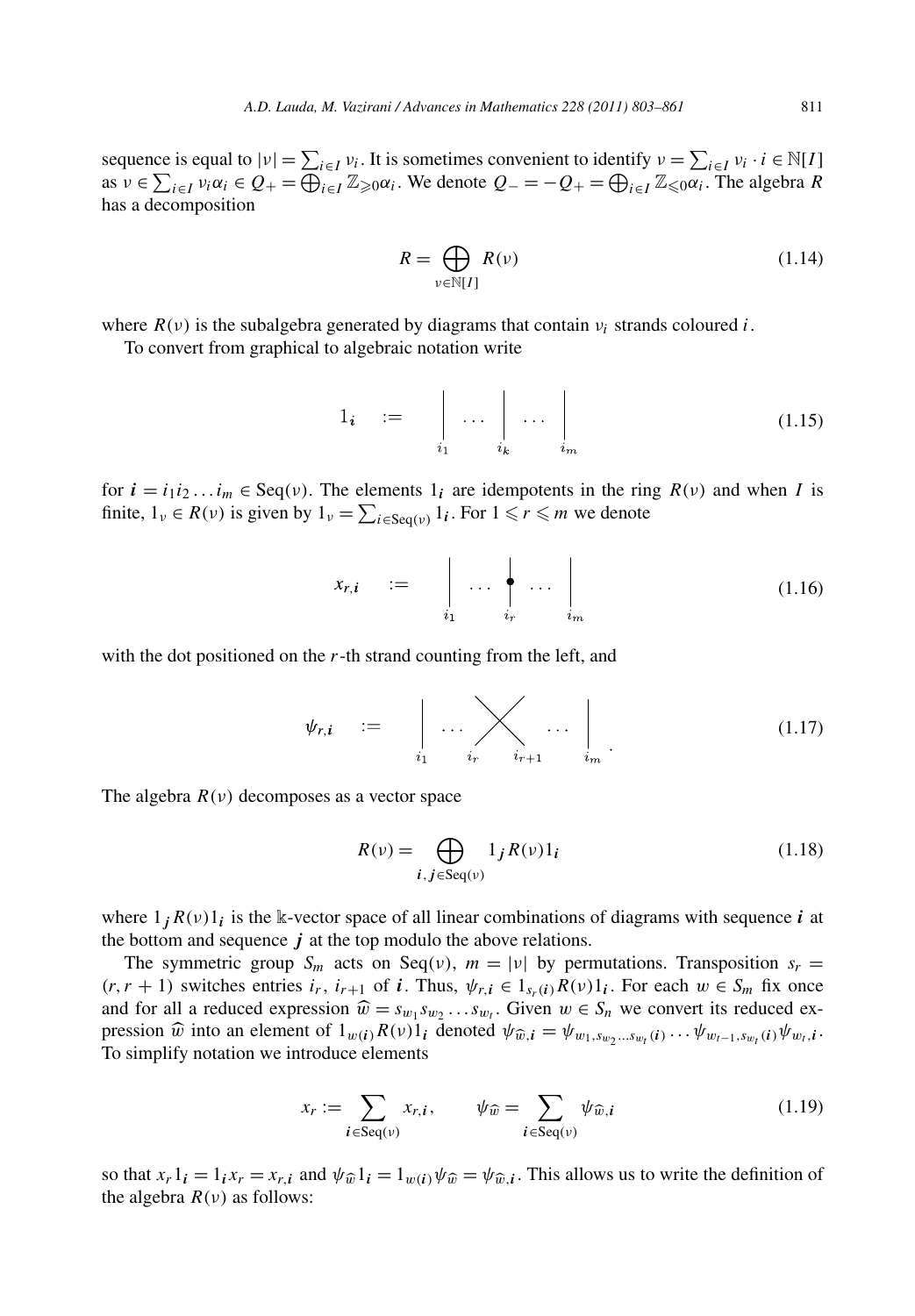For  $v \in \mathbb{N}[I]$  with  $|v| = m$ , let  $R(v)$  denote the associative, k-algebra on generators

$$
1_i \quad \text{for } i \in \text{Seq}(\nu), \tag{1.20}
$$

$$
x_r \quad \text{for } 1 \leq r \leq m,\tag{1.21}
$$

$$
\psi_r \quad \text{for } 1 \leq r \leq m-1 \tag{1.22}
$$

subject to the following relations for  $i, j \in \text{Seq}(v)$ :

$$
1_i 1_j = \delta_{i,j} 1_i,\tag{1.23}
$$

$$
x_r 1_i = 1_i x_r,\tag{1.24}
$$

$$
\psi_r 1_i = 1_{s_r(i)} \psi_r,\tag{1.25}
$$

$$
x_r x_t = x_t x_r,\tag{1.26}
$$

$$
\psi_r \psi_t = \psi_t \psi_r \quad \text{if } |r - t| > 1,
$$
\n
$$
(1.27)
$$

$$
\psi_r \psi_r 1_i = \begin{cases} 0 & \text{if } i_r = i_{r+1}, \\ 1_i & \text{if } (\alpha_{i_r}, \alpha_{i_{r+1}}) = 0, \\ (x_r^{-(i_r, i_{r+1})} + x_{r+1}^{-(i_{r+1}, i_r)}) 1_i & \text{if } (\alpha_{i_r}, \alpha_{i_{r+1}}) \neq 0 \text{ and } i_r \neq i_{r+1}, \end{cases}
$$
(1.28)

$$
(\psi_r \psi_{r+1} \psi_r - \psi_{r+1} \psi_r \psi_{r+1}) 1_i
$$
  
= 
$$
\begin{cases} \sum_{t=0}^{-\langle i_r, i_{r+1} \rangle - 1} x_r^t x_{r+2}^{-(i_r, i_{r+1}) - 1 - t} 1_i & \text{if } i_r = i_{r+2} \text{ and } (\alpha_{i_r}, \alpha_{i_{r+1}}) \neq 0, \\ 0 & \text{otherwise,} \end{cases}
$$
(1.29)

$$
(\psi_r x_t - x_{s_r(t)} \psi_r) 1_i = \begin{cases} 1_i & \text{if } t = r \text{ and } i_r = i_{r+1}, \\ -1_i & \text{if } t = r+1 \text{ and } i_r = i_{r+1}, \\ 0 & \text{otherwise.} \end{cases}
$$
(1.30)

**Remark 1.3.** For *i*,  $j \in \text{Seq}(v)$  let *jS<sub>i</sub>* be the subset of *S<sub>m</sub>* consisting of permutations *w* that take *i* to *j* via the standard action of permutations on sequences, defined above. Denote the subset **Remark 1.3.** For  $i$ ,  $j \in \text{Seq}(v)$  let  $jS_i$  be the subset of  $S_m$  consisting of permutations w that take  $i$  to  $j$  via the standard action of permutations on sequences, defined above. Denote the subset  $\{\widehat{w}\}_{w \in jS_i}$ consisting of elements of the form<br> $\{\psi_{\widehat{w}} \cdot x_1^{a_1}\}$ *w* External Equations on sequences, defined<br>*i*, It was shown in [31,33] that the vector<br>the form  $\{\psi_{\widehat{w}} \cdot x_1^{a_1} \dots x_m^{a_m}1_i \mid \widehat{w} \in j\widehat{S}_i, a_r \in \mathbb{Z}_{\geqslant 0}\}\$ 

$$
\{\psi_{\widehat{w}} \cdot x_1^{a_1} \dots x_m^{a_m} 1_i \mid \widehat{w} \in j\widehat{S}_i, a_r \in \mathbb{Z}_{\geq 0}\}.
$$
\n(1.31)

Rouquier has defined a generalization of the algebras *R*, where the relations depend on Hermitian matrices [53]. The results of this paper will extend to these algebras whenever the Hermitian matrices give rise to graded algebras *R*.

# *1.1.4. The involution σ*

Flipping a diagram about a vertical axis and simultaneously taking

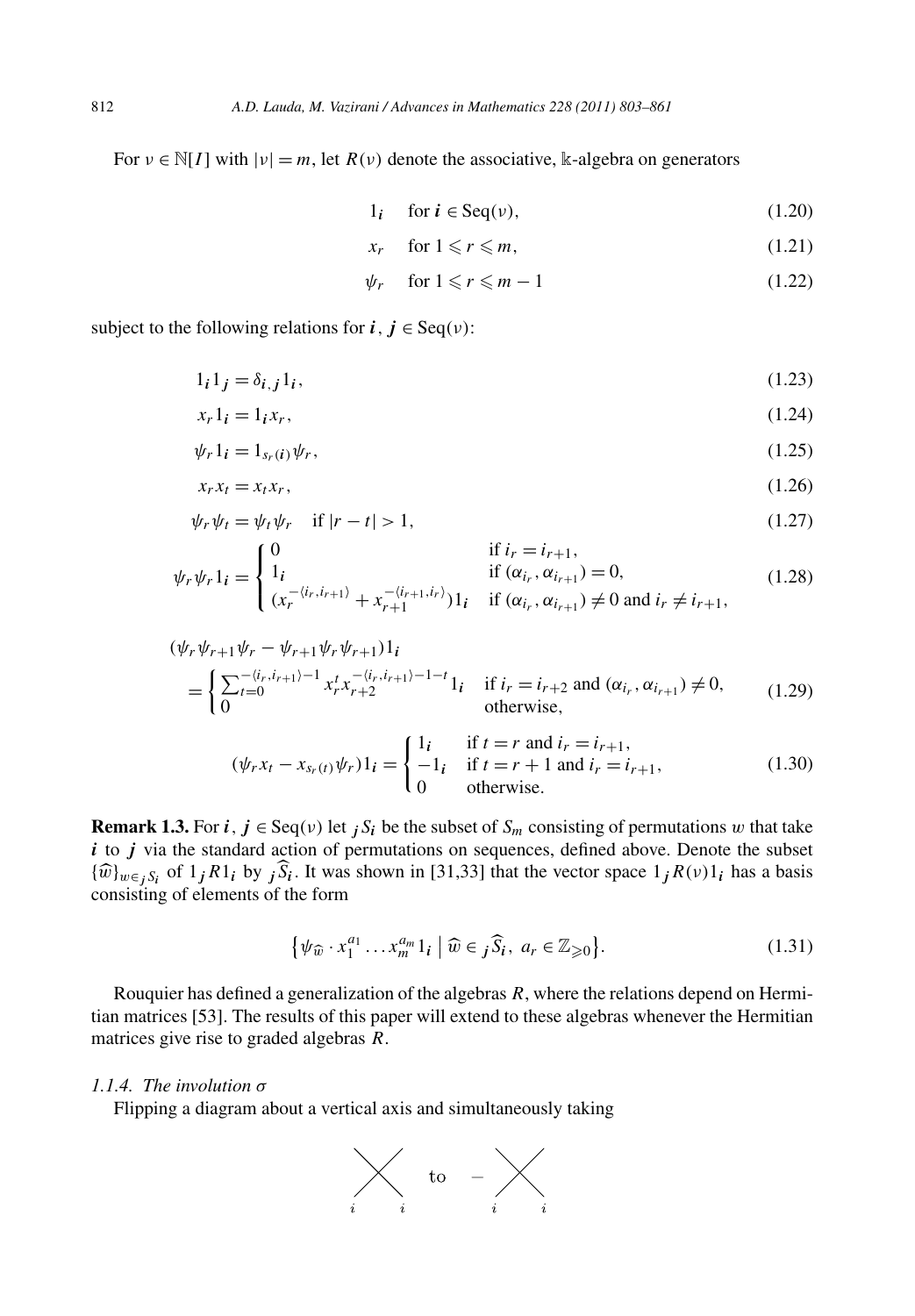(in other words, multiplying the diagram by  $(-1)^s$  where *s* is the number of times equally labelled strands intersect) is an involution  $\sigma = \sigma_v$  of  $R(v)$ . Let  $w_0$  denote the longest element of  $S_{|v|}$ . We can specify  $\sigma$  algebraically as follows:

$$
\sigma: R(\nu) \to R(\nu), \n1_{i} \mapsto 1_{w_{0}(i)}, \nx_{r} \mapsto x_{|\nu|+1-r}, \n\psi_{r} 1_{i} \mapsto (-1)^{\delta_{ir} i_{r+1}} \psi_{|\nu|-r} 1_{w_{0}(i)}.
$$
\n(1.32)

Given an  $R(v)$ -module *M*, we let  $\sigma^*M$  denote the  $R(v)$ -module whose underlying set is *M* but with twisted action  $r \cdot u = \sigma(r)u$ .

## *1.1.5. Graded characters*

Define the graded character ch*(M)* of a graded finitely-generated *R(ν)*-module *M* as

ch(M) of a graded finitely-gener  
ch(M) = 
$$
\sum_{i \in \text{Seq}(v)} \text{gdim}(1_i M) \cdot i.
$$

The character is an element of the free  $\mathbb{Z}((q))$ -module with the basis Seq $(v)$ ; when *M* is finite dimensional, ch(M) is an element of the free  $\mathbb{Z}[q, q^{-1}]$ -module with basis Seq(v).

#### **2. Functors on the module category**

#### *2.1. Categories of graded modules*

We form the direct sum

$$
R = \bigoplus_{\nu \in \mathbb{N}[I]} R(\nu).
$$

This is a non-unital ring. However, *R* is an idempotented ring with the elements  $1_v \in R(v)$ giving a system of mutually orthogonal idempotents. Observe that the appropriate notion of unital This is a non-unital ring. However, *R* is an idempotented ring with the elegiving a system of mutually orthogonal idempotents. Observe that the approprimodule *M* for idempotented rings is the requirement that  $M = \bigoplus_{\nu$ 

Let  $R(v)$ -mod be the category of finitely-generated graded left  $R(v)$ -modules,  $R(v)$ -fmod be the category of finite dimensional graded  $R(v)$ -modules, and  $R(v)$ -pmod be the category of projective objects in  $R(v)$ -mod. The morphisms in each of these three categories are gradingpreserving module homomorphisms.

By various categories of *R*-modules we will mean direct sums of corresponding categories of  $\nu$ )-modules:<br>  $R$ -mod  $\stackrel{\text{def}}{=} \bigoplus_{n=1}^{n} R(\nu)$ -mod, *R(ν)*-modules:

$$
R\text{-mod} \stackrel{\text{def}}{=} \bigoplus_{v \in \mathbb{N}[I]} R(v)\text{-mod},
$$
  

$$
R\text{-fmod} \stackrel{\text{def}}{=} \bigoplus_{v \in \mathbb{N}[I]} R(v)\text{-fmod},
$$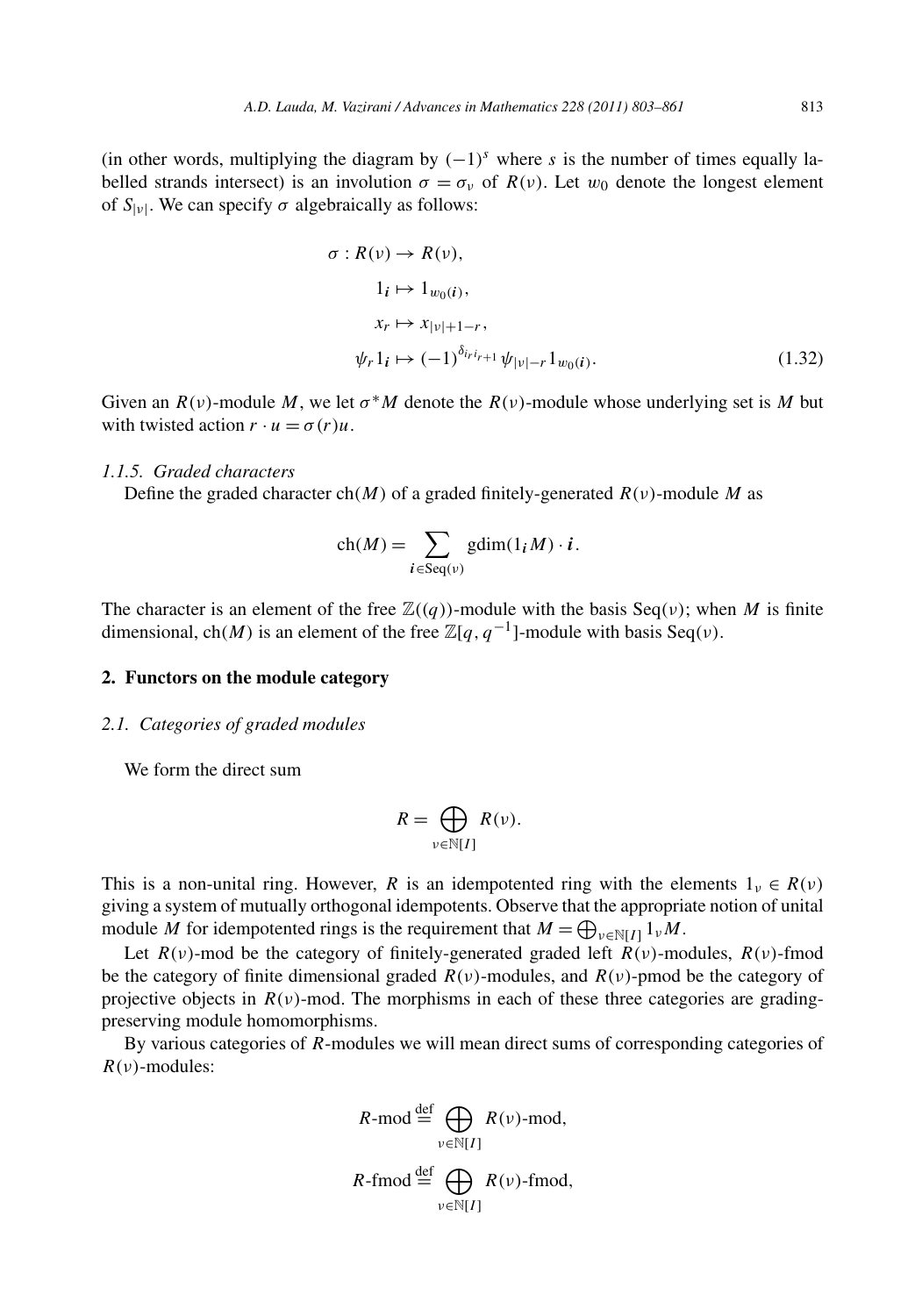$$
azirani / Advances in Mathematics 22
$$
  

$$
R\text{-pmod} \stackrel{\text{def}}{=} \bigoplus_{v \in \mathbb{N}[I]} R(v)\text{-pmod}.
$$

By a simple  $R(v)$ -module we mean a simple object in the category  $R(v)$ -mod. In this paper we will be primarily concerned with the category of finite dimensional *R(ν)*-modules. Note that this category contains all of the simples. Henceforth, by an  $R(\nu)$ -module we will mean a finite dimensional graded  $R(v)$ -module, unless we say otherwise. We will denote the zero module by  $\bf{0}$ .

For any two  $R(v)$ -modules M, N denote by Hom $(M, N)$  or  $\text{Hom}_{R(v)}(M, N)$  the k-vector space of degree preserving homomorphisms, and by  $\text{Hom}(M\{r\},N) = \text{Hom}(M,N\{-r\})$  the space of homogeneous homomorphisms of degree  $r$ . Here  $N\{r\}$  denotes  $N$  with the grading shifted up by *r*, so that  $\text{ch}(N\{r\}) = q^r \text{ch}(N)$ . Then we write homorphisms, and by homorphisms of degree r. 1<br>  ${r}$  :  ${r}$  :  ${q}$  r ch(N). Then we v<br>
HOM(*M*, *N*) :=  $\bigoplus$  Hom(

$$
HOM(M, N) := \bigoplus_{r \in \mathbb{Z}} \text{Hom}\big(M, N\{r\}\big),\tag{2.1}
$$

for the Z-graded k-vector space of all  $R(v)$ -module morphisms.

Though it is essential to work with the degree preserving morphisms to get the  $\mathbb{Z}[q, q^{-1}]$ module structure for the categorification theorems in [31,33], for our purposes it will often be convenient to work with degree homogeneous morphisms, but not necessarily degree preserving, in the various categories of graded modules introduced above. Since any homogeneous morphism can be interpreted as a degree preserving morphism by shifting the grading on the source or target, all results stated using homogeneous morphisms can be recast as degree zero morphisms for an appropriate shift on the source or target. For this reason, throughout the paper we define *M*  $\cong$  *N* to mean there exists *r* ∈  $\mathbb{Z}$  such that *M* is isomorphic to *N*{*r*} as graded modules, and all isomorphisms will implicitly mean isomorphic up to such a grading shift unless otherwise specified.

#### *2.2. Induction and restriction functors*

There is an inclusion of graded algebras

$$
\iota_{\nu,\nu'}:R(\nu)\otimes R(\nu')\hookrightarrow R(\nu+\nu')
$$

given graphically by putting the diagrams next to each other. It takes the idempotent  $1_i \otimes 1_j$  to  $1_{ij}$  and the unit element  $1_{\nu} \otimes 1_{\nu'}$  to an idempotent of  $R(\nu + \nu')$  denoted  $1_{\nu,\nu'}$ . This inclusion gives rise to restriction and induction functors denoted by  $\text{Res}_{v,v'}$  and  $\text{Ind}_{v,v'}$ , respectively. When it is clear from the context, or when no confusion is likely to arise, we often simplify notation and write Res and Ind.

We can also consider these notions for any tuple  $\underline{v} = (v^{(1)}, v^{(2)}, \dots, v^{(k)})$  and sometimes refer to the image  $R(\underline{v}) \stackrel{\text{def}}{=} \text{Im}\,\iota_{\underline{v}} \subseteq R(\nu^{(1)} + \cdots + \nu^{(k)})$  as a parabolic subalgebra. This subalgeand write Res and Ind.<br>We can also consider these notions for any tuple  $\Gamma$ <br>refer to the image  $R(\underline{v}) \stackrel{\text{def}}{=} \text{Im} \iota_{\underline{v}} \subseteq R(\nu^{(1)} + \cdots + \nu^{(k)})$ <br>bra has identity  $1_{\underline{v}}$ . Let  $\mu = \nu^{(1)} + \cdots + \nu^{(k)}$ ,  $m = \sum_{\underline{v}}$  $\sum_{r} |v^{(r)}|$ , and  $P = P_{\underline{v}}$  be the composition  $(|v^{(1)}|, \ldots, |v^{(k)}|)$  of *m* so that  $S_P$  is the corresponding parabolic subgroup of  $S_m$ . It follows bra has identity  $1_{\underline{v}}$ . Let  $\mu = v^{(1)} + \cdots + v^{(k)}$ ,  $m = \sum_r |v^{(r)}|$ , and  $P = P_{\underline{v}}$  be the composition  $(|v^{(1)}|, \ldots, |v^{(k)}|)$  of *m* so that  $S_P$  is the corresponding parabolic subgroup of  $S_m$ . It follows from Remark 1  $(|v^{(1)}|, \ldots, |v^{(k)}|)$  of *m* so that  $S_P$  is the corresponding parabolic subgroup of  $S_m$ . It follows from Remark 1.3 that  $R(\mu)1_{\underline{v}}$  is a free right  $R(\underline{v})$ -module with basis  $\{\psi_{\widehat{w}}1_{\underline{v}} \mid w \in S_m/S_P\}$  and  $1_{\underline$ will write  $S_m/S_P$  to denote the minimal length left coset representatives, i.e.  $\{w \in S_m \mid \ell(wv) =$  $\ell(w) + \ell(v)$ ,  $\forall v \in S_P$ , and  $S_P \backslash S_m$  for the minimal length right coset representatives.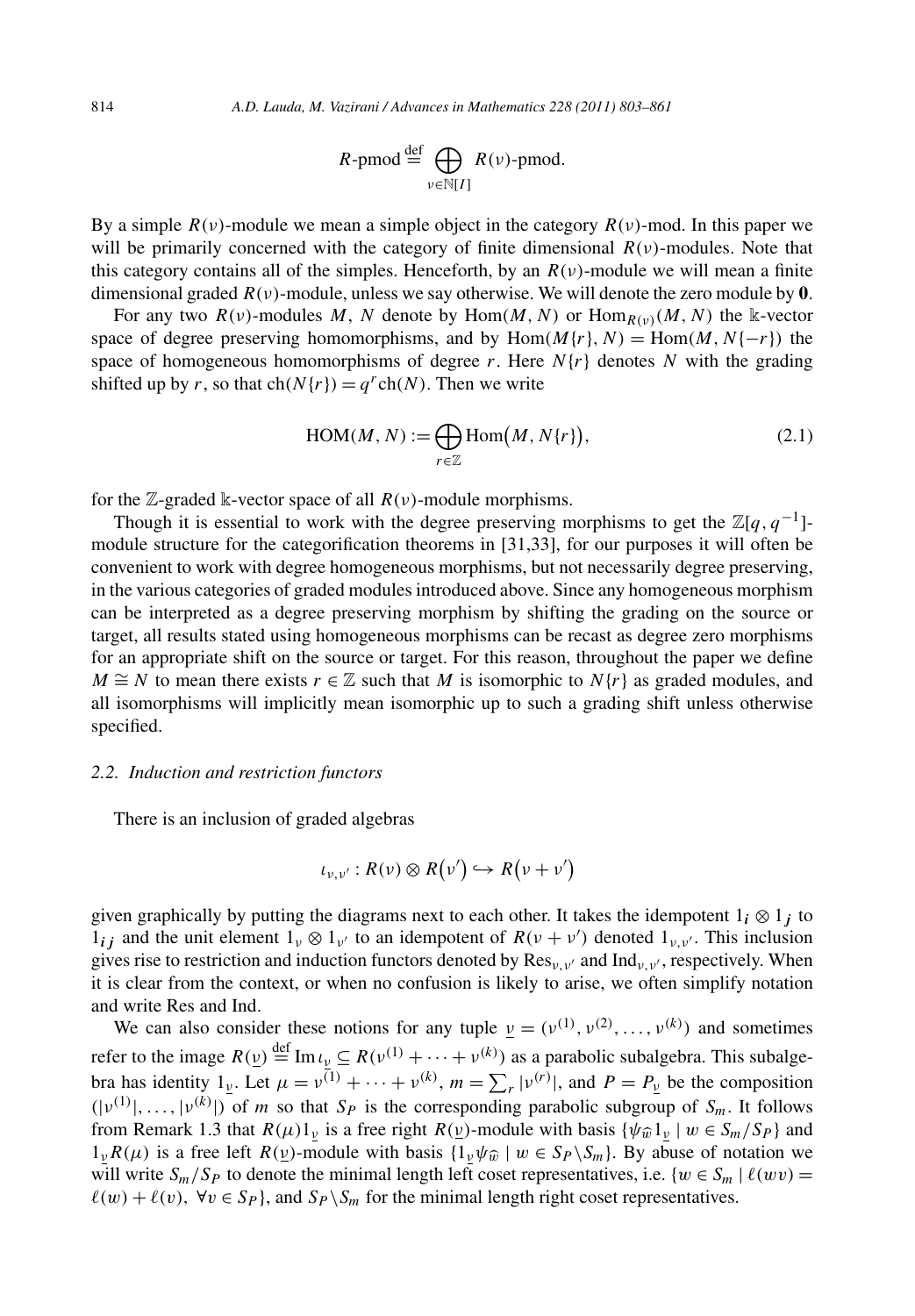**Remark 2.1.** It is easy to see that if *M* is an  $R(v)$ -module with basis *U* consisting of weight **Remark 2.1.** It is easy to see that if *M* is an  $R(\underline{v})$ -module with basis  $U$  consisting of weight vectors, then  $\{\psi_{\widehat{w}} \otimes u \mid u \in U, w \in S_m/S_P\}$  is a weight basis of  $\text{Ind}_{\underline{v}} M \stackrel{\text{def}}{=} R(\mu) \otimes_{R(\underline{v})} M$  (where **Remark 2.1.** It is easy to see that if *M* is an  $R(\underline{v})$ -module with basis  $\mathcal U$  consisting of weight vectors, then  $\{\psi_{\widehat{w}} \otimes u \mid u \in \mathcal U, w \in S_m/S_P\}$  is a weight basis of  $\text{Ind}_{\underline{v}} M \stackrel{\text{def}}{=} R(\mu) \otimes_{R(\underline{v})} M$  (wher *wectors, then*  $\{\psi_{\widehat{w}} \otimes u \mid u \in \mathcal{U}, w \in$ <br>for each *w* we fix just one reduced<br> $\psi_{\widehat{w}} 1_{\underline{v}} \otimes u = \psi_{\widehat{w}} \otimes 1_{\underline{v}} u = \psi_{\widehat{w}} \otimes u$ .

Likewise, coInd  $M \stackrel{\text{def}}{=} \text{HOM}_{R(\underline{\nu})}(R(\mu), M)$ , which is discussed in detail in Section 2.3 below,  $\psi_{w_1} \psi_{w_2} \otimes u = \psi_{w_1} \otimes \psi_{w_1} \otimes u$ .<br>Likewise, colnd  $M \stackrel{\text{def}}{=} \text{HOM}_{R(\nu)}(R(\mu), M)$ , which is discussed in detail in Section 2.3 below,<br>and has basis  $\{f_{w,u} \mid u \in \mathcal{U}, w \in Sp \setminus S_m\}$  where  $f_{w,u}(h\psi_{\hat{v}}) = hu\delta_{w,v}$   $S_P \setminus S_m$ . Note  $\text{Hom}_{R(\nu)}(R(\mu),M) = \text{Hom}_{R(\nu)}(1_\nu R(\mu),M)$  since for  $f \in \text{Hom}_{R(\nu)}(1_\nu R(\mu),M)$ ,  $t \in R(\mu)$ , if  $1_i \notin R(\underline{v})$ , i.e.  $1_\nu 1_i = 0$ , then

$$
f(1it) = 1\underline{v} f(1it) = f(1\underline{v}1it) = f(0) = 0.
$$

In other words, we can extend the domain of *f* to  $R(\mu)$  by setting *f* to be 0 on  $1<sub>i</sub>R(\mu)$  when  $1_i \notin R(\underline{v})$ . Likewise any  $f \in \text{Hom}_{R(\nu)}(R(\mu), M)$  must be 0 on the above set.

One extremely important property of the functor Ind<sub>*y*</sub> −  $\det^{\text{def}} R(\mu) \otimes_{R(\nu)}$  − is that it is left adjoint to restriction. In other words, there is a functorial isomorphism

$$
HOM_{R(\mu)}(Ind_{\underline{\nu}} A, B) \cong HOM_{R(\underline{\nu})}(A, Res_{\underline{\nu}} B)
$$
\n(2.2)

where *A*, *B* are finite dimensional  $R(v)$ - and  $R(u)$ -modules, respectively. This property is called Frobenius reciprocity and we use it repeatedly, often for deducing information about characters.

A shuffle *k* of a pair of sequences  $\mathbf{i} \in \text{Seq}(v)$ ,  $\mathbf{j} \in \text{Seq}(v')$  is a sequence together with a choice of subsequence isomorphic to *i* such that *j* is the complementary subsequence. Shuffles of *i*, *j* are in a bijection with the minimal length left coset representatives of  $S_{|v|} \times S_{|v'|}$  in  $S_{|v|+|v'|}$ . We denote by  $deg(i, j, k)$  the degree of the diagram in  $R(v + v')$  naturally associated to the shuffle, see an example below.



When the meaning is clear, we will also denote by *k* the underlying sequence of the shuffle *k*.

Given two functions f and g on sets  $Seq(v)$  and  $Seq(v')$ , respectively, with values in some commutative ring which contains  $\mathbb{Z}[q, q^{-1}]$ , we define their (quantum) shuffle product *f* ∪ *g* (see [42] and references therein) as the function on Seq( $v + v'$ ) given by<br>  $(f \cup g)(k) = \sum q^{\deg(i, j, k)} f(i)g(j)$ , (see [42] and references therein) as the function on  $Seq(v + v')$  given by

$$
(f \cup g)(k) = \sum_{i,j} q^{\deg(i,j,k)} f(i)g(j),
$$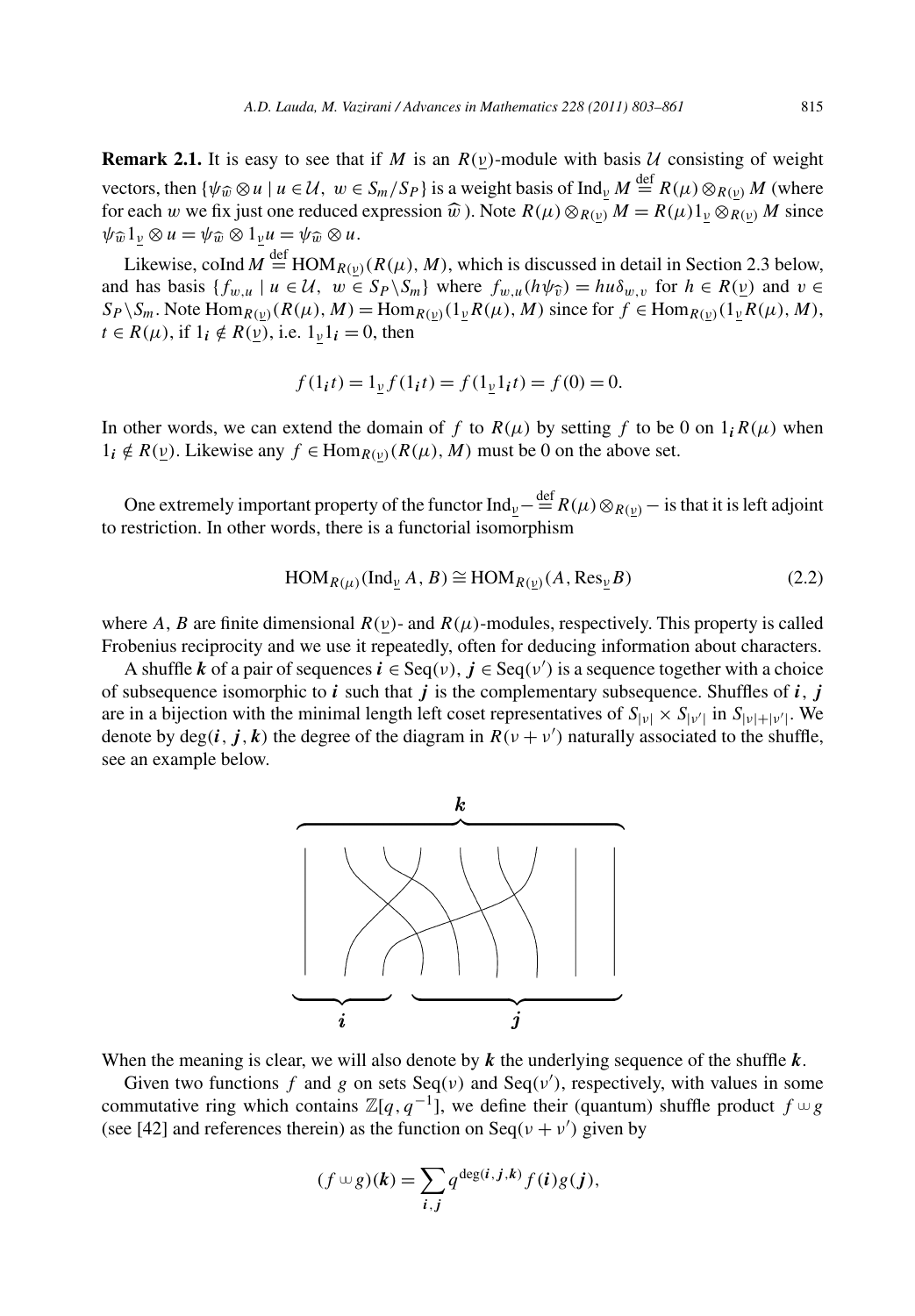the sum is over all ways to represent *k* as a shuffle of *i* and *j*. Given  $M \in R(v)$ -mod and  $N \in R(v)$  $R(v')$ -mod we construct the  $R(v) \otimes R(v')$ -module denoted by  $M \boxtimes N$  in the obvious way. It was shown in [31] that  $R(v) \otimes R(v')$ -modu<br>
ch(Ind<sub>ν,ν'</sub> (*M* ⊠ *N*))

$$
ch\big(\mathrm{Ind}_{\nu,\nu'}(M\boxtimes N)\big)=ch(M)\cup ch(N).
$$

A similar statement holds for characters of induced  $R(v)$ -modules by the transitivity of induction. This statement can be seen as a special case of the Mackey formula which describes a filtration on the restriction of an induced module (from one parabolic to another).

More precisely, in the case of maximal parabolics, the Mackey formula says the graded  $(R(v) \otimes R(v'), R(v'') \otimes R(v''')$ )-bimodule  $1_{v,v'} R1_{v'',v'''}$  has a filtration over all  $\lambda \in \mathbb{N}[I]$  with subquotients isomorphic to the graded bimodules

isomorphic to the graded bimodules

\n
$$
(1_{\nu}R1_{\nu-\lambda,\lambda} \otimes 1_{\nu'}R1_{\nu'+\lambda-\nu''',\nu'''-\lambda})
$$
\n
$$
\otimes_{R'} (1_{\nu-\lambda,\nu''+\lambda-\nu}R1_{\nu''} \otimes 1_{\lambda,\nu'''-\lambda}R1_{\nu''})\big\{(-\lambda,\nu'+\lambda-\nu''')\big\},
$$

where  $R' = R(v - \lambda) \otimes R(\lambda) \otimes R(v' + \lambda - v''') \otimes R(v'' - \lambda)$ , the bilinear form (,) is defined in Section 1.1.1, and such that every term above is in  $\mathbb{N}[I]$ . There is a natural generalization of this statement to arbitrary parabolic subalgebras.

## *2.3. Co-induction*

In this section, we examine the right adjoint to restriction, the co-induction functor denoted coInd, and discuss the relationship between Ind and coInd, following the work of [58]. Using the notation of the previous section, set coInd<sub> $R(\nu)$ </sub> − := HOM<sub> $R(\nu)$ </sub>( $R(\mu)$ , −) endowed with the module structure  $(r \odot f)(t) = f(tr)$  for  $r, t \in R(\mu), f \in \text{coInd}_{R(\mu)} -$ . Now there is a functorial isomorphism

$$
HOM_{R(\mu)}(B, \text{coInd}_{\underline{v}} A) \cong HOM_{R(\underline{v})}(\text{Res}_{\underline{v}} B, A)
$$
\n(2.3)

where *A*, *B* are finite dimensional modules.

Just as  $w_0$  denotes the longest element of  $S_m$ , let  $w_P \in S_P$  denote the longest element of the parabolic subgroup, with notation as above. Let  $y = w_P w_0$  in the discussion below. Note that *y* is a minimal length right coset representative for  $S_P \setminus S_m$  and corresponds to the "longest shuffle".

Observe that for any *r* such that  $s_r \in S_p$ ,  $\ell(w_p s_r w_p) = 1 = \ell(w_0 s_r w_0)$  and further

$$
\ell(s_r y) = 1 + \ell(y) = \ell(w_P s_r w_P y) = \ell(y w_0 s_r w_0)
$$

as in fact

$$
(w_P s_r w_P) y = w_P s_r w_P w_P w_0 = w_P w_0 w_0 s_r w_0 = y(w_0 s_r w_0).
$$

Set

$$
\sigma_{\underline{v}} := \sigma_{\nu^{(1)}} \otimes \sigma_{\nu^{(2)}} \otimes \cdots \otimes \sigma_{\nu^{(k)}} \tag{2.4}
$$

where  $\sigma_v$ :  $R(v) \rightarrow R(v)$  is the involution defined in Section 1.1.4.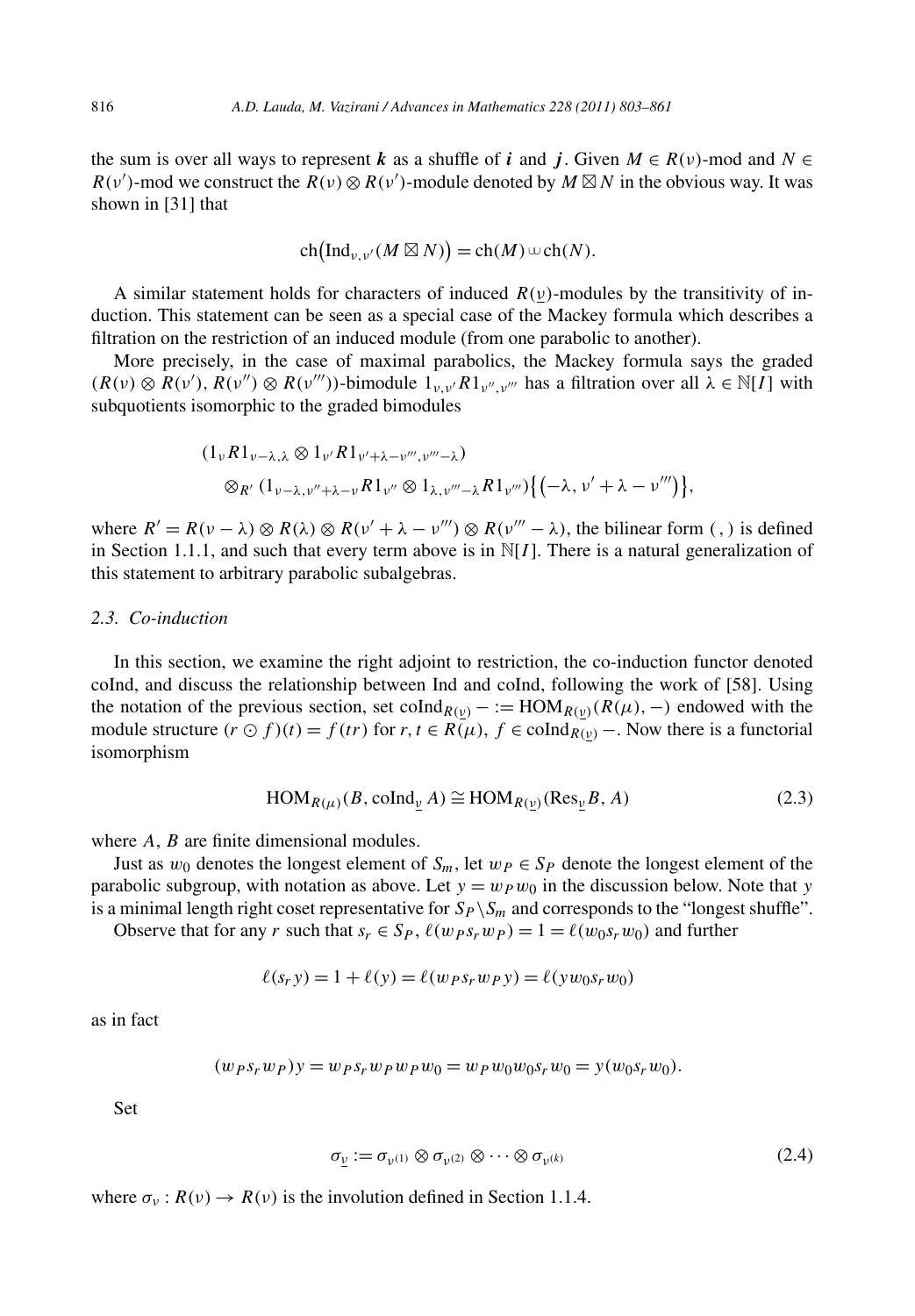When clear from context, let us just call  $\sigma = \sigma_{\mu}$ . Then note,  $\sigma(1_j) = 1_{w_0(j)}$ ,  $\sigma(x_r) = x_{w_0(r)}$ ,  $\sigma(\psi_r 1_j) = (-1)^{\delta_{jr} j_{r+1}} \psi_{w_0 s_r w_0} 1_{w_0(j)}$  with similar equations for  $\sigma_{\underline{v}}$ , where  $S_m$  acts on Seq $(\mu)$ in the usual fashion  $w(i_1, \ldots, i_m) = (i_{w^{-1}(1)}, \ldots, i_{w^{-1}(m)})$ . In what follows, for bookkeeping purposes, we will write  $u \in M$ , but  $\overline{u} \in \sigma^*M$  so that the  $\sigma$ -twisted action can be described as  $r\overline{u} = \overline{\sigma(r)u}$ .

# **Theorem 2.2.**

1. *Let M be a finite dimensional R(ν)-module. Then*

onal 
$$
R(\underline{v})
$$
-module. Then

\n
$$
\operatorname{Ind}_{\underline{v}}^{\mu} M \cong \sigma_{\mu}^{*}(\operatorname{coInd}_{\underline{v}}^{\mu}(\sigma_{\underline{v}}^{*}M)) \{ \deg(y) \}
$$

*as graded modules.*

2. *Let A be a finite dimensional R(ν)-module and B a finite dimensional R(η)-module. Then there is an isomorphism*

$$
\text{Ind}_{\nu,\eta}^{\nu+\eta} A \boxtimes B \cong \text{coInd}_{\eta,\nu}^{\eta+\nu} B \boxtimes A.
$$

**Proof.** We first note that statement 2 follows from a special case of assumption 1. The appropriate degree shift to make it an isomorphism of graded modules is thus  $-(\eta, v)$ . To prove assumption 1, we first construct an  $R(\underline{v})$ -module map<br>  $M \xrightarrow{F} \text{Res}_{\underline{v}}^{\mu}(\sigma_{\mu}^{*} \text{coInd}_{\underline{v}}^{\mu}(\sigma_{\underline{v}}^{*} M))$  (2.5) assumption 1, we first construct an  $R(v)$ -module map

$$
M \xrightarrow{F} \text{Res}_{\underline{\nu}}^{\mu} (\sigma_{\mu}^{*} \text{coInd}_{\underline{\nu}}^{\mu} (\sigma_{\underline{\nu}}^{*} M))
$$
 (2.5)

with  $deg(F) = -deg(y)$  and then the induced map

$$
\ln \text{th} \text{ induced map}
$$
\n
$$
\text{Ind}_{\underline{v}}^{\mu} M \xrightarrow{\mathcal{F}} \sigma_{\mu}^{*} \text{coInd}_{\underline{v}}^{\mu} (\sigma_{\underline{v}}^{*} M)
$$
\n
$$
(2.6)
$$

also has deg $(F) = -\deg(y)$  and surjective as the image of F generates the target over  $R(\mu)$ . Since the two modules in question have the same dimension, they are isomorphic.

Given  $u \in M$  define  $f_u \in \text{HOM}_{R(\underline{v})}(R(\mu), \sigma_{\underline{v}}^*M)$  by

$$
R(\mu), \sigma_{\underline{v}}^* M
$$
 by  

$$
f_u(\psi_{\widehat{w}}) = \overline{u} \delta_{w,y}
$$
 (2.7)

where  $w \in S_P \setminus S_m$  ranges over the minimal length right coset representatives,  $\hat{w}$  is a fixed reduced expression, and  $y = w_P w_0$ . Observe that deg( $f_u$ ) = deg( $u$ ) – deg( $y$ ). We extend  $f_u$  to an  $R(v)$ where  $w \in Sp \setminus S_m$  ranges over the minimal length right coset representatives,  $\hat{w}$  is a fixed reduced expression, and  $y = w_P w_0$ . Observe that deg( $f_u$ ) = deg( $u$ ) - deg( $y$ ). We extend  $f_u$  to an  $R(\underline{v})$ -<br>map by decla define

$$
F: M \to \sigma_{\mu}^{*} \operatorname{coInd}_{\underline{v}}^{\mu} (\sigma_{\underline{v}}^{*} M),
$$
  

$$
u \mapsto \overline{f_{u}}
$$
 (2.8)

and check it is an  $R(y)$ -map. This map is homogeneous with deg $(F) = -\deg(y)$ . Note that  $f_{u+u'} = f_u + f_{u'}$  so it suffices to consider only degree homogeneous weight vectors  $u \in M$ , i.e.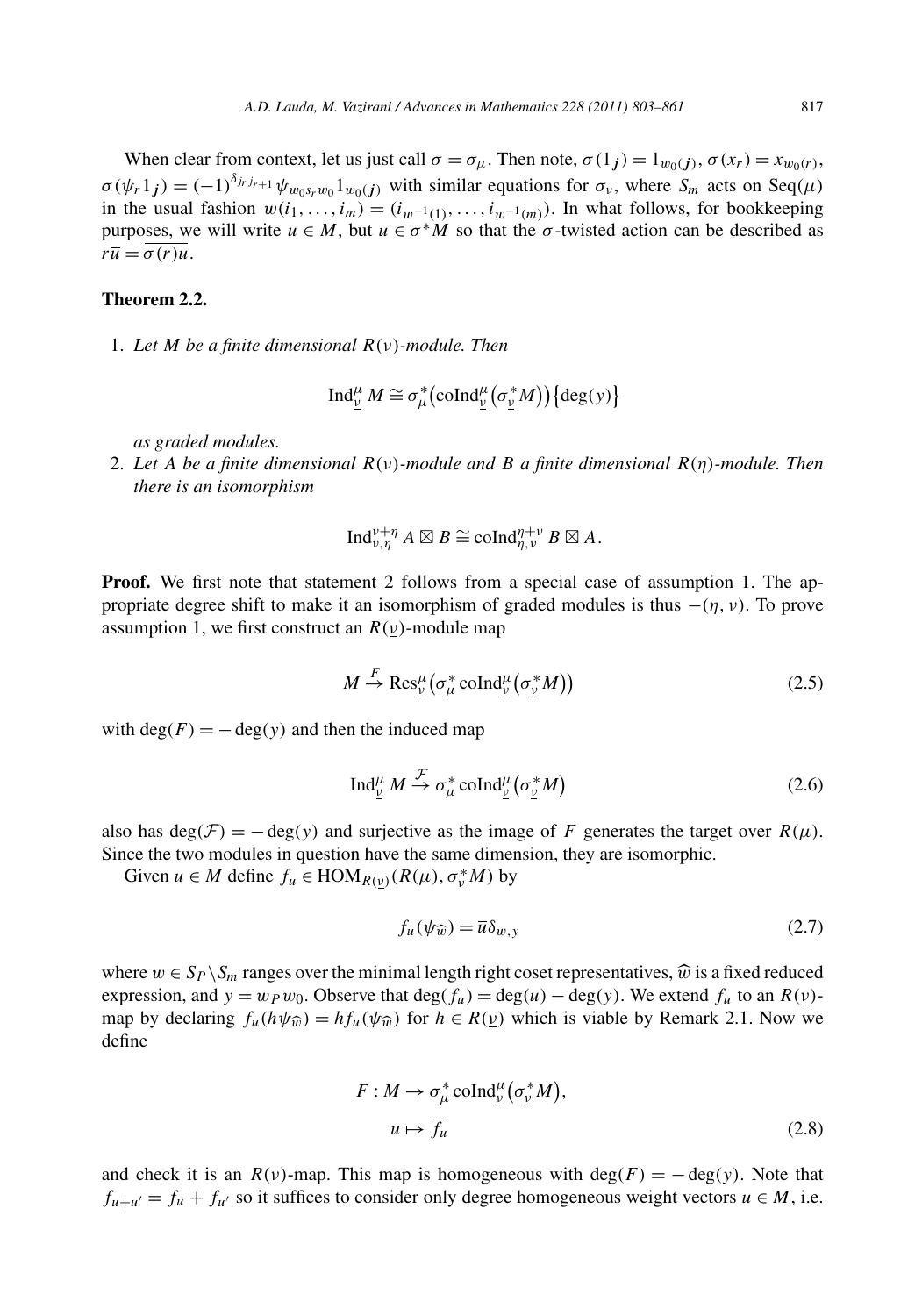there exists *i* such that  $1_i\overline{u} = \overline{u}$  (and so  $1_{w_P(i)}u = u$ ). In this case  $f_u(1_j\psi_{\widehat{w}}) = \overline{u}\delta_{w_y}\delta_{i,j}$ , and this holds regardless of whether  $1_j \in R(\underline{v})$  by Remark 2.1. In fact, by abuse of notation, we may write  $1_i \overline{u} = \overline{u} \delta_{i,i}$  even when  $1_i \notin R(v)$ .

The following three computations show that  $F(hu) = h \odot F(u)$  for  $h = 1<sub>j</sub>$ ,  $h = x<sub>r</sub>$  for all *r*, and  $h = \psi_r 1_j$  for *r* such that  $s_r \in S_p$  and *j* such that  $1_j \in R(\underline{v})$ . These computations show that The following three computations show that  $F(hu) = h \odot F(u)$  for  $h = 1_j$ ,  $h = x_r$  for all  $r$ , and  $h = \psi_r 1_j$  for  $r$  such that  $s_r \in S_P$  and  $j$  such that  $1_j \in R(\underline{v})$ . These computations show that  $F$  is an  $R(\underline{v})$ -map. In *F* is an  $R(\nu)$ -map. In these computations note that with respect to  $\psi_{\hat{w}}$ , by lower terms we mean

Case 1) We evaluate

$$
E(R(\underline{v}), \ell(v) < \ell(w)). \text{ From now on, assume } u \text{ is a weight vector as above.}
$$
\n
$$
(1_j F(u))(\psi_{\widehat{w}}) = 1_j \odot \overline{f_u}(\psi_{\widehat{w}}) = \overline{\sigma_\mu(1_j) \odot f_u}(\psi_{\widehat{w}})
$$
\n
$$
= \overline{f_u}(\psi_{\widehat{w}} 1_{w_0(j)}) = \overline{f_u}(1_{ww_0(j)} \psi_{\widehat{w}})
$$
\n
$$
= \overline{u} \delta_{w,y} \delta_{i,ww_0(j)} = \overline{u} \delta_{w,y} \delta_{i,yw_0(j)}
$$
\n
$$
= \overline{u} \delta_{w,y} \delta_{i, w_P(j)} = 1_{w_P(j)} \overline{u} \delta_{w,y}
$$
\n
$$
= \sigma_{\underline{v}}(1_j) \overline{u} \delta_{w,y} = \overline{1_j u} \delta_{w,y}
$$
\n
$$
= \overline{f_{1ju}}(\psi_{\widehat{w}}) = F(1_j u)(\psi_{\widehat{w}}) \tag{2.9}
$$

so that  $1_j F(u) = F(1_j u)$ .

Case 2) We compute

1<sub>j</sub>u).  
\n
$$
(x_r F(u))(\psi_{\widehat{w}}) = (x_r \odot \overline{f_u})(\psi_{\widehat{w}}) = \overline{\sigma_\mu(x_r) \odot f_u}(\psi_{\widehat{w}})
$$
\n
$$
= \overline{f_u}(\psi_{\widehat{w}} x_{w_0(r)})
$$
\n
$$
= \overline{f_u}(x_{w w_0(r)} \psi_{\widehat{w}} + \text{lower terms})
$$
\n
$$
= \begin{cases}\n\overline{f_u}(x_{w_P(r)} \psi_{\widehat{y}}) & \text{if } w = y \\
0 & \text{else}\n\end{cases}
$$
\n
$$
= \begin{cases}\n\overline{x_{w_P(r)}} \overline{u} & \text{if } w = y \\
0 & \text{else}\n\end{cases}
$$
\n
$$
= \begin{cases}\n\overline{x_r u} & \text{if } w = y \\
0 & \text{else}\n\end{cases}
$$
\n
$$
= \overline{f_{x_r u}}(\psi_{\widehat{w}}) = F(x_r u)(\psi_{\widehat{w}}) \tag{2.10}
$$

so that  $F(x_r u) = x_r F(u)$  for any *r*.

Case 3) Let *r* be such that  $s_r \in S_p$ , and *j* be such that  $\psi_r 1_j \in R(\underline{v})$ . Recall that then  $w_p s_r w_p \in$ S<sub>P</sub> as well, and furthermore  $\sigma_{\underline{v}}(\psi_r 1_j) = \psi_{w_P s_r w_P} 1_{w_P(j)} \in R(\underline{v})$ . We compute<br>  $\psi_r 1_j F(u)(\psi_{\widehat{w}}) = (\psi_r 1_j \odot \overline{f_u})(\psi_{\widehat{w}})$ 

$$
\psi_r 1_j F(u)(\psi_{\widehat{w}}) = (\psi_r 1_j \odot \overline{f_u})(\psi_{\widehat{w}})
$$
  
\n
$$
= \overline{f_u}(\psi_{\widehat{w}} \sigma_\mu(\psi_r 1_j)) = \overline{f_u}(\psi_{\widehat{w}} (-1)^{\delta_{j_r, j_{r+1}}} \psi_{w_0 s_r w_0} 1_{w_0(j)})
$$
  
\n
$$
= \begin{cases} (-1)^{\delta_{j_r, j_{r+1}}} \overline{f_u}((\psi_{w_{PS}, w_P} \psi_{\widehat{y}} + \text{lower terms}) 1_{w_0(j)}) & \text{if } w = y \\ (-1)^{\delta_{j_r, j_{r+1}}} \overline{f_u}((\text{lower terms}) 1_{w_0(j)}) & \text{if } w \neq y \end{cases}
$$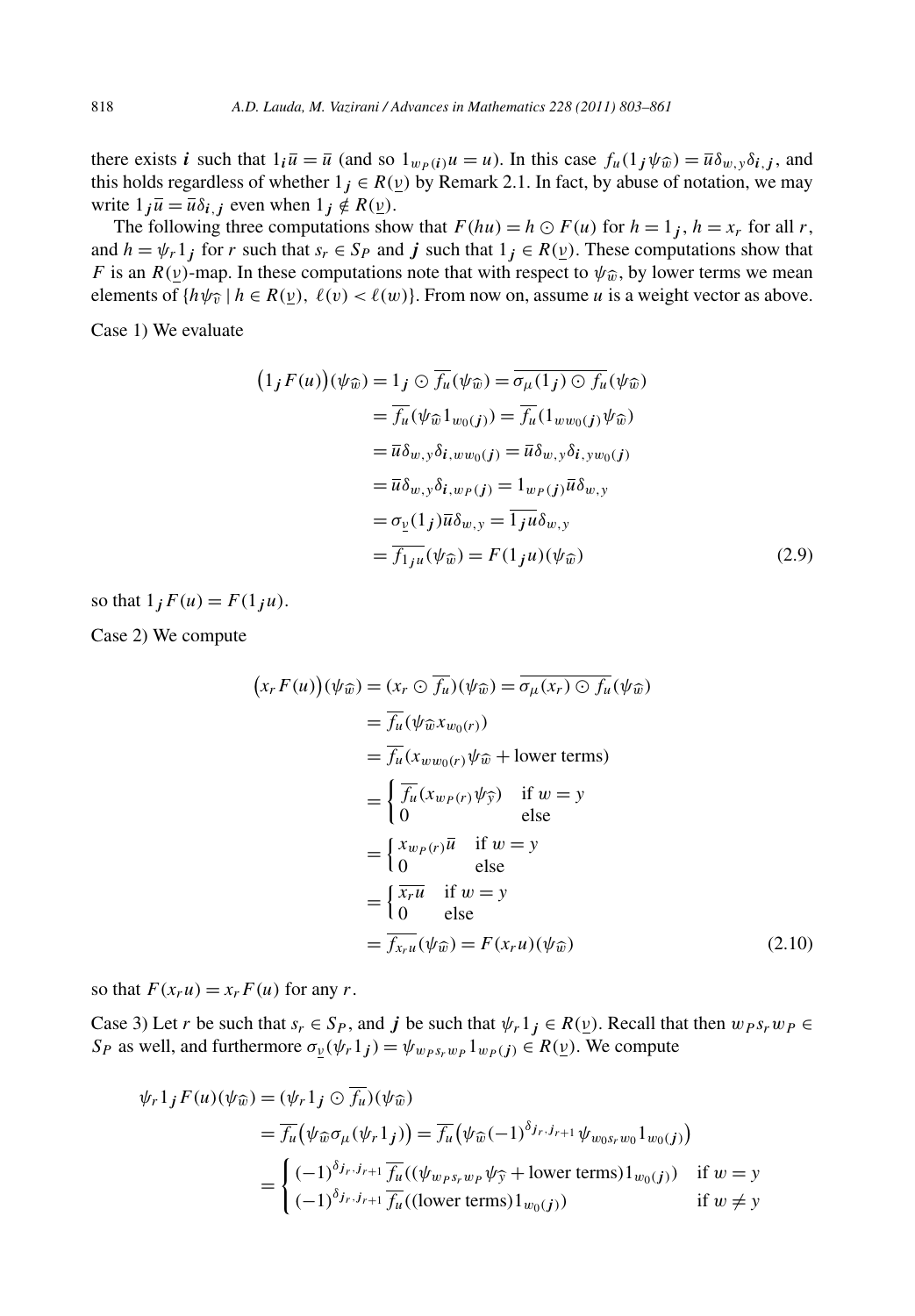A.D. Lauda, M. Vazirani / Advances in Mathematics 228 (2011) 803–861  
\n
$$
= \begin{cases}\n(-1)^{\delta_{j_r,j_{r+1}}} \overline{f_u}(\psi_{w_{PS},w_P} 1_{yw_0(j)} \psi_{\hat{y}}) & \text{if } w = y \\
0 & \text{else}\n\end{cases}
$$
\n
$$
= \begin{cases}\n(-1)^{\delta_{j_r,j_{r+1}}} \psi_{w_{PS},w_P} 1_{w_P(j)} \overline{f_u}(\psi_{\hat{y}}) & \text{if } w = y \\
0 & \text{else}\n\end{cases}
$$
\n
$$
= \begin{cases}\n\sigma_y(\psi_r 1_j)\overline{u} & \text{if } w = y \\
0 & \text{else}\n\end{cases}
$$
\n
$$
= \begin{cases}\n\overline{\psi_r 1_j u} & \text{if } w = y \\
0 & \text{else}\n\end{cases}
$$
\n
$$
= \overline{f_{\psi_r 1_j u}}(\psi_{\hat{w}})
$$
\n
$$
= F(\psi_r 1_j u)(\psi_{\hat{w}}), \qquad (2.11)
$$

so that  $\psi_r 1_j F(u) = F(\psi_r 1_j u)$ .

Note the image of *F* contains all of the  $\overline{f_u}$  as *u* ranges over a weight basis of *M*. Hence the image of  $\mathcal{F}: \text{Ind}_{\underline{v}}^{\mu} M \to \sigma_{\mu}^{*} \text{coInd}_{\underline{v}}^{\mu} (\sigma_{\underline{v}}^{*} M)$  contains all of the  $h \odot \overline{f_{u}}$  for  $h \in R(\mu)$ . We shall argue this contains a basis of  $\sigma^*_{\mu}$  coInd $\bar{\psi}$   $\sigma^*_{\underline{v}}M$  which will show that  $\mathcal F$  is surjective. Recall from Remark 2.1 that  $\sigma^*_{\mu}$  coInd<sup> $\mu$ </sup>  $(\sigma^*_{\nu}M)$  has a basis of "bump functions" of the form  $\overline{f_{w,\mu}}$  and in this notation  $\overline{f_u} = \overline{f_{y,u}}$ . As in [58], we can show the  $\psi_{\hat{v}} \odot \overline{f_{y,u}}$  for appropriate *v* are triangular with respect to the  $\{\overline{f_{w,u'}}\}$  so contain a basis. Since the dimensions of the induced and co-induced modules are the same,  $\mathcal F$  is in fact an isomorphism.  $\Box$ 

#### *2.4. Simple R(mi)-modules*

Simple modules for the algebra  $R(mi)$  play a key role in this paper. There are several constructions of these modules.

Throughout this section let  $i = i^m$ . Consider the graded algebra  $k[x_{1,i},...,x_{m,i}]$  with  $deg(x_{i,i}) = (\alpha_i, \alpha_i)$ . Up to isomorphism and grading shift, there is a unique graded irreducible module  $L(i^m)$  for the ring  $R(mi)$  given as the quotient of  $\mathbb{K}[x_{1,i},...,x_{m,i}]$  by the ideal generated by homogeneous symmetric polynomials with positive degree, see [31, Section 2.2]. This module can alternatively be described as the induced module from the trivial  $R'$ -module, where *R'* is the subalgebra of *R(mi)* generated by  $\psi_{1,i}, \ldots, \psi_{m-1,i}$  and symmetric polynomials in  $\mathbb{K}[x_{1,i},...,x_{m,i}]$ . Note the trivial *R'*-module is its unique one-dimensional module, on which all *grame in a meterial in the distribution and <i>n n* is the subalgebra of *R(mi)* generated by  $\psi_{1,i}, \ldots, \chi_{m,i}$ . Note the trivial *R'*-module is its unique  $\psi_{r,i}$  and  $\sum_{r=1}^{m} x_{r,i}^k$  act as 0, where  $1 \le r \le m$  and

Furthermore, this irreducible module  $L(i^m)$  is isomorphic to the module induced from the one-dimensional graded module  $L = L(i) \boxtimes \cdots \boxtimes L(i)$  over  $\mathbb{K}[x_{1,i},...,x_{m,i}]$  on which  $x_{1,i}, \ldots, x_{m,i}$  all act trivially. In this paper we fix the grading shift on this unique simple module  $L(i^m)\{r\}$  so that  $ch(L(i^m)) = [m]_i^i i^m$ . (2.12)  $L(i^m){r}$  so that

$$
ch(L(im)) = [m]i1 im.
$$
 (2.12)

In [20, Proposition 2.8], it is not only shown that for any  $u \in L(i^m)$ ,  $1 \leq r \leq m$ , and  $k \geq m$ that  $x_r^k u = 0$ , but also that there exists  $\widetilde{u} \in L(i^m)$  such that  $x_r^{m-1} \widetilde{u} \neq 0$  for all r. *f*  $L(i^m) = [m]$ ;  $i^m$ .<br> *r u* ∈ *L*( $i^m$ ), 1 ≤ *r f r n u* ∈ *D*( $i^m$ ), 1 ≤ *r k*<sub>*n*</sub> *u* = 0, but also that there exists  $\tilde{u} \in L(i^m)$  such that  $x_r^{m-1}\tilde{u} \neq 0$  for all *r*.

See the third statement in Section 2.5.1 for some of the important properties of  $L(i^m)$ , such as its behaviour under the induction and restriction functors.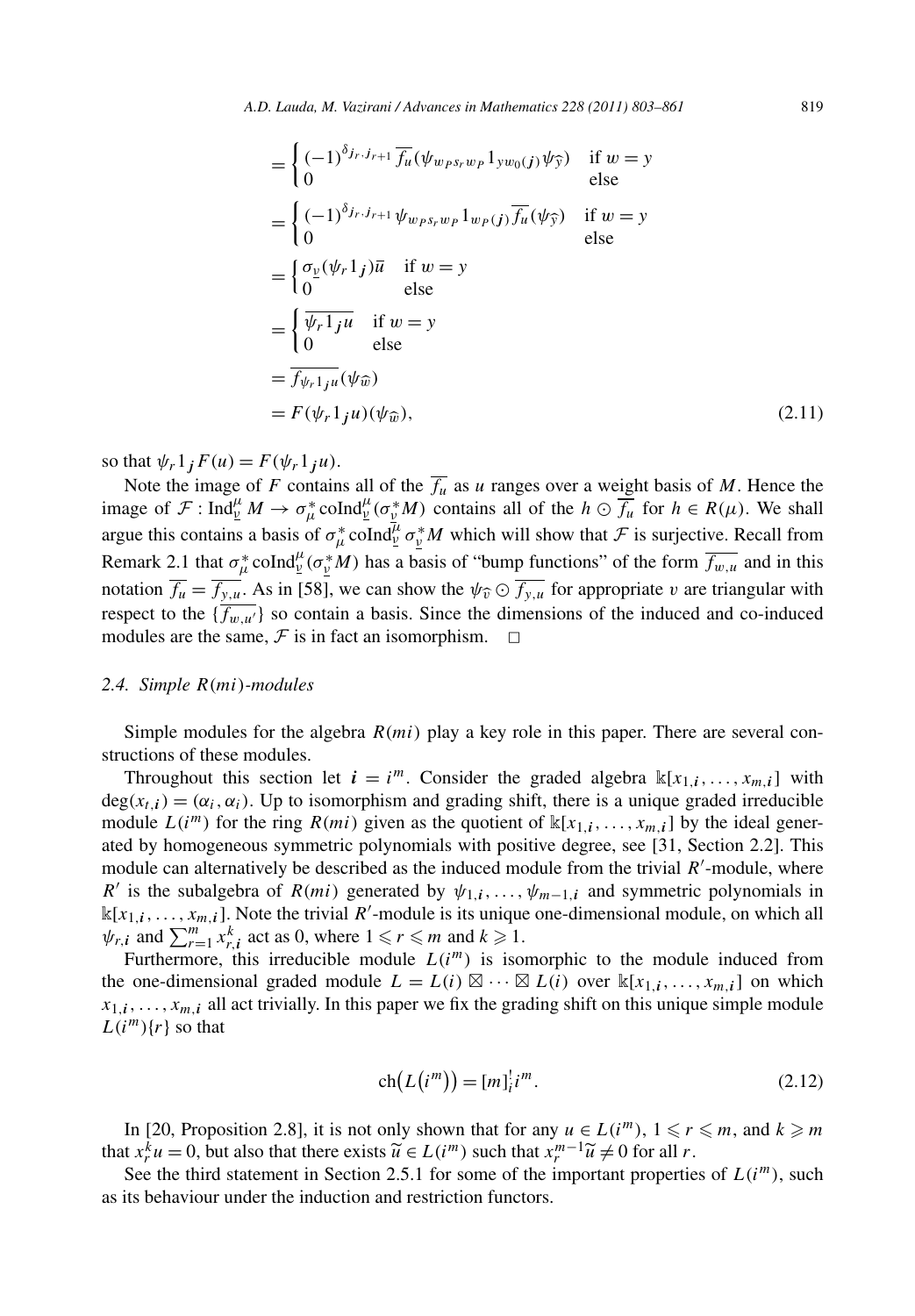# *2.5. Refining the restriction functor*

For *M* in  $R(v)$ -mod and  $i \in I$  let

$$
\Delta_i M = (1_{\nu - i} \otimes 1_i)M = \text{Res}_{\nu - i, i} M,
$$

and, more generally,

$$
\Delta_{i^n} M = (1_{\nu-ni} \otimes 1_{ni})M = \text{Res}_{\nu-ni,ni} M.
$$

We view  $\Delta_i^n$  as a functor into the category  $R(v - ni) \otimes R(ni)$ -mod. By Frobenius reciprocity,<br>there are functorial isomorphisms<br> $HOM_{R(v)}(\text{Ind}_{v-ni,ni} N \boxtimes L(i^n), M) \cong HOM_{R(v-ni) \otimes R(ni)}(N \boxtimes L(i^n), \Delta_{i^n} M)$ , (2.13) there are functorial isomorphisms *n n*

$$
\text{HOM}_{R(v)}\big(\text{Ind}_{v-ni,ni} N \boxtimes L(i^n), M\big) \cong \text{HOM}_{R(v-ni)\otimes R(ni)}\big(N \boxtimes L(i^n), \Delta_{i^n} M\big), \quad (2.13)
$$

for *M* as above and  $N \in R(\nu - ni)$ -mod. Define

$$
e_i := \text{Res}_{\nu - i}^{v - i, i} \circ \Delta_i : R(\nu) \text{-}\text{fmod} \to R(\nu - i) \text{-}\text{fmod}
$$
 (2.14)

and for  $M \in R(\nu)$ -fmod, set

$$
\widetilde{e_i}M := \operatorname{soc}\nolimits e_iM,\tag{2.15}
$$

$$
\widetilde{f}_i M := \operatorname{cosoc} \operatorname{Ind}_{\nu,i}^{\nu+i} M \boxtimes L(i),\tag{2.16}
$$

$$
\widetilde{e_i}M := \text{soc}\, e_iM,
$$
\n
$$
\widetilde{f_i}M := \text{cosoc}\,\text{Ind}_{\nu,i}^{\nu+i} M \boxtimes L(i),
$$
\n
$$
\varepsilon_i(M) := \max\{n \ge 0 \mid \widetilde{e_i}^n M \ne 0\}.
$$
\n(2.17)

We also define their so-called  $\sigma$ -symmetric versions, which are indicated with a  $\vee$ . Note that  $\sigma^*(\Delta_i(\sigma^*M)) = \text{Res}_{i,\nu-i} M$ . Set

$$
e_i^{\vee} := \text{Res}_{\nu-i}^{i, \nu-i} \circ \text{Res}_{i, \nu-i} : R(\nu)\text{-}\text{fmod} \to R(\nu-i)\text{-}\text{fmod},
$$
  
\n
$$
{}^{\vee} M := \sigma^* \big(\widetilde{e_i} \big(\sigma^* M\big)\big) = \text{soc } e_i^{\vee} M,
$$
  
\n
$$
{}^{\vee} M := \sigma^* \big(\widetilde{f_i} \big(\sigma^* M\big)\big) = \text{cosoc } \text{Ind}_{i}^{\nu+i} L(i) \boxtimes M,
$$
  
\n(2.20)

$$
e_i^{\vee} := \text{Res}_{\nu-i}^{i,\nu-i} \circ \text{Res}_{i,\nu-i} : R(\nu)\text{-}\text{fmod} \to R(\nu-i)\text{-}\text{fmod},
$$
(2.18)  

$$
\widetilde{e_i}^{\vee} M := \sigma^* \big(\widetilde{e_i} \big(\sigma^* M\big)\big) = \text{soc}\, e_i^{\vee} M,
$$
(2.19)

$$
\widetilde{e_i}^{\vee} M := \sigma^* (\widetilde{e_i} (\sigma^* M)) = \operatorname{soc} e_i^{\vee} M,
$$
\n
$$
\widetilde{f_i}^{\vee} M := \sigma^* (\widetilde{f_i} (\sigma^* M)) = \operatorname{cosoc} \operatorname{Ind}_{i, \nu}^{\nu + i} L(i) \boxtimes M,
$$
\n
$$
\varepsilon_i^{\vee} (M) := \varepsilon_i (\sigma^* M) = \max \{ m \ge 0 \mid (\widetilde{e_i}^{\vee})^m M \ne 0 \}.
$$
\n(2.21)

$$
\varepsilon_i^{\vee}(M) := \varepsilon_i(\sigma^*M) = \max\{m \ge 0 \mid (\tilde{e}_i^{\vee})^m M \ne 0\}.
$$
\n(2.21)  
Observe that the functors  $e_i$  and  $e_i^{\vee}$  are exact. Although the functors  $\tilde{e}_i$  and  $\tilde{f}_i$  can be defined on

any module, in this paper we will only apply them to simple modules. It is a theorem of [31] that if *M* is irreducible, so are  $\widetilde{f}_i M$  and  $\widetilde{e}_i M$  (as long as the latter is nonzero), and likewise for  $\widetilde{f}_i^{\vee} M$ *i* and  $e_i^{\vee}$  are exact. Although the functors  $\tilde{e}_i$  and  $\tilde{f}_i$  can be define will only apply them to simple modules. It is a theorem of [31]  $\tilde{i}$  *M* and  $\tilde{e}_i$  *M* (as long as the latter is nonzero), an Obser<br>any m<br>if *M* i<sub>i</sub><br>and  $\tilde{e}_i$ and  $\widetilde{e_i}^{\vee}M$ . This is stated below along with other key properties.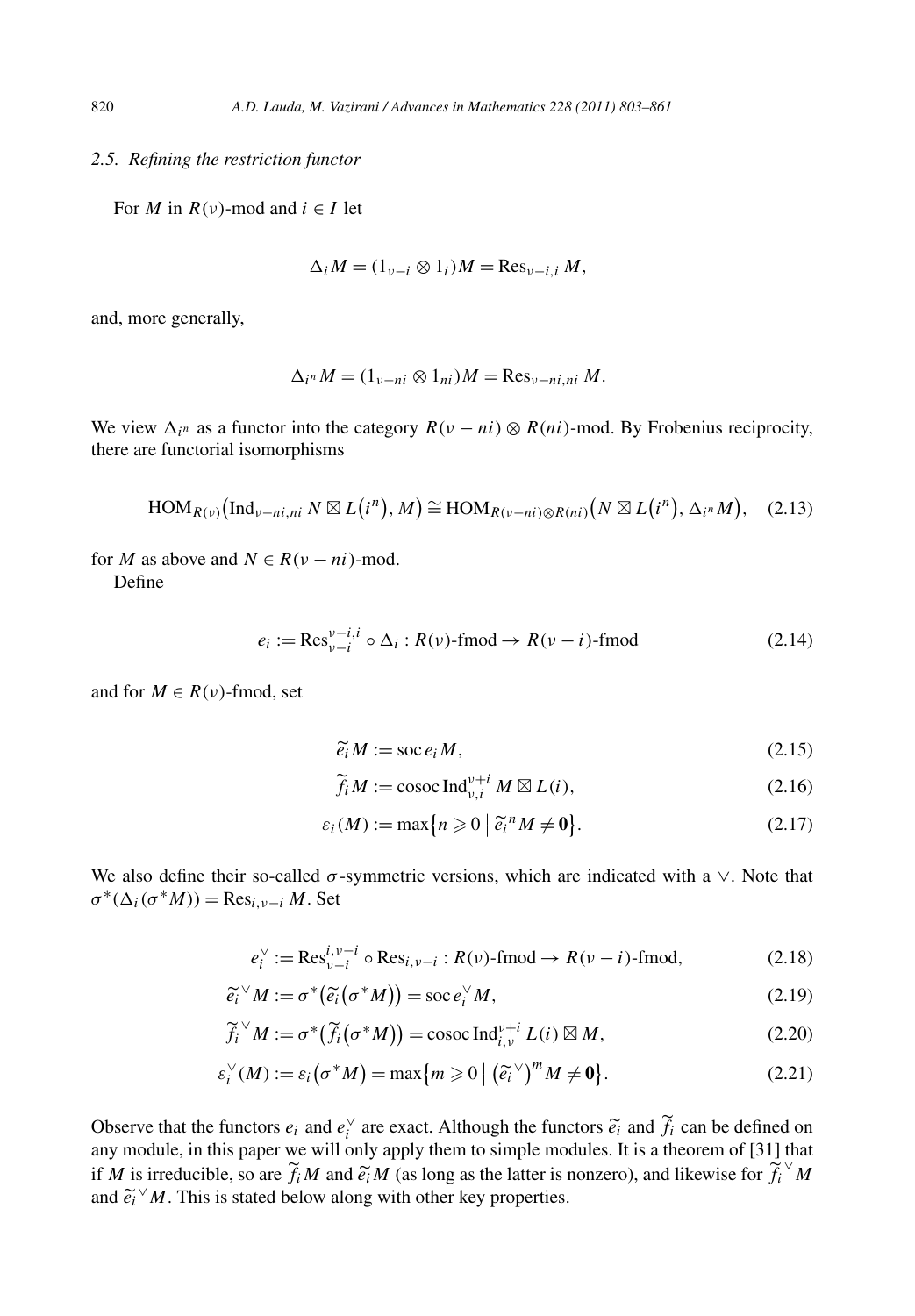# *2.5.1. Properties of the functors <sup>e</sup><sup>i</sup> and <sup>f</sup> <sup>i</sup> on simple modules*

In this section we give a long list of results that were proven in [31] about simple  $R(v)$ modules and their behaviour under induction and restriction. They extend to the symmetrizable case by the results in [33]. We will use them freely throughout the paper.

1.

$$
\operatorname{ch}(\Delta_{i^n} M) = \sum_{\boldsymbol{j} \in \operatorname{Seq}(\nu - ni)} \operatorname{gdim}(1_{\boldsymbol{j}i^n} M) \cdot \boldsymbol{j},
$$

where we view  $\Delta_i^n M$  as a module over the subalgebra  $R(\nu - ni)$  of  $R(\nu - ni) \otimes R(ni)$ . algebra  $R(v -$ 

- 2. Let  $N \in R(\nu)$ -mod be irreducible and  $M = \text{Ind}_{\nu, ni} N \boxtimes L(i^n)$ . Let  $\varepsilon = \varepsilon_i(N)$ . where we view  $\Delta_i$ <br> *jet*  $N \in R(\nu)$ -mo<br>
(a)  $\Delta_i \varepsilon + nM \cong \widetilde{e_i}$ 
	- (a)  $\Delta_{i^{\varepsilon+n}} M \cong \widetilde{e_i}^{\varepsilon} N \boxtimes L(i^{\varepsilon+n}).$
- where we view  $\Delta_i^n M$  as a module over the subalgebra  $R(\nu ni)$  of  $R(\nu ni) \otimes R(ni)$ .<br> *i*et  $N \in R(\nu)$ -mod be irreducible and  $M = \text{Ind}_{\nu, ni} N \boxtimes L(i^n)$ . Let  $\varepsilon = \varepsilon_i(N)$ .<br>
(a)  $\Delta_i \varepsilon_{+n} M \cong \tilde{e}_i^{\varepsilon} N \boxtimes L(i^{\varepsilon + n})$ .<br>
(b)  $\varepsilon_i(\widetilde{f}_i^n N) = \varepsilon + n.$ (b) cosoc *M* is irreducible, and cosoc *N*<br>  $\varepsilon_i(\tilde{f}_i^N N) = \varepsilon + n$ .<br>
(c) All other composition factors *L* of *M*<br>
(d)  $\tilde{f}_i^N N$  occurs with multiplicity one as<br>
3. Let  $\underline{\mu} = (i^{\mu_1}, \dots, i^{\mu_r})$  with  $\sum_{k=1}^r \mu_k =$ 
	- (c) All other composition factors *L* of *M* have  $\varepsilon_i(L) < \varepsilon + n$ .
	- (d)  $\widetilde{f}_i^n N$  occurs with multiplicity one as a composition factor of *M*.
- - (a) The module  $L(i^n)$  over the algebra  $R(ni)$  is the only graded irreducible module, up to isomorphism.
- (b) All composition factors of Res<sub> $\mu$ </sub>  $L(i^n)$  are isomorphic to  $L(i^{\mu_1}) \boxtimes \cdots \boxtimes L(i^{\mu_r})$ , and soc( $\text{Res}_{\mu} L(i^n)$ ) is irreducible. (b) All composition fa<br>soc(Res<sub> $\mu$ </sub> *L*(*i<sup>n</sup>*)) is<br>(c)  $\tilde{e}_i L(i^n) \cong L(i^{n-1})$ . 4. Let  $M \in \mathbb{R}(v)$ -mod be irreducible.<br>
4. Let  $M \in \mathbb{R}(v)$ -mod be irreducible with  $\varepsilon_i(M) > 0$ . Then  $\tilde{e}_i M = \text{soc}(e_i M)$  is irreducible and  $\tilde{e}_i M \in \mathbb{R}(v)$ -mod be irreducible with  $\varepsilon_i(M) > 0$ . Then  $\tilde{e}_i M = \text{$

(c) 
$$
\widetilde{e}_i L(i^n) \cong L(i^{n-1}).
$$

- *soc*(Res<sub>*µ*</sub>  $L(i^n)$ ) is irreducible.<br>
(c)  $\tilde{e}_i L(i^n) \cong L(i^{n-1})$ .<br>
Let  $M \in R(\nu)$ -mod be irreducible with  $\varepsilon_i(M) > 0$ . Then  $\tilde{e}_i M = \text{soc}(e_i M)$  is irreducible  $\varepsilon_i(\tilde{e}_i M) = \varepsilon_i(M) 1$ . Socles of  $e_i M$  are pairwise no
- 5. For irreducible  $M \in R(v)$ -mod let  $m = \varepsilon_i(M)$ . Then the socle of  $e_i^m M$  is isomorphic to  $\widetilde{e}_i^m M^{\oplus [m]_i^!}.$
- 6. For irreducible modules  $M \in R(v)$ -mod and  $N \in R(v + i)$ -mod we have  $\widetilde{f}_i M \cong N$  if and For irreducible *N*<br> $\tilde{e}_i^m M^{\oplus [m]_i^!}$ .<br>For irreducible m<br>only if  $\tilde{e}_i N \cong M$ . *For irreducible modules*  $M \in R(v)$ -mod and  $N \in R$ <br> *only if*  $\tilde{e}_i N \cong M$ .<br> *Let*  $M, N \in R(v)$ -mod be irreducible. Then  $\tilde{f}_i M \cong$ <br>  $\varepsilon_i(M), \varepsilon_i(N) > 0, \tilde{e}_i M \cong \tilde{e}_i N$  if and only if  $M \cong N$ .
- 7. Let  $M, N \in R(\nu)$ -mod be irreducible. Then  $\widetilde{f}_i M \cong \widetilde{f}_i N$  if and only if  $M \cong N$ . Assuming

# 2.6. The algebras  $R^{\Lambda}(\nu)$

 $\varepsilon_i(M)$ ,  $\varepsilon_i(M)$ <br>*Γ Λ* =  $\sum$  $\sum_{i \in I} \lambda_i \Lambda_i \in P^+$  consider the two-sided ideal  $\mathcal{J}^{\Lambda}_{\nu}$  of  $R(\nu)$  generated by elements  $x_{1,i}^{\lambda_{i_1}}$  over all sequences  $i \in \text{Seq}(v)$ . We sometimes write  $\mathcal{J}^A_v = \mathcal{J}^A$  when no confusion is likely to arise. Define

$$
R^{\Lambda}(v) := R(v) / \mathcal{J}_v^{\Lambda}.
$$
\n(2.22)

By analogy with the Ariki–Koike cyclotomic quotient of the affine Hecke algebra [5] (see also [3]) this algebra is called the cyclotomic quotient at weight *Λ* of *R(ν)*. As above we form the non-unital ring *R<sup>Λ</sup>* =  $\bigoplus$ 

$$
R^{A} = \bigoplus_{\nu \in \mathbb{N}[I]} R^{A}(\nu).
$$
 (2.23)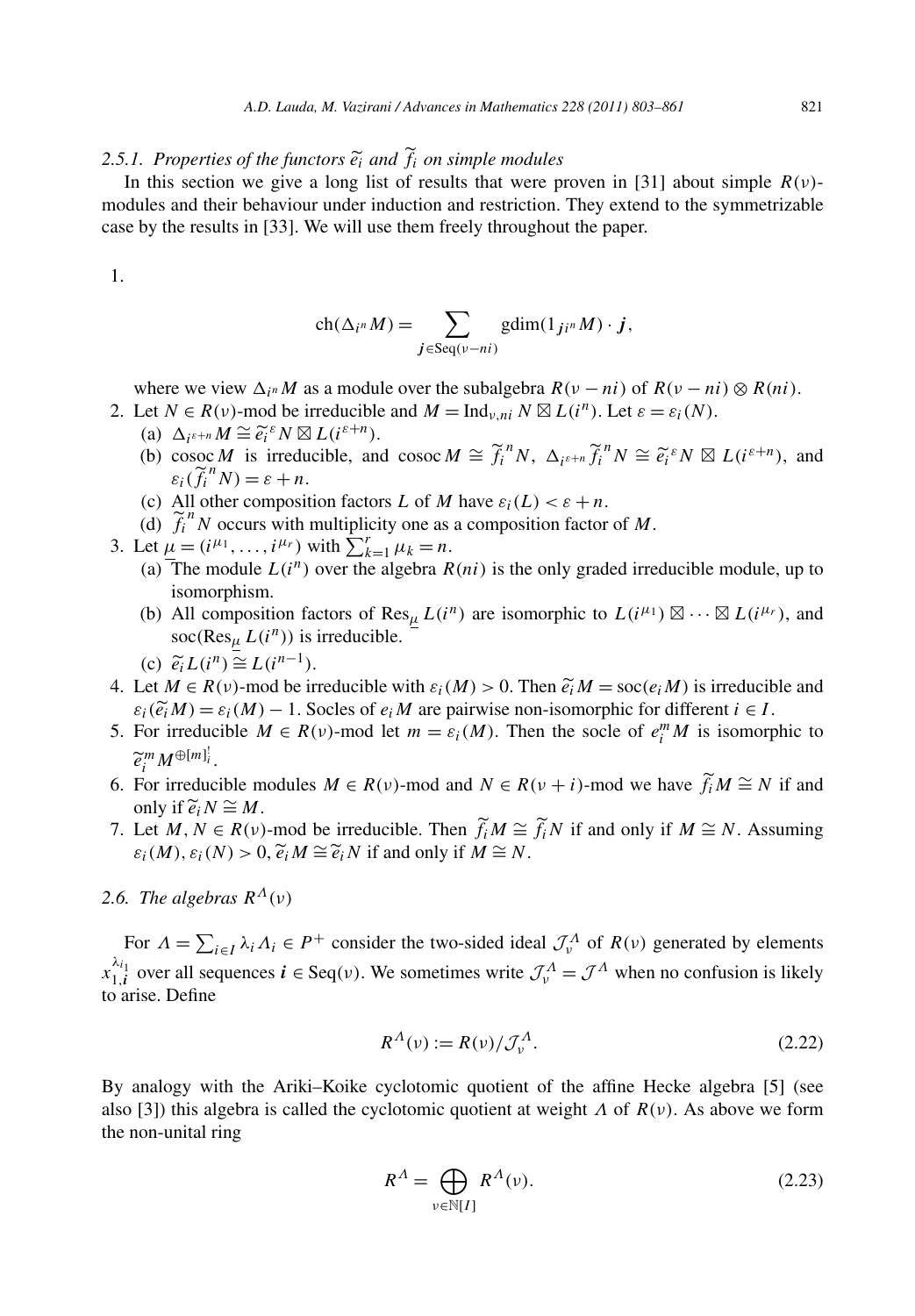In type *A* the following proposition is essentially contained in [9, Section 2.2]. Here we give the natural extension to arbitrary type.

# **Proposition 2.3.**

- 1. *For all*  $i \in \text{Seq}(v)$  *and any*  $\Lambda \in P^+$  *the elements*  $x_r$ *i are nilpotent for all*  $1 \leq r \leq |v|$ *.*
- 2. *The algebra*  $R^{\Lambda}(v)$  *is finite dimensional.*

**Proof.** This is left as an exercise for the reader, see [9].  $\Box$ 

In terms of the graphical calculus the cyclotomic quotient  $R^{\Lambda}(v)$  is the quotient of  $R(v)$  by the ideal generated by

$$
\lambda_{i_1} \leftarrow \qquad \qquad \downarrow \qquad \qquad \downarrow \qquad \qquad \downarrow \qquad \qquad \downarrow \qquad \qquad \downarrow \qquad \qquad \downarrow \qquad \downarrow \qquad \qquad \downarrow \qquad \downarrow \qquad \downarrow \qquad \qquad \downarrow \qquad \downarrow \qquad \downarrow \qquad \downarrow \qquad \downarrow \qquad \downarrow \qquad \downarrow \qquad \downarrow \qquad \downarrow \qquad \downarrow \qquad \downarrow \qquad \downarrow \qquad \downarrow \qquad \downarrow \qquad \downarrow \qquad \downarrow \qquad \downarrow \qquad \downarrow \qquad \downarrow \qquad \downarrow \qquad \downarrow \qquad \downarrow \qquad \downarrow \qquad \downarrow \qquad \downarrow \qquad \downarrow \qquad \downarrow \qquad \downarrow \qquad \downarrow \qquad \downarrow \qquad \downarrow \qquad \downarrow \qquad \downarrow \qquad \downarrow \qquad \downarrow \qquad \downarrow \qquad \downarrow \qquad \downarrow \qquad \downarrow \qquad \downarrow \qquad \downarrow \qquad \downarrow \qquad \downarrow \qquad \downarrow \qquad \downarrow \qquad \downarrow \qquad \downarrow \qquad \downarrow \qquad \downarrow \qquad \downarrow \qquad \downarrow \qquad \downarrow \qquad \downarrow \qquad \downarrow \qquad \downarrow \qquad \downarrow \qquad \downarrow \qquad \downarrow \qquad \downarrow \qquad \downarrow \qquad \downarrow \qquad \downarrow \qquad \downarrow \qquad \downarrow \qquad \downarrow \qquad \downarrow \qquad \downarrow \qquad \downarrow \qquad \downarrow \qquad \downarrow \qquad \downarrow \qquad \downarrow \qquad \downarrow \qquad \downarrow \qquad \downarrow \qquad \downarrow \qquad \downarrow \qquad \downarrow \qquad \downarrow \qquad \downarrow \qquad \downarrow \qquad \downarrow \qquad \downarrow \qquad \downarrow \qquad \downarrow \qquad \downarrow \qquad \downarrow \qquad \downarrow \qquad \downarrow \qquad \downarrow \qquad \downarrow \qquad \downarrow \qquad \downarrow \qquad \downarrow \qquad \downarrow \qquad \downarrow \qquad \downarrow \qquad \downarrow \qquad \downarrow \qquad \downarrow \qquad \downarrow \qquad \downarrow \qquad \downarrow \qquad \downarrow \qquad \downarrow \qquad \downarrow \qquad \downarrow \qquad \downarrow \qquad \downarrow \qquad \downarrow \qquad \downarrow
$$

over all sequences *i* in Seq*(ν)*.

For bookkeeping purposes we will denote  $R^{\Lambda}(v)$ -modules in calligraphic font *M* but  $R(v)$ modules by *M*.

We introduce functors

$$
\text{infl}_A: R^A(\nu)\text{-mod} \to R(\nu)\text{-fmod}, \qquad \text{pr}_A: R(\nu)\text{-fmod} \to R^A(\nu)\text{-mod} \tag{2.25}
$$

where  $\inf_{\Lambda}$  is the inflation along the epimorphism  $R(v) \to R^{\Lambda}(v)$ , so that  $\mathcal{M} = \inf_{\Lambda} \mathcal{M}$  on the level of sets. If  $M, N$  are  $R^{\Lambda}(v)$ -modules, then

$$
\text{Hom}_{R^{\Lambda}(v)}(\mathcal{M},\mathcal{N}) \cong \text{Hom}_{R(v)}(\text{infl}_\Lambda \mathcal{M},\text{infl}_\Lambda \mathcal{N}).
$$

Note M is irreducible if and only if infl<sub>*Λ*</sub> M is. We define  $pr_A M = M/\mathcal{J}^{\Lambda}M$ . If M is irreducible then pr<sub>Λ</sub> *M* is either irreducible or zero. Observe infl<sub>*Λ*</sub> is an exact functor and its left adjoint is pr*<sup>Λ</sup>* which is only right exact. **Proposition 2.4.** *Let*  $\Lambda = \sum$ <br>**Proposition 2.4.** *Let*  $\Lambda = \sum$ 

 $\sum_{i \in I} \lambda_i \Lambda_i \in P^+$  *and let M be a simple*  $R(v)$ *-module. Then* 

- 1.  $\mathcal{J}^{\Lambda}M = 0$  *iff*  $pr_{\Lambda} M \neq 0$  *iff*  $\varepsilon_i^{\vee}(M) \leq \lambda_i$  for all  $i \in I$ . When these conditions hold, we may *identify M* with the  $R^{\Lambda}(v)$ *-module*  $pr_{\Lambda} M$ *.*
- 2.  $\mathcal{J}^{\Lambda}M = M$  *if and only if there exists some*  $i \in I$  *such that*  $\varepsilon_i^{\vee}(M) > \lambda_i$ .

We omit the proof of the above proposition. It follows from a careful study of the simple module  $L(i^m)$ , as in [31, Lemma 2.1] combined with the properties listed in part 2 of Section 2.5.1. The second statement follows from the first as *M* is simple. It also follows that when *Λ* is large enough  $\mathcal{J}^A M = 0$ , and such  $\Lambda$  always exist. Since any simple  $M$  is finite dimensional, it suffices to take  $\lambda_i > \dim_k M$  to ensure  $\Lambda$  is large enough.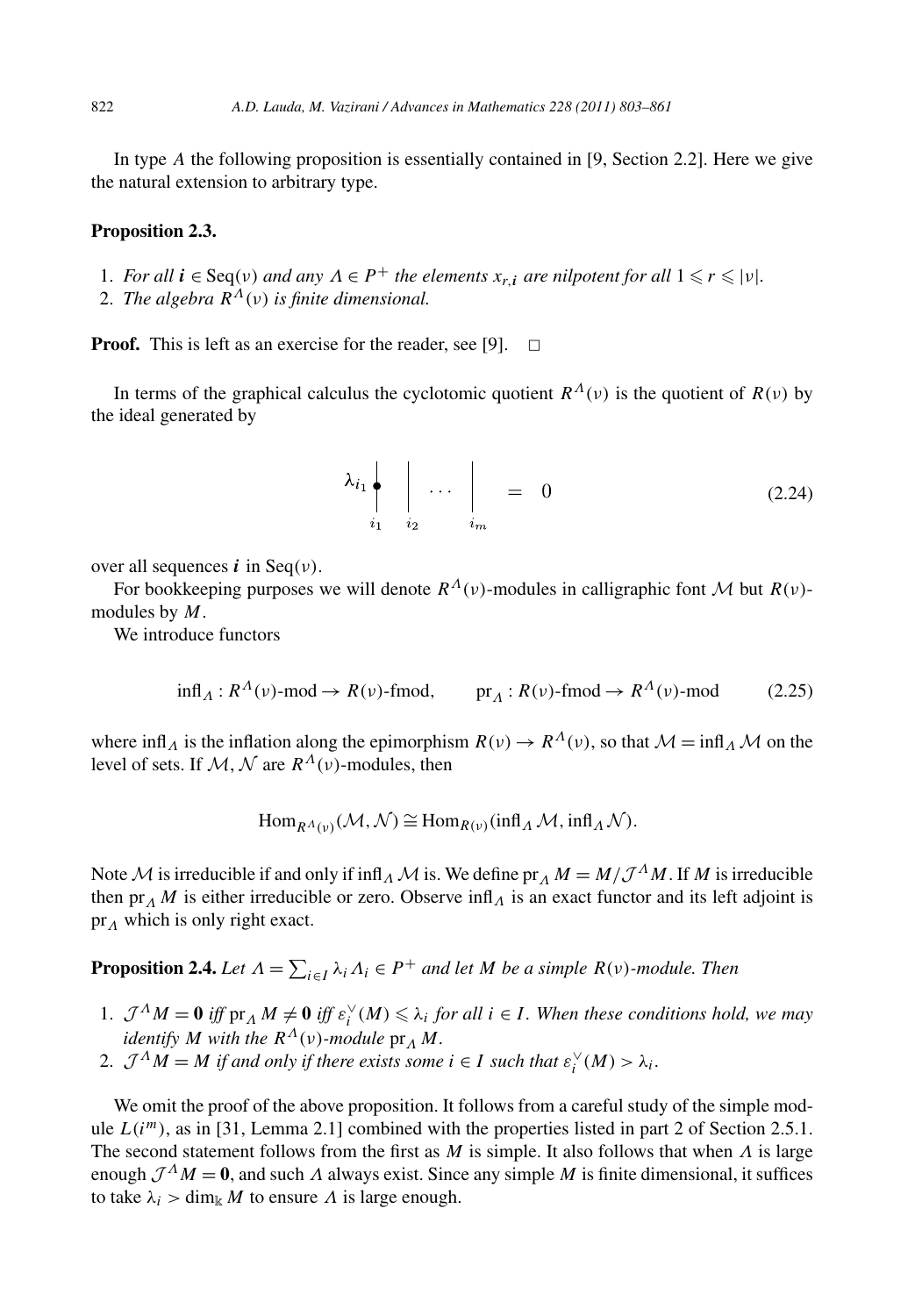Let *M* be an irreducible  $R^{\Lambda}(v)$ -module. As in Section 2.5 define

$$
e_i^A \mathcal{M} = \text{pr}_A \circ e_i \circ \inf A \mathcal{M} : R^A(\nu) \text{-mod} \to R^A(\nu - i) \text{-mod},
$$
  
\n
$$
\tilde{e}_i^A \mathcal{M} = \text{pr}_A \circ \tilde{e}_i \circ \inf A \mathcal{M},
$$
  
\n
$$
\tilde{f}_i^A \mathcal{M} = \text{pr}_A \circ \tilde{f}_i \circ \inf A \mathcal{M},
$$
  
\n
$$
\varepsilon_i^A(\mathcal{M}) = \varepsilon_i (\inf A \mathcal{M}).
$$

Let  $M \in R^{\Lambda}(v)$ -mod and  $M = \inf_{\Lambda} M$ . Then  $pr_{\Lambda} M = M$ . Since  $\mathcal{J}^{\Lambda} M = 0$  then  $\mathcal{J}^A e_i M = 0$  too, so that  $e_i^A \mathcal{M}$  is an  $R(\nu - i)^A$ -module with  $\inf_{A} (e_i^A \mathcal{M}) = e_i M$ . In particu-Let  $M \in R^{\Lambda}(v)$ -mod and  $M = \inf_{\Lambda} M$ . Then  $pr_{\Lambda} M = M$ . Since  $\mathcal{J}^{\Lambda}M = \mathcal{J}^{\Lambda}e_iM = \mathbf{0}$  too, so that  $e_i^{\Lambda}M$  is an  $R(v - i)^{\Lambda}$ -module with  $\inf_{\Lambda}(e_i^{\Lambda}M) = e_iM$ . It ar, dim<sub>k</sub>  $e_i^{\Lambda}M = \dim_k e_iM$ . If furthermore  $M$ 

#### *2.7. Ungraded modules*

Write *R*-mod, *R*-fmod, and *R*-pmod for the corresponding categories of ungraded modules. There are forgetful functors

$$
R\text{-mod} \to \underline{R\text{-mod}},
$$
  $R\text{-find} \to \underline{R\text{-find}},$   $R\text{-pmod} \to R\text{-pmod}$  (2.26)

given by sending a module *M* to the module *M* obtained by forgetting the gradings, and mapping  $HOM(M, N)$  to  $Hom(M, N)$ . Essentially not much is lost working with the ungraded modules since given an irreducible module  $M \in R$ -fmod, then *M* is irreducible in *R*-fmod [51, Theorem 4.4.4(v)]. Likewise, since  $R^{\Lambda}(v)$  is a finite dimensional k-algebra, if  $K \in R^{\Lambda}(v)$ -fmod is irreducible, then there exists an irreducible  $L \in R^{\Lambda}(v)$ -fmod such that  $L \cong K$ . Furthermore, *L* is unique up to isomorphism and grading shift, see [51, Theorem 9.6.8]. Since any finite dimensional  $R(v)$ -module *M* can be identified with the  $R^{\Lambda}(v)$ -module pr<sub>Λ</sub> *M* for some Λ, we also have that for any irreducible  $K \in R(v)$ -fmod there exists a unique, up to grading shift and isomorphism, irreducible  $L \in R(\nu)$ -fmod such that  $\underline{L} = K$ .

# **3. Operators on the Grothendieck group**

The Grothendieck groups

Forthendieck groups

\n
$$
K_0(R) = \bigoplus_{\nu \in \mathbb{N}[I]} K_0(R(\nu)\text{-pmod}), \qquad G_0(R) = \bigoplus_{\nu \in \mathbb{N}[I]} G_0(R(\nu)\text{-fmod}),
$$
\n
$$
K_0(R^{\Lambda}) = \bigoplus_{\nu \in \mathbb{N}[I]} K_0(R^{\Lambda}(\nu)\text{-pmod}), \qquad G_0(R^{\Lambda}) = \bigoplus_{\nu \in \mathbb{N}[I]} G_0(R^{\Lambda}(\nu)\text{-fmod})
$$

are the direct sums of Grothendieck groups *R(ν)*-pmod, *R(ν)*-fmod, *RΛ(ν)*-pmod, *RΛ(ν)*-fmod respectively. The Grothendieck groups have the structure of a Z[*q,q*−1]-module given by shifting the grading,  $q[M]=[M{1}].$ 

The functor  $e_i$  defined in (2.14) is clearly exact so descends to an operator on the Grothendieck<br>
up<br>  $G_0(R(v)$ -fmod)  $\rightarrow G_0(R(v - i)$ -fmod) (3.1) group

$$
G_0(R(\nu)\text{-}\mathrm{fmod}) \to G_0(R(\nu-i)\text{-}\mathrm{fmod})
$$
\n(3.1)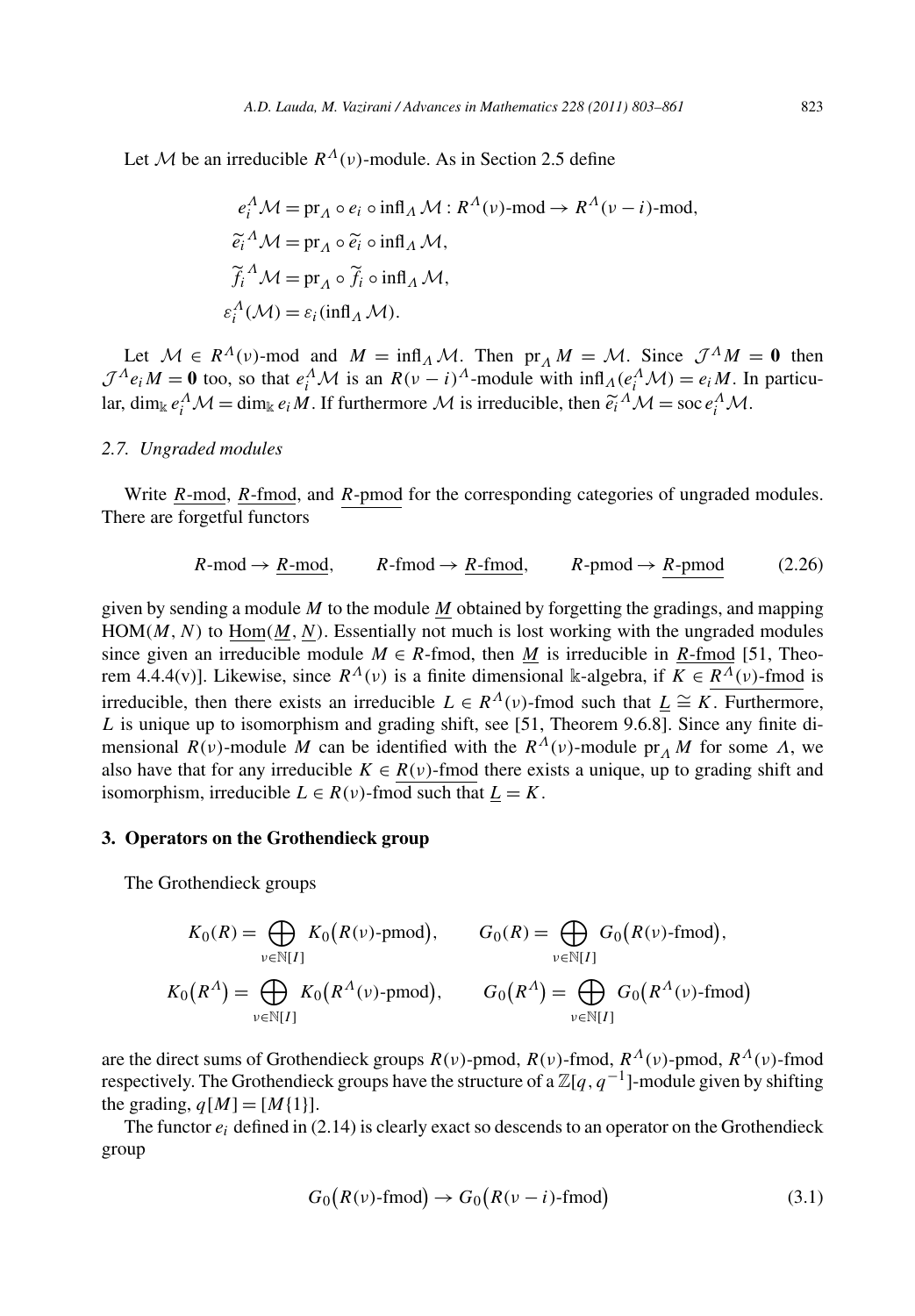and hence

$$
e_i: G_0(R) \to G_0(R). \tag{3.2}
$$

By abuse of notation, we will also call this operator  $e_i$ . Likewise  $e_i^A$ :  $G_0(R^A) \to G_0(R^A)$ . We also define divided powers

$$
e_i^{(r)}: G_0(R) \to G_0(R)
$$
\n(3.3)

given by  $e_i^{(r)}[M] = \frac{1}{[r]_i^r} [e_i^r M]$ , which are well defined by Section 2.4. For irreducible *M*, we define  $\tilde{e}_i^r$ [*M*],  $\tilde{e}_i^r$  and  $\tilde{e}_i^r$ [*M*] = [ $\tilde{e}_i^r$ *M*],  $\tilde{f}$ 

 $f_i[M] = [f_iM]$ , and extend the action linearly.

The exact functors of induction and restriction induce a multiplication and comultiplication on  $G_0(R)$  giving  $G_0(R)$  the structure of a (twisted) bialgebra. More precisely, for  $M \in R(\nu)$ -fmod and  $N \in R(\mu)$ -fmod, the multiplication is given by  $[M][N] = [\text{Ind}_{\nu,\mu} M \boxtimes N]$  and the co-For inequation *M*, we define<br>The exact functors of induce<br> $G_0(R)$  giving  $G_0(R)$  the struce<br>and  $N \in R(\mu)$ -fmod, the multiplication by  $\Delta[M] = \sum$  $\sum_{\mu_1+\mu_2=\nu}$  [Res<sub> $\mu_1,\mu_2$ </sub>*M*]. In that latter we used the fact that simple  $R(\mu_1) \otimes R(\mu_2)$ -modules have the form  $N_1 \boxtimes N_2$  and identified  $[N_1 \boxtimes N_2]$  with  $[N_1] \otimes [N_2]$ . There is a similar bialgebra structure on  $K_0(R)$ .

The main categorification results from [31,33] include the following theorem restated here for completeness. Although we do not use the results here explicitly, they are mentioned throughout the paper. The theorem below condenses those of Theorem 3.17, Propositions 3.4, 3.18 of [31] and Theorem 8 of [33].

**Theorem 3.1** *(Khovanov–Lauda).*

(1) *The character map*

that).  
\n
$$
\text{ch}: G_0\big(R(\nu)\text{-}\text{fmod}\big) \to \mathbb{Z}\big[q, q^{-1}\big] \text{Seq}(\nu)
$$

*is injective.*

(2) *There is an isomorphism of twisted* Z[*q,q*−1]*-bialgebras*

$$
\gamma: A\mathbf{f} \to K_0(R) \tag{3.4}
$$

*such that multiplication corresponds to the exact functor* Ind *and comultiplication is induced by the exact functor* Res*.*

Note that as a consequence of part (1) we can deduce that for any  $R(v)$ -module *M* its graded character ch(*M*) completely determines  $[M] \in G_0(R)$ .

Let us consider the maximal commutative subalgebra

$$
\bigoplus_{i \in \text{Seq}(\nu)} \mathbb{k}[x_{1,i},\ldots,x_{m,i}] \subseteq R(\nu).
$$

This ring was called  $Po\ell_{v}$  in [31]. In the notation of this paper, we could also denote it  $\mathbb{K}[x_1,\ldots,x_m]$ <sup>1</sup>*ν*. Its irreducible submodules are one-dimensional, and are isomorphic to  $L(i_1)$   $\boxtimes$  $L(i_2) \boxtimes \cdots \boxtimes L(i_m)$  and in this way correspond to  $\boldsymbol{i} = (i_1, \ldots, i_m) \in \text{Seq}(v)$ . In this way, we may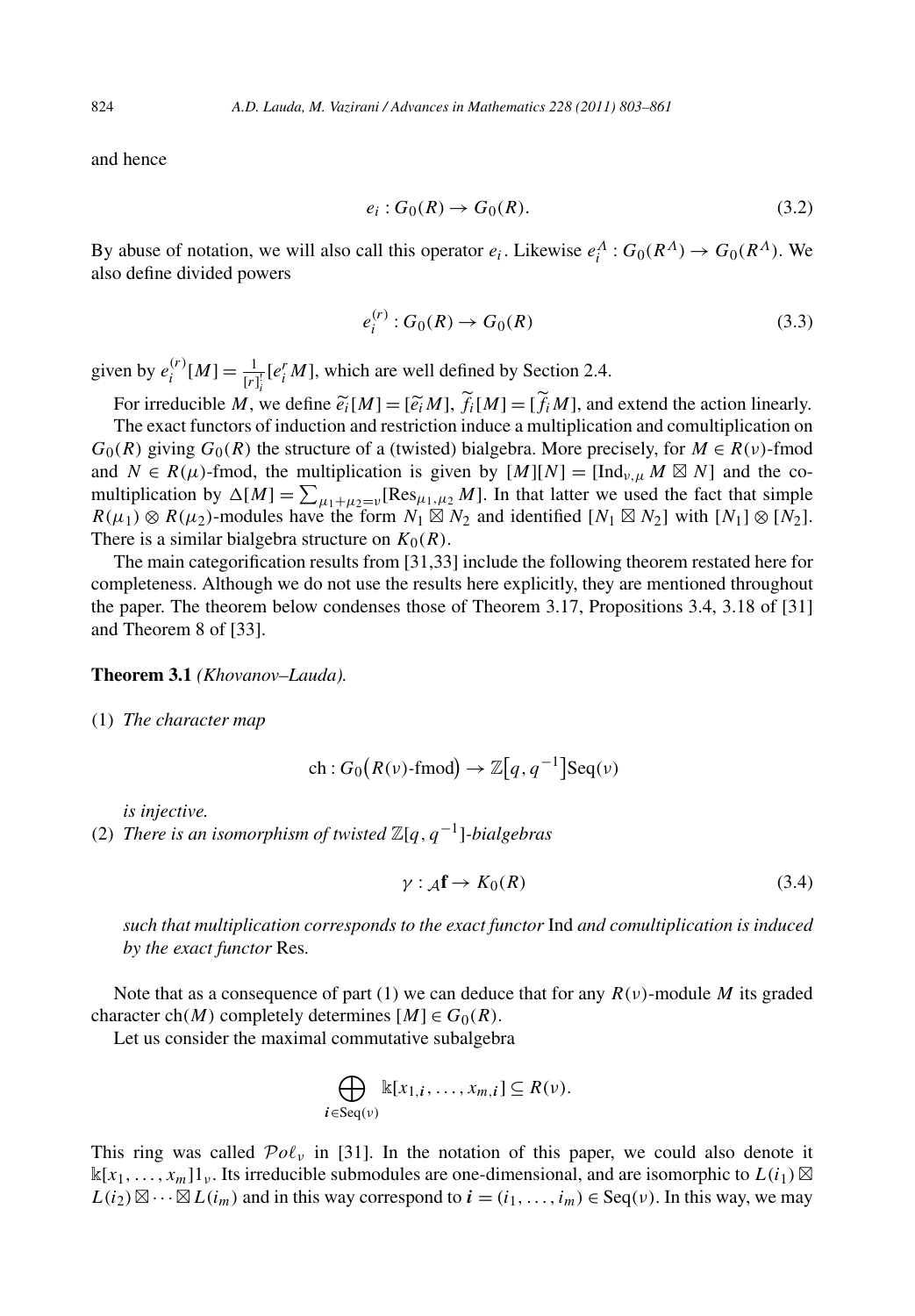identify  $G_0(\mathbbk[x_1,\ldots,x_m]1_\nu$ -fmod) with  $\mathbb{Z}[q,q^{-1}]\text{Seq}(\nu)$ . Hence one may rephrase the injectivity of the character map as saying that a module is determined by its restriction to that maximal commutative subalgebra, in their respective Grothendieck groups.

Note that the isomorphism classes of simple modules, up to grading shift, form a basis of  $G_0(R)$  as a free  $\mathbb{Z}[q, q^{-1}]$ -module. One of the main results of this paper is that we compute the rank of  $G_0(R^{\Lambda}(\nu)$ -fmod) by realizing a crystal structure on  $G_0(R^{\Lambda})$  and identifying it as Note that the isomorphism classes of simple modules, up to grading shift, form a basis of  $G_0(R)$  as a free  $\mathbb{Z}[q, q^{-1}]$ -module. One of the main results of this paper is that we compute the rank of  $G_0(R^A(\nu)$ -fmod) by crystal operators.

#### **4. Reminders on crystals**

A main result of this paper is the realization of a crystal graph structure on  $G_0(R)$  which we identify as the crystal  $B(\infty)$ . Hence, we need to remind the reader of the language and notation of crystals. For a good introduction to crystal graphs see [28] or [21].

#### *4.1. Monoidal category of crystals*

We recall the tensor category of crystals following Kashiwara [28], see also [25,26,30]. A *crystal* is a set *B* together with maps

- wt:  $B \rightarrow P$ ,
- $\varepsilon_i, \varphi_i : B \to \mathbb{Z} \sqcup \{\infty\}$  for  $i \in I$ ,
- *e*<sub>*i*</sub>,  $\varphi_i : B \to P$ ,<br>
  $\varepsilon_i, \varphi_i : B \to \mathbb{Z} \sqcup \{\infty\}$  for  $i \in I$ ,<br>
  $\widetilde{e_i}, \widetilde{f_i} : B \to B \sqcup \{0\}$  for  $i \in I$ ,

#### such that

(C1)  $\varphi_i(b) = \varepsilon_i(b) + \langle h_i, \text{wt}(b) \rangle$  for any *i*. such that<br>(C1)  $\varphi_i(b) = \varepsilon_i(b) + \langle h_i, \text{wt}(b) \rangle$  for<br>(C2) If  $b \in B$  satisfies  $\tilde{e}_i^t b \neq 0$ , then

3 satisfies 
$$
\tilde{e}_i b \neq 0
$$
, then  
\n
$$
\varepsilon_i(\tilde{e}_i b) = \varepsilon_i(b) - 1, \qquad \varphi_i(\tilde{e}_i b) = \varphi_i(b) + 1, \qquad \text{wt}(\tilde{e}_i b) = \text{wt}(b) + \alpha_i.
$$
 (4.1)

(C3) If *b*  $\in$  *B* satisfies  $\widetilde{f}_i b \neq 0$ , then

$$
\varepsilon_i(\tilde{f}_ib) = \varepsilon_i(b) + 1, \qquad \varphi_i(\tilde{f}_ib) = \varphi_i(b) - 1, \qquad \text{wt}(\tilde{f}_ib) = \text{wt}(b) - \alpha_i. \tag{4.2}
$$

(C4) For  $b_1$ ,  $b_2 \in B$ ,  $b_2 = \tilde{f}_i b_1$  if and only if  $b_1 = \tilde{e}_i b_2$ .  $\varepsilon_i(f_i b) = \varepsilon_i(b) + 1,$ <br>
(C4) For  $b_1, b_2 \in B, b_2 = \tilde{f}_i b_1$  if  $\varepsilon$ <br>
(C5) If  $\varphi_i(b) = -\infty$ , then  $\tilde{e}_i b = \tilde{f}$ *i*<sub>*i*</sub>  $\varphi$ <sub>*i*</sub> $(b) = -\infty$ , then  $\tilde{e}_i b = \tilde{f}_i b = 0$ .

If  $B_1$  and  $B_2$  are two crystals, then a *morphism*  $\psi : B_1 \rightarrow B_2$  of crystals is a map

$$
\psi: B_1 \sqcup \{0\} \to B_2 \sqcup \{0\}
$$

satisfying the following properties: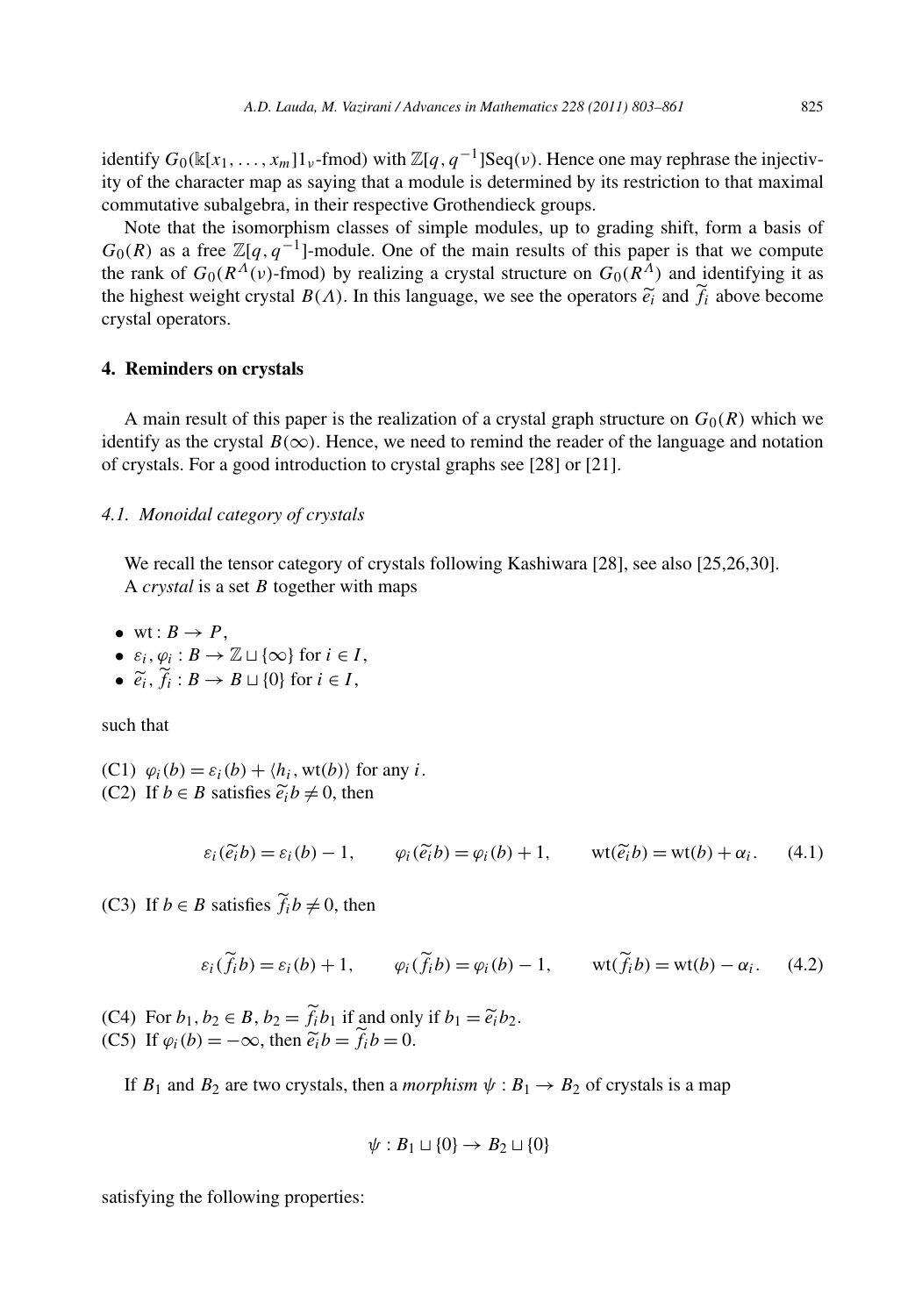$(M1) \psi(0) = 0.$ (M2) If  $\psi(b) \neq 0$  for  $b \in B_1$ , then for  $b \in l$ <br>wt( $\psi(b)$ )

for 
$$
b \in B_1
$$
, then  
\n
$$
wt(\psi(b)) = wt(b), \qquad \varepsilon_i(\psi(b)) = \varepsilon_i(b), \qquad \varphi_i(\psi(b)) = \varphi_i(b). \tag{4.3}
$$

(M3) For  $b \in B_1$  such that  $\psi(b) = \psi(b)$ ,  $\varepsilon_i(\psi(b)) = \varepsilon_i(b)$ ,  $\varphi_i(\psi(b)) = \varphi_i(b)$ <br>(M3) For  $b \in B_1$  such that  $\psi(b) \neq 0$  and  $\psi(\tilde{e_i}b) \neq 0$ , we have  $\psi(\tilde{e_i}b) = \tilde{e_i}(\psi(b))$ . (M4) For  $b \in B_1$  such that  $\psi(b) \neq 0$  and  $\psi(f_i b) \neq 0$ , we have  $\psi(f_i b) = f_i(\psi(b))$ .

A morphism *ψ* of crystals is called *strict* if

ed *strict* if  
\n
$$
\psi \widetilde{e_i} = \widetilde{e_i} \psi, \qquad \psi \widetilde{f_i} = \widetilde{f_i} \psi,
$$
\n(4.4)

and an *embedding* if *ψ* is injective.

Given two crystals  $B_1$  and  $B_2$  their tensor product  $B_1 \otimes B_2$  has underlying set  $\{b_1 \otimes b_2; b_1 \in$ *B*<sub>1</sub> and *b*<sub>2</sub> ∈ *B*<sub>2</sub>} where we identify *b*<sub>1</sub> ⊗ 0 = 0 ⊗ *b*<sub>2</sub> = 0. The crystal structure is given as follows:<br> *wt*(*b*<sub>1</sub> ⊗ *b*<sub>2</sub>) = *wt*(*b*<sub>1</sub>) + *wt*(*b*<sub>2</sub>),<br> *ε<sub>i</sub>*(*b*<sub>1</sub> ⊗ *b*<sub>2</sub>) = max{ $\varepsilon_i(b_1), \varepsilon_i(b_2)$ 

$$
wt(b_1 \otimes b_2) = wt(b_1) + wt(b_2),
$$
\n(4.5)

$$
\varepsilon_i(b_1 \otimes b_2) = \max\{\varepsilon_i(b_1), \varepsilon_i(b_2) - \langle h_i, \text{wt}(b_1) \rangle\},\tag{4.6}
$$

$$
wt(b_1 \otimes b_2) = wt(b_1) + wt(b_2),
$$
\n
$$
\varepsilon_i(b_1 \otimes b_2) = \max\{\varepsilon_i(b_1), \varepsilon_i(b_2) - \langle h_i, wt(b_1) \rangle\},
$$
\n
$$
\varphi_i(b_1 \otimes b_2) = \max\{\varphi_i(b_1) + \langle h_i, wt(b_2) \rangle, \varphi_i(b_2)\},
$$
\n
$$
\tilde{\varepsilon}_i(b_i \otimes b_2) - \int \tilde{e}_i(b_1) \otimes b_2 \quad \text{if } \varphi_i(b_1) \ge \varepsilon_i(b_2),
$$
\n
$$
(4.8)
$$

$$
\varphi_i(b_1 \otimes b_2) = \max \{ \varphi_i(b_1) + \langle h_i, \text{wt}(b_2) \rangle, \varphi_i(b_2) \},\
$$
\n
$$
\widetilde{e_i}(b_1 \otimes b_2) = \begin{cases}\n\widetilde{e_i}(b_1) \otimes b_2 & \text{if } \varphi_i(b_1) \ge \varepsilon_i(b_2), \\
b_1 \otimes \widetilde{e_i}b_2 & \text{if } \varphi_i(b_1) < \varepsilon_i(b_2),\n\end{cases} \tag{4.8}
$$

$$
\widetilde{f}_i(b_1 \otimes b_2) = \begin{cases} \widetilde{f}_i(b_1) \otimes b_2 & \text{if } \varphi_i(b_1) > \varepsilon_i(b_2), \\ b_1 \otimes \widetilde{f}_i b_2 & \text{if } \varphi_i(b_1) \leq \varepsilon_i(b_2). \end{cases}
$$
\n(4.9)

**Example 4.1**  $(T_A \ (A \in P))$ . Let  $T_A = \{t_A\}$  with  $wt(t_A) = A$ ,  $\varepsilon_i(t_A) = \varphi_i(t_A) = -\infty$ ,  $\tilde{\varepsilon}_i^T t_A =$  $f_i t_\Lambda = 0$ . Note that the underlying set of the crystal  $T_\Lambda$  consists of a single node. Tensoring a crystal *B* with the crystal  $T_A$  has the effect of shifting the weight wt by  $\Lambda$  and leaving the other data fixed.

**Example 4.2** *(B<sub>i</sub>*  $(i \in I)$ *).*  $B_i = \{b_i(n) | n \in \mathbb{Z}\}\$  with  $wt(b_i(n)) = n\alpha_i$ ,

$$
2 (B_i (i \in I)).
$$
  
\n
$$
B_i = \{b_i(n) \mid n \in \mathbb{Z}\} \text{ with wt}(b_i(n)) = n\alpha_i,
$$
  
\n
$$
\varepsilon_j(b_i(n)) = \begin{cases} -n & \text{if } i = j, \\ -\infty & \text{if } j \neq i, \end{cases} \qquad \varphi_j(b_i(n)) = \begin{cases} n & \text{if } i = j, \\ -\infty & \text{if } j \neq i, \end{cases} \qquad (4.10)
$$
  
\n
$$
\tilde{e}_j b_i(n) = \begin{cases} b_i(n+1) & \text{if } i = j, \\ 0 & \text{if } j \neq i, \end{cases} \qquad \tilde{f}_j b_i(n) = \begin{cases} b_i(n-1) & \text{if } i = j, \\ 0 & \text{if } j \neq i, \end{cases} \qquad (4.11)
$$

$$
\widetilde{e_j}b_i(n) = \begin{cases} b_i(n+1) & \text{if } i = j, \\ 0 & \text{if } j \neq i, \end{cases} \qquad \widetilde{f_j}b_i(n) = \begin{cases} b_i(n-1) & \text{if } i = j, \\ 0 & \text{if } j \neq i. \end{cases} \tag{4.11}
$$

We write  $b_i$  for  $b_i(0)$ .

#### *4.2. Description of*  $B(\infty)$

*B*( $\infty$ ) is the crystal associated with the crystal graph of **U**<sub>q</sub><sup>-</sup>( $\mathfrak{g}$ ) where  $\mathfrak{g}$  is the Kac–Moody algebra defined from the Cartan data of Section 1.1.1. One can also define  $B(\infty)$  as an abstract crystal. As such, it can be characterized by Kashiwara–Saito's Proposition 4.3 below.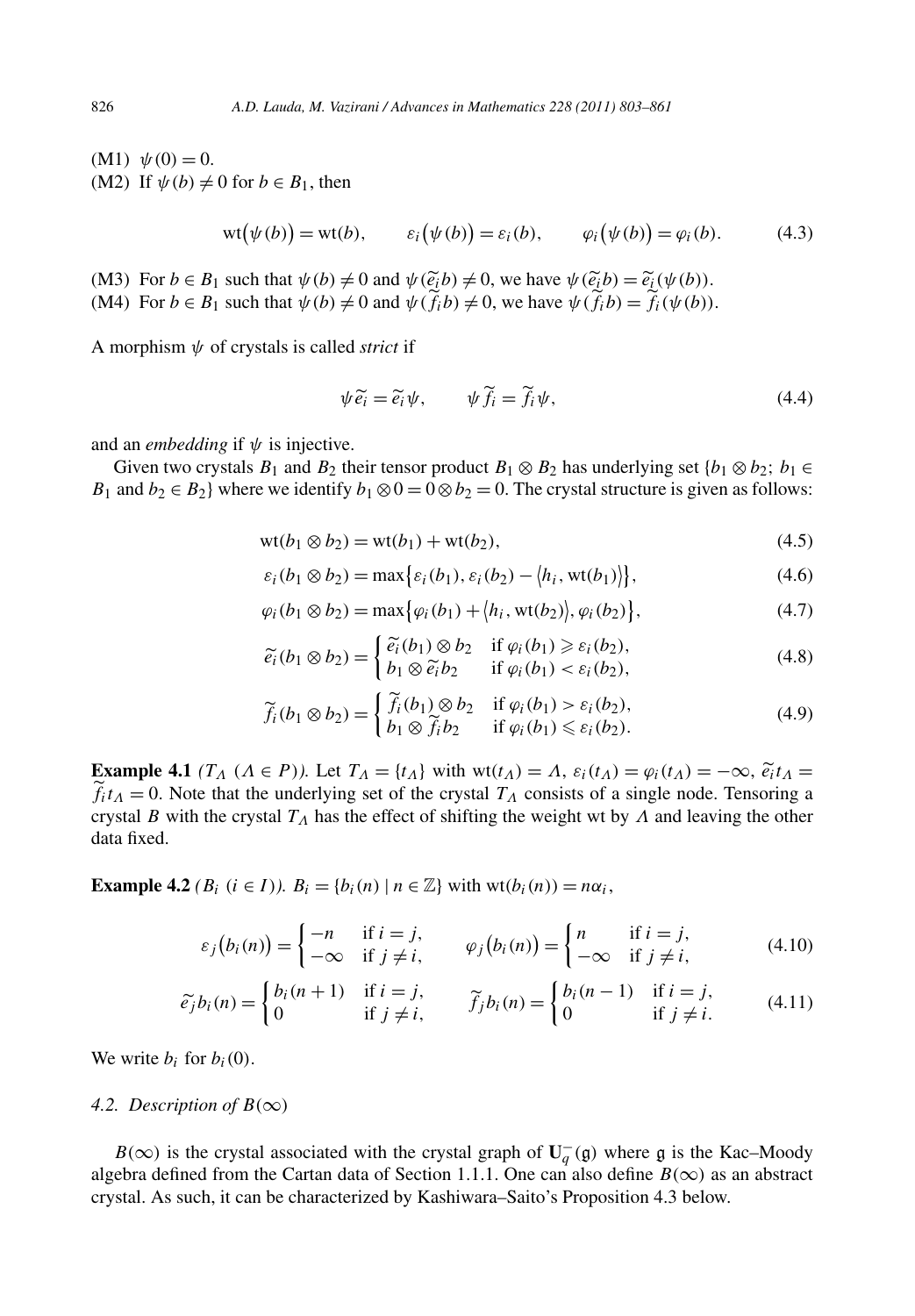**Proposition 4.3.** *(See [30, Proposition 3.2.3].) Let B be a crystal and b*<sup>0</sup> *an element of B with weight zero. Assume the following conditions.*

(B1) wt*(B)* ⊂ *Q*−*.* (B2) *b*<sup>0</sup> *is the unique element of B with weight zero.* (B3)  $\varepsilon_i(b_0) = 0$  *for every*  $i \in I$ . (B4)  $\varepsilon_i(b) \in \mathbb{Z}$  *for any*  $b \in B$  *and*  $i \in I$ . (B5) *For every*  $i \in I$ *, there exists a strict embedding*  $\Psi_i : B \to B \otimes B_i$ *.* 

- $(B6) \Psi_i(B) \subset B \times {\{\widetilde{f}_i}^n b_i; n \geq 0\}.$
- (B7) For any  $b \in B$  such that  $b \neq b_0$ , there exists *i* such that  $\Psi_i(b) = b' \otimes \widetilde{f_i}^n b_i$  with  $n > 0$ .

*Then B is isomorphic to*  $B(\infty)$ *.* 

# **5. Module theoretic realizations of certain crystals**

*5.1. The crystal* B

Let B denote the set of isomorphism classes of irreducible *R*-modules. Let **0** denote the zero module.

Let *M* be an irreducible  $R(v)$ -module, so that  $[M] \in \mathcal{B}$ . By abuse of notation, we identify *M* with  $[M]$  in the following definitions. Hence, we are defining operators and functions on  $B \sqcup \{0\}$ below.

Recall from Section 2.5 the definitions

effinitions  
\n
$$
\widetilde{e_i} M := \operatorname{soc} e_i M,
$$
\n(5.1)

$$
\widetilde{f}_i M := \operatorname{cosoc} \operatorname{Ind}_{\nu,i}^{\nu+i} M \boxtimes L(i),\tag{5.2}
$$

$$
\widetilde{e_i} M := \operatorname{soc} e_i M,
$$
\n(5.1)  
\n
$$
\widetilde{f_i} M := \operatorname{cosoc} \operatorname{Ind}_{\nu,i}^{\nu+i} M \boxtimes L(i),
$$
\n(5.2)  
\n
$$
\varepsilon_i(M) := \max\{n \geq 0 \mid \widetilde{e_i}^n M \neq 0\}
$$
\n(5.3)

and similarly the ∨-versions

$$
\widetilde{e_i} \vee M := \sigma^* \big( \widetilde{e_i} \big( \sigma^* M \big) \big), \tag{5.4}
$$
\nso that

$$
\widetilde{e_i}^{\vee} M := \sigma^* \big( \widetilde{e_i} \big( \sigma^* M \big) \big), \qquad (5.4)
$$
\n
$$
\widetilde{f_i}^{\vee} M := \sigma^* \big( \widetilde{f_i} \big( \sigma^* M \big) \big) = \operatorname{cosoc} \operatorname{Ind}_{i, \nu}^{\nu + i} L(i) \boxtimes M, \qquad (5.5)
$$
\n
$$
\widetilde{f_i}^{\vee} (M) := \varepsilon_i \big( \sigma^* M \big) = \max \{ m \ge 0 \mid \big( \widetilde{e_i}^{\vee} \big)^m M \neq 0 \}.
$$
\n
$$
(5.6)
$$

$$
\varepsilon_i^{\vee}(M) := \varepsilon_i(\sigma^*M) = \max\{m \ge 0 \mid (\widetilde{e_i}^{\vee})^m M \ne 0\}.
$$
 (5.6)

For  $v = \sum$  $\sum_{i \in I} v_i \alpha_i$ ,  $i \in I$  and  $M \in R(v)$ -fmod set

$$
I \text{ and } M \in R(\nu)\text{-}\text{fmod set}
$$
  

$$
\text{wt}(M) = -\nu, \qquad \text{wt}_i(M) = \langle h_i, \text{wt}(M) \rangle. \tag{5.7}
$$

Set

$$
\varphi_i(M) = \varepsilon_i(M) + \langle h_i, \text{wt}(M) \rangle. \tag{5.8}
$$

**Proposition 5.1.** *The tuple*  $(\mathcal{B}, \varepsilon_i, \varphi_i, \tilde{e_i}, \tilde{f_i}, \text{wt})$  *defines a crystal.*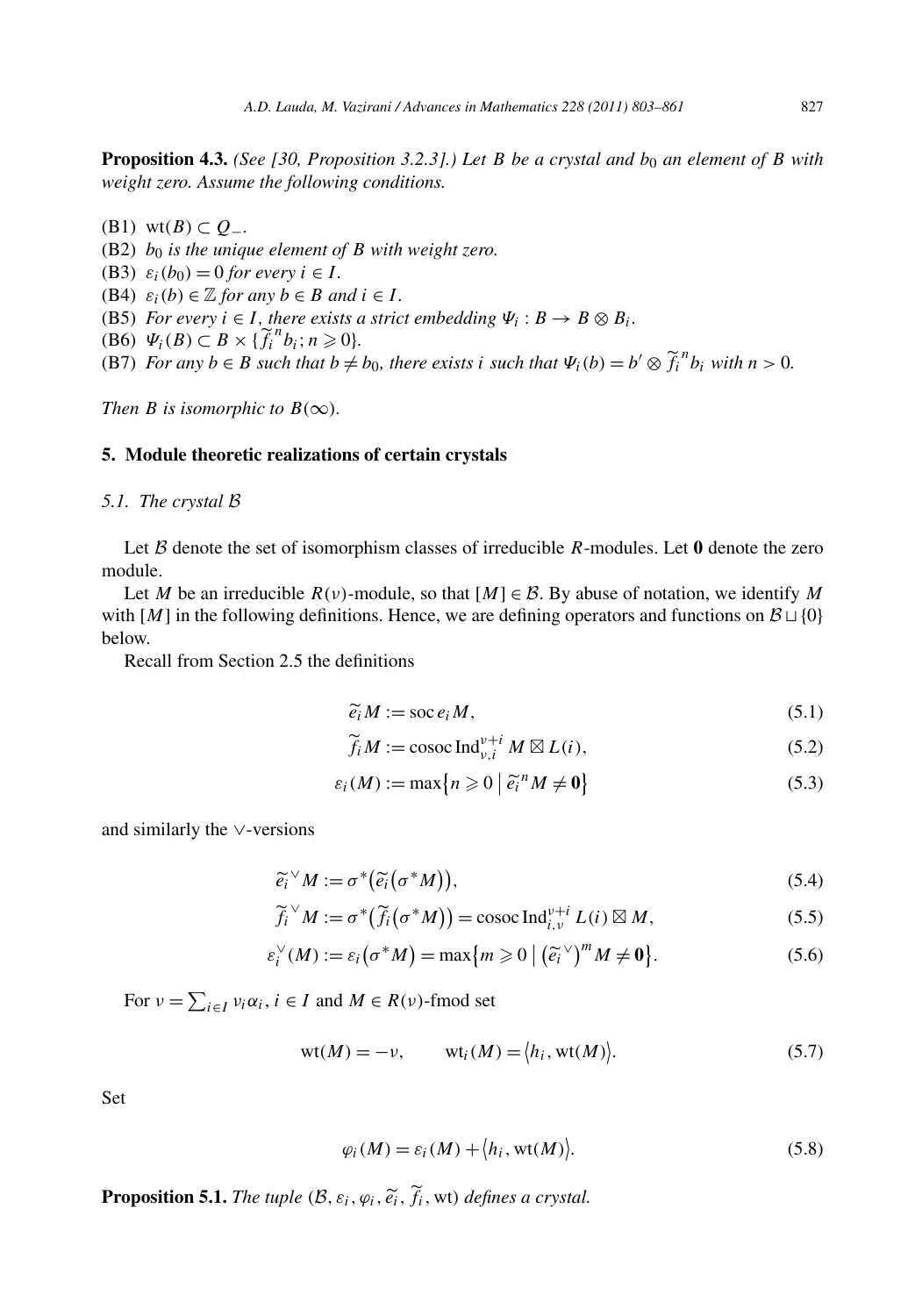**Proof.** (C1) is the definition of  $\varphi_i$ . (C2)–(C4) were shown in [31], see Section 2.5.1. Property (C5) is vacuous as  $\varphi_i(b)$  is always finite for  $b \in \mathcal{B}$ .  $\Box$ 

We write  $1 \in \mathcal{B}$  for the class of the trivial  $R(v)$ -module where  $v = \emptyset$  and  $|v| = 0$ .

One of the main theorems of this paper is Theorem 7.4 that identifies the crystal  $\beta$  as  $B(\infty)$ . However we need the many auxiliary results that follow before we can prove this.

# *5.2. The crystal*  $\mathcal{B} \otimes T_A$

Let *M* be an irreducible  $R(v)$ -module, so  $M \otimes t_A \in B \otimes T_A$ . Then

$$
\varepsilon_i(M \otimes t_A) = \varepsilon_i(M),
$$
  
\n
$$
\varphi_i(M \otimes t_A) = \varphi_i(M) + \lambda_i,
$$
  
\n
$$
\widetilde{e_i}(M \otimes t_A) = \widetilde{e_i}M \otimes t_A,
$$
  
\n
$$
\widetilde{f_i}(M \otimes t_A) = \widetilde{f_i}M \otimes t_A,
$$
  
\n
$$
\text{wt}(M \otimes t_A) = -\nu + A.
$$

# *5.3. The crystal* <sup>B</sup>*<sup>Λ</sup>*

Let  $\mathcal{B}^{\Lambda}$  denote the set of isomorphism classes of irreducible  $\mathbb{R}^{\Lambda}$ -modules. As in the previous section, by abuse of notation we write  $\mathcal M$  for  $[\mathcal M]$  below. Define *ei*

$$
\tilde{e}_{i}^{\Lambda}: \mathcal{B}^{\Lambda} \to \mathcal{B}^{\Lambda} \sqcup \{\mathbf{0}\},
$$
\n
$$
\mathcal{M} \mapsto \mathrm{pr}_{\Lambda} \circ \tilde{e}_{i} \circ \mathrm{infl}_{\Lambda} \mathcal{M},
$$
\n
$$
\tilde{f}_{i}^{\Lambda}: \mathcal{B}^{\Lambda} \to \mathcal{B}^{\Lambda} \sqcup \{\mathbf{0}\},
$$
\n
$$
\mathcal{M} \mapsto \mathrm{pr}_{\Lambda} \circ \tilde{f}_{i} \circ \mathrm{infl}_{\Lambda} \mathcal{M},
$$
\n
$$
\varepsilon_{i}^{\Lambda}: \mathcal{B}^{\Lambda} \to \mathbb{Z} \sqcup \{-\infty\},
$$
\n
$$
\mathcal{M} \mapsto \varepsilon_{i} (\mathrm{infl}_{\Lambda} \mathcal{M}),
$$
\n
$$
\varphi_{i}^{\Lambda}: \mathcal{B}^{\Lambda} \to \mathbb{Z} \sqcup \{-\infty\},
$$
\n
$$
\mathcal{M} \mapsto \max \{k \in \mathbb{Z} \mid \mathrm{pr}_{\Lambda} \circ \tilde{f}_{i}^{k} \circ \mathrm{infl}_{\Lambda} \mathcal{M} \neq \mathbf{0}\},
$$
\n
$$
\mathrm{wt}^{\Lambda}: \mathcal{B}^{\Lambda} \to \mathcal{P},
$$
\n
$$
\mathcal{M} \mapsto -\nu + \Lambda.
$$
\n(5.9)\n
$$
\mathrm{Note} \ \varepsilon_{i}^{\Lambda}(\mathcal{M}) = \max \{k \in \mathbb{Z} \mid (\tilde{e}_{i}^{\Lambda})^{k} \mathcal{M} \neq \mathbf{0}\}, \text{and } 0 \leq \varphi_{i}^{\Lambda}(\mathcal{M}) < \infty.
$$

It is true, but not at all obvious, that with this definition  $\varphi_i^A(\mathcal{M}) = \varepsilon_i^A(\mathcal{M}) + \langle h_i, w t^A \mathcal{M} \rangle$ ; see Corollary 6.22. The proof that the data  $(B^{\Lambda}, \varepsilon_i^{\Lambda}, \varphi_i^{\Lambda}, \tilde{\varepsilon}_i^{\Lambda}, \tilde{\varepsilon}_i^{\Lambda}, \mathfrak{m}^{A})$  defines a crystal is delayed  $\leq \varphi_i^{\Delta}$ <br>*i* initial,  $\widetilde{e}_i^{\Delta}$ ,  $\widetilde{e}_i$ until Section 7.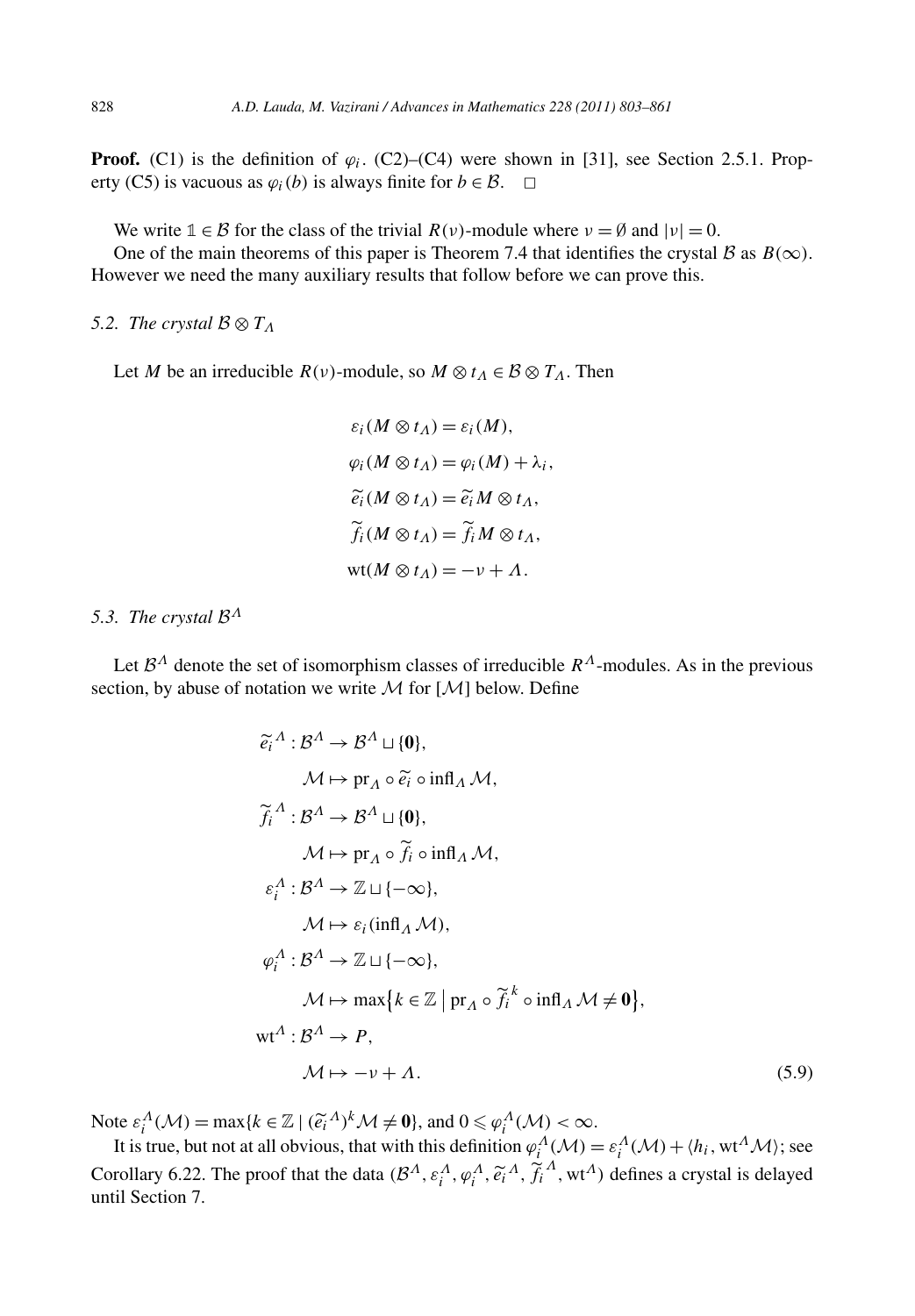On the level of sets define a function

$$
\gamma: \mathcal{B}^{\Lambda} \to \mathcal{B} \otimes T_{\Lambda},
$$
  

$$
\mathcal{M} \mapsto \inf_{\Lambda} \mathcal{M} \otimes t_{\Lambda}.
$$
 (5.10)

The function  $\gamma$  is clearly injective and satisfies

$$
\varepsilon_i^A(\mathcal{M}) = \varepsilon_i(\Upsilon \mathcal{M}),\tag{5.11}
$$

$$
\varepsilon_i^A(\mathcal{M}) = \varepsilon_i(\Upsilon \mathcal{M}),
$$
  
\n
$$
\Upsilon \tilde{e}_i^A \mathcal{M} = \tilde{e}_i \Upsilon \mathcal{M},
$$
  
\n(5.11)  
\n(5.12)

$$
\Upsilon \widetilde{f}_i{}^A \mathcal{M} = \begin{cases} \widetilde{f}_i \Upsilon \mathcal{M}, & \widetilde{f}_i{}^A \mathcal{M} \neq \mathbf{0}, \\ \mathbf{0}, & \widetilde{f}_i{}^A \mathcal{M} = \mathbf{0}, \end{cases}
$$
(5.13)

$$
\text{wt}^{\Lambda}(\mathcal{M}) = \text{wt}(\Upsilon \mathcal{M}).\tag{5.14}
$$

Later we will see the relationship between  $\varphi_i^A(\mathcal{M})$  and  $\varphi_i(\inf_A \mathcal{M})$ . Once this relationship is in place (see Corollary 6.22) it will imply *<sup>Υ</sup>* is an embedding of crystals and in particular that <sup>B</sup>*<sup>Λ</sup>* is a crystal. In Section 7 we show that  $\mathcal{B} \cong B(\infty)$  which then identifies  $\mathcal{B}^{\Lambda}$  as the highest weight crystal *B(Λ)*.

#### **6.** Understanding  $R(v)$ -modules and the crystal data of  $B$

This section contains an in-depth study of simple  $R(v)$ -modules and the functor  $f_i$ . In particular, we describe how the quantities  $\varepsilon_j^{\vee}$ ,  $\varepsilon_i$ ,  $\varphi_i^{\Lambda}$  change with the application of  $\widetilde{f}_j$ .

Throughout this section we assume  $j \neq i$  and set  $a = a_{ij} = -\langle h_i, \alpha_j \rangle$ .

#### *6.1. Jump*

Given an irreducible module *M*,  $pr_A f_i M$  is either irreducible or zero. In the following subsection, we determine exactly when the latter occurs. More specifically, we compare  $\varepsilon_i^{\vee}(M)$ to  $\varepsilon_i^{\vee}(\widetilde{f}_i M)$  and compute when the latter quantity "jumps" by +1. In this case, we show  $\widetilde{f}_i M \cong \widetilde{f}_i^{\vee} M$ . Understanding exactly when this jump occurs will be a key ingredient in constructing the strict embedding of crystals in Section 7.1.

One very useful byproduct of understanding co-induction is that for irreducible *M* if we know  $\widetilde{f}_i M \cong \widetilde{f}_i \circ M$  then we can easily conclude  $\widetilde{f}_i^m M \cong \text{Ind } M \boxtimes L(i^m) \cong \text{Ind } L(i^m) \boxtimes M$ , not just for  $m = 1$ , but for all  $m \ge 1$ , and in particular that the latter module is irreducible. We will prove this in Lemma 6.5 below. While for the main results of this paper, it suffices to understand exactly when  $\widetilde{f}_iM \cong \widetilde{f}_i^{\vee}M$ , we found it worthwhile to include Section 2.3 precisely for the sake of a deeper understanding of Ind  $M \boxtimes L(i)$ .

The following proposition is a consequence of Theorem 2.2, and the properties listed in Section 2.5.1.

**Proposition 6.1.** *Let M be an irreducible*  $R(v)$ *-module. Let*  $n \geq 1$ *. Then* 

- 1.  $\widetilde{f}_i^n M \cong \text{soc} \text{ \text{ \texttt{coll}} } M \boxtimes L(i^n) \cong \text{ \text{soc} } \text{Ind } L(i^n) \boxtimes M$ .
- 2.  $(\widetilde{f}_i^{\vee})^n M \cong$  soc coInd  $L(i^n) \boxtimes M \cong$  socInd  $M \boxtimes L(i^n)$ .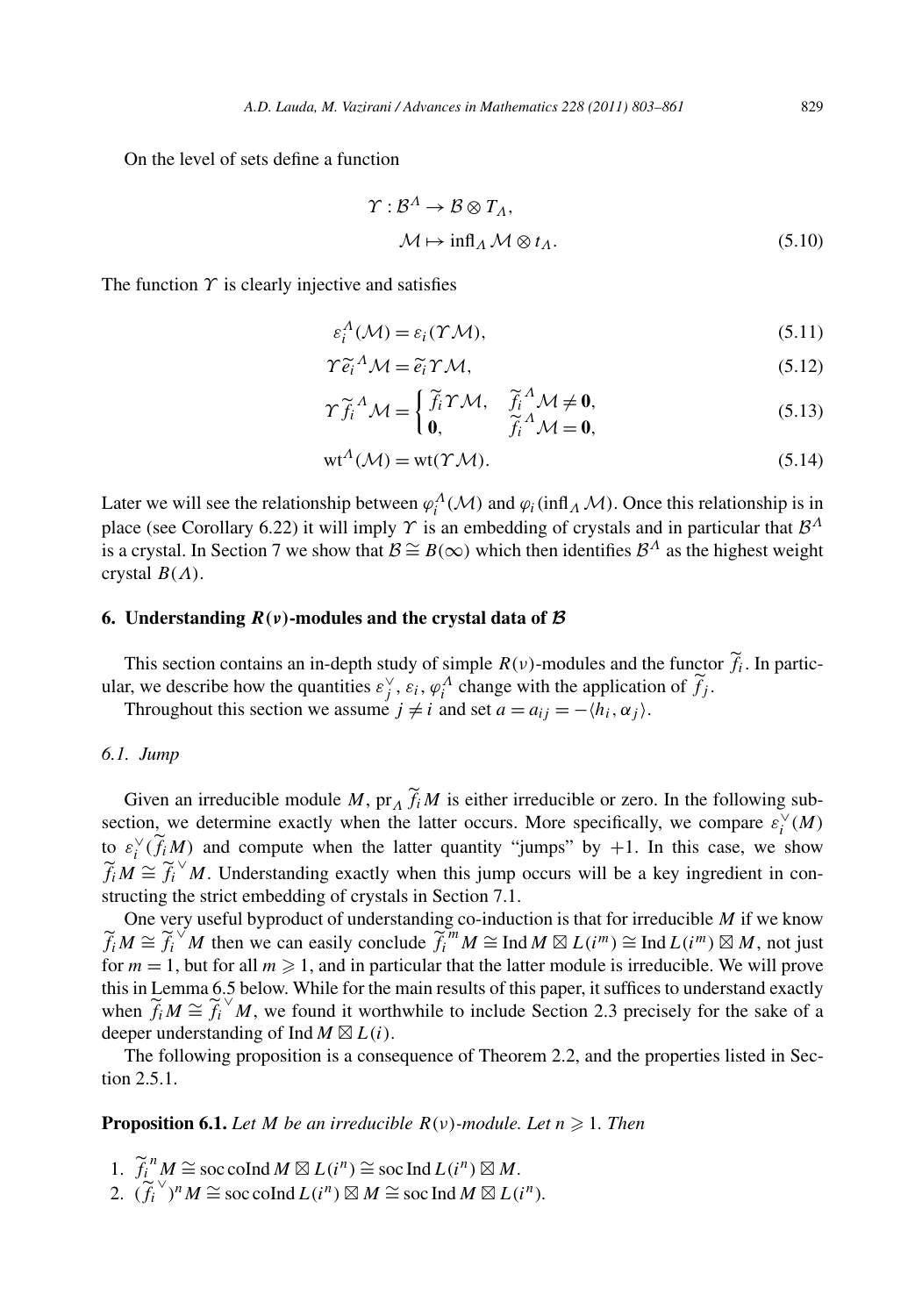**Proof.** Let  $m = \varepsilon_i(M)$  and  $N = \widetilde{e_i}^m M$ . Recall from Section 2.5.1 *m*

$$
\operatorname{Res}_{v-mi,mi} M \cong N \boxtimes L(i^m). \tag{6.1}
$$

We thus have a nonzero map  $\text{Res}_{\nu-mi,mi} M \to N \boxtimes L(i^m)$ , hence a nonzero and thus injective<br>map<br> $M \to \text{coInd } N \boxtimes L(i^m)$  (6.2) map

$$
M \to \text{coInd } N \boxtimes L(i^m). \tag{6.2}
$$

Repeating the standard arguments from [19,31] we see  $M \cong$  soc coInd  $N \boxtimes L(i^m)$  and that all other composition factors have  $\varepsilon_i$  strictly smaller that *m*. Likewise we have  $\tilde{f}_i^n M \cong$ soc coInd  $N \boxtimes L(i^{m+n})$  and deduce statement 1, using Theorem 2.2. The proof of statement 2 is similar.  $\Box$ 

It is necessary to understand how  $\varepsilon_i^{\vee}$  changes with application of  $\widetilde{f}_j$ .

**Proposition 6.2.** *Let M be an irreducible R(ν)-module.*

- (i) *For any*  $i \in I$ *, either*  $\varepsilon_i^{\vee}(\widetilde{f}_i M) = \varepsilon_i^{\vee}(M)$  *or*  $\varepsilon_i^{\vee}(M) + 1$ *.*
- (ii) For any  $i, j \in I$  with  $i \neq j$ , we have  $\varepsilon_i^{\vee}(\widetilde{f}_jM) = \varepsilon_i^{\vee}(M)$  and  $\varepsilon_i(\widetilde{f}_j^{\vee}M) = \varepsilon_i(M)$ .

**Proof.** Consider Ind  $M \boxtimes L(j) \rightarrow \tilde{f}_jM$ , so by Frobenius reciprocity  $\varepsilon_i^{\vee}(\tilde{f}_jM) \geq \varepsilon_i^{\vee}(M)$ . On the other hand, by the Shuffle Lemma<br>  $\varepsilon_i^{\vee}(\tilde{f}_jM) \leq \varepsilon_i^{\vee}(M) + \varepsilon_i^{\vee}(L(j)) = \varepsilon_i^{\vee}(M) + \delta_{ij}$ . (6 other hand, by the Shuffle Lemma

$$
\varepsilon_i^{\vee}(\widetilde{f}_j M) \leqslant \varepsilon_i^{\vee}(M) + \varepsilon_i^{\vee}\big(L(j)\big) = \varepsilon_i^{\vee}(M) + \delta_{ij}.
$$
\n
$$
(6.3)
$$

In the case  $i = j$  we then get  $\varepsilon_i^{\vee}(M) \leqslant \varepsilon_i^{\vee}(\widetilde{f}_jM) \leqslant \varepsilon_i^{\vee}(M) + 1$  and in the case  $i \neq j$ ,  $\varepsilon_i^{\vee}(M) \leqslant j$  $\varepsilon_i^{\vee}(\widetilde{f}_jM) \leq \varepsilon_i^{\vee}(M)$ . Applying the automorphism  $\sigma$  in the case  $i \neq j$  also yields the symmetric statement  $\varepsilon_i(\tilde{f}_j^{\vee}M) = \varepsilon_i(M)$ .  $\Box$ 

**Definition 6.3.** Let *M* be an irreducible  $R(\nu)$ -module and let  $\Lambda \in P^+$ . Define

$$
\text{a irreducible } R(\nu) \text{-module and let } A \in P^+. \text{ Define}
$$
\n
$$
\varphi_i^A(M) = \max \{ k \in \mathbb{Z} \mid \text{pr}_A \widetilde{f_i}^k M \neq 0 \},\tag{6.4}
$$

 $\varphi_i^A(M) = \max \{ k \in \mathbb{Z} \mid \text{pr}_A \widetilde{f}_i^k M \neq 0 \},$ <br>where we take the convention that  $\widetilde{f}_i^k = \widetilde{e}_i^{-k}$  when  $k < 0$ , and that  $\max \emptyset = -\infty$ .

Note that  $pr_A M \neq 0$  if and only if  $\varphi_i^A(M) \geq 0$  for all  $i \in I$  by Proposition 2.4, or even for a single *i* ∈ *I* by Proposition 6.2. Hence, by allowing  $\varphi_i^A$  to take negative values, we can use  $\varphi_i^A$ to detect which irreducible  $R(v)$ -modules are in fact  $R^{\Lambda}(v)$ -modules. Thus when  $\varphi_i^{\Lambda}(M) \geq 0$  it agrees with  $\varphi_i^A$  ( $pr_A M$ ) as defined in Section 5.3 which is manifestly nonnegative. By abuse of notation we call both functions  $\varphi_i^A$ .

Observe that

$$
\varphi_i^A(\widetilde{f}_i M) = \varphi_i^A(M) - 1.
$$
\n(6.5)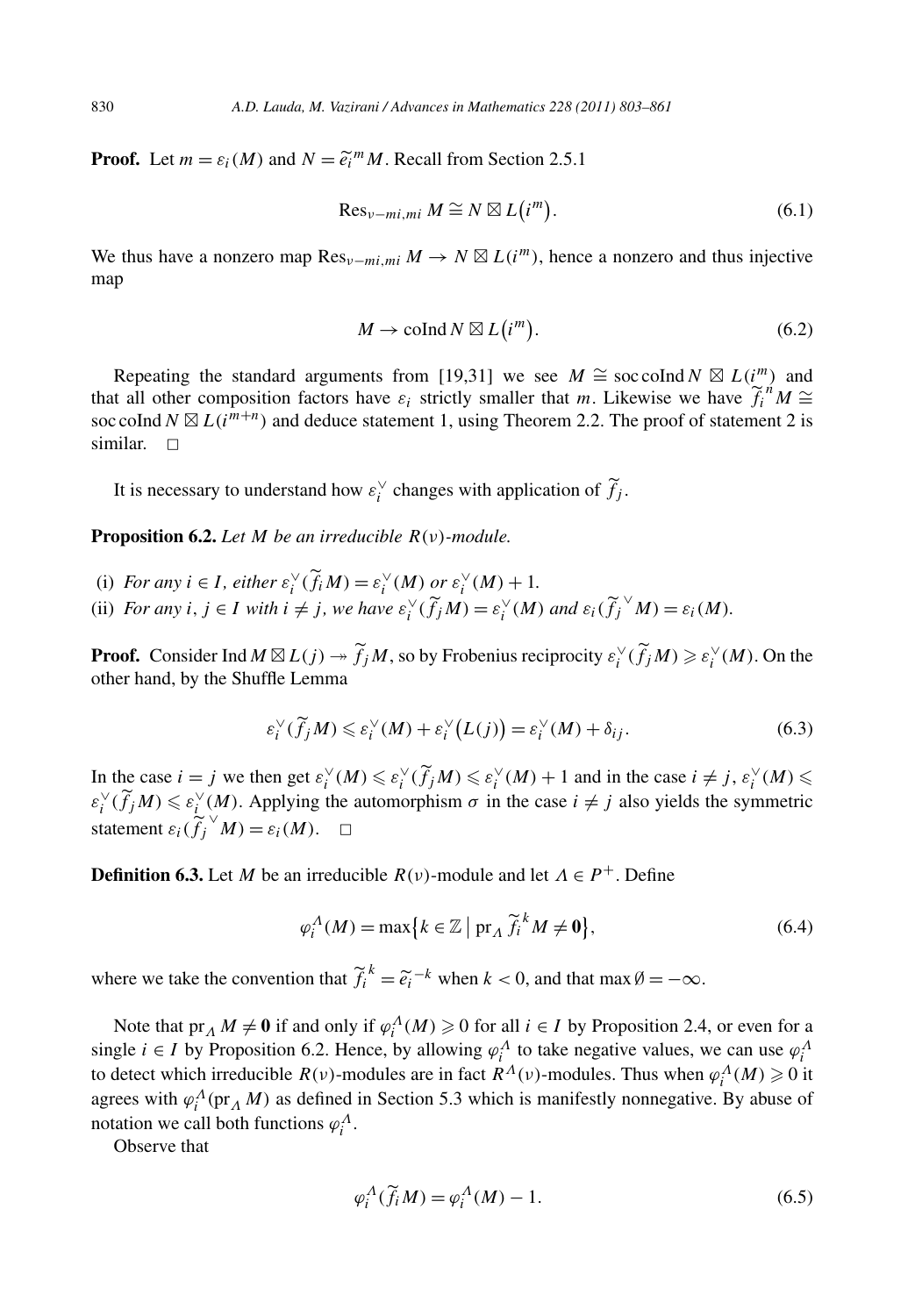We warn the reader that with this extended definition of  $\varphi_i^A$  on  $G_0(R)$ , it not only takes negative values but can be equal to  $-\infty$ . For example, take  $\Lambda = \Lambda_i$ , and let  $j \neq i$ . Then  $\tilde{e}_i L(j) = 0$  and we see  $pr_A \tilde{f}_i^k L(j) = 0$  for all  $k \in \mathbb{Z}$  by Proposition 6.2. Hence  $\varphi_i^A(L(j)) = -\infty$ . However, this is no call for alarm, as by Proposition 2.4, we can always find a larger  $\Lambda$  so that pr<sub>Λ</sub>  $M \neq 0$  for any given *M*.

**Definition 6.4.** Let *M* be a simple  $R(v)$ -module and let  $i \in I$ . Then

be a simple 
$$
R(v)
$$
-module and let  $i \in I$ . Then  
\n
$$
\text{jump}_i(M) := \max\{J \geq 0 \mid \varepsilon_i^{\vee}(M) = \varepsilon_i^{\vee}(\widetilde{f}_i^J M)\}.
$$
\n(6.6)

While it is clear  $jump_i(M) \ge 0$ , it is less clear why  $jump_i(M) < \infty$ . We show this in Proposition  $6.7(v)$ .

In the following lemma we collect a long list of useful characterizations of when  $jump_i(M) = 0$ . We find it convenient to be overly thorough below and furthermore to give this lemma the name "Jump Lemma" because we use it repeatedly throughout the paper.

We remind the reader that the isomorphisms below are homogeneous but not necessarily degree preserving.

**Lemma 6.5** *(Jump Lemma). Let M be irreducible. The following are equivalent:*

- $(1)$  jump<sub>*i*</sub> $(M) = 0$ ,
- (2)  $\widetilde{f}_i M \cong \widetilde{f}_i^{\vee} M$ ,
- (3)  $\widetilde{f}_i^m M \cong (\widetilde{f}_i^{\vee})^m M$  for all  $m \geq 1$ ,
- $(4)$  Ind *M* ⊠  $L(i)$  ≅ Ind  $L(i)$  ⊠ *M*,
- (5) Ind  $M \boxtimes L(i^m) \cong \text{Ind } L(i^m) \boxtimes M$  *for all*  $m \ge 1$ *,*
- $\widetilde{f}_i M \cong \text{Ind } M \boxtimes L(i)$ ,  $(6')$   $\widetilde{f}_i^{\vee} M \cong \text{Ind } L(i) \boxtimes M$ ,
- (7) Ind  $M \boxtimes L(i)$  *is irreducible,* (7') Ind  $L(i) \boxtimes M$  *is irreducible*,
- (8) Ind  $M \boxtimes L(i^m)$  *is irreducible for all*  $m \ge 1$ *,* (8') Ind  $L(i^m) \boxtimes M$  *is irreducible for all*  $m \ge 1$ ,
- (9)  $\varepsilon_i^{\vee}(\widetilde{f}_iM) = \varepsilon_i^{\vee}(M) + 1$ ,  $(\hat{\theta}') \varepsilon_i(\widetilde{f}_i^{\vee}M) = \varepsilon_i(M) + 1,$
- (10)  $\lim_{i} \left( \tilde{f}_i^m M \right) = 0$  *for all*  $m \ge 0$ ,
- (11)  $\varepsilon_i^{\vee}(\widetilde{f_i}^m M) = \varepsilon_i^{\vee}(M) + m$  for all  $m \ge 1$ .

**Proof.** Pairs of "symmetric" conditions labelled by  $(X)$  and  $(X')$  are clearly equivalent to each other by applying the automorphism  $\sigma$ , except for  $(9) \Leftrightarrow (9)'$  which is slightly less obvious. We will show (2)  $\Leftrightarrow$  (9) which then gives (2)  $\Leftrightarrow$  (9)' by  $\sigma$ -symmetry.

By Proposition 6.2, we have  $\varepsilon_i^{\vee}(M) \leq \varepsilon_i^{\vee}(f_i M) \leq \varepsilon_i^{\vee}(M) + 1$ . This yields (1)  $\Leftrightarrow$  (9). Suppose<br>holds, i.e.  $\varepsilon_i^{\vee}(\tilde{f}_i M) = \varepsilon_i^{\vee}(M) + 1 = \varepsilon_i^{\vee}(\tilde{f}_i^{\vee} M)$ . By the Shuffle Lemma,<br>ch(Ind  $M \$ (9) holds, i.e.  $\varepsilon_i^{\vee}(\widetilde{f}_i M) = \varepsilon_i^{\vee}(M) + 1 = \varepsilon_i^{\vee}(\widetilde{f}_i^{\vee} M)$ . By the Shuffle Lemma,

$$
\operatorname{ch}\bigl(\operatorname{Ind} M \boxtimes L(i)\bigr)\big|_{q=1} = \operatorname{ch}\bigl(\operatorname{Ind} L(i) \boxtimes M\bigr)\big|_{q=1},\tag{6.7}
$$

so by the injectivity of the character map and the discussion of Section 2.7, they have the same composition factors. But  $\widetilde{f}_i^{\vee}M$  is the unique composition factor of Ind  $L(i) \boxtimes M$  with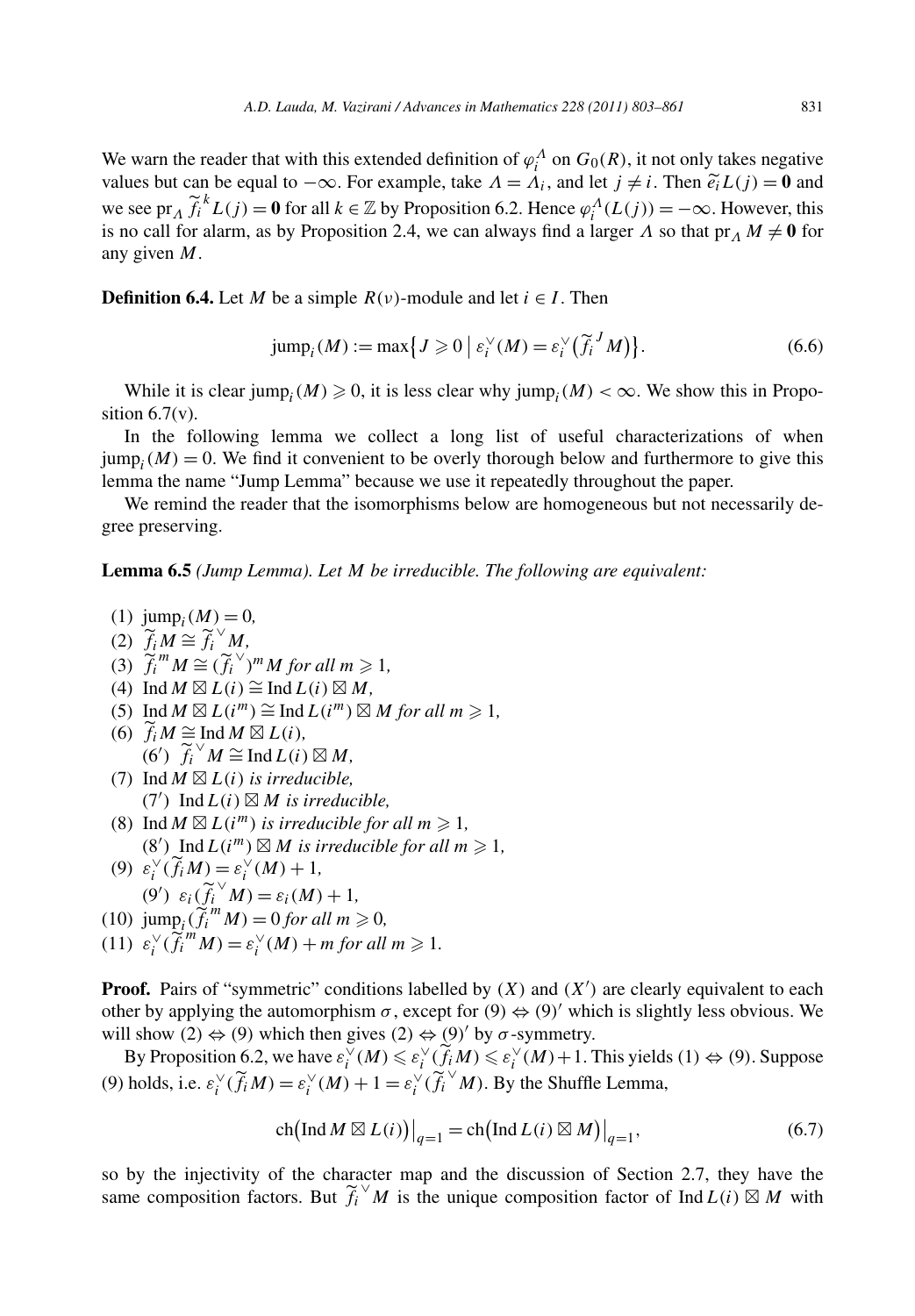the largest  $\varepsilon_i^{\vee}$ , forcing  $\widetilde{f}_i M \cong \widetilde{f}_i^{\vee} M$  which yields (2). The converse of (2)  $\Rightarrow$  (9) is obvious. So we have  $(2) \Leftrightarrow (9)$  and by  $\sigma$ -symmetry also  $(2) \Leftrightarrow (9)'$ .

Next suppose (2), i.e.  $\widetilde{f}_i M \cong \widetilde{f}_i^{\vee} M$ . This implies

$$
\operatorname{cosoc} \operatorname{Ind} M \boxtimes L(i) \cong \operatorname{soc} \operatorname{coInd} L(i) \boxtimes M \cong \operatorname{soc} \operatorname{Ind} M \boxtimes L(i) \tag{6.8}
$$

by Proposition 6.1. Furthermore from Section 2.5.1,  $f_iM$  is not only the cosocle, but occurs with multiplicity one in Ind  $M \boxtimes L(i)$ . For it to also be the socle forces Ind  $M \boxtimes L(i)$  to be irreducible, *y*ielding (7). Clearly (7) ⇔ (6). Further (7) ⇒ (4) as ch(Ind *M*  $\boxtimes$  *L(i)*) = ch(Ind *L(i)*  $\boxtimes$  *M)* at  $q = 1$ .

Given (4) an inductive argument and transitivity of induction gives (5), that Ind *M*  $\boxtimes L(i^m) \cong$  $\text{Ind } L(i^m) \overset{\sim}{\boxtimes} M$  for all  $m \geq 1$ . Thus,  $\widetilde{f}_i^m M \cong \text{cosoc Ind } M \boxtimes L(i^m) \cong \text{cosoc Ind } L(i^m) \boxtimes M \cong$  $(\widetilde{f}_i^{\vee})^m M$ , yielding (3) and thus (11) by then evaluating  $\varepsilon_i^{\vee}$ . That  $(11) \Rightarrow (3)$  is an identical argument to  $(9) \rightarrow (2)$ argument to  $(9) \Rightarrow (2)$ .  $m \rightarrow \infty$  Proposition<br>*m*  $) \cong$  soc coInd *L m m* (6.9)

Now suppose (3) holds. Again by Proposition 6.1

$$
\operatorname{cosoc} \operatorname{Ind} M \boxtimes L(i^m) \cong \operatorname{soc} \operatorname{coInd} L(i^m) \boxtimes M \cong \operatorname{soc} \operatorname{Ind} M \boxtimes L(i^m) \tag{6.9}
$$

so as above Ind  $M \boxtimes L(i^m)$  is irreducible, yielding (8), and hence it is isomorphic to  $\widetilde{f_i}^m M$ .

It is trivial to check  $(8) \Rightarrow (7) \Rightarrow (4) \Rightarrow (2)$  and  $(6) \Leftrightarrow (6)'$ ,  $(7) \Leftrightarrow (7)'$ ,  $(8) \Leftrightarrow (8)'$ . Finally, since  $(1) \Leftrightarrow (11)$  we certainly have  $(1) \Leftrightarrow (10)$ . This completes the proof.  $\Box$ 

The following proposition gives alternate characterizations of jump*i(M)*. Although we do not prove that all five hold at this time, it is worth stating them all together now.

**Proposition 6.6.** Let *M* be a simple  $R(v)$ *-module and let*  $i \in I$ *. Then the following hold.* 

(i)  $\text{jump}_i(M) = \min\{J \geq 0 \mid \widetilde{f}_i(\widetilde{f}_i^J M) \cong \widetilde{f}_i^{\vee}(\widetilde{f}_i^J M)\}.$ **Proposition 6.6.** *Let M be a simple R(v)-module and let i*  $\in$  *I*. Then the follow<br>
(i)  $\lim_{M \to \infty} M = \min\{J \ge 0 \mid \tilde{f}_i(\tilde{f}_i^J M) \cong \tilde{f}_i^{\vee}(\tilde{f}_i^J M) \}.$ <br>
(ii)  $\text{If } \varphi_i^A(M) > -\infty$ , then  $\text{jump}_i(M) = \varphi_i^A(M) + \varepsilon_i$  $\sum_i \lambda_i \Lambda_i \in P^+$ . If  $\varphi_i^{\{r\}}(M) > -\infty$ , then  $\text{jump}_i(M) = \varphi_i^{\{r\}}(M) + \varepsilon_i^{\{r\}}(M) - \lambda_i$ , where  $\Lambda = \sum_i \lambda_i \Lambda_i \in I$ 

**Proof.** We first prove (i). Let  $J = \text{jump}_i(M)$  and  $N = \tilde{f}_i^J M$ . Then by the maximality of *J*,  $\varepsilon_i^{\vee}(\widetilde{f}_i N) = \varepsilon_i^{\vee}(N) + 1 = \varepsilon_i^{\vee}(M) + 1$ . By the Jump Lemma 6.5,  $\widetilde{f}_i N \cong \widetilde{f}_i^{\vee} N$ , i.e.  $\widetilde{f}_i(\widetilde{f}_i^J M) \cong$ <br>  $\widetilde{f}_i^{\vee}(\widetilde{f}_i^J M)$ . Further, if  $0 \le m < J$  then<br>  $\varepsilon_i^{\vee}(\widetilde{f}_i^{\vee} \wid$  $\widetilde{f}_i^{\vee}(\widetilde{f}_i^{\vee}M)$ . Further, if  $0 \le m < J$  then  $\sim 10^{-1}$  $-1 =$ <br>*m M*)

$$
\varepsilon_i^{\vee}(\widetilde{f_i}^{\vee}\widetilde{f_i}^mM) = 1 + \varepsilon_i^{\vee}(\widetilde{f_i}^mM) = 1 + \varepsilon_i^{\vee}(M) > \varepsilon_i^{\vee}(M) = \varepsilon_i^{\vee}(\widetilde{f_i}^{m+1}M) \tag{6.10}
$$

so  $\widetilde{f}_i \tilde{f}_i^m M \ncong \widetilde{f}_i \widetilde{f}_i^m M$ . This yields (i).

Now we prove (ii). Again let  $J = \text{jump}_i(M)$ . First, suppose  $\varphi_i^A(M) \ge 0$ . Then, as  $pr_A \tilde{f}_i^{\varphi_i^A(M)} M \neq 0$ , it follows from Propositions 6.2 and 2.4 that  $pr_A M \neq 0$ . Hence  $\lambda_i \geq \varepsilon_i^{\vee}(M) = \varepsilon_i^{\vee}(\tilde{f}_i^J M)$ . But by (11) of the Jump Lemma,  $\varepsilon_i^{\vee}(\tilde{f}_i^{J+m} M) = \varepsilon_i^{\vee}(M) + m$  for all  $m \geqslant 0$ . and 2.4 that  $pr_A M \neq 0$ . of the Jump Lemma,  $\varepsilon_i^{\vee}(f_i \cdot M) = \varepsilon_i^{\vee}(M)$ .

Set  $m = \lambda_i - \varepsilon_i^{\vee}(M)$ . Then by the maximality of J,  $\varepsilon_i^{\vee}(\widetilde{f}_i^{J+m}M) = \lambda_i$  but  $\varepsilon_i^{\vee}(\widetilde{f}_i^{J+m+1}M) =$  $\lambda_i + 1$ . And by Proposition 6.2  $\varepsilon_j^{\vee}(\widetilde{f}_i^{J+m}M) = \varepsilon_j^{\vee}(M) \leq \lambda_j$ . In other words  $\text{pr}_A \widetilde{f}_i^{J+m}M \neq \mathbf{0}$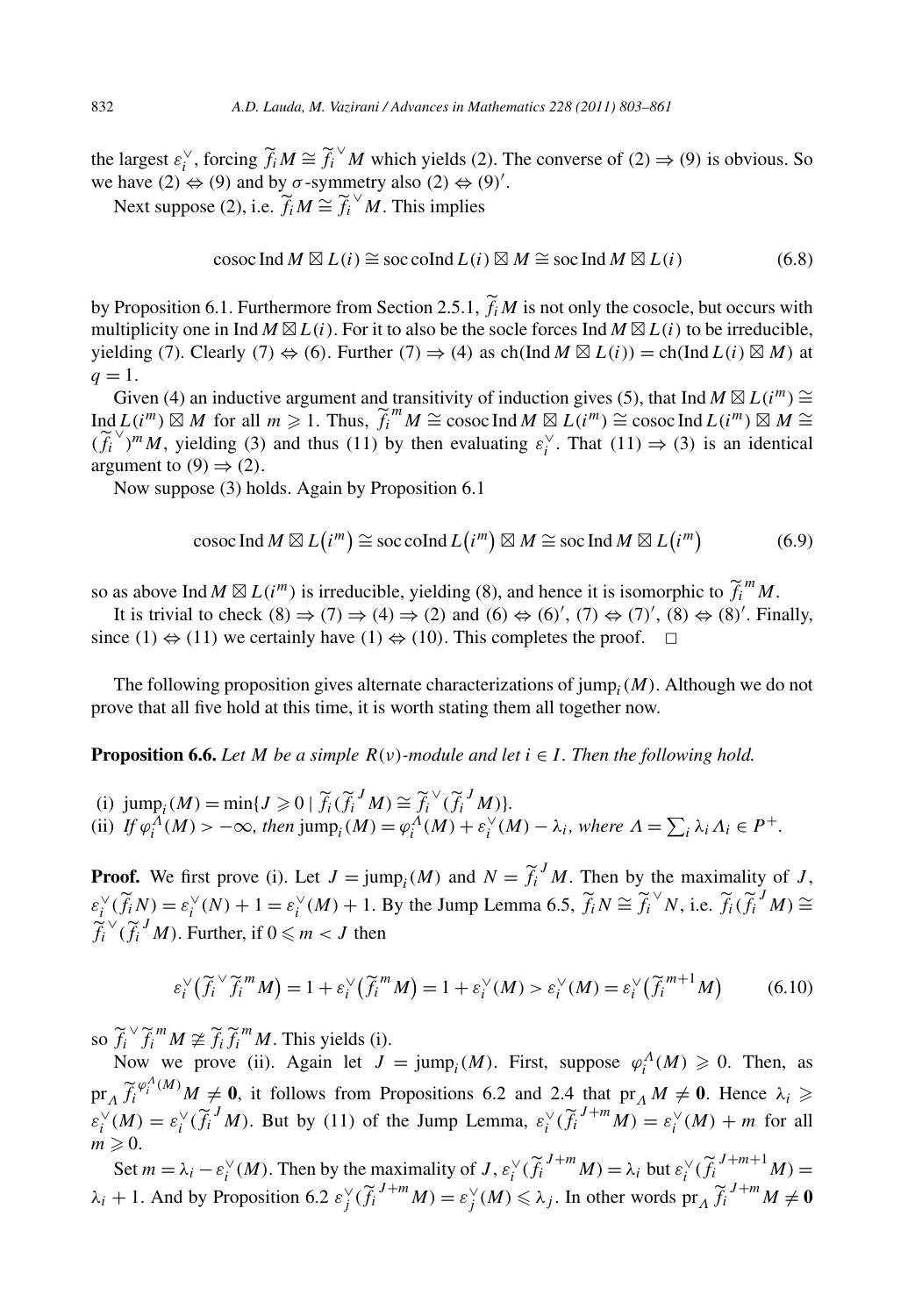but  $pr_A \widetilde{f}_i^{J+m+1}M = 0$ , so by definition  $\varphi_i^A(M) = J + m = \text{jump}_i(M) + \lambda_i - \varepsilon_i^{\vee}(M)$ . Equivalently  $\text{jump}_i(M) - \varphi_i^A(M) + \varepsilon_i^{\vee}(M) - \lambda_i$ .  $\jmath$ *i*  $\operatorname{ump}_i(M) + \lambda_i - \varepsilon_i^{\vee}(M)$ <br>  $\gamma_i^{\vee}(\widetilde{e_i}^k M) = \lambda_i \text{ but } \varepsilon_i^{\vee}(\widetilde{e_i}^k)$  $\ddot{\phantom{0}}$ 

Second, if  $-\infty < \varphi_i^A(M) < 0$ , let  $k = -\varphi_i^A(M)$ . Note  $\varepsilon_i^{\vee}(\tilde{e}_i^k M) = \lambda_i$  but  $\varepsilon_i^{\vee}(\tilde{e}_i^{k-1}M) =$ <br>+ 1 so that jump<sub>i</sub>  $(\tilde{e}_i^k M) = 0$  and hence jump<sub>i</sub>  $(M) = 0$  too, by characterization (10) of the<br>np Lemma. but  $pr_A J_i$   $M = 0$ <br>
lently jump<sub>i</sub>( $M$ ) –  $\varphi_i^A$ (<br>
Second, if  $-\infty < \varphi_i$ <br>  $\lambda_i + 1$  so that jump<sub>i</sub>( $\widetilde{e_i}$ )  $\lambda_i + 1$  so that jump<sub>i</sub>( $\tilde{e}_i^k M$ ) = 0 and hence jump<sub>i</sub>( $M$ ) = 0 too, by characterization (10) of the Jump Lemma. As before,  $\varepsilon_i^{\vee}(M) = \varepsilon_i^{\vee}(\widetilde{f_i}^k \widetilde{e_i}^k M) = \varepsilon_i^{\vee}(\widetilde{e_i}^k M) + k = \lambda_i - \varphi_i^{\Lambda}(M)$ . So again  $e^{-\varphi}$ <br>*ju*<br> $\widetilde{e_i}$  $\lim_{i} M(n) = 0 = \varphi_i^A(M) + \varepsilon_i^{\vee}(M) - \lambda_i.$ 

It is clear from Proposition 6.6 that

$$
\lim_{\delta_i} \delta_i
$$
\n
$$
\lim_{i} \delta_i
$$
\n
$$
\lim_{i} \delta_i
$$
\n
$$
\lim_{i} \delta_i
$$
\n
$$
\lim_{i} \delta_i
$$
\n
$$
\lim_{i} \delta_i
$$
\n
$$
\lim_{i} \delta_i
$$
\n
$$
\lim_{i} \delta_i
$$
\n
$$
\lim_{i} \delta_i
$$
\n
$$
\lim_{i} \delta_i
$$
\n
$$
\lim_{i} \delta_i
$$
\n
$$
\lim_{i} \delta_i
$$
\n
$$
\lim_{i} \delta_i
$$
\n
$$
\lim_{i} \delta_i
$$
\n
$$
\lim_{i} \delta_i
$$
\n
$$
\lim_{i} \delta_i
$$
\n
$$
\lim_{i} \delta_i
$$
\n
$$
\lim_{i} \delta_i
$$
\n
$$
\lim_{i} \delta_i
$$
\n
$$
\lim_{i} \delta_i
$$
\n
$$
\lim_{i} \delta_i
$$
\n
$$
\lim_{i} \delta_i
$$
\n
$$
\lim_{i} \delta_i
$$
\n
$$
\lim_{i} \delta_i
$$
\n
$$
\lim_{i} \delta_i
$$
\n
$$
\lim_{i} \delta_i
$$
\n
$$
\lim_{i} \delta_i
$$
\n
$$
\lim_{i} \delta_i
$$
\n
$$
\lim_{i} \delta_i
$$
\n
$$
\lim_{i} \delta_i
$$
\n
$$
\lim_{i} \delta_i
$$
\n
$$
\lim_{i} \delta_i
$$
\n
$$
\lim_{i} \delta_i
$$
\n
$$
\lim_{i} \delta_i
$$
\n
$$
\lim_{i} \delta_i
$$
\n
$$
\lim_{i} \delta_i
$$
\n
$$
\lim_{i} \delta_i
$$
\n
$$
\lim_{i} \delta_i
$$
\n
$$
\lim_{i} \delta_i
$$
\n
$$
\lim_{i} \delta_i
$$
\n
$$
\lim_{i} \delta_i
$$
\n
$$
\lim_{i} \delta_i
$$
\n
$$
\lim_{i} \delta_i
$$
\n
$$
\lim_{i} \delta_i
$$
\n
$$
\lim_{i} \delta_i
$$

We continue our list of characterizations of jump<sub>i</sub> in a separate proposition below, whose proof is postponed to the end of this Section 6.4.

**Proposition 6.7.** *Let*  $M$  *be a simple*  $R(v)$ *-module and let*  $i \in I$ *. Then the following hold.* 

(iii)  $\text{jump}_i(M) = \max\{J \geq 0 \mid \varepsilon_i(M) = \varepsilon_i((\widetilde{f}_i^{\vee})^J M)\}.$  $(\text{iv})$   $\text{jump}_i(M) = \min\{J \geq 0 \mid \widetilde{f}_i((\widetilde{f}_i^{\vee})^J M) \cong \widetilde{f}_i^{\vee}((\widetilde{f}_i^{\vee})^J M)\}.$ (v)  $\text{jump}_i(M) = \varepsilon_i(M) + \varepsilon_i^{\vee}(M) + \text{wt}_i(M)$ *.* 

We must delay the proof of  $(v)$  until we have proved Theorem 6.21 and consequently Corollary 6.22.

The equivalence of Proposition 6.6(i) to the definition of jump<sub>i</sub> is  $\sigma$ -symmetric to the equivalence of (iii)  $\Leftrightarrow$  (iv), and (i) is  $\sigma$ -symmetric to (iv). So once we have (v) whose right-hand side is a  $\sigma$ -symmetric expression, we will have all (iii)–(v) of Proposition 6.7.

**Remark 6.8.** Given  $\Lambda$ ,  $\Omega \in P^+$  and irreducible modules  $\Lambda$  and  $B$  with  $\text{pr}_\Lambda A \neq \mathbf{0}$ ,  $\text{pr}_\Omega A \neq \mathbf{0}$ , pr<sub>A</sub>  $B \neq 0$ , pr<sub>Ω</sub>  $B \neq 0$ , then  $\varphi_i^A(A) - \varphi_i^A(B) = \varphi_i^{\Omega}(A) - \varphi_i^{\Omega}(B)$  since by Proposition 6.6(ii) we<br>compute<br> $\varphi_i^A(A) - \varphi_i^A(B) = (\text{jump}_i(A) - \varepsilon_i^{\vee}(A) + \lambda_i) - (\text{jump}_i(B) - \varepsilon_i^{\vee}(B) + \lambda_i)$  (6.12) compute

$$
\varphi_i^A(A) - \varphi_i^A(B) = \left(\text{jump}_i(A) - \varepsilon_i^\vee(A) + \lambda_i\right) - \left(\text{jump}_i(B) - \varepsilon_i^\vee(B) + \lambda_i\right) \tag{6.12}
$$

$$
=jumpi(A) - jumpi(B) + \varepsilon_i^{\vee}(B) - \varepsilon_i^{\vee}(A)
$$
\n(6.13)

$$
=\varphi_i^{\Omega}(A)-\varphi_i^{\Omega}(B). \tag{6.14}
$$

#### *6.2. Serre relations*

In this section we discuss the quantum Serre relations (6.16) which are certain (minimal) relations that hold among the operators  $e_i$  on  $G_0(R)$ . We refer the reader to [33], where they prove similar relations (the vanishing of alternating sums in  $K_0(R)$ ) hold on a certain family of projective modules in their Corollary 7. Then by the obvious generalization to the symmetrizable case of Corollary 2.15 of [31] we have

$$
\sum_{r=0}^{a+1} (-1)^r e_i^{(a+1-r)} e_j e_i^{(r)} [M] = 0 \tag{6.15}
$$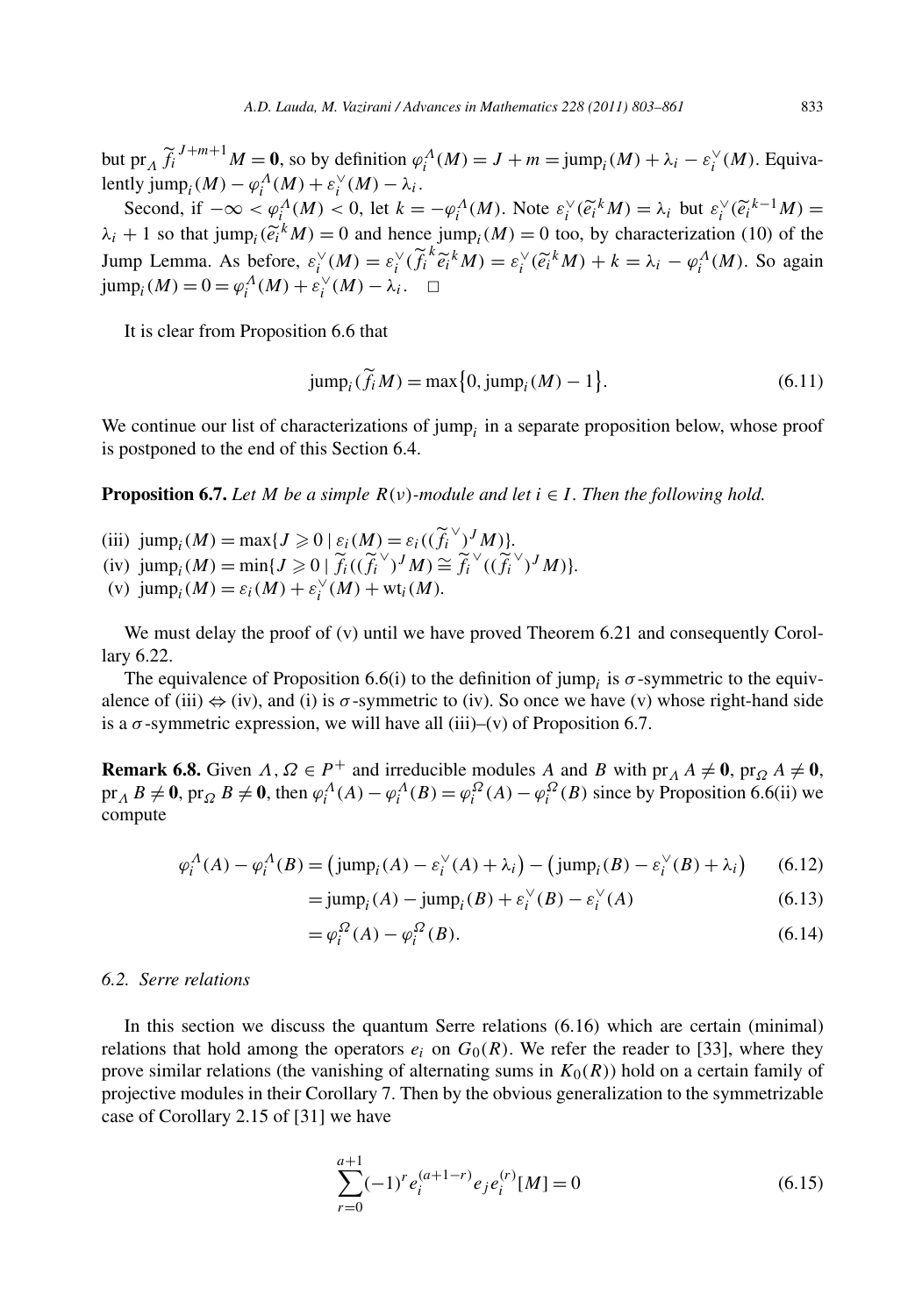for all  $M \in R(\nu)$ -mod with  $|\nu| = a + 1$ , where  $a = -\langle h_i, \alpha_j \rangle$ , and hence for all  $[M] \in G_0(R)$ , showing the operator

$$
\sum_{r=0}^{a+1} (-1)^r e_i^{(a+1-r)} e_j e_i^{(r)} = 0.
$$
\n(6.16)

Recall the divided powers  $e_i^{(r)}$  are given by  $e_i^{(r)}[M] = \frac{1}{[r]_i^r} [e_i^r M]$ .

Furthermore, when  $c \leq a$  the operator

$$
\sum_{r=0}^{c} (-1)^r e_i^{(c-r)} e_j e_i^{(r)}
$$
\n(6.17)

is never the zero operator on  $G_0(R)$  by the quantum Gabber–Kac theorem [46, Theorem 33.1.3] and the work of [31,33], which essentially computes the kernel of the map from the free algebra on the generators  $e_i$  to  $G_0(R)$ , see Remark 1.2.

In Section 6.3.1 below, we give an alternate proof that the quantum Serre relation (6.16) holds by examining the structure of all simple  $R((a + 1)i + j)$ -modules. We further construct simple  $R(c\mathbf{i} + \mathbf{j})$ -modules that are witnesses to the non-vanishing of (6.17) when  $c \le a$ . In the following remark, we give a sample argument of how understanding the simple  $R(v)$ -modules for a fixed *ν* gives a relation among the operators  $e_i$  on  $G_0(R)$ . Although we only give it in detail for a degree 2 relation among the *ei*, it can be easily extended to higher degree relations.

**Remark 6.9.** Suppose we have explicitly constructed all simple  $R(i + j)$ -modules *M*, and have verified  $(e_i e_j - e_j e_i)[M] = 0$  for all such *M*. (We know this is the case whenever  $\langle i, j \rangle = 0$ .) We will call this a degree 2 relation in the  $e_i$ 's for obvious reasons. We easily see the operator  $e_i e_j - e_i e_i$  is zero on  $G_0(R(\mu)$ -fmod) not just for  $\mu = i + j$  but for any *v* with  $|\mu| = 0, 1, 2$ . Now consider arbitrary *ν* with  $|v| > 2$ . Let *M* be any finite dimensional  $R(v)$ -module. We can We will call this a degree<br>We will call this a degree<br> $e_i e_j - e_j e_i$  is zero on  $G_0$ <br>Now consider arbitrary  $\nu$ <br>write  $[Res_{\nu-\mu,\mu} M] = \sum$  $\sum_h[A_h \boxtimes B_h]$  for some simple  $R(\mu)$ -modules  $B_h$  with  $|\mu|=2$ , or the restriction is zero. Then *(eie<sub>j</sub>* − *e<sub>j</sub> e<sub>i</sub>*  $[k] > 2$ . Let *M*<br> *=*  $\sum_{h} [A_h \boxtimes B_h]$  for som<br> *keie<sub>j</sub>* − *e<sub>j</sub>e<sub>i</sub>*)[*M*] =  $\sum$ 

$$
(e_i e_j - e_j e_i)[M] = \sum_{\mu: \ |\mu| = 2} \sum_{h} [A_h \boxtimes (e_i e_j - e_j e_i) B_h]
$$
\n
$$
= \sum_{\mu: \ |\mu| = 2} [A_h \boxtimes \mathbf{0}] = 0.
$$
\n(6.19)

$$
= \sum \sum [A_h \boxtimes \mathbf{0}] = 0. \tag{6.19}
$$

Hence  $e_i e_j - e_j e_i$  is zero as an operator on  $G_0(R)$ . However, this is a relation of the form (6.17) with  $c = 0$ . By the discussion above on the minimality of the quantum Serre relation, this forces  $a_{ij} = 0$ . Similarly, if one shows the expression (6.16) in the quantum Serre relation vanishes on all irreducible  $R((a + 1)i + j)$ -modules, the same argument shows the relation holds on all  $G_0(R)$  and that  $a_{ij} \leq a$ .

#### *6.3. The Structure Theorems for simple*  $R$ ( $ci + j$ )*-modules*

In this section we describe the structure of all simple  $R(c\mathbf{i} + \mathbf{j})$ -modules. We will henceforth refer to Theorems 6.10, 6.11 as the Structure Theorems for simple  $R(c_i + j)$ -modules. Throughout this section we assume  $j \neq i$  and set  $a = a_{ij} = -\langle h_i, \alpha_j \rangle$ .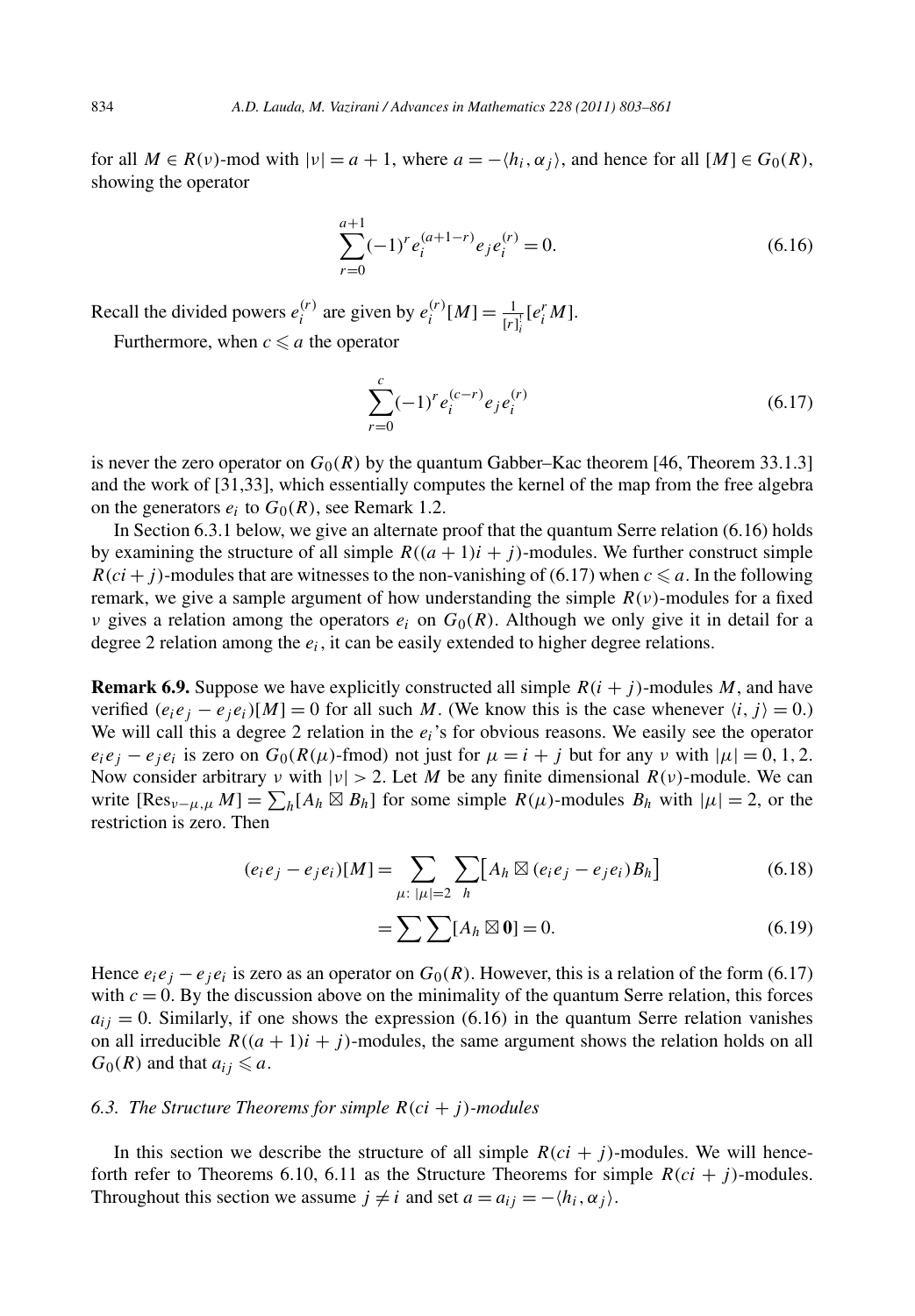In the theorems below we introduce the notation

We introduce the notation  

$$
\mathcal{L}(i^{c-n}ji^n)
$$
 and  $\mathcal{L}(n) \stackrel{\text{def}}{=} \mathcal{L}(i^{a-n}ji^n)$ 

for the irreducible  $R(c_i + j)$ -modules when  $c \leq a$ . They are characterized by  $\varepsilon_i(\mathcal{L}(i^{c-n}i^{n})) = n$ .

**Theorem 6.10.** *Let c*  $\le a$  *and let*  $v = ci + j$ . *Up to isomorphism, there exists a unique irreducible*<br>  $R(v)$ -module denoted  $\mathcal{L}(i^{c-n}ji^n)$  with<br>  $\varepsilon_i(\mathcal{L}(i^{c-n}ji^n)) = n$  (6.20)  $R(v)$ *-module denoted*  $L(i^{c-n}ji^n)$  *with* 

$$
\varepsilon_i(\mathcal{L}(i^{c-n}ji^n)) = n \tag{6.20}
$$

*for each n* with  $0 \le n \le c$ *. Furthermore,* 

$$
c_1(\mathcal{L}(t - jt)) = n
$$
\n
$$
more,
$$
\n
$$
\varepsilon_i^{\vee}(\mathcal{L}(t^{c-n}ji^n)) = c - n
$$
\n(6.21)

*and*

$$
e_i (\mathcal{L}(i - ji)) = c - n
$$
\n
$$
ch(\mathcal{L}(i^{c-n}ji^n)) = [c - n]_i! [n]_i! i^{c-n} ji^n.
$$
\n(6.22)

In particular, in the Grothendieck group  $e_i^{(c-s)}e_je_i^{(s)}[L(i^{c-n}ji^n)]=0$  unless  $s=n$ .

**Proof.** The proof is by induction on *c*. The case  $c = 0$  is obvious; there exists a unique irreducible  $R(j)$ -module  $L(j)$  and it obviously satisfies (6.20)–(6.22).

The case  $c = 1$  is also straightforward. Since  $c \le a$ , and so  $a \ne 0$ , we compute Ind  $L(i) \boxtimes L(j)$ is reducible, but has irreducible cosocle. Let

$$
\mathcal{L}(ij) = \operatorname{cosoc} \operatorname{Ind} L(i) \boxtimes L(j),\tag{6.23}
$$

$$
\mathcal{L}(ji) = \text{cosoc} \operatorname{Ind} L(j) \boxtimes L(i). \tag{6.24}
$$

Note that each of the above modules is one-dimensional and satisfies (6.20)–(6.22). Observe if (6.20) did not hold for either module, then by the Jump Lemma 6.5

$$
\operatorname{Ind} L(i) \boxtimes L(j) \cong \operatorname{Ind} L(j) \boxtimes L(i) \tag{6.25}
$$

and this module would be irreducible. Hence for all  $R(i + j)$ -modules M we would have

$$
(e_i e_j - e_j e_i)[M] = 0 \tag{6.26}
$$

and in fact this relation would then hold for any *v* and any irreducible  $R(v)$ -module *M* via Remark 6.9. But by (6.17) this would imply  $a = 0$ , a contradiction.

Now assume the theorem holds for some fixed  $c \leq a$  and we will show it also holds for  $c + 1$ as long as  $c + 1 \le a$ . Let *N* be an irreducible  $R((c + 1)i + j)$ -module with  $\varepsilon_i(N) = n$ .

Suppose  $n > 0$ . If in fact  $n = 0$  consider instead  $n^{\vee} = \varepsilon_i^{\vee} N$  which cannot also be 0 and perform the following argument applying the automorphism  $\sigma$  everywhere. Observe any other module *N'* such that  $\varepsilon_i(N') = n$  has  $\tilde{e_i} N' \cong \tilde{e_i} N$ , forcing  $N' \cong N$ , which gives us the uniqueness. *V* be an irreducible  $R((c + 1)i + j)$ -module with  $\varepsilon_i(N) = n$ .<br>
Fact  $n = 0$  consider instead  $n^{\vee} = \varepsilon_i^{\vee} N$  which cannot also be 0 and<br>
ument applying the automorphism  $\sigma$  everywhere. Observe any other<br>  $p = n$  has  $\tilde{$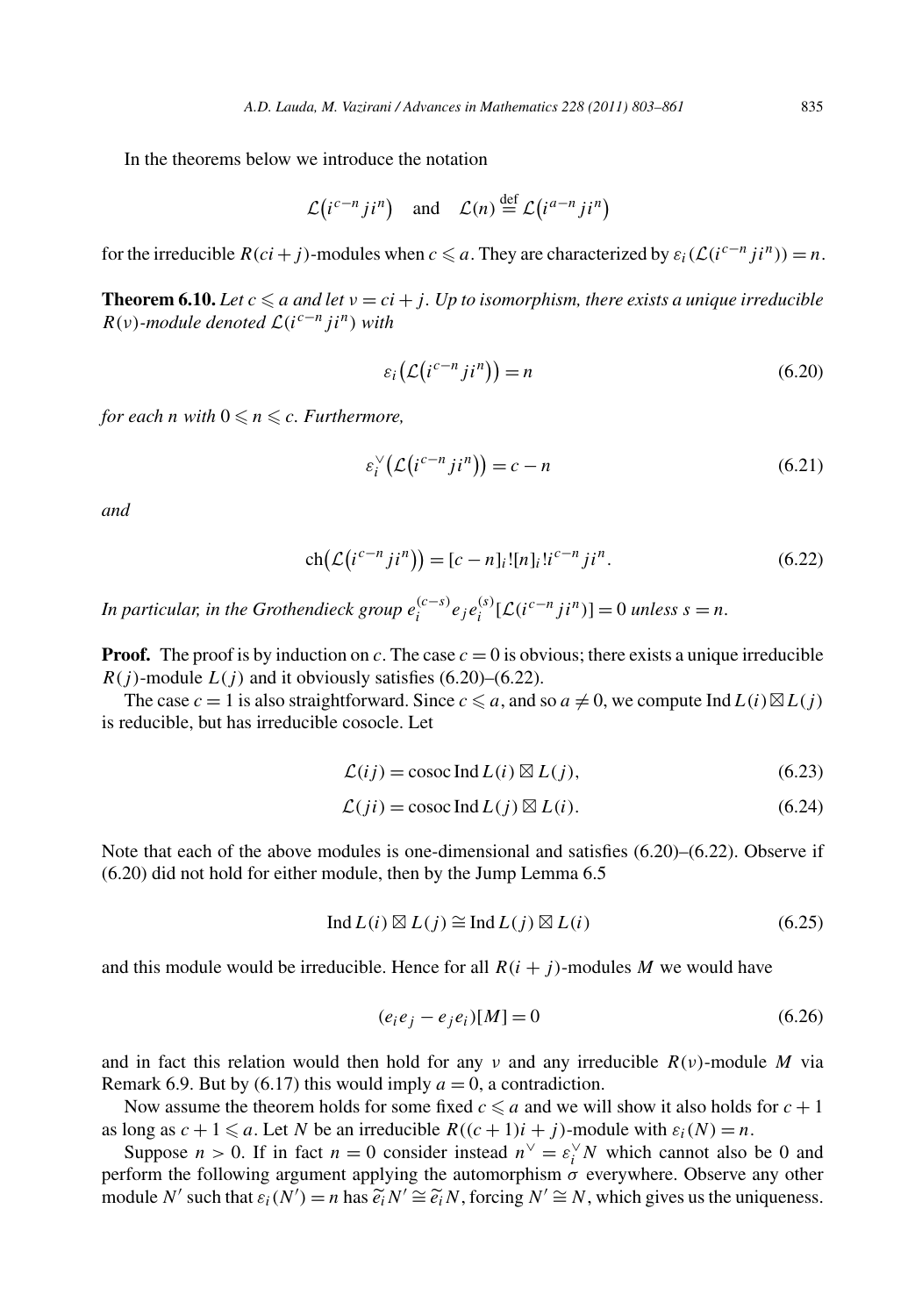A.*D. Lauda, M. Vazirani* / Advances in Mathematics 228 (2011) 803–861<br>Note that  $\tilde{e}_iN$  is an *R(ci* + *j*)-module with  $\varepsilon_i(\tilde{e}_iN) = n - 1$  so by the inductive hypothesis *e*<sup>*k*</sup>*in* = *A.D. Lauda, M. vaztrant / Advances in Mathematics 226 (2)*<br>
Note that  $\tilde{e}_i N$  is an  $R(c i + j)$ -module with  $\varepsilon_i(\tilde{e}_i N) = n - 1$  so  $\tilde{e}_i N = \mathcal{L}(i^{c+1-n} j i^{n-1})$ . We have a surjection (up to grading shif *c*+1−*nji*<sup>*n*−1</sup>)

$$
\operatorname{Ind} \mathcal{L} (i^{c+1-n} j i^{n-1}) \boxtimes L(i) \to N. \tag{6.27}
$$

Since  $N = \csc \text{Ind }\mathcal{L}(i^{c+1-n} i^{n-1}) \boxtimes L(i)$ , by Frobenius reciprocity, the Shuffle Lemma, and the fact that  $L(i^m)$  is irreducible with character  $[m]_i^i i^m$ , either we have

$$
ch(N) = [c + 1 - n]_i^t [n]_i^t i^{c+1-n} j i^n
$$
\n(6.28)

or

$$
\operatorname{ch}(N) = [c+1-n]_i^![n]_i^![i^{c+1-n}ji^n + q^{-(\alpha_i, \alpha_j)}[c+2-n]_i^![n-1]_i^![i^{c+2-n}ji^{n-1} \quad (6.29)
$$
  
= ch(Ind  $\mathcal{L}(i^{c+1-n}ji^{n-1}) \boxtimes L(i)$ ). (6.30)

$$
= ch\left(\operatorname{Ind}\mathcal{L}\left(i^{c+1-n}j i^{n-1}\right)\boxtimes L(i)\right). \tag{6.30}
$$

In the former case, *N* satisfies (6.22) and of course also (6.21). In the latter case, by the injectivity of the character map, we must have isomorphisms  $N \cong \text{Ind }\mathcal{L}(i^{c+1-n}j^{n-1}) \boxtimes L(i)$  and in fact *c*+1−*n ji*<sup>*n*−1</sup>)  $\boxtimes$  *L*(*i*)  $\cong$  **Ind** *L*(*i*<sup>*c*+1−*n*</sup> *ji*<sup>*n*−1</sup>)  $c+1-n$  *ji*<sup>*n*−1</sup>)  $\cong$  *L*(*i*)  $\cong$  **Ind** *L*(*i*)  $\boxtimes$  *L*(*i*<sup>*c*+1−*n*</sup> *ji*<sup>*n*−1</sup>)

$$
\operatorname{Ind}\mathcal{L}(i^{c+1-n}ji^{n-1})\boxtimes L(i)\cong \operatorname{Ind} L(i)\boxtimes \mathcal{L}(i^{c+1-n}ji^{n-1}).\tag{6.31}
$$

Next we will show that if (6.31) holds for this *n*, then it holds for all  $1 \le n \le c$ .

Let  $M = \csc \text{Ind } L(i) \boxtimes L(i^{c-n} j i^n)$  which is irreducible. By the Shuffle Lemma, either  $\varepsilon_i(M) = n$  or  $\varepsilon_i(M) = n + 1$ . If  $\varepsilon_i(M) = n$ , then by uniqueness part of the inductive hypothesis  $\tilde{e}_i M \cong \tilde{e}_i N$  and so  $M \cong N$ . But this is impossible as  $i^{c+2-n} j i^{n-1}$  can never be a constituent of *e M* ≈ *e e i M* = *e esoc Ind <i>L*(*i*) ⊠ *L*(*i*<sup>*c*-*n*</sup>*ji*<sup>*n*</sup>)</sub> which is irreducible. By the Shuffle Lemma, either  $\epsilon_i(M) = n$  or  $\epsilon_i(M) = n + 1$ . If  $\epsilon_i(M) = n$ , then by uniqueness part of the inductive hy ch(*M*). So we must have  $\varepsilon_i(M) = n + 1$ . Repeating the same analysis of characters as above we must have<br> *M* ≅ Ind *L*(*i*) ⊠ *L*(*i*<sup>*c*−*n*</sup>*ji<sup>n</sup>*) ≅ Ind  $\mathcal{L}(i^{c-n} ji^n)$  ⊠ *L*(*i*). (6.32) must have

$$
M \cong \text{Ind } L(i) \boxtimes \mathcal{L}(i^{c-n} j i^n) \cong \text{Ind } \mathcal{L}(i^{c-n} j i^n) \boxtimes L(i). \tag{6.32}
$$

Continuing in this manner, we deduce

$$
= \text{Im}\,\Sigma(v) \triangleq \Sigma(v - jv) = \text{Im}\,\Sigma(v - jv) \triangleq \Sigma(v). \tag{6.32}
$$
  
ner, we deduce  

$$
\text{Im} \, L(i) \boxtimes \mathcal{L}(i^{c-g} j i^g) \cong \text{Im} \, \mathcal{L}(i^{c-g} j i^g) \boxtimes L(i) \tag{6.33}
$$

for all  $n - 1 \leqslant g \leqslant c$ .

We may repeat the same argument applying the automorphism  $\sigma$  everywhere. In other words<br> *c*+2−*n* and start with<br>  $M' = \csc \text{Ind }\mathcal{L}(i^{c+2-n}ji^{n-2}) \boxtimes L(i)$  (6.34) consider  $\varepsilon_i^{\vee}(N) = c + 2 - n$  and start with

$$
M' = \operatorname{cosoc} \operatorname{Ind} \mathcal{L} \left( i^{c+2-n} j i^{n-2} \right) \boxtimes L(i) \tag{6.34}
$$

which will force  $\varepsilon_i^{\vee}(M') = c + 3 - n$  and

$$
\sum_{i=1}^{N} (M') = c + 3 - n
$$
 and  
Ind  $\mathcal{L}(i^{c+2-n} j i^{n-2}) \boxtimes L(i) \cong \text{Ind } L(i) \boxtimes \mathcal{L}(i^{c+2-n} j i^{n-2}).$  (6.35)

Continuing as before yields isomorphisms (6.33) for  $n - 1 > g \ge 0$ , in other words for all *g*.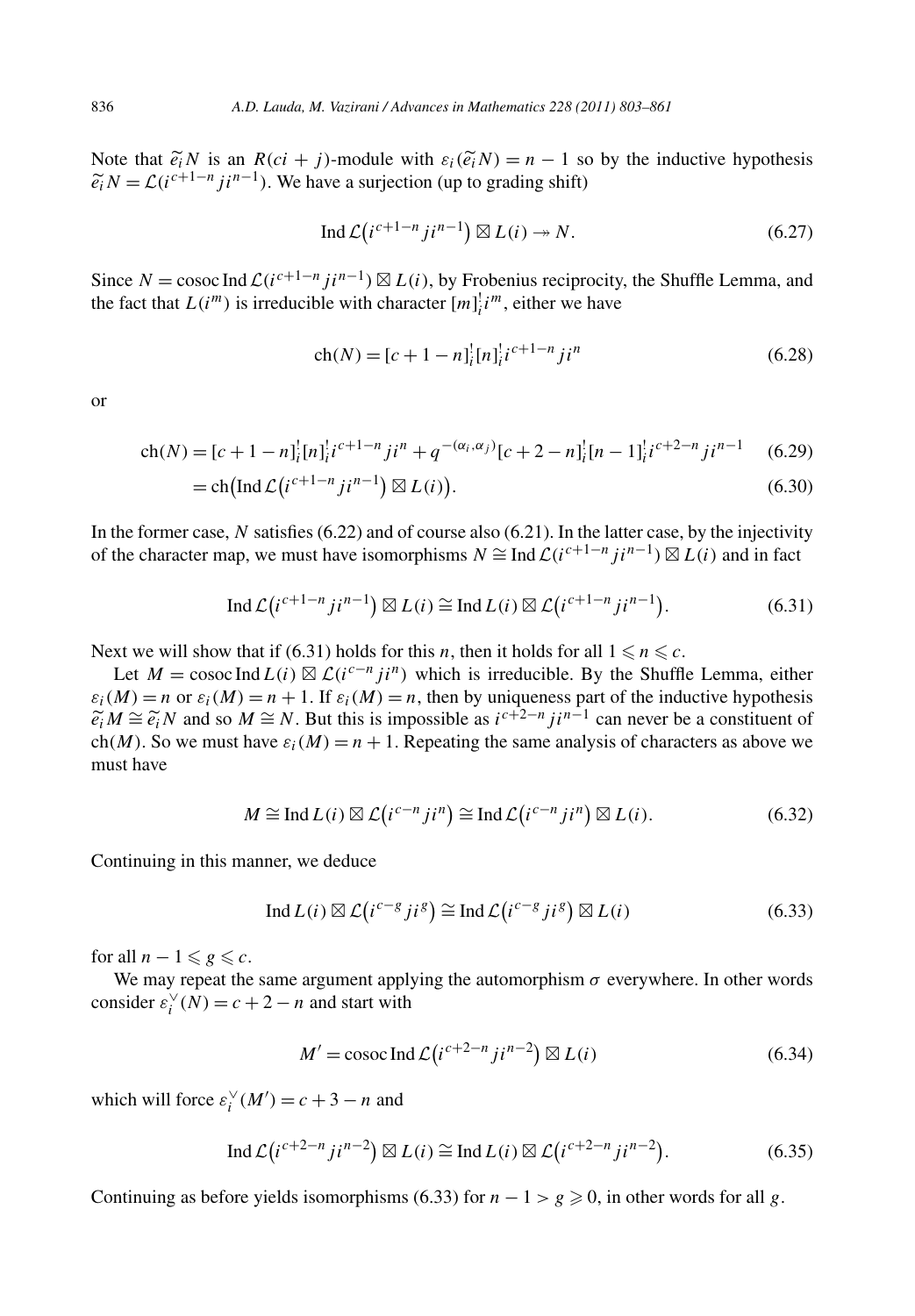Under the original assumption that the  $R((c + 1)i + j)$ -module N does not satisfy (6.22), we have shown that every irreducible  $R((c + 1)i + j)$ -module *A* satisfies

$$
A \cong \text{Ind } L(i) \boxtimes B \cong \text{Ind } B \boxtimes L(i) \tag{6.36}
$$

for some irreducible  $R(c^i + j)$ -module B, and furthermore we have computed  $ch(A)$ .

On closer examination of these characters, we see

$$
\sum_{s=0}^{c+1} (-1)^s e_i^{(c+1-s)} e_j e_i^{(s)}[A] = 0 \tag{6.37}
$$

for all such *A*. But then an argument similar to that in Remark 6.9 shows

$$
\sum_{s=0}^{c+1} (-1)^s e_i^{(c+1-s)} e_j e_i^{(s)} [C] = 0
$$
\n(6.38)

for all irreducible  $R(v)$ -modules C for any  $v \in \mathbb{N}[I]$ . So by (6.17), (6.16) we would get  $a \leq c$ , contradicting  $c + 1 \leq a$ .

So it must be that all irreducible  $R((c+1)i+j)$ -modules satisfy (6.20), (6.21), and (6.22).  $\Box$ 

In the previous theorem we introduced the notation  $\mathcal{L}(i^{c-n}j^{n})$  for the unique simple  $R(c^{i} +$ *i*)-module with  $\varepsilon_i = n$  when  $c \le a$ . Theorem 6.11 below extends this uniqueness to  $c \ge a$ . Recall that in the special case that  $c = a$ , we denote<br>  $\mathcal{L}(n) = \mathcal{L}(i^{a-n} j i^n)$ . that in the special case that  $c = a$ , we denote

$$
\mathcal{L}(n) = \mathcal{L}(i^{a-n}j i^n).
$$

The following theorem motivates why we distinguish the special case  $c = a$ .

**Theorem 6.11.** *Let*  $0 \le n \le a$ *.* 

(i) *The module*

$$
\text{Ind } L(i^{m}) \boxtimes \mathcal{L}(n) \cong \text{Ind } \mathcal{L}(n) \boxtimes L(i^{m})
$$
 (6.39)

*is irreducible for all*  $m \geqslant 0$ .

(ii) Let  $c \ge a$ . Let N be an irreducible  $R(ci + j)$ -module with  $\varepsilon_i(N) = n$ . Then  $c - a \le n \le c$ <br>and  $N \cong \text{Ind }\mathcal{L}(n - (c - a)) \boxtimes L(i^{c-a}).$  (6.40) *and*

$$
N \cong \text{Ind }\mathcal{L}(n - (c - a)) \boxtimes L(i^{c-a}). \tag{6.40}
$$

**Proof.** We first prove (6.39) for  $m = 1$ , from which it will follow for all m by the Jump Lemma 6.5. Let  $M = f_i \mathcal{L}(n) = \text{cosoc} \ln \frac{d\mathcal{L}(n) \boxtimes L(i)}{d\mathcal{L}(i)}$ , which is irreducible. Note  $\varepsilon_i(M) = n + 1$ and by the Shuffle Lemma

$$
e_i^{(a-n)} e_j e_i^{(n+1)} [M] \neq 0 \tag{6.41}
$$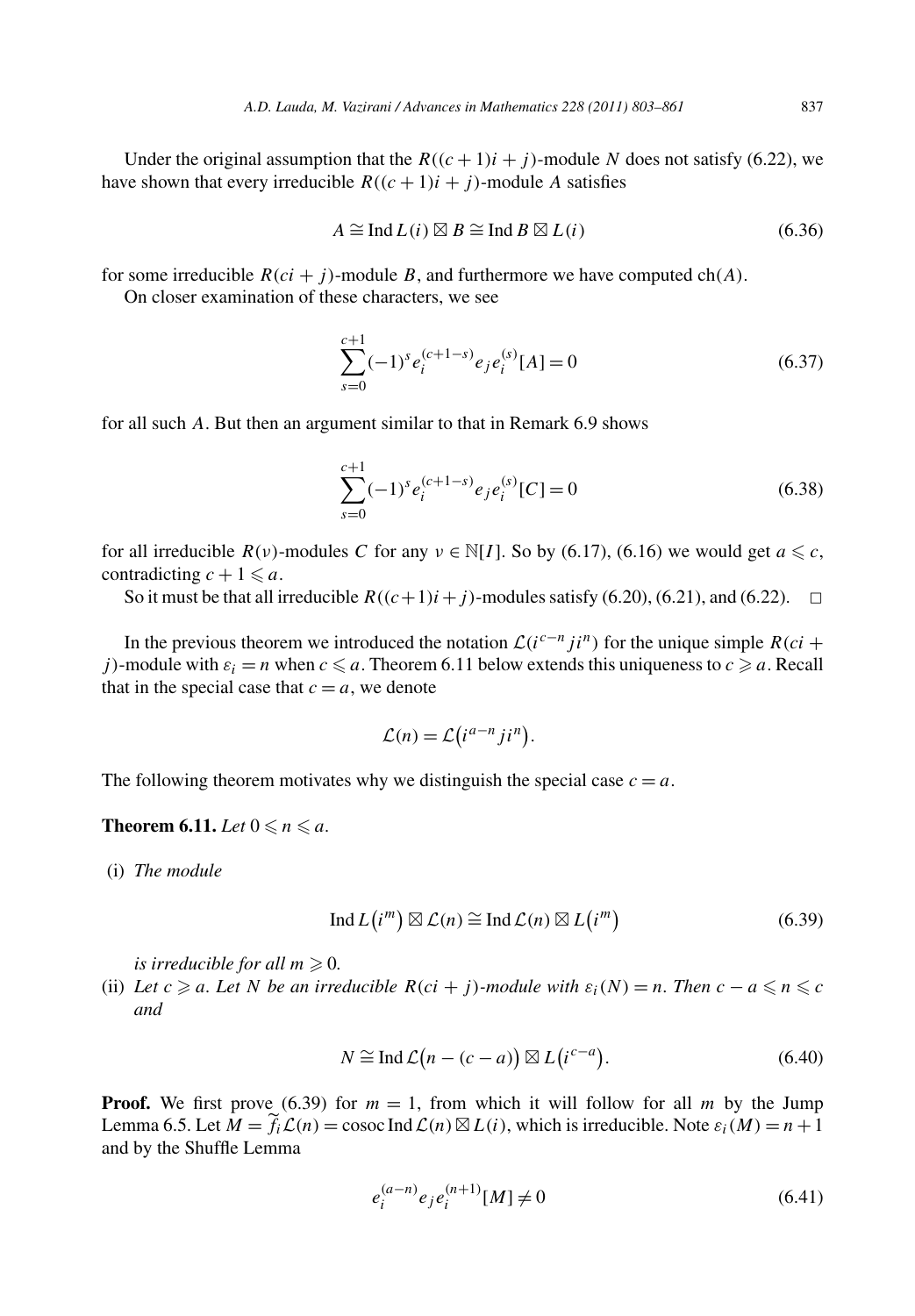but

$$
e_i^{(a+1-s)} e_j e_i^{(s)} [M] = 0 \tag{6.42}
$$

unless  $s = n + 1$  or  $s = n$ . But the Serre relations (6.16) imply the following operator is identically zero:

$$
\sum_{s=0}^{a+1} (-1)^s e_i^{(a+1-s)} e_j e_i^{(s)} = 0.
$$
\n(6.43)

In particular,

$$
0 = \sum_{s=0}^{a+1} (-1)^s e_i^{(a+1-s)} e_j e_i^{(s)} [M]
$$
  
\n
$$
\stackrel{(6.42)}{=} (-1)^n e_i^{(a+1-n)} e_j e_i^{(n)} [M] + (-1)^{n+1} e_i^{(a-n)} e_j e_i^{(n+1)} [M],
$$
\n(6.44)

from which we conclude, by (6.41), that

$$
e_i^{(a+1-n)} e_j e_i^{(n)} [M] \neq 0.
$$
\n(6.45)

This implies

$$
e_i e_j e_i [M] \neq 0.
$$
\n
$$
a - n + 1 = \varepsilon_i^{\vee} M = \varepsilon_i^{\vee} (\widetilde{f}_i \mathcal{L}(n)) = \varepsilon_i^{\vee} (\mathcal{L}(n)) + 1
$$
\n
$$
(6.46)
$$

so that by the Jump Lemma  $\widetilde{f}_i \mathcal{L}(n) \cong \widetilde{f}_i^{\vee} \mathcal{L}(n)$ , and consequently part (i) of the theorem also holds for all  $m \ge 1$ . (The case  $m = 0$  is vacuously true.)

For part (ii), we induct on  $c \ge a$ , the case  $c = a$  following directly from Theorem 6.10. Now assume the statement for general  $c > a$  and consider an irreducible  $R((c + 1)i + j)$ -module N such that  $\varepsilon_i(N) = n$ . If  $n = 0$ , then clearly  $e_i^{(c+1)} e_j[N] \neq 0$  so also  $e_i^{(a+1)} e_j[N] \neq 0$ , which by the Serre relations (6.16) implies there exists an  $n' \neq 0$  with  $e_i^{(a+1-n')} e_j e_i^{(n')} [N] \neq 0$ . But then  $\epsilon_i(N) \ge n' > 0$ , which is a contradiction. In that  $\varepsilon_i(N) = n$ . If  $n = 0$ , then clearly  $e_i^N$   $e_j \mid N \neq 0$  so also  $e_i^N$   $e_j$ <br>Serre relations (6.16) implies there exists an  $n' \neq 0$  with  $e_i^{(a+1-n')} e_j e_i^{(n')}$ <br> $N \ge n' > 0$ , which is a contradiction.<br>Let  $M \cong \tilde{e}_i N$ *n*.<br> *n* − 1 and by the inductive h<sub>1</sub><br> *n* − 1 − (*c* − *a*)) ⊠ *L*(*i*<sup>*c*−*a*</sup>)  $\overline{1}$ 

$$
M \cong \text{Ind }\mathcal{L}(n-1-(c-a)) \boxtimes L(i^{c-a}).
$$

Hence, by part (i) and the Jump Lemma

$$
M = \text{Ind }\mathcal{L}(n - 1 - (c - a)) \boxtimes L(t)
$$
  
1 the Jump Lemma  

$$
N \cong \widetilde{f}_i M \cong \text{Ind }\mathcal{L}(n - ((c + 1) - a)) \boxtimes L(t^{c+1-a}).
$$
 (6.47)

Consequently  $n \geq c + 1 - a$ . As *N* is an irreducible  $R((c + 1)i + j)$ -module, clearly  $c +$  $1 \geqslant n$ .  $\Box$ 

Observe that from Theorems 6.10, 6.11 and the Shuffle Lemma, we have computed the character (up to grading shift) of all irreducible  $R$ ( $ci + j$ )-modules.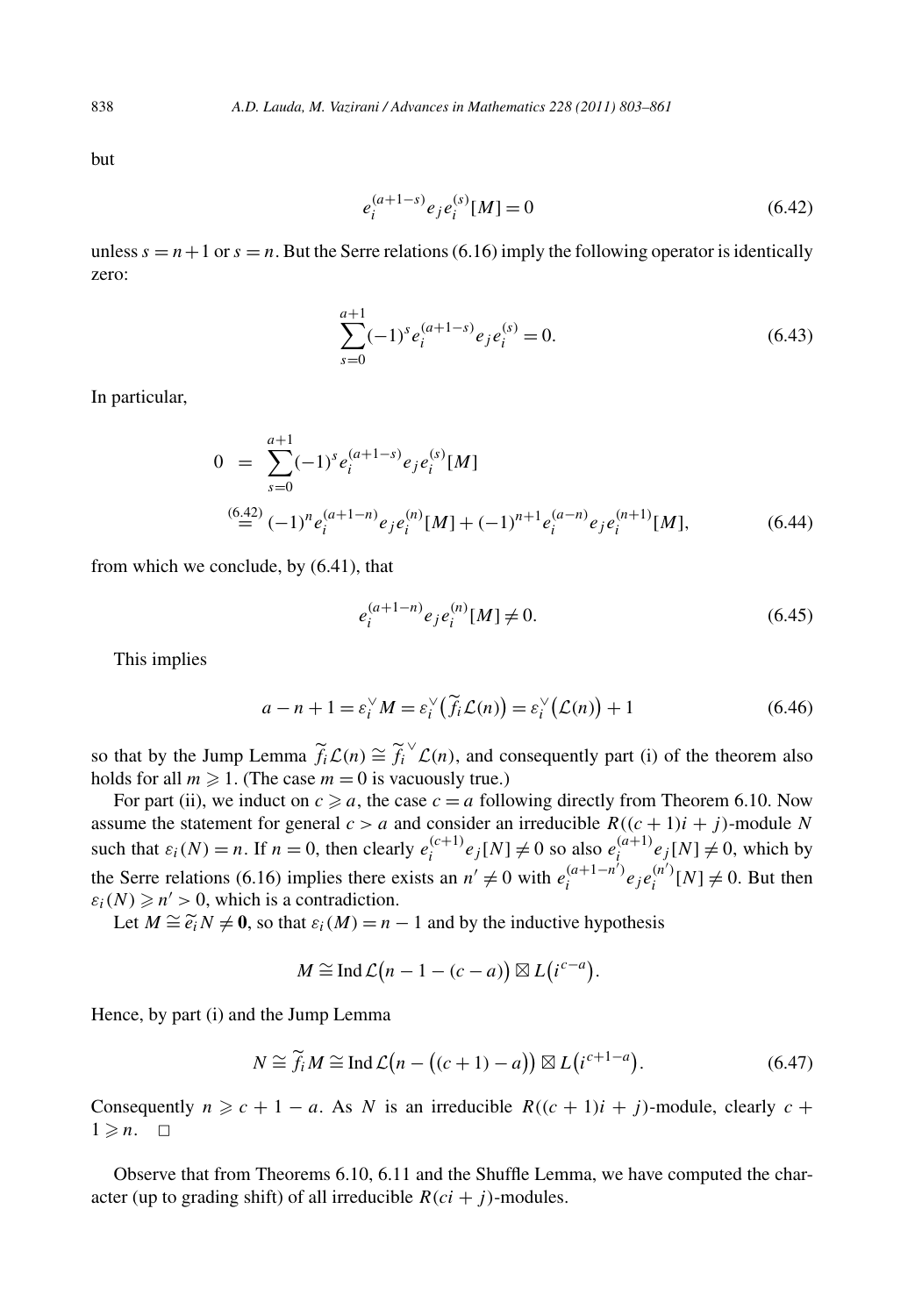#### *6.3.1. The generators and relations proof*

In this section, we give alternative proofs of the Structure Theorems 6.10 and 6.11 using the description of  $R(v)$  via generators and relations. In particular, we do not use the Serre relations  $(6.16)$  and in fact one could instead deduce that the Serre relations hold from these theorems.

We first set up some useful notation. For this section let<br>  $\mathbf{i}(b, c) = \underbrace{\mathbf{i} \dots \mathbf{i}} \mathbf{j} \underbrace{\mathbf{i} \dots \mathbf{i}}$ 

$$
\boldsymbol{i}(b,c) = \underbrace{i \dots i}_{b} \underbrace{j \, i \dots i}_{c}.
$$

Let  $\{u_r \mid 1 \leq r \leq m!\}$  be a (weight) basis of  $L(i^m)$ ,  $\{y_s \mid 1 \leq s \leq n!\}$  be a basis of  $L(i^n)$ , and  $\{v\}$  be a basis of  $L(i)$ . Recall the following fact about the irreducible module  $L(i^m)$ . For any  $u \in L(i^m)$ 

$$
x_r^k u = 0,\t\t(6.48)
$$

for all  $k \ge m$ , and  $1 \le r \le m$ . Further if  $u \ne 0$  then  $L(i^m) = R(mi)u$ , and  $1_ju = 0$  if  $j \ne i^m$ .  $x_r^k u = 0,$  (6.48)<br>for all *k* ≥ *m*, and 1 ≤ *r* ≤ *m*. Further if *u* ≠ 0 then *L*(*i*<sup>*m*</sup>) = *R*(*mi*)*u*, and 1<sub>*j*</sub> *u* = 0 if *j* ≠ *i*<sup>*m*</sup>.<br>Also there exists  $\tilde{u} \in L(i^m)$  such that  $x_r^{m-1} \tilde{u} \neq 0$  for al we may deduce Proposition 2.4.) *B*  $\vec{B} = \{ \psi_{\hat{w}} \otimes (u_r \otimes v \otimes y_s) \}$ <br>*B* =  $\{\psi_{\hat{w}} \otimes (u_r \otimes v \otimes y_s) \otimes y_s \}$ mat  $x_r$   $u \neq 0$  for an r. (we note that it is from these pr

The induced module  $\text{Ind } L(i^m) \boxtimes L(j) \boxtimes L(i^n)$  has a weight basis

$$
B = \left\{ \psi_{\widehat{w}} \otimes (u_r \otimes v \otimes y_s) \mid 1 \leq r \leq m!, \ 1 \leq s \leq n!, \ w \in S_{m+1+n}/S_m \times S_1 \times S_n \right\} \tag{6.49}
$$

as in Remark 2.1.

**Proposition 6.12.** *Let*  $K = \text{span}\{\psi_{\widehat{w}} \otimes (u_r \otimes v \otimes y_s) \in B \mid \ell(w) \neq 0\}$ *. Suppose*  $c = m + n \leq a$ *. Then*

- 1. *K* is a proper submodule of  $\text{Ind } L(i^m) \boxtimes L(j) \boxtimes L(i^n)$ .
- 2. The quotient module  $\text{Ind } L(i^m) \boxtimes L(j) \boxtimes L(i^n)/K$  is irreducible with character  $[m]_i^![n]_i^![i^m j i^n$ .

**Proof.** It suffices to show

$$
h\psi_{\widehat{w}} \otimes (u_r \otimes v \otimes y_s) \in K
$$
 (6.50)

where  $\ell(w) > 0$  as *h* ranges over the generators  $1_j$ ,  $x_r$ ,  $\psi_r$  of  $R(v)$ .

Considering the relations in Section 1.1.3,  $h\psi_{\widehat{w}} \otimes (u_r \otimes v \otimes y_s)$  is 0 or a sum of terms of the form  $\psi_{w} \otimes (u' \otimes v \otimes y')$  with  $\ell(w') \geq \ell(w) - 2$ , so in other words, we reduce to the case  $\ell(w) = 1$  or  $\ell(w) = 2$  (or else the terms are obviously in *K*). In fact, it is only in considering relation (1.29) we examine  $\ell(w) = 2$ , and otherwise we examine  $\ell(w) = 1$ .

To make this reduction valid, we first examine the case  $h = x_t$ . Let  $\mathbf{i} = \mathbf{i}(m,n)$ . We first observe that for  $w \in S_{m+1+n}/S_m \times S_1 \times S_n$ ,  $w(m+1) = r+1$  if and only if  $w(i) = i(r, c-r)$ . In this case, we can factor  $w = \tau \gamma$  with  $\ell(w) = \ell(\tau) + \ell(\gamma)$  where  $\gamma$  is minimal such that  $\gamma(i) = i(r, c - r)$ . In particular  $\gamma = s_{r+1} \dots s_{m-1} s_m$  or  $\gamma = s_r \dots s_{m+2} s_{m+1}$ , which has length |*m* − *r*|. By relation (1.30) *xty x x x <i>x* = 1*i*</del> *y* = *s<sub>r+1</sub>...s<sub>m-1</sub>s<sub>m</sub>* or  $\gamma = s_r \dots s_{m+2} s_{m+1}$ , which relation (1.30)<br>*x<sub>t</sub>*  $\psi \hat{w} 1_i = 1_{i(r,c-r)} x_t \psi \hat{w} = 1_{i(r,c-r)} \psi \hat{w} x_{w^{-1}(t)} + 1_{i(r,c-r)} \sum \psi_{i_1} \dots \psi_{i_k}$ 

$$
x_t \psi_{\widehat{w}} 1_i = 1_{i(r,c-r)} x_t \psi_{\widehat{w}} = 1_{i(r,c-r)} \psi_{\widehat{w}} x_{w^{-1}(t)} + 1_{i(r,c-r)} \sum \psi_{i_1} \dots \psi_{i_k}
$$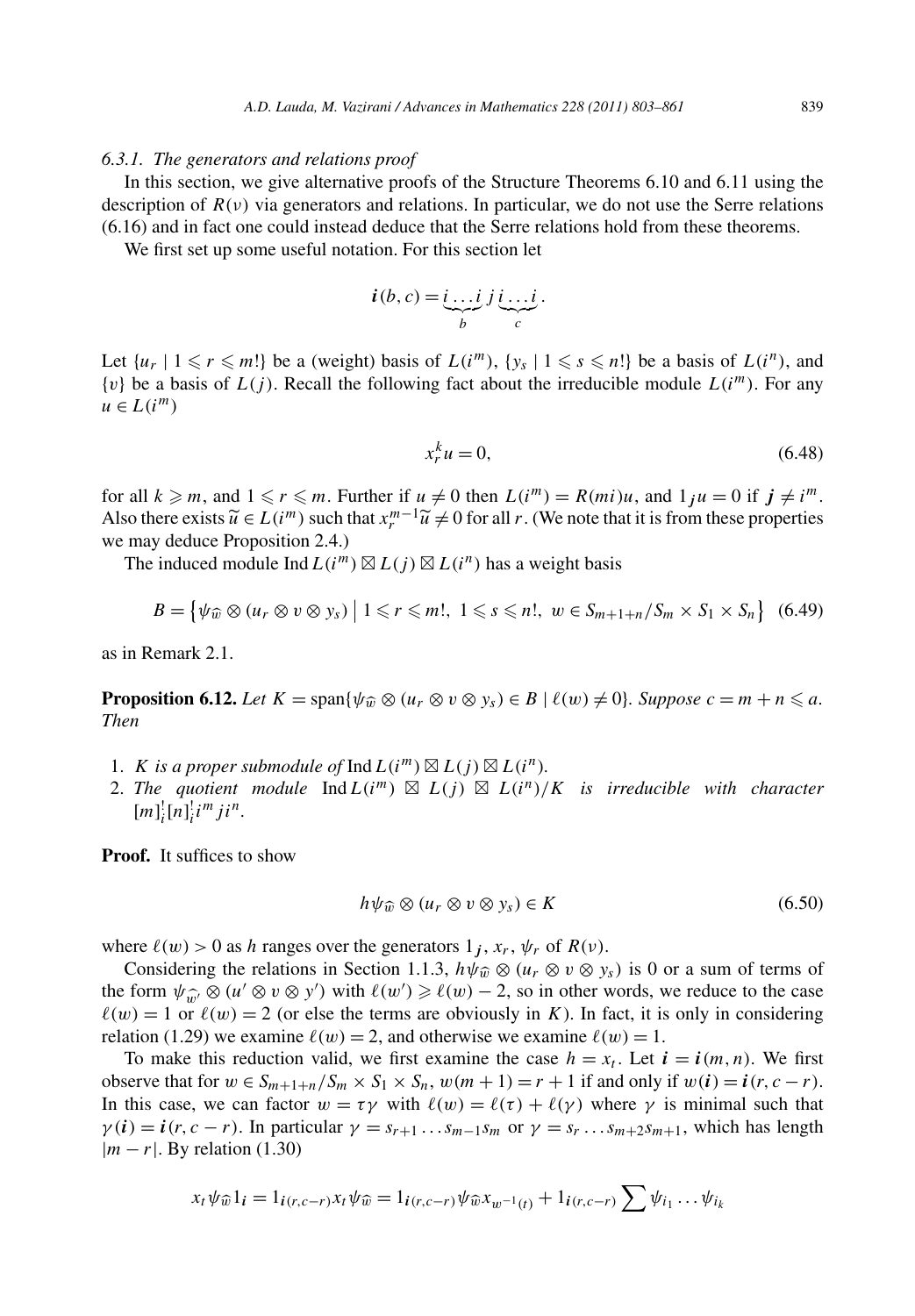where the sum is over some subset of (not necessarily reduced) subwords  $s_{i_1} \ldots s_{i_k}$  of  $\hat{w}$ , all satisfying that if  $z = s_{i_1} \ldots s_{i_k}$  then  $z(m + 1) = r + 1$ . In particular  $\ell(z) \geq |m - r|$ . This shows (6.50) holds for  $h = x_t$  when  $\ell(w) > 0$ . for *h* =  $s_{i_1} \tldots s_{i_k}$  then  $z(m + 1) = r + 1$ . In particular  $\ell(z) \ge |m - r|$ . This 50) holds for  $h = x_t$  when  $\ell(w) > 0$ .<br>For  $h = 1_j$ , either  $h \psi_{\widehat{w}} 1_{i(m,n)} = 0$  or  $h \psi_{\widehat{w}} 1_{i(m,n)} = \psi_{\widehat{w}} 1_{i(m,n)}$ , so clearly (6.50) 50) holds for  $h = x_t$  when  $\ell(w) > 0$ .<br>For  $h = 1_j$ , either  $h\psi_{\widehat{w}} 1_{i(m,n)} = 0$  or  $h\psi_{\widehat{w}} 1_{i(m,n)} = \psi_{\widehat{w}} 1_{i(m,n)}$ , so clearly (6.50) holds.<br>For  $h = \psi_b$ , when employing relation (1.29), we see some terms in  $h\psi_{\widehat{$ 

 $\overline{ }$ 

of the form  $f(x_1, \ldots, x_{c+1}) \psi_{w'}$  with  $\ell(w') = \ell(w) - 2$ . However from the case completed above regarding relation (1.30), these terms still have length  $> 0$  as long as  $\ell(w') > 0$ . In other words, we need only to consider the case  $\ell(w) = 2$ , for which either  $w = s_{m+1} s_m$  or  $w = s_{m+1+1} s_{m+1}$ . However, the only cases that are potentially "length-decreasing" by 2 are for  $w = s_{m+1} s_m$  and  $h = \psi_m$ , or  $w = s_m s_{m+1}$  and  $h = \psi_{m+1}$ , for which we compute

cases that are potentially "length-decreasing" by 2 are for 
$$
w = s_{m+1} s_m
$$
 and  
\n $m+1$  and  $h = \psi_{m+1}$ , for which we compute  
\n
$$
(\psi_m \psi_{m+1} \psi_m - \psi_{m+1} \psi_m \psi_{m+1})1_i = \sum_{k=0}^{a+1} x_m^k x_{m+2}^{a+1-k} 1_i.
$$
\n(6.51)

By (6.48)

$$
k=0
$$
  

$$
x_m^k x_{m+2}^{a+1-k} \otimes (u \otimes v \otimes y) = 1_i \otimes (x_m^k u) \otimes v \otimes (x_1^{a+1-k} y) = 0
$$
 (6.52)

since either  $k \ge m$  or  $a + 1 - k > a + 1 - m \ge n$  as we assumed  $m + n \le a$ . This yields

$$
\psi_m \psi_{m+1} \psi_m \otimes (u \otimes v \otimes y) = \psi_{m+1} \psi_m \psi_{m+1} \otimes (u \otimes v \otimes y).
$$

In fact, we also have  $\psi_m \psi_{m-1} \psi_m \otimes (u \otimes v \otimes y) = \psi_{m-1} \psi_m \psi_{m-1} \otimes (u \otimes v \otimes y)$ , as for instance  $i_{m-1} \neq i_{m+1}$ , and similarly  $\psi_{m+1} \psi_{m+2} \psi_{m+1} \otimes (u \otimes v \otimes y) = \psi_{m+2} \psi_{m+1} \psi_{m+2} \otimes (u \otimes v \otimes y)$ . Thus in all cases, this braid relation honestly holds. This then reduces us to the case  $\ell(w) = 1$  as

such relations decrease length by at most 1. For example,  
\n
$$
\psi_m \psi_{m-1} \psi_m \otimes (u \otimes v \otimes y) = \psi_{m-1} \psi_m \psi_{m-1} \otimes (u \otimes v \otimes y)
$$
\n
$$
= \psi_{m-1} \psi_m \otimes (u' \otimes v \otimes y).
$$
\n(6.53)

When  $\ell(w) = 1$  either  $w = s_m$  or  $w = s_{m+1}$ . For  $h = \psi_b$  the only remaining relation that is when  $\ell(w) = 1$  entire  $w = s_m$  or  $w = s_{m+1}$ . For  $n = \psi_b$  the only remaining relation that is length-decreasing is (1.28) (which decreases length by at most one, when  $b = m$  or  $m + 1$ ), for which we compute<br> $\psi_m \psi_m \otimes (u \otimes v \$ which we compute

$$
\begin{aligned}\n\text{ompute} \\
\psi_m \psi_m \otimes (u \otimes v \otimes y) &= \left(x_m^a + x_{m+1}^{-(j,i)}\right) 1_i \otimes (u \otimes v \otimes y) \\
&= 1_i \otimes \left(x_m^a u\right) \otimes v \otimes y + 1_i \otimes u \otimes \left(x_1^{-(j,i)} v\right) \otimes y \\
&= 0 \in K\n\end{aligned}\n\tag{6.54}
$$

by (6.48) since  $a \ge m$ , and  $-\langle j, i \rangle \ge 1$ . Similarly,

$$
= 0 \in \mathbb{A}
$$
\n
$$
\text{since } a \ge m, \text{ and } -\langle j, i \rangle \ge 1. \text{ Similarly,}
$$
\n
$$
\psi_{m+1} \psi_{m+1} \otimes (u \otimes v \otimes y) = 1_i \otimes u \otimes (x_1^{-\langle j, i \rangle} v) \otimes y + 1_i \otimes u \otimes v \otimes (x_1^a y)
$$
\n
$$
= 0 \in K
$$
\n
$$
(6.55)
$$

*x*→ *i*,

 $as a \geqslant n$ .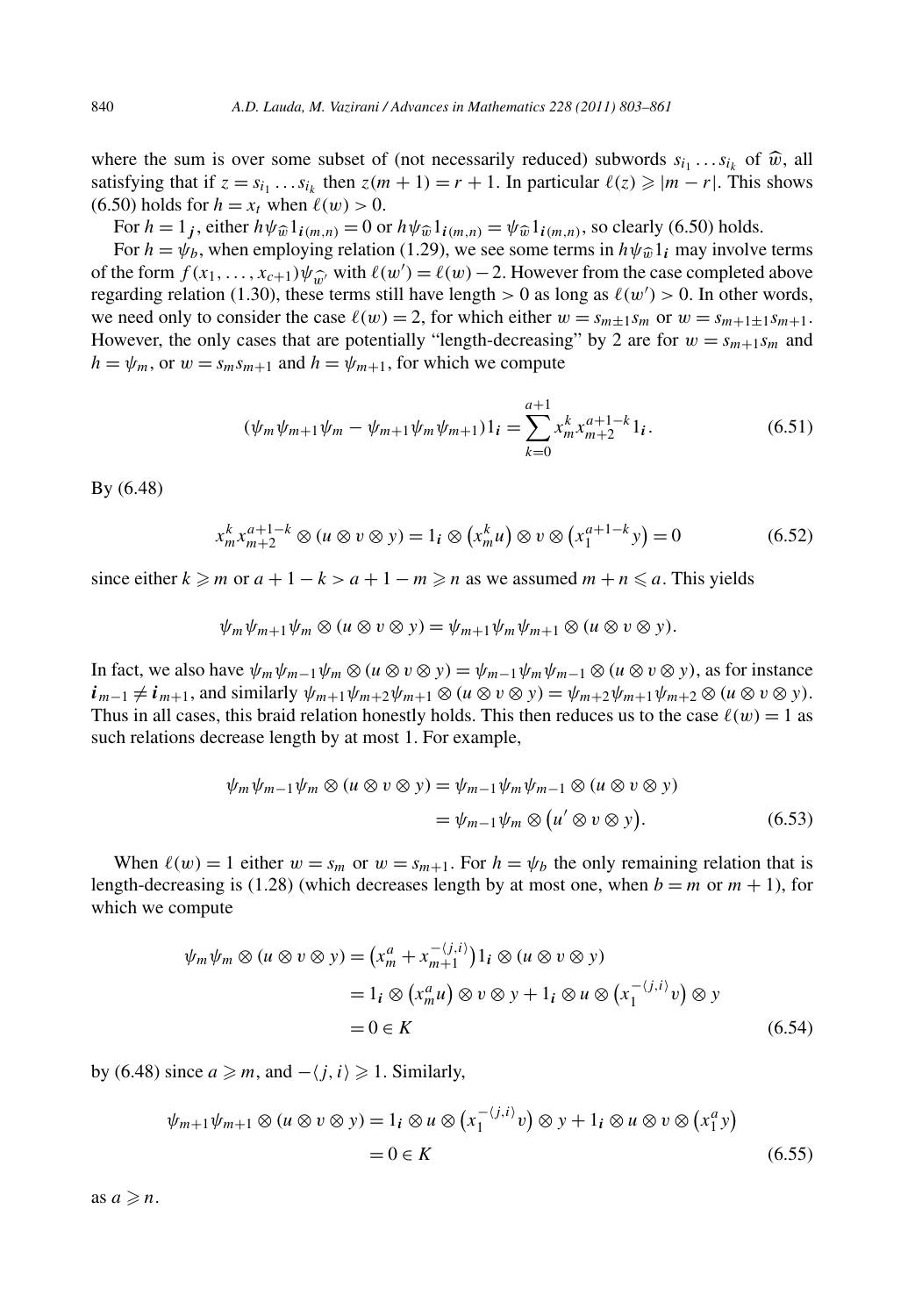In conclusion,  $K$  is indeed a submodule and in fact generated by

$$
\psi_{m+1} \otimes (u_r \otimes v \otimes y_s) \quad \text{and} \quad \psi_m \otimes (u_r \otimes v \otimes y_s). \tag{6.56}
$$

For part 2 note  $w(i) = i(c - r, r)$  for some r, but  $r \neq n$  when  $\ell(w) > 0$  for minimal length  $w \in S_{m+1+n}/S_m \times S_1 \times S_n$ . In other words,  $\psi \n\hat{\omega} \otimes (u_r \otimes v \otimes y_s)$  is a weight vector and  $1_i \psi \n\hat{\omega} \otimes$ *(u<sub>r</sub>* ⊗ *v* ⊗ *y<sub>s</sub>*) = 0 when  $\ell(w) > 0$ . That is, for all  $z \in Q$  = Ind  $L(i^m) \boxtimes L(j) \boxtimes L(i^n) / K$ ,  $1_i z = z$ , but  $1_{i(c-r,r)}z = 0$  when  $r \neq n$ . Hence all constituents of ch*(Q)* have the form  $i^m j i^n$ .<br>
By Frobenius reciprocity, and the irreducibility of  $L(i^m)$ , we have an injection<br>  $I(i^m) \boxtimes I(i) \boxtimes I(i^n) \hookrightarrow \text{Res}_{i,j}$ . **c**<br>ty<br>n \

By Frobenius reciprocity, and the irreducibility of  $L(i^m)$ , we have an injection

$$
L(i^{m}) \boxtimes L(j) \boxtimes L(i^{n}) \hookrightarrow \text{Res}_{mi,j,ni} Q \tag{6.57}
$$

which is also a surjection by the above arguments. Hence

$$
ch(Q) = [m]_i^! [n]_i^! i^m j i^n.
$$
\n(6.58)

Note that, up to grading shift, Q is none other than  $\mathcal{L}(i^m j i^n)$  and we have shown this is the unique simple quotient of Ind  $L(i^m) \boxtimes L(i) \boxtimes L(i^n)$ . The uniqueness statements of Theorem 6.10 follow by Frobenius reciprocity.  $\square$ 

Next we will give the generators and relations proof that

$$
\widetilde{f}_i \mathcal{L}(n) \cong \widetilde{f}_i^{\vee} \mathcal{L}(n) \cong \text{Ind } \mathcal{L}(n) \boxtimes L(i).
$$
 (6.59)

Just as in the proof of Theorem 6.10,

$$
f(z_0, t) = \ln \sum_{i=1}^{n} \sum_{i=1}^{n} \sum_{j=1}^{n} \sum_{j=1}^{n} \sum_{j=1}^{n} \sum_{j=1}^{n} \sum_{j=1}^{n} \sum_{j=1}^{n} \sum_{j=1}^{n} \sum_{j=1}^{n} \sum_{j=1}^{n} \sum_{j=1}^{n} \sum_{j=1}^{n} \sum_{j=1}^{n} \sum_{j=1}^{n} \sum_{j=1}^{n} \sum_{j=1}^{n} \sum_{j=1}^{n} \sum_{j=1}^{n} \sum_{j=1}^{n} \sum_{j=1}^{n} \sum_{j=1}^{n} \sum_{j=1}^{n} \sum_{j=1}^{n} \sum_{j=1}^{n} \sum_{j=1}^{n} \sum_{j=1}^{n} \sum_{j=1}^{n} \sum_{j=1}^{n} \sum_{j=1}^{n} \sum_{j=1}^{n} \sum_{j=1}^{n} \sum_{j=1}^{n} \sum_{j=1}^{n} \sum_{j=1}^{n} \sum_{j=1}^{n} \sum_{j=1}^{n} \sum_{j=1}^{n} \sum_{j=1}^{n} \sum_{j=1}^{n} \sum_{j=1}^{n} \sum_{j=1}^{n} \sum_{j=1}^{n} \sum_{j=1}^{n} \sum_{j=1}^{n} \sum_{j=1}^{n} \sum_{j=1}^{n} \sum_{j=1}^{n} \sum_{j=1}^{n} \sum_{j=1}^{n} \sum_{j=1}^{n} \sum_{j=1}^{n} \sum_{j=1}^{n} \sum_{j=1}^{n} \sum_{j=1}^{n} \sum_{j=1}^{n} \sum_{j=1}^{n} \sum_{j=1}^{n} \sum_{j=1}^{n} \sum_{j=1}^{n} \sum_{j=1}^{n} \sum_{j=1}^{n} \sum_{j=1}^{n} \sum_{j=1}^{n} \sum_{j=1}^{n} \sum_{j=1}^{n} \sum_{j=1}^{n} \sum_{j=1}^{n} \sum_{j=1}^{n} \sum_{j=1}^{n} \sum_{j=1}^{n} \sum_{j=1}^{n} \sum_{j=1}^{n} \sum_{j=1}^{n} \sum_{j=1}^{n
$$

and since  $L(i^m)$  is irreducible with dimension *m*!, either ch $(\widetilde{f}_i \mathcal{L}(n)) = [a - n]_i^1 [n+1]_i^1 i^{a-n} j i^{n+1}$ or  $\mathrm{ch}(f_i \mathcal{L}(n)) = \mathrm{ch}(\mathrm{Ind}\,\mathcal{L}(n) \boxtimes L(i)).$ 

In the latter case, Ind  $\mathcal{L}(n) \boxtimes L(i)$  is isomorphic to  $\widetilde{f}_i \mathcal{L}(n)$ , so by the Jump Lemma 6.5 it is educible and isomorphic to  $\widetilde{f}_i^{\vee} \mathcal{L}(n)$ . In the former case, we clearly have<br> $0 \to K \to \text{Ind } L(i^{a-n}) \boxtimes L(i)$ irreducible and isomorphic to  $f_i^{\vee}$   $\mathcal{L}(n)$ . In the former case, we clearly have

$$
0 \to K \to \text{Ind } L(i^{a-n}) \boxtimes L(j) \boxtimes L(i^{n+1}) \to \widetilde{f}_i \mathcal{L}(n) \tag{6.61}
$$

by Frobenius reciprocity.

The 
$$
R((a+1)i + j)
$$
-module Ind  $L(i^{a-n}) \boxtimes L(j) \boxtimes L(i^{n+1})$  has a weight basis given by  
\n
$$
\{\psi_{\widehat{w}} \otimes (u_r \otimes v \otimes y_s) \mid w \in S_{a+2}/S_{a-n} \times S_1 \times S_{n+1}, 1 \leq r \leq (a-n)!, 1 \leq s \leq (n+1)!\}.
$$
\n(6.62)

Let  $\mathbf{i} = \mathbf{i}(a - n, n + 1)$ . Note, for all minimal left coset representatives  $w \in S_{a+2}/S_{a-n} \times S_1 \times S_2$ *S<sub>n+1</sub>* that  $w(i) ≠ i$  unless  $w = id$ , i.e. unless  $\ell(w) = 0$ . (In fact  $w(i) = i(a - r + 1, r)$  for some *r*.)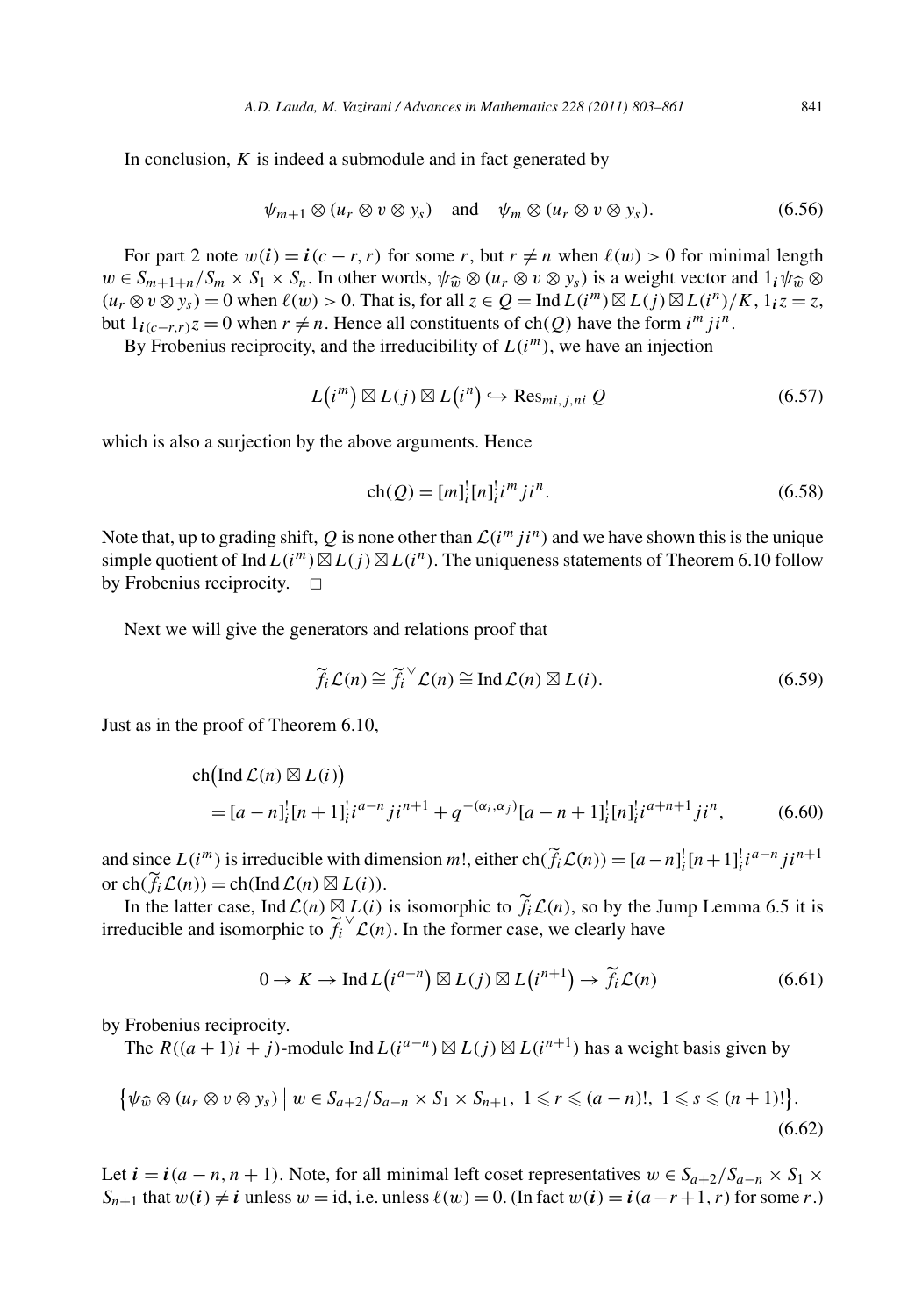Since  $1_{i(a-r+1,r)} f_i \mathcal{L}(n) = 0$  if  $r \neq n+1$  by assumption, we must have  $A = 0$  if  $r \neq n + 1$  by assumption.<br> *K* = span $\{\psi_{\widehat{w}} \otimes (u_r \otimes v \otimes y_s)\}$ 

$$
K = \text{span}\{\psi_{\widehat{w}} \otimes (u_r \otimes v \otimes y_s) \mid \ell(w) > 0\}.
$$
 (6.63)

We will show that *K* is not a proper submodule.

Pick  $u \in L(i^{a-n})$ ,  $y \in L(i^{n+1})$  so that  $x_{a-n}^{a-n-1}u = u' \neq 0$ ,  $x_1^n y = y' \neq 0$  so that per submodule.<br>
1) so that  $x_{a-n}^{a-n-1}u = u' \neq 0$ ,  $x_1^n y = y' \neq 0$ <br>  $(1_i \otimes (u \otimes v \otimes y)) = 1_i \otimes (u' \otimes v \otimes y')$ 

$$
x_{a-n}^{a-n-1} \cdot x_{a-n+2}^n (1_i \otimes (u \otimes v \otimes y)) = 1_i \otimes (u' \otimes v \otimes y') \neq 0,
$$
 (6.64)

but

$$
x_{a-n}^{a-1-k}u = 0 \quad \text{if } k < n \tag{6.65}
$$

and

$$
x_1^k y = 0 \quad \text{if } k > n. \tag{6.66}
$$

Also recall *u'* generates  $L(i^{a-n})$  and  $y'$  generates  $L(i^{n+1})$  so  $1_i \otimes (u' \otimes v \otimes y')$  generates the module Ind  $L(i^{a-n}) \boxtimes L(j) \boxtimes L(i^{n+1})$ . By assumption,  $K \ni \psi_{a-n+1} \otimes (u \otimes v \otimes y)$  and  $K \ni$ *ψa*<sup>−</sup>*<sup>n</sup>* ⊗ *(u* ⊗ *v* ⊗ *y)*.

If *K* is an  $R((a + 1)i + j)$ -submodule, *K* also contains

$$
(\psi_{a-n+1}\psi_{a-n}\psi_{a-n+1} - \psi_{a-n}\psi_{a-n+1}\psi_{a-n}) \otimes (u \otimes v \otimes y)
$$
  
\n
$$
\stackrel{(1.29)}{=} \left(\sum_{k=0}^{a-1} x_{a-n}^{a-1-k} x_{a-n+2}^k \right) \otimes (u \otimes v \otimes y) \stackrel{(6.63),(6.64),(6.66)}{=} 0 + 1_i \otimes (u' \otimes v \otimes y') \neq 0.
$$

Therefore  $K \ni 1_i \otimes (u' \otimes v \otimes y')$ , hence *K* contains all of Ind  $L(i^{a-n}) \boxtimes L(j) \boxtimes L(i^{n+1})$  contradicting that *K* is a proper submodule. We must have  $\tilde{f}_i \mathcal{L}(n) \cong \text{Ind }\mathcal{L}(n) \boxtimes L(i)$ . Now (6.39) in Theorem 6.11 follows for general *m* from the  $m = 1$  case as before.

Note that the Structure Theorems do not depend on the characteristic of k. Just as the dimensions of simple *R(mi)*-modules are independent of chark, so are the dimensions of simple  $R$ ( $ci + j$ )-modules. In fact, Kleshchev and Ram have conjectured [38] that the dimensions of all simple  $R(v)$ -modules are independent of chark for finite Cartan datum.

# *6.4.* Understanding  $\varphi_i^A$

The main theorems in this section measure how the crystal data differs for *M* and  $\tilde{f}_jM$ . In ticular, Theorem 6.21 below is equivalent to<br>  $\varphi_i^A(\tilde{f}_jM) - \varepsilon_i(\tilde{f}_jM) = a + (\varphi_i^A(M) - \varepsilon_i(M))$  (6.67) particular, Theorem 6.21 below is equivalent to

$$
\varphi_i^A(\widetilde{f}_jM) - \varepsilon_i(\widetilde{f}_jM) = a + \left(\varphi_i^A(M) - \varepsilon_i(M)\right) \tag{6.67}
$$

where  $a = -\langle h_i, \alpha_j \rangle$ .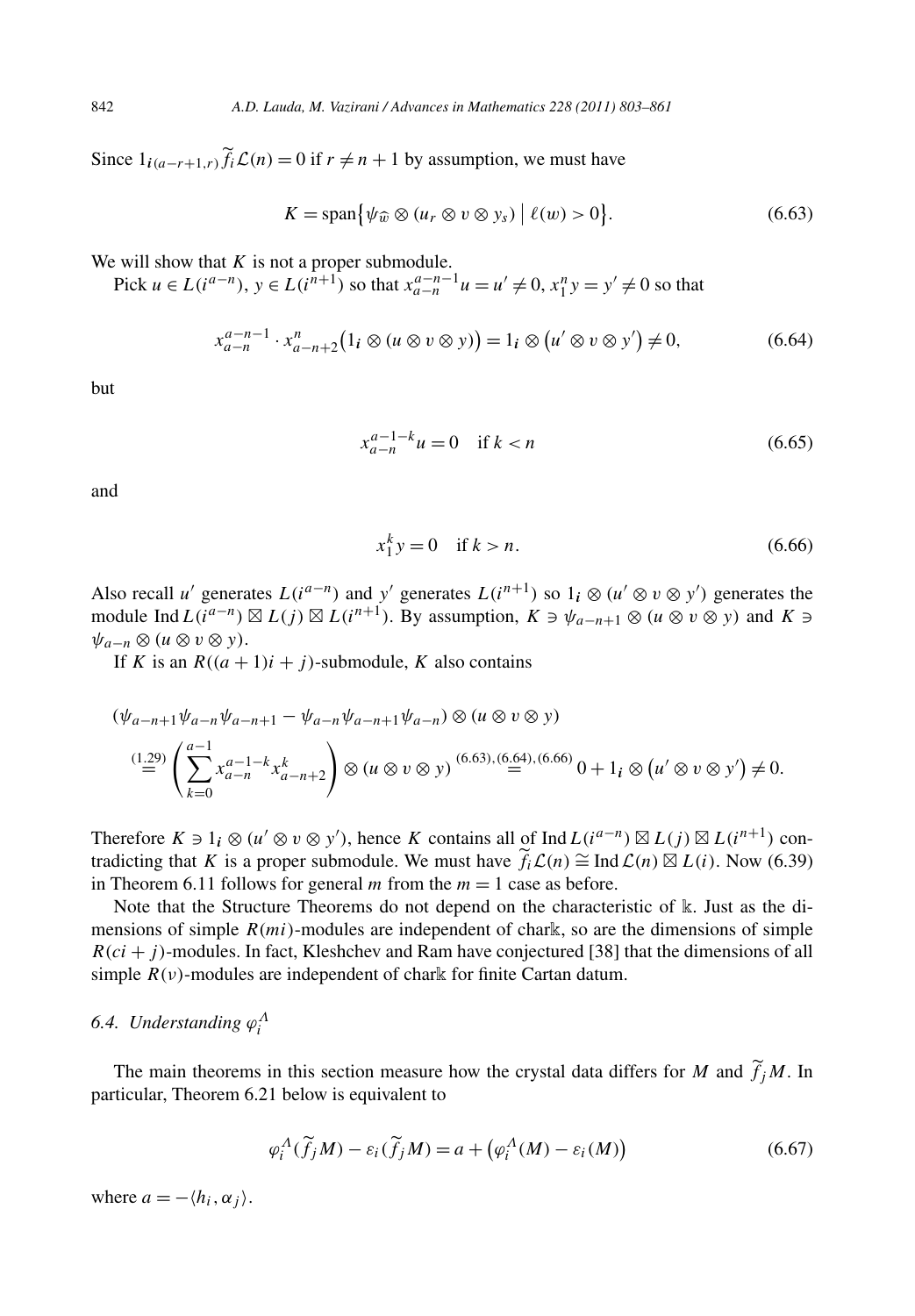First we introduce several lemmas that will be needed.

**Lemma 6.13.** *Suppose*  $c + d \leq a$ *.* 

 $^{\prime}$ 

(i) Ind 
$$
\mathcal{L}(i^c j i^d) \boxtimes L(i^m)
$$
 has irreducible cosocle equal to  
\n
$$
\widetilde{f}_i^m \mathcal{L}(i^c j i^d) = \widetilde{f}_i^{m+d} \mathcal{L}(i^c j)
$$
\n
$$
= \begin{cases}\n\operatorname{Ind} \mathcal{L}(a-c) \boxtimes L(i^{m-a+c+d}), & m \ge a - (c+d), \\
\mathcal{L}(i^c j i^{d+m}), & m < a - (c+d).\n\end{cases}
$$
\n(6.68)

(ii) *Suppose there is a nonzero map*

$$
\text{Ind } \mathcal{L}(c_1) \boxtimes \mathcal{L}(c_2) \boxtimes \cdots \boxtimes \mathcal{L}(c_r) \boxtimes L(i^m) \to Q \tag{6.69}
$$

*where Q is irreducible. Then*  $\varepsilon_i(Q) = m + \sum_{t=1}^r c_t$  *and*  $\varepsilon_i^{\vee}(Q) = m + \sum_{t=1}^r (a - c_t)$ *.* (iii) Let B and Q be irreducible and suppose there is a nonzero map Ind  $B \boxtimes \mathcal{L}(c) \rightarrow Q$ . Then  $\varepsilon_i(Q) = \varepsilon_i(B) + c$ .

**Proof.** Part (i) follows from the Structure Theorems 6.10, 6.11 for irreducible  $R((c+d+m)i$ *j*)-modules. For part (ii) recall Ind  $\mathcal{L}(c) \boxtimes L(i^m)$  is irreducible and is isomorphic to Ind  $L(i^m) \boxtimes$  $\mathcal{L}(c)$  by part (i) of Theorem 6.11. Consider the chain of homogeneous surjections

$$
\operatorname{Ind}\mathcal{L}(i^{a-c_1}j) \boxtimes \mathcal{L}(c_2) \boxtimes \cdots \boxtimes \mathcal{L}(c_r) \boxtimes L(i^{c_1+m})
$$
\n
$$
\downarrow \cong
$$
\n
$$
\operatorname{Ind}\mathcal{L}(i^{a-c_1}j) \boxtimes L(i^{c_1}) \boxtimes \mathcal{L}(c_2) \boxtimes \cdots \boxtimes \mathcal{L}(c_r) \boxtimes L(i^m)
$$
\n
$$
\downarrow
$$
\n
$$
\operatorname{Ind}\mathcal{L}(c_1) \boxtimes \mathcal{L}(c_2) \boxtimes \cdots \boxtimes \mathcal{L}(c_r) \boxtimes L(i^m)
$$
\n
$$
\downarrow
$$
\n
$$
\downarrow
$$
\n
$$
\downarrow
$$
\n
$$
\downarrow
$$
\n
$$
\downarrow
$$
\n
$$
\downarrow
$$
\n
$$
\downarrow
$$
\n
$$
\downarrow
$$
\n
$$
\downarrow
$$
\n
$$
\downarrow
$$
\n
$$
\downarrow
$$
\n
$$
\downarrow
$$
\n
$$
\downarrow
$$
\n
$$
\downarrow
$$
\n
$$
\downarrow
$$
\n
$$
\downarrow
$$
\n
$$
\downarrow
$$
\n
$$
\downarrow
$$
\n
$$
\downarrow
$$
\n
$$
\downarrow
$$
\n
$$
\downarrow
$$
\n
$$
\downarrow
$$
\n
$$
\downarrow
$$
\n
$$
\downarrow
$$
\n
$$
\downarrow
$$
\n
$$
\downarrow
$$
\n
$$
\downarrow
$$
\n
$$
\downarrow
$$
\n
$$
\downarrow
$$
\n
$$
\downarrow
$$
\n
$$
\downarrow
$$
\n
$$
\downarrow
$$
\n
$$
\downarrow
$$
\n
$$
\downarrow
$$
\n
$$
\downarrow
$$
\n
$$
\downarrow
$$
\n
$$
\downarrow
$$
\n
$$
\downarrow
$$
\n
$$
\downarrow
$$
\n
$$
\downarrow
$$
\n
$$
\downarrow
$$
\n
$$
\downarrow
$$
\n
$$
\downarrow
$$
\n
$$
\downarrow
$$
\n

Iterating this process we get a surjection

$$
\text{cess we get a surjection}
$$
\n
$$
\text{Ind }\mathcal{L}(i^{a-c_1}j) \boxtimes \mathcal{L}(i^{a-c_2}j) \boxtimes \cdots \boxtimes \mathcal{L}(i^{a-c_r}j) \boxtimes L(i^h) \to Q \tag{6.71}
$$

 $\text{Ind }\mathcal{L}(i^{a-c_1}j) \boxtimes \mathcal{L}(i^{a-c_2}j) \boxtimes \cdots \boxtimes \mathcal{L}(i^{a-c_r}j) \boxtimes L(i^h) \rightarrow Q$  (6.71)<br>where  $h = m + \sum_{t=1}^r c_t$ . This shows that  $\varepsilon_i(Q) = m + \sum_{t=1}^r c_t$ . The computation of  $\varepsilon_i^{\vee}(Q)$  is similar.

For part (iii) let  $b = \varepsilon_i(B)$ . By the Shuffle Lemma  $\varepsilon_i(Q) \leq b + c$ . Further there exists an irreducible module *C* such that  $\varepsilon_i(C) = 0$  and Ind  $C \boxtimes L(i^b) \rightarrow B$ . By the exactness of induction, we have a surjection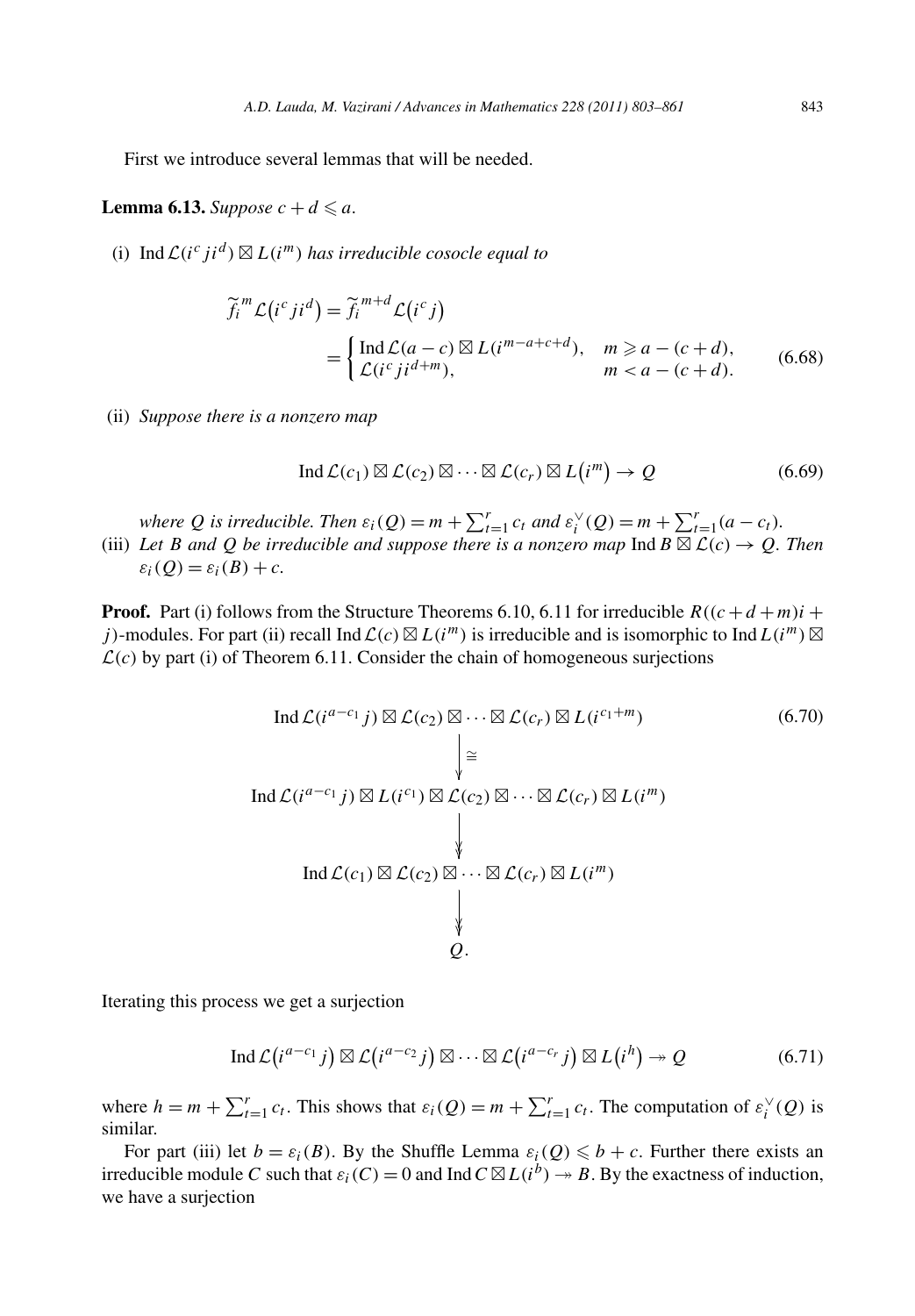2. *Lauda, M. Vazirani / Advances in Mathematics* 228 (2011) 803–861

\n
$$
\text{Ind } C \boxtimes \mathcal{L}(c) \boxtimes L(i^b) \cong \text{Ind } C \boxtimes L(i^b) \boxtimes \mathcal{L}(c) \twoheadrightarrow Q
$$
\n(6.72)

and so by Frobenius reciprocity  $\varepsilon_i(Q) \geqslant \varepsilon_i(\mathcal{L}(c)) + \varepsilon_i(L(i^b)) = c + b.$   $\Box$ 

**Lemma 6.14.** *Let N be an irreducible*  $R(ci + dj)$ *-module* with  $\varepsilon_i(N) = 0$ *. Suppose*  $c + d > 0$ *.* 

(i) *There exists irreducible*  $\overline{N}$  *with*  $\varepsilon_i(\overline{N}) = 0$  *and a surjection* 

$$
\operatorname{Ind} \overline{N} \boxtimes \mathcal{L}(i^b j) \to N \tag{6.73}
$$

*with*  $b \leq a$ *.* 

(ii) *There exists an*  $r \in \mathbb{N}$  *and*  $b_t \leq a$  *for*  $1 \leq t \leq r$  *such that* 

$$
\operatorname{Ind} \mathcal{L}(i^{b_1} j) \boxtimes \mathcal{L}(i^{b_2} j) \boxtimes \cdots \boxtimes \mathcal{L}(i^{b_r} j) \to N. \tag{6.74}
$$
  
**Proof.** First, we may assume  $\tilde{e}_j N \neq 0$  or else N would be the trivial module  $\mathbb{1}$ , i.e.  $c = d = 0$ .

**Proof.** First, we may assume  $\tilde{e}_j N \neq \mathbf{0}$  or else *N* would be the trivial module 1,<br>
Let *b* =  $\varepsilon_i(\tilde{e}_j N)$  and let  $\overline{N} = \tilde{e}_i^b \tilde{e}_j^r N$  so that  $\varepsilon_i(\overline{N}) = 0$ . There exists a surjection  $\overline{1}$ e .<br> $\varepsilon_i$  (<br> $b$ )

$$
\operatorname{Ind} \overline{N} \boxtimes L(i^b) \boxtimes L(j) \twoheadrightarrow N. \tag{6.75}
$$

Recall  $\varepsilon_i(N) = 0$  and by the Structure Theorems, Ind  $L(i^b) \boxtimes L(j)$  has at most one composition factor with  $\varepsilon_i = 0$ , namely  $\mathcal{L}(i^b j)$  in the case  $b \le a$ . In the case  $b > a$  it has no such composition factors, contradicting  $\varepsilon_i(N) = 0$ . Hence  $b \le a$  and the above map must factor through

$$
\operatorname{Ind} \overline{N} \boxtimes \mathcal{L}(i^b j) \to N. \tag{6.76}
$$

For part (ii) we merely repeat the argument from part (i) using the exactness of induction.  $\Box$ 

**Lemma 6.15.** *Suppose Q is irreducible and we have a surjection*

therely repeat the argument from part (1) using the exactness of induction. 
$$
\Box
$$
 *ose Q is irreducible and we have a surjection*  $\text{Ind }\mathcal{L}(i^{b_1}j) \boxtimes \mathcal{L}(i^{b_2}j) \boxtimes \cdots \boxtimes \mathcal{L}(i^{b_r}j) \boxtimes L(i^h) \twoheadrightarrow Q.$   $(6.77)$  *we have a surjection*  $\text{Ind } C(a - b_1) \boxtimes C(a - b_2) \boxtimes \cdots \boxtimes C(a - b_n) \boxtimes L(i^g) \twoheadrightarrow Q.$   $(6.78)$ 

(i) *Then for*  $h \gg 0$  *we have a surjection* 

$$
\operatorname{Ind}\mathcal{L}(a-b_1)\boxtimes\mathcal{L}(a-b_2)\boxtimes\cdots\boxtimes\mathcal{L}(a-b_r)\boxtimes L(i^s)\to Q\tag{6.78}
$$

*Then for h*  $\gg$  0 *we have a surp*<br>  $\text{Ind }\mathcal{L}(a - b_1)$  *l*<br> *where*  $g = h - \sum_{t=1}^{r} (a - b_t)$ *. Ind £*(*a* − *b*<sub>1</sub>) ⊠ *£*(*a* − *where*  $g = h - \sum_{t=1}^{r} (a - b_t)$ .<br>
(ii) *In the case*  $h < ar - \sum_{t=1}^{r} b_t$ , we have  $\mathbf{L} \quad \nabla^r \quad (1)$ 

where 
$$
g = h - \sum_{t=1}^{r} (a - b_t)
$$
.  
\n(ii) In the case  $h < ar - \sum_{t=1}^{r} b_t$ , we have  
\n
$$
\operatorname{Ind} \mathcal{L}(i^{b_1} j) \boxtimes \cdots \boxtimes \mathcal{L}(i^{b_{s-1}} j) \boxtimes \mathcal{L}(i^{b_s} j i^{g'}) \boxtimes \mathcal{L}(a - b_{s+1}) \boxtimes \cdots \boxtimes \mathcal{L}(a - b_r) \rightarrow Q
$$
\n
$$
(6.79)
$$
\nwhere  $g' = h - \sum_{t=s+1}^{r} (a - b_t)$  and *s* is such that

$$
h_t) \text{ and } s \text{ is such that}
$$
\n
$$
\sum_{t=s+1}^r (a - b_t) \leq h < \sum_{t=s}^r (a - b_t). \tag{6.80}
$$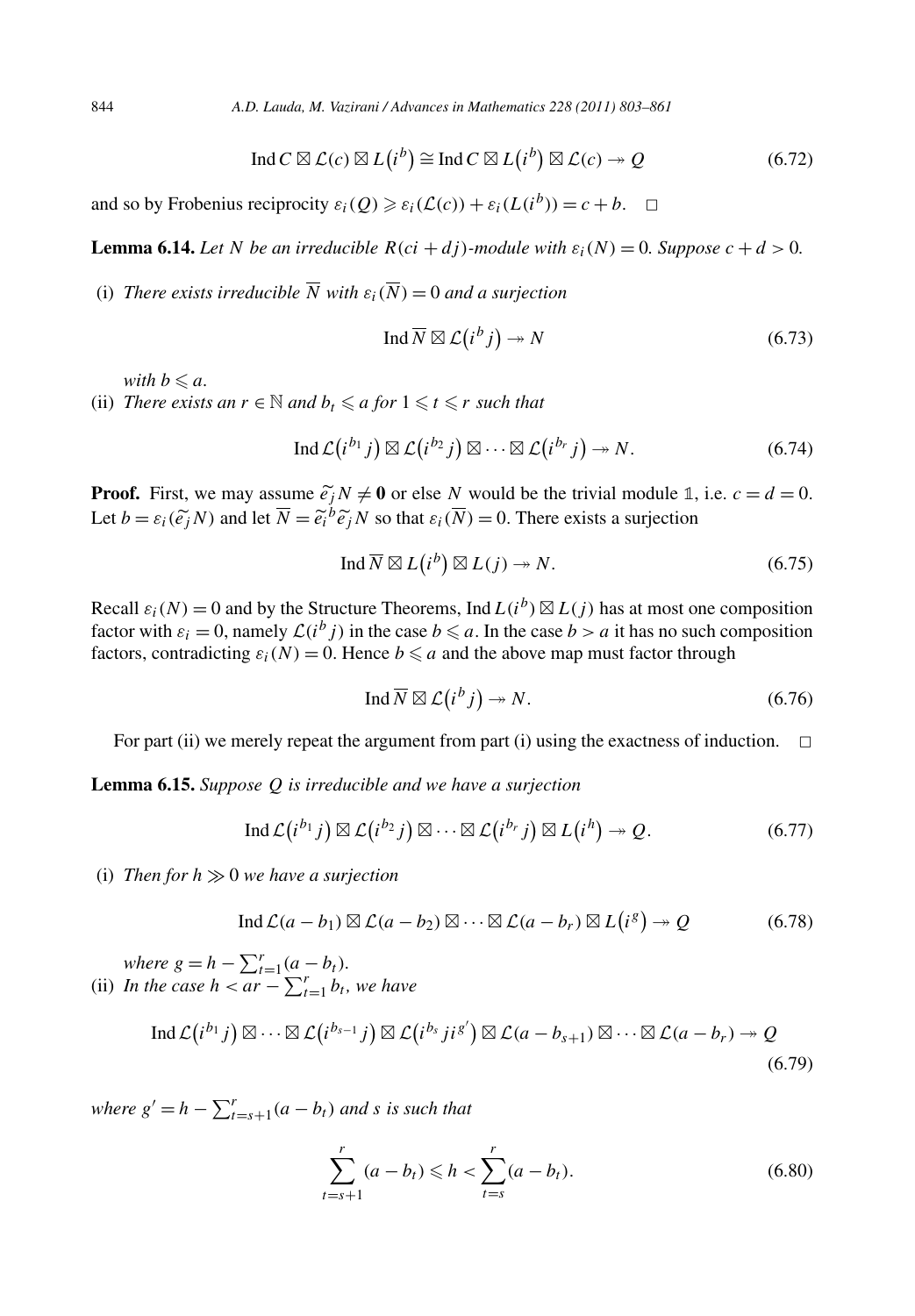**Proof.** Observe that  $\varepsilon_i(Q) = h$ . Similar to Lemma 6.13(i) when  $d = 0$ , Ind  $\mathcal{L}(i^{b_r} j) \boxtimes L(i^h)$ has a unique composition factor with  $\varepsilon_i = h$ , namely Ind  $L(i^{h-(a-b_r)}) \boxtimes L(a-b_r)$  in the case  $h \ge a - b_r$  and  $\mathcal{L}(i^{b_r} j i^h)$  otherwise. In the latter case, we are done, and note we fall into case (ii) with  $s = r$ . In the former case, we get a surjection

$$
\operatorname{Ind}\mathcal{L}(i^{b_1} j) \boxtimes \cdots \boxtimes \mathcal{L}(i^{b_{r-1}} j) \boxtimes L(i^{h-(a-b_r)}) \boxtimes \mathcal{L}(a-b_r) \to Q. \tag{6.81}
$$

We apply the same reasoning to  $\text{Ind }\mathcal{L}(i^{b_{r-1}} j) \boxtimes L(i^{h-(a-b_r)})$  noting that by Lemma 6.13(iii), since  $\varepsilon_i(\mathcal{L}(a - b_r)) = a - b_r = \varepsilon_i(Q) - (h - (a - b_r))$  we want to pick out the unique compo-We apply the same reasoning to Ind  $\mathcal{L}(i^{b_{r-1}} j) \boxtimes L(i^{h-(a-b_r)})$  not<br>since  $\varepsilon_i(\mathcal{L}(a - b_r)) = a - b_r = \varepsilon_i(Q) - (h - (a - b_r))$  we want to<br>sition factor with  $\varepsilon_i = h - (a - b_r)$ . As above, this is Ind  $L(i^{h-\sum_{i=1}^n a_i - b_i})$ *f*<sup>=*r*</sup>−1</sub>*b<sub>t</sub>*) ⊠  $\mathcal{L}(a - b_{r-1})$  for *h* large enough and  $\mathcal{L}(i^{b_{r-1}} j i^{h-(a-b_r)})$  otherwise. Continuing in this vein the lemma follows.  $□$ 

**Lemma 6.16.** *Let M be an irreducible R(ν)-module and suppose we have a nonzero map*

*ible* 
$$
R(v)
$$
*-module and suppose we have a nonzero map*  

$$
Ind A \boxtimes B \boxtimes L(i^h) \stackrel{f}{\rightarrow} M
$$
 (6.82)

*where*  $\varepsilon_i(A) = 0$  *and B is irreducible. Then there exists a surjective map* 

$$
\operatorname{Ind} A \boxtimes \widetilde{f}_i^h B \twoheadrightarrow M. \tag{6.83}
$$

**Proof.** First note  $\varepsilon_i(M) = \varepsilon_i(B) + h$  since by Frobenius reciprocity  $\varepsilon_i(M) \geq \varepsilon_i(B) + h$ , but by the Shuffle Lemma  $\varepsilon_i(M) \leq \varepsilon_i(B) + h$  since  $\varepsilon_i(A) = 0$ . Consider Ind  $B \boxtimes L(i^h)$ . This has unique irreducible quotient  $\widetilde{f}_i^h B$  with  $\varepsilon_i(\widetilde{f}_i^h B) = \varepsilon_i(B) + h$  and has all other composition factors *U* with  $\varepsilon_i(U) < \varepsilon_i(B) + h = \varepsilon_i(M)$ , by Section 2.5.1. Hence, for any such *U* there does not exist a nonzero map Ind  $A \boxtimes U \rightarrow M$ . In particular, letting K be the maximal submodule such that  $\frac{1}{g}$ *h*)

$$
0 \to K \to \text{Ind } B \boxtimes L(i^h) \to \widetilde{f}_i^h B \to 0 \tag{6.84}
$$

is exact, the above map *f* must restrict to zero on the submodule Ind  $A \boxtimes K$  and hence *f* factors through Ind  $A \boxtimes \widetilde{f}_i^h B \to M$ , which is nonzero and thus surjective.  $\Box$ 

**Lemma 6.17.** *Let A be an irreducible*  $R(v)$ *-module with*  $pr_A A \neq \mathbf{0}$  *and*  $k = \varphi_i^A(A)$ *.* 

- (i) Let *U* be an irreducible  $R(\mu)$ -module and let  $t \geq 1$ . Then  $pr_A$  Ind  $A \boxtimes L(i^{k+t}) \boxtimes U = 0$ .
- (ii) Let *B* be irreducible with  $\varepsilon_i^{\vee}(B) > k$ . Then  $\text{pr}_A \text{Ind } A \boxtimes B = 0$ . In particular, if *Q* is any *irreducible quotient of* Ind *A*  $\boxtimes$  *B, then* pr<sub>Λ</sub>  $Q = 0$ *.*

**Proof.** Recall for a module *B*,  $pr_A B = B / \mathcal{J}^A B$  and so  $pr_A B = 0$  if and only if  $B = \mathcal{J}^A B$ . Since  $A, L(i^{k+t})$ , and  $U$  are all irreducible, each is generated by any single nonzero element. Let us pick nonzero  $w \in A$ ,  $v \in L(i^{k+t})$ ,  $u \in U$ . Further Ind  $A \boxtimes L(i^{k+t})$  is cyclically generated as an  $R(v + (k + t)i)$ -module by  $1_{v+(k+t)i} \otimes w \otimes v$  and likewise Ind  $A \boxtimes L(i^{k+t}) \boxtimes U$  is generated as an  $R(v + (k + t)i + \mu)$ -module by  $1_{v+(k+t)i+\mu} \otimes w \otimes v \otimes u$ .

Recall that Ind  $A \boxtimes L(i^{k+t})$  has a unique simple quotient  $\widetilde{f}_i^{k+t}A$  and that  $pr_A \widetilde{f}_i^{k+t}A = 0$ because  $\varphi_i^A(A) = k$ . Since  $pr_A$  is right exact,  $pr_A \text{Ind } A \boxtimes L(i^{k+t}) = 0$ . Consequently,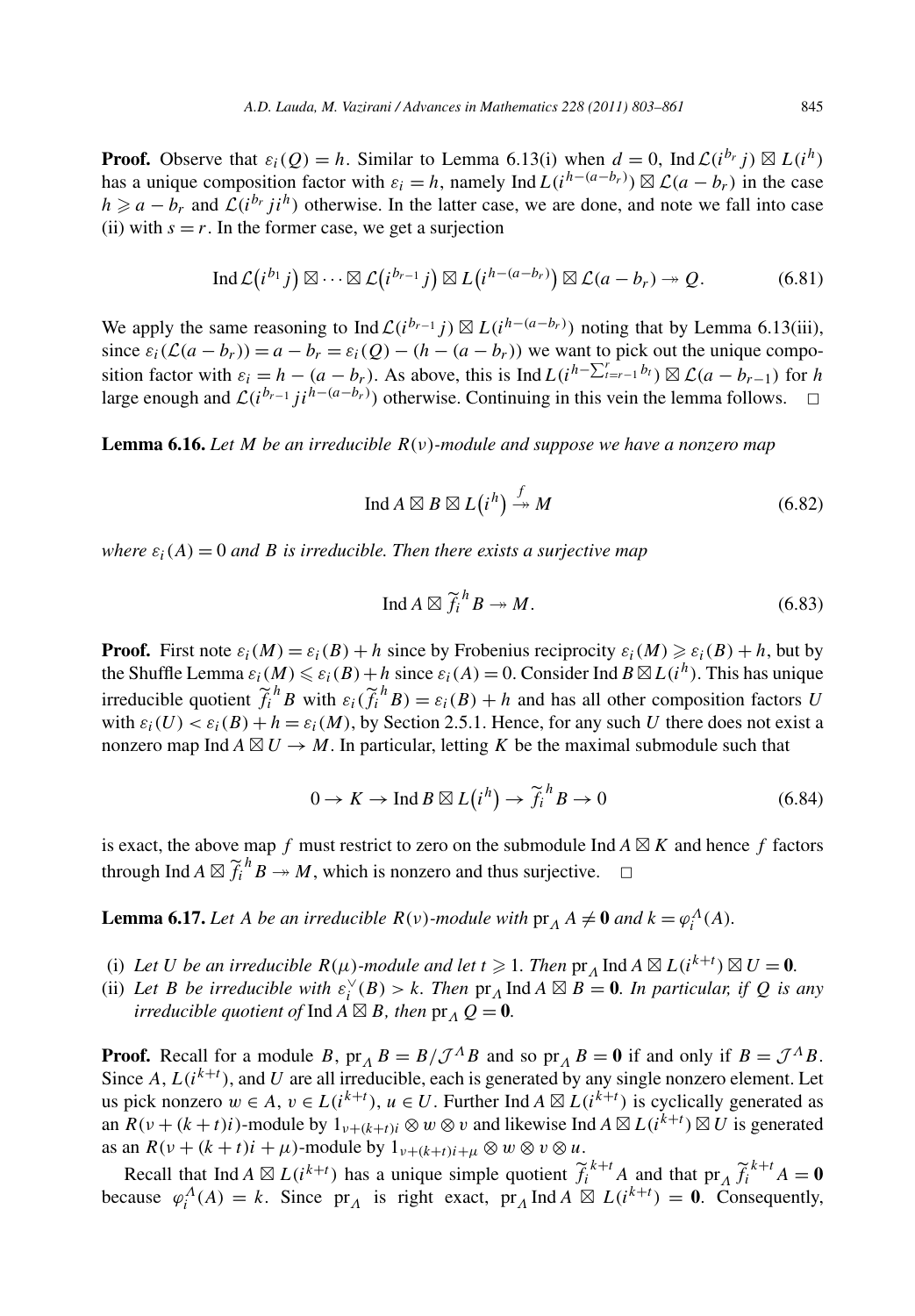$\mathcal{J}^{\Lambda}_{\nu+(k+t)i}$  Ind  $A \boxtimes L(i^{k+t}) = \text{Ind } A \boxtimes L(i^{k+t})$ . In particular, there exists an  $\eta \in \mathcal{J}^{\Lambda}_{\nu+(k+t)i}$  such that

$$
\eta 1_{\nu + (k+t)i} \otimes w \otimes v = 1_{\nu + (k+t)i} \otimes w \otimes v. \tag{6.85}
$$

But then

$$
\eta 1_{\nu+(k+i)i+\mu} \otimes w \otimes v \otimes u = 1_{\nu+(k+i)i+\mu} \otimes w \otimes v \otimes u. \tag{6.86}
$$

Note that we can consider  $\eta$  as an element of  $\mathcal{J}^{\Lambda}_{\nu+(k+t)i+\mu}$  as well via the canonical inclusion  $R(\nu + (k + t)i) \hookrightarrow R(\nu + (k + t)i + \mu)$ . Hence  $\mathcal{L} \mathcal{A}$   $\mathcal{L}$ 

$$
\mathcal{J}_{\nu+(k+i)i+\mu}^A \operatorname{Ind} A \boxtimes L(i^{k+i}) \boxtimes U = \operatorname{Ind} A \boxtimes L(i^{k+i}) \boxtimes U \tag{6.87}
$$

and so  $\text{pr}_A \text{Ind } A \boxtimes L(i^{k+t}) \boxtimes U = 0$ .

 $\mathcal{J}_{\nu+(k+t)i+\mu}^{\Lambda} \text{ Ind } A \boxtimes L(i^{k+t}) \boxtimes U = \text{Ind } A \boxtimes L(i^{k+t}) \boxtimes U$  (6.87)<br>
i so pr<sub>A</sub> Ind  $A \boxtimes L(i^{k+t}) \boxtimes U = 0$ .<br>
For part (ii), let  $b = \varepsilon_i^{\vee}(B)$  and  $C = (\tilde{e}_i^{\vee})^b B$  so we have  $\text{Ind } L(i^b) \boxtimes C \rightarrow B$ . Thus by the exactness of induction we also have a surjection Ind  $A \boxtimes L(i^b) \boxtimes C \rightarrow \text{Ind } A \boxtimes B$ . By part (i) and the right exactness of pr<sub>*Λ*</sub>, pr<sub>*Λ*</sub> Ind *A*  $\boxtimes$  *B* = 0. Likewise pr<sub>*Λ</sub> Q* = 0 for any quotient of</sub> Ind  $A \boxtimes B$ .  $\Box$ 

**Lemma 6.18.** *Let A be an irreducible*  $R(v)$ *-module with*  $pr_A A \neq \mathbf{0}$  *and*  $k = \varphi_i^A(A)$ *. Further suppose*  $\varepsilon_i(A) = \varepsilon_j(A) = 0$  *and that B is an irreducible*  $R(ci + dj)$ *-module with*  $\varepsilon_i^{\vee}(B) \leq k$ *. Let Q be irreducible such that*  $\text{Ind } A \boxtimes B \twoheadrightarrow Q$  *is nonzero. Then*  $\varepsilon_i^{\vee}(Q) \leq \lambda_i$ *. Further, if*  $\varepsilon_j^{\vee}(B) \leq$  $\varphi_j^A(A)$  (or if  $\lambda_j \gg 0$ ) then  $\text{pr}_A Q \neq \mathbf{0}$ . **P**roof. Let  $b = \varepsilon_i^\vee(B)$  and  $C = (\tilde{e}_i^\vee)^b B$  so that  $\varepsilon_i^\vee(C) = 0$ . We thus have surjections

 $\frac{1}{b}$ 

$$
\operatorname{Ind} A \boxtimes L(i^b) \boxtimes C \twoheadrightarrow \operatorname{Ind} A \boxtimes B \twoheadrightarrow Q. \tag{6.88}
$$

Observe by Frobenius reciprocity

$$
(1_v \otimes 1_{bi} \otimes 1_{(c-b)i+dj})Q \neq \mathbf{0}.
$$
\n(6.89)

Let *U* be any composition factor of Ind  $A \boxtimes L(i^b)$  other than  $\widetilde{f}_i^b A$ , so that  $\varepsilon_i(U) < b$ . By the Shuffle Lemma  $1_v \otimes 1_{bi} \otimes 1_{(c-b)i+dj}$  (Ind  $U \boxtimes C$ ) = 0, so there cannot be a nonzero homomorphism Ind  $U \boxtimes C \rightarrow Q$ . (More precisely, for every constituent  $i = i_1 \dots i_{|v|+b}$  of ch $(U)$  there exists a *y*,  $|v| < y \le |v| + b$  with  $i_y \ne i$  and  $i_y \ne j$ . Hence by the Shuffle Lemma, for every constituent  $i' = i'_1 \dots i'_{|v|+c+d}$  of ch(Ind  $U \boxtimes C$ ) there exists a z,  $|v| < z \le |v| + c + d$  with  $i'_z \neq i$ and  $i'_z \neq j$ .)

Thus we must have a nonzero map

$$
\operatorname{Ind} \widetilde{f}_i^{\ b} A \boxtimes C \twoheadrightarrow Q. \tag{6.90}
$$

By the Shuffle Lemma,  $\varepsilon_i^{\vee}(Q) \leq \varepsilon_i^{\vee}(\widetilde{f}_i^{\ b} A) + \varepsilon_i^{\vee}(C) \leq \lambda_i$  since  $b \leq k = \varphi_i^{\Lambda}(A)$  and  $\varepsilon_i^{\vee}(C) = 0$ . Note  $\varepsilon_{\ell}^{\vee}(Q) \leq \varepsilon_{\ell}^{\vee}(A) + \varepsilon_{\ell}^{\vee}(B)$ , so for  $\ell \neq i$ ,  $\ell \neq j$  clearly  $\varepsilon_{\ell}^{\vee}(Q) \leq \lambda_{\ell}$  and hence  $\text{pr}_{A}^{'}Q \neq \mathbf{0}$  as long as  $\varepsilon_j^{\vee}(B) \leq \varphi_j^{\Lambda}(A)$ , which will for instance be assured if  $\lambda_j \gg 0$ .  $\Box$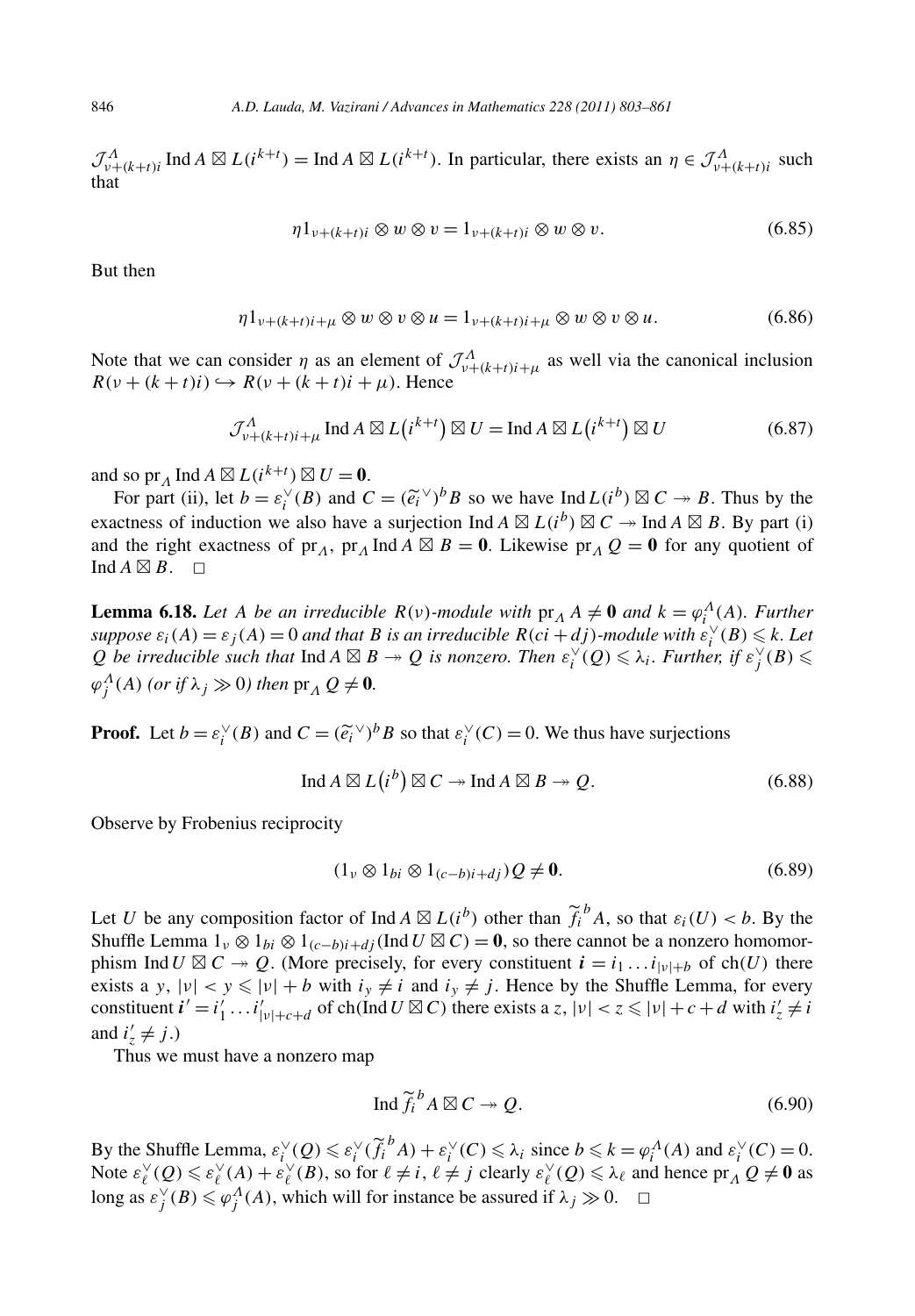In the following theorem and its proof all modules have support  $v = ci + dj$  for some  $c, d \in \mathbb{N}$ .

**Theorem 6.19.** Let *M* be an irreducible  $R$ (ci + dj)-module and let  $\Lambda \in P^+$  be such that  $\mathrm{pr}_A\,M\neq\mathbf{0}$  and  $\mathrm{pr}_A\,\widetilde{f_j}\,M\neq\mathbf{0}.$  Let  $m=\varepsilon_i(M)$ ,  $k=\varphi_i^A(M).$  Then there exists an  $n$  with  $0\leqslant n\leqslant a$ *such that*  $\varepsilon_i(\widetilde{f}_jM) = m - (a - n)$  *and*  $\varphi_i^A(\widetilde{f}_jM) = k + n$ .  $\operatorname{pr}_A M \neq \mathbf{0}$  and  $\operatorname{pr}_A$ <br>such that  $\varepsilon_i(\widetilde{f}_j M)$ <br>**Proof.** Let  $N = \widetilde{e}_i$  $\mathbf{r}$ 

 $^{m}$ *M* so that  $\varepsilon_i(N) = 0$  and we have a surjection  $=$ <br>ha<br> $m<sub>n</sub>$ 

$$
\operatorname{Ind} N \boxtimes L(i^{m}) \to M. \tag{6.91}
$$
\n
$$
U \boxtimes L(i^{m}) \boxtimes L(i) \to \widetilde{f} \cdot M \tag{6.92}
$$

Thus, we also have

$$
\text{Ind } N \boxtimes L(i^{m}) \boxtimes L(j) \to \widetilde{f}_{j}M. \tag{6.92}
$$

By the Structure Theorems 6.10, 6.11 for simple  $R(mi + j)$ -modules, for each  $m - a \le \gamma \le m$ there exists a composition factor  $U_{\gamma}$  of Ind  $L(i^m) \boxtimes L(j)$  with  $\varepsilon_i(U_{\gamma}) = \gamma$ . In particular, there is a unique  $\gamma$  such that the above map induces

$$
\operatorname{Ind} N \boxtimes U_{\gamma} \twoheadrightarrow \widetilde{f}_j M \tag{6.93}
$$

as we must have  $\varepsilon_i(U_\gamma) = \varepsilon_i(\widetilde{f}_jM)$ , since  $\varepsilon_i(N) = 0$ . Choose *n* so that  $\gamma = m - (a - n) =$  $\varepsilon_i(f_jM)$ . Note that by the Structure Theorems

$$
U_{\gamma} \cong \begin{cases} \text{Ind}\,\mathcal{L}(n) \boxtimes L(i^{m-a}), & m \ge a, \\ \mathcal{L}(i^{a-n}j i^{m-(a-n)}), & m < a, \end{cases} \tag{6.94}
$$

and furthermore

$$
\left\{ L(i^{a-n}j i^{m-(a-n)}), \quad m < a, \right\}
$$

$$
\widetilde{f}_i^a U_\gamma \cong \text{Ind}\,\mathcal{L}(n) \boxtimes L(i^m) \tag{6.95}
$$

in both cases.

By Lemma 6.14 there exist  $0 \le b_t \le a$  such that

$$
\operatorname{Ind}\mathcal{L}(i^{b_1}j) \boxtimes \mathcal{L}(i^{b_2}j) \boxtimes \cdots \boxtimes \mathcal{L}(i^{b_r}j) \to N
$$
\n(6.96)

\nfollowing surjections

\n
$$
\operatorname{Ind}\mathcal{L}(i^{b_1}j) \boxtimes \mathcal{L}(i^{b_2}j) \boxtimes \cdots \boxtimes \mathcal{L}(i^{b_r}j) \boxtimes I(i^m) \to M
$$

and hence we obtain the following surjections

the following surjections

\n
$$
\operatorname{Ind}\mathcal{L}\left(i^{b_1}j\right) \boxtimes \mathcal{L}\left(i^{b_2}j\right) \boxtimes \cdots \boxtimes \mathcal{L}\left(i^{b_r}j\right) \boxtimes L\left(i^m\right) \twoheadrightarrow M,\tag{6.97}
$$
\n
$$
\operatorname{Id}\mathcal{L}\left(i^{b_1}i\right) \boxtimes \mathcal{L}\left(i^{b_2}i\right) \boxtimes \cdots \boxtimes \mathcal{L}\left(i^{b_r}i\right) \boxtimes L\left(i^{m+h}\right) \twoheadrightarrow \widetilde{L}^h M
$$
\n(6.98)

$$
\operatorname{Ind}\mathcal{L}(i^{b_1} j) \boxtimes \mathcal{L}(i^{b_2} j) \boxtimes \cdots \boxtimes \mathcal{L}(i^{b_r} j) \boxtimes L(i^{m+h}) \twoheadrightarrow \widetilde{f}_i^h M, \tag{6.98}
$$

$$
\operatorname{Ind}\mathcal{L}(i^{b_1}j) \boxtimes \mathcal{L}(i^{b_2}j) \boxtimes \cdots \boxtimes \mathcal{L}(i^{b_r}j) \boxtimes L(i^{m+h}) \to \widetilde{f}_i{}^h M,
$$
(6.98)  
\n
$$
\operatorname{Ind}\mathcal{L}(i^{b_1}j) \boxtimes \mathcal{L}(i^{b_2}j) \boxtimes \cdots \boxtimes \mathcal{L}(i^{b_r}j) \boxtimes U_{m-a+n} \to \widetilde{f}_j M,
$$
(6.99)  
\n
$$
\operatorname{Ind}\mathcal{L}(i^{b_1}j) \boxtimes \mathcal{L}(i^{b_2}j) \boxtimes \cdots \boxtimes \mathcal{L}(i^{b_r}j) \boxtimes U_{m-a+n} \to \widetilde{f}_j M,
$$
(6.99)

$$
\operatorname{Ind}\mathcal{L}(i^{b_1}j) \boxtimes \mathcal{L}(i^{b_2}j) \boxtimes \cdots \boxtimes \mathcal{L}(i^{b_r}j) \boxtimes U_{m-a+n} \to \widetilde{f}_j M, \tag{6.99}
$$
\n
$$
\operatorname{Ind}\mathcal{L}(i^{b_1}j) \boxtimes \mathcal{L}(i^{b_2}j) \boxtimes \cdots \boxtimes \mathcal{L}(i^{b_r}j) \boxtimes U_{m-a+n} \boxtimes L(i^{h}) \to \widetilde{f}_i{}^h \widetilde{f}_j M. \tag{6.100}
$$
\n
$$
\text{We first apply Lemma 6.15 to (6.98) to obtain, for } h \gg 0 \text{ (in fact } h \geqslant \sum_{t=1}^r (a - b_t) - m)
$$

 $\begin{align*}\n\begin{cases}\n\ell \\
\ell\n\end{cases} \\
g \rightarrow \n\begin{cases}\n\ell\n\end{cases}$ 

$$
\operatorname{Ind} \mathcal{L}(a - b_1) \boxtimes \mathcal{L}(a - b_2) \boxtimes \cdots \boxtimes \mathcal{L}(a - b_r) \boxtimes L(i^s) \to \widetilde{f}_i^h M \tag{6.101}
$$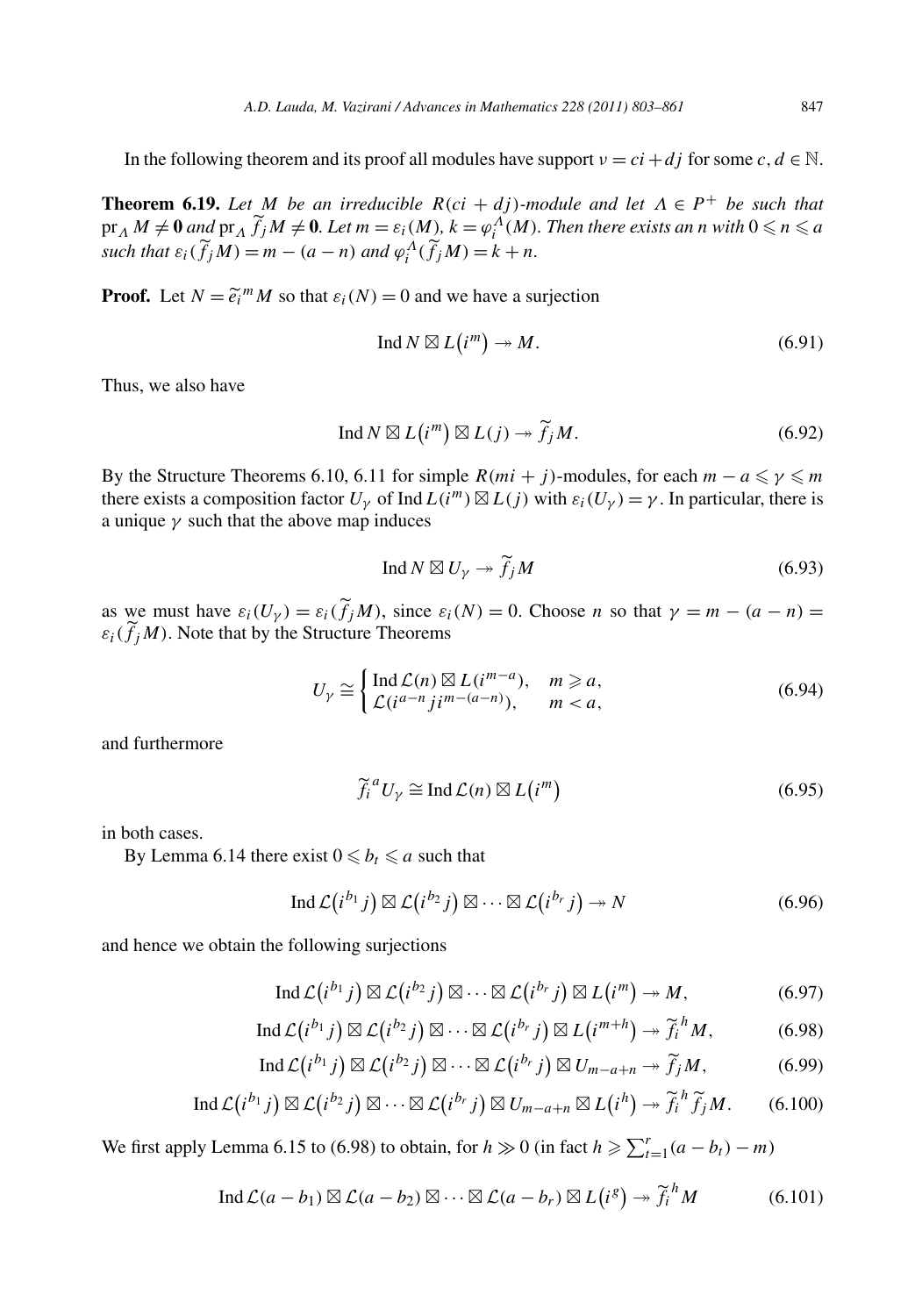848 *A.D. Lauda, M. Vazirani* / Advances in Mathematics 2.<br>
where  $g = m + h - \sum_{t=1}^{r} (a - b_t)$ . Hence, by Lemma 6.13(ii)<br>  $\varepsilon_i^{\vee}(\widetilde{f}_i^h M) = g + \sum_{t=1}^{r} b_t = h + m - ar$ .

$$
\varepsilon_i^{\vee}(\widetilde{f_i}^h M) = g + \sum_{t=1}^r b_t = h + m - ar + 2\sum_{t=1}^r b_t.
$$
 (6.102)

Further, it is clear that  $\varepsilon_i^{\vee}(\widetilde{f}_i^{h+1}) = 1 + \varepsilon_i^{\vee}(\widetilde{f}_i^{h}(M)).$ 

Applying Lemma 6.15 to (6.100) we obtain for  $h \gg 0$ 

Further, it is clear that 
$$
\varepsilon_i^{\vee}(\tilde{f}_i^{n+1}) = 1 + \varepsilon_i^{\vee}(\tilde{f}_i^{n}(M)).
$$
  
\nApplying Lemma 6.15 to (6.100) we obtain for  $h \gg 0$   
\n
$$
\text{Ind }\mathcal{L}(a - b_1) \boxtimes \cdots \boxtimes \mathcal{L}(a - b_r) \boxtimes \mathcal{L}(n) \boxtimes L(i^m) \boxtimes L(i^s') \rightarrow \tilde{f}_i^{n} \tilde{f}_j M \qquad (6.103)
$$
\nwhere  $g' = h - a - \sum_{i=1}^r (a - b_i)$ . Note that we have used (6.95) above, and in the case  $m < a$ 

where  $g' = n - a - \sum_{i=1}^r (a - b_i)$ . Note that we have used (6.95) is<br>we have also employed Lemma 6.16. As above, by Lemma 6.13(ii)<br> $\varepsilon_i^{\vee}(\tilde{f}_i^h \tilde{f}_j M) = g' + m + a - n + \sum_{i=1}^r b_i$ 

$$
\varepsilon_i^{\vee}(\widetilde{f}_i^h \widetilde{f}_j M) = g' + m + a - n + \sum_{t=1}^r b_t
$$
\n(6.104)

$$
= h + m - n - ar + 2 \sum_{t=1}^{r} b_t
$$
 (6.105)  

$$
= \varepsilon_i^{\vee} (\widetilde{f}_i^h M) - n.
$$
 (6.106)

$$
= \varepsilon_i^{\vee} \left( \widetilde{f}_i^{\,h} M \right) - n. \tag{6.106}
$$

Further, it is clear that  $\varepsilon_i^{\vee}(\widetilde{f}_i^{h+1}\widetilde{f}_jM) = 1 + \varepsilon_i^{\vee}(\widetilde{f}_i^{h}\widetilde{f}_jM)$ .

For  $h \gg 0$  we have shown that  $\varepsilon_i^{\vee}(\widetilde{f}_i^h \widetilde{f}_j M) = \varepsilon_i^{\vee}(\widetilde{f}_i^h M) - n$ . Now fix such an *h* and let  $\omega_i = h + (m - ar + 2\sum_{t=1}^r b_t)$ , which we may assume is positive. Let  $\omega_\ell = \lambda_\ell$  for  $\ell \neq i$  and set Further, it is clear that  $\varepsilon_i^{\vee}(\tilde{f}_i^{h+1}\tilde{f}_jM) = 1 + \varepsilon_i^{\vee}(\tilde{f}_i^{h}\tilde{f}_jM)$ .<br> *For*  $h \gg 0$  we have shown that  $\varepsilon_i^{\vee}(\tilde{f}_i^{h}\tilde{f}_jM) = \varepsilon_i^{\vee}(\tilde{f}_i^{h}M) - n$ . Now fix such an  $\omega_i = h + (m - ar + 2\sum_{t=1}^r b$  $\sum_{i=1}^{n} \omega_i A_i \in P^+$ . Given these choices, we have shown  $\varepsilon_i^{\vee}(\widetilde{f}_i^h M) = \omega_i$ , but  $\varepsilon_i^{\vee}(\widetilde{f}_i^{h+1} M) =$  $\omega_i + 1$ . Hence  $\varphi_i^{\Omega}(M) = h$ . Likewise  $\varepsilon_i^{\vee}(\widetilde{f}_i^h \widetilde{f}_j M) = \omega_i - n$ , so that  $\varepsilon_i^{\vee}(\widetilde{f}_i^{h+n} \widetilde{f}_j M) = \omega_i$ , but  $J_jM$ ) =  $\varepsilon_i$   $(J_i$   $M)$  – n. Now fix such  $\varepsilon_i^{\vee}(\widetilde{f}_i^{h+n+1} \widetilde{f}_j M) = \omega_i + 1$  yielding  $\varphi_i^{\Omega}(\widetilde{f}_j M) = h + n$ . Observe then that  $\tilde{i}$ 

$$
\varphi_i^{\Omega}(\widetilde{f}_j M) - \varphi_i^{\Omega}(M) = n. \tag{6.107}
$$

By our hypotheses and the choice of *Ω*, we know pr*<sup>Λ</sup>* and pr*<sup>Ω</sup>* are nonzero for both modules. Hence by Remark 6.8,

$$
\varphi_i^A(\widetilde{f}_jM) - \varphi_i^A(M) = \varphi_i^{\Omega}(\widetilde{f}_jM) - \varphi_i^{\Omega}(M) = n. \qquad \Box
$$

We have just shown in Theorem 6.19 that Theorem 6.21 holds for all  $R$ ( $ci + di$ )-modules. Next we show that to deduce the theorem for  $R(v)$ -modules for arbitrary *v* it suffices to know the result for  $v = ci + dj$ .

**Proposition 6.20.** *Let*  $\Lambda \in P^+$  *and let*  $M$  *be an irreducible*  $R(v)$ *-module such that*  $pr_{\Lambda} M \neq 0$  $\lim_{M \to \infty} \int_{-1}^{1} M \neq 0$ . Suppose  $\varepsilon_i(M) = m$  and  $\varepsilon_i(f_jM) = m - (a - n)$  for some  $0 \leq n \leq a$ . Then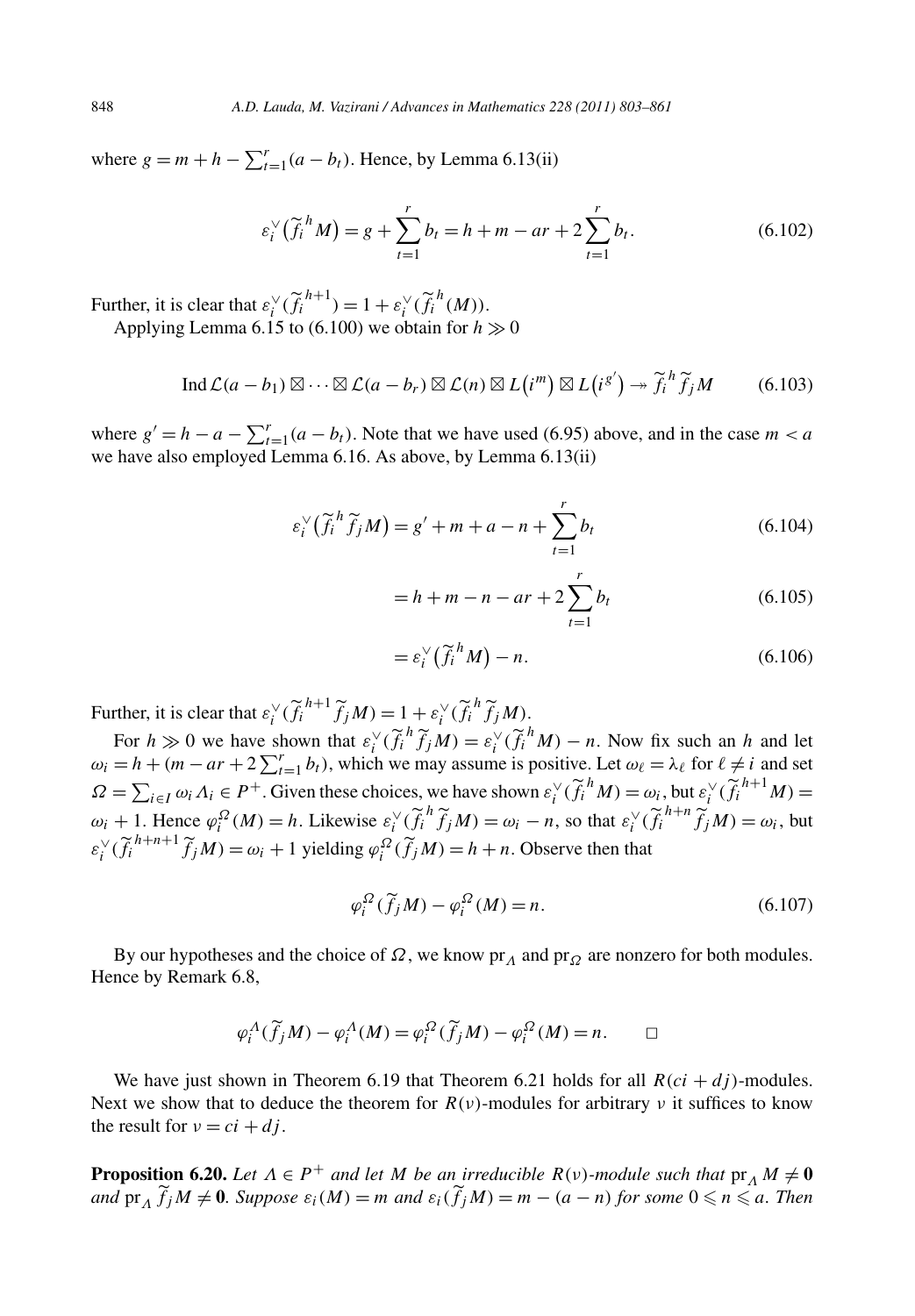*there exist c*, *d* and an irreducible  $R$ (*ci* + *dj*) $\cdot$ *module B such that*  $\varepsilon_i(B) = m$ ,  $\varepsilon_i(f_jB) = m (a-n)$  and there exists  $\Omega \in P^+$  with  $\text{pr}_{\Omega}(B) \neq \mathbf{0}$ ,  $\text{pr}_{\Omega}(\widetilde{f}_jB) \neq \mathbf{0}$ ,  $\text{pr}_{\Omega}(M) \neq \mathbf{0}$ ,  $\text{pr}_{\Omega}(\widetilde{f}_jM) \neq \mathbf{0}$ , *and furthermore*

$$
\varphi_i^{\Omega}(\widetilde{f}_j M) - \varphi_i^{\Omega}(M) = \varphi_i^{\Omega}(\widetilde{f}_j B) - \varphi_i^{\Omega}(B). \tag{6.108}
$$

Note that by Remark 6.8  $\varphi_i^A(\tilde{f}_jM) - \varphi_i^A(M) = \varphi_i^{\Omega}(\tilde{f}_jM) - \varphi_i^{\Omega}(M)$ , so once we prove this proposition, it together with Theorem 6.19 proves Theorem 6.21. Note that by Remark 6.8  $\varphi_i^A(f_j M) - \varphi_i^A(M) = \varphi_i^{22}(f_j M) - \varphi_i^{22}(M)$ , so once we prove this proposition, it together with Theorem 6.19 proves Theorem 6.21.<br>**Proof of Proposition 6.20.** Let  $N = \tilde{e}_i^m M$ , so that  $\varepsilon_i(N)$ 

modules *A* and  $\overline{B}$  with a surjection Ind  $A \boxtimes \overline{B} \rightarrow N$  such that  $\varepsilon_i(A) = \varepsilon_i(A) = 0$  and  $\overline{B}$  is an  $R(\overline{c}i + dj)$ -module for some  $\overline{c}$ , *d*. (For instance, one may construct *A* by setting *A* B → *N* such that  $\varepsilon_i(A)$ <br> *A*ule for some  $\overline{c}$ , *A*. (For instance, one may construct *A*<br>  $A_1 = N$ ,  $A_{2r} = \tilde{e}_j^{\varepsilon_j(A_{2r-1})} A_{2r-1}$ ,  $A_{2r+1} = \tilde{e}_i^{\varepsilon_j(A_{2r-1})} A_{2r+1}$ 

$$
A_1 = N, \qquad A_{2r} = \tilde{e}_j^{\epsilon_j(A_{2r-1})} A_{2r-1}, \qquad A_{2r+1} = \tilde{e}_i^{\epsilon_i(A_{2r})} A_{2r} \tag{6.109}
$$

which eventually stabilizes. So we may set  $A = A_r$  for  $r \gg 0$ .)

Observe, as  $\varepsilon_i(A) = \varepsilon_j(A) = 0$ , we must have  $\varepsilon_i(\overline{B}) = \varepsilon_i(N) = 0$  and  $\varepsilon_j(\overline{B}) = \varepsilon_j(N)$ . Hence also have a surjection<br>  $\text{Ind } A \boxtimes \overline{B} \boxtimes I(i^m) \to M$  (6.110) we also have a surjection

$$
\operatorname{Ind} A \boxtimes B \boxtimes L(i^m) \to M \tag{6.110}
$$

which by Lemma 6.16 produces a map

$$
\operatorname{Ind} A \boxtimes B \to M \tag{6.111}
$$

where  $B = \tilde{f}_i^m \overline{B}$ . Observe  $\varepsilon_i(B) = \varepsilon_i(M) = m$ . We have a surjection

$$
\operatorname{Ind} A \boxtimes B \boxtimes L(j) \twoheadrightarrow \widetilde{f}_j M \tag{6.112}
$$

and since  $\varepsilon_j(B) = \varepsilon_j(M)$ , Lemma 6.16 again produces a map

$$
\operatorname{Ind} A \boxtimes \widetilde{f}_j B \twoheadrightarrow \widetilde{f}_j M. \tag{6.113}
$$

Again observe  $\varepsilon_i(\tilde{f}_jB) = \varepsilon_i(\tilde{f}_jM) = m - (a - n)$ . From (6.111) and (6.113) we also have<br>
naps<br> **h**  $\mathbf{f}_i \otimes \mathbf{f}_j \otimes \mathbf{f}_j$  and  $\mathbf{f}_j \otimes \mathbf{f}_j \otimes \mathbf{f}_j$  and  $\mathbf{f}_j \otimes \mathbf{f}_j \otimes \mathbf{f}_j$  and  $\mathbf{f}_j \otimes \mathbf{f$ nonzero maps  $\varepsilon_i$ <br>*h*)

$$
\text{Ind } A \boxtimes B \boxtimes L(i^h) \twoheadrightarrow \widetilde{f}_i^h M, \qquad \text{Ind } A \boxtimes \widetilde{f}_j B \boxtimes L(i^{h'}) \twoheadrightarrow \widetilde{f}_i^{h'} \widetilde{f}_j M \tag{6.114}
$$

so applying Lemma 6.16, there exist surjections

$$
\operatorname{Ind} A \boxtimes \widetilde{f}_i^h B \twoheadrightarrow \widetilde{f}_i^h M, \qquad \operatorname{Ind} A \boxtimes \widetilde{f}_i^{h'} \widetilde{f}_j B \twoheadrightarrow \widetilde{f}_i^{h'} \widetilde{f}_j M. \tag{6.115}
$$

Let *Ω* = ∑  $\sum_{i \in I} \omega_i A_i \in P^+$  be such that  $\omega_\ell = \max\{\lambda_\ell, \varepsilon_\ell^\vee B\}$  for all  $\ell \in I$ . Recall *B* is an  $R(ci + dj)$ -module, where  $c = \overline{c} + m$ , so for  $\ell \neq i$ , *j*,  $\varepsilon_{\ell}^{\vee} B = 0$ . Take  $h = \varphi_i^{\Omega}(M)$  and  $h' =$  $\varphi_i^{\Omega}(\widetilde{f}_jM)$  so that  $\text{pr}_{\Omega}(\widetilde{f}_i^hM)\neq 0$ ,  $\text{pr}_{\Omega}(\widetilde{f}_i^{h'}\widetilde{f}_jM)\neq 0$ , but  $\text{pr}_{\Omega}(\widetilde{f}_i^{h+1}M)=\text{pr}_{\Omega}(\widetilde{f}_i^{h'+1}\widetilde{f}_jM)=0$ .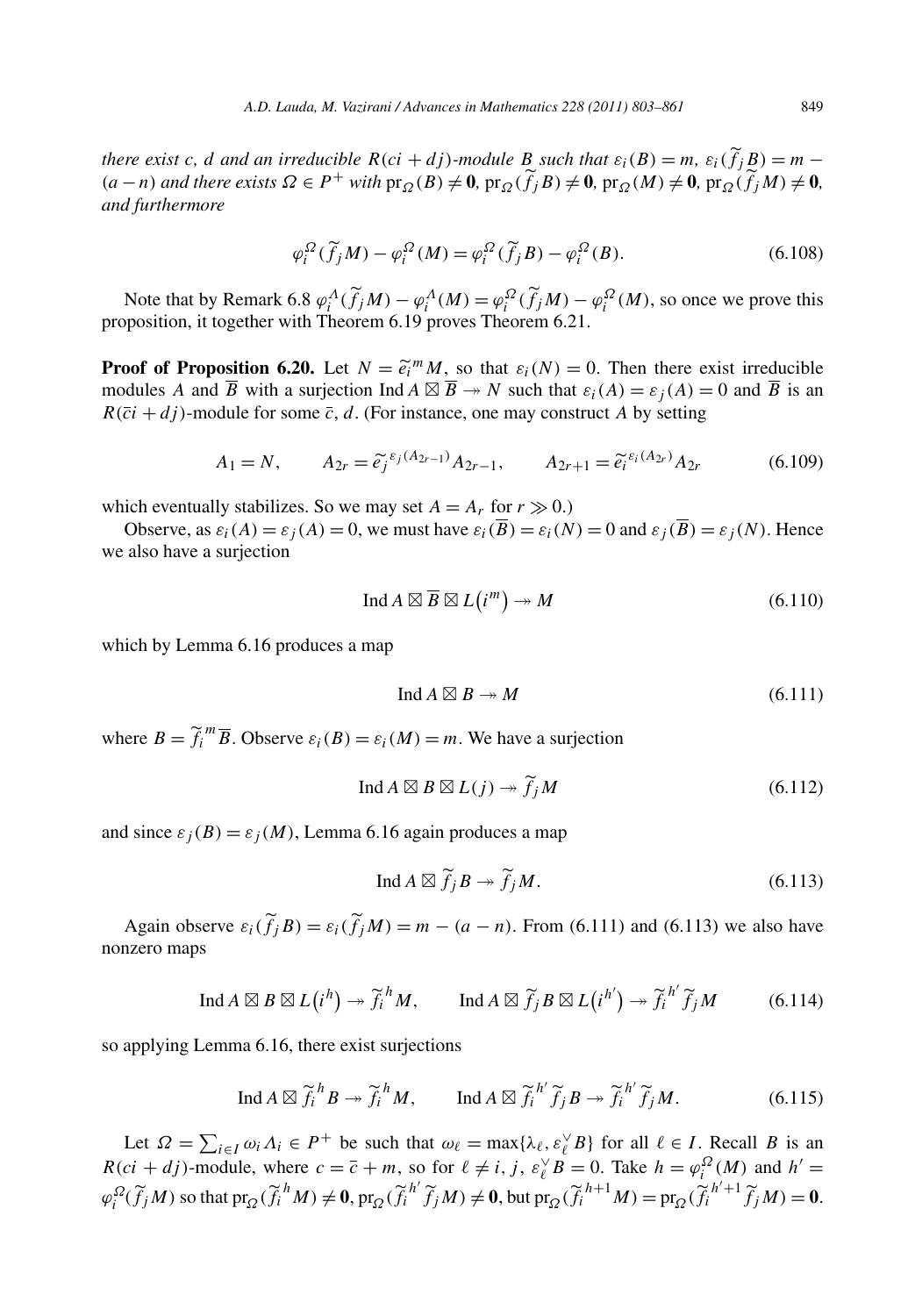From the contrapositive to Lemma 6.17(ii) applied to (6.115) we deduce

$$
\varepsilon_i^{\vee}(\widetilde{f_i}^h B) \leq \varphi_i^{\Omega}(A), \qquad \varepsilon_i^{\vee}(\widetilde{f_i}^{h'} \widetilde{f_j} B) \leq \varphi_i^{\Omega}(A). \tag{6.116}
$$

However, applying the contrapositive of Lemma 6.18

$$
\varepsilon_i^{\vee}(\widetilde{f}_i^{h+1}B) > \varphi_i^{\Omega}(A), \qquad \varepsilon_i^{\vee}(\widetilde{f}_i^{h'+1}\widetilde{f}_jB) > \varphi_i^{\Omega}(A). \tag{6.117}
$$

We thus conclude

$$
\varepsilon_i^{\vee}(\widetilde{f}_i^{\;h}B) = \varphi_i^{\Omega}(A) = \varepsilon_i^{\vee}(\widetilde{f}_i^{\;h'}\widetilde{f}_jB)
$$
\n(6.118)

and furthermore  $\lim_{h \to 0} \left( \tilde{f}_i^h B \right) = \lim_{h \to 0} \lim_{h \to 0} \left( \tilde{f}_i^h \tilde{f}_j B \right) = 0.$ 

Recall that  $\varphi_i^{\Omega}(C) = 1 + \varphi_i^{\Omega}(\tilde{f}_i C)$  for any irreducible module *C*. Hence, we compute  $\frac{1}{2}$ 

whermore jump<sub>i</sub> 
$$
(\widetilde{f}_i^h B) = \text{jump}_i (\widetilde{f}_i^h \widetilde{f}_j B) = 0.
$$

\nall that  $\varphi_i^{\Omega}(C) = 1 + \varphi_i^{\Omega}(\widetilde{f}_i C)$  for any irreducible module  $C$ . Hence, we compute

\n
$$
\varphi_i^{\Omega}(\widetilde{f}_j B) - \varphi_i^{\Omega}(B) = \left(h' + \varphi_i^{\Omega}(\widetilde{f}_i^h \widetilde{f}_j B)\right) - \left(h + \varphi_i^{\Omega}(\widetilde{f}_i^h B)\right)
$$
\n
$$
= \left(h' - h\right) + \varphi_i^{\Omega}(\widetilde{f}_i^h \widetilde{f}_j B) - \varphi_i^{\Omega}(\widetilde{f}_i^h B)
$$
\nProp. 6.6(ii)  $(h' - h) + \left(\text{jump}_i(\widetilde{f}_i^h \widetilde{f}_j B) - \varepsilon_i^{\vee}(\widetilde{f}_i^h \widetilde{f}_j B) + \omega_i\right)$ 

\n
$$
- \left(\text{jump}_i(\widetilde{f}_i^h B) - \varepsilon_i^{\vee}(\widetilde{f}_i^h B) + \omega_i\right)
$$
\n
$$
= \left(h' - h\right) + \left(0 - \varphi_i^{\Omega}(A) + \omega_i\right) - \left(0 - \varphi_i^{\Omega}(A) + \omega_i\right)
$$
\n
$$
= h' - h
$$
\n
$$
= \varphi_i^{\Omega}(\widetilde{f}_j M) - \varphi_i^{\Omega}(M).
$$

**Theorem 6.21.** *Let M be an irreducible*  $R(v)$ *-module*  $\Lambda \in P^+$  *such that*  $pr_{\Lambda} M \neq 0$  *and*  $pr_A \widetilde{f}_jM \neq 0$ . Let  $m = \varepsilon_i(M)$ ,  $k = \varphi_i^A(M)$ . Then there exists an *n* with  $0 \leq n \leq a$  such that  $\varepsilon_i(\widetilde{f}_jM) = m - (a - n)$  and  $\varphi_i^A(\widetilde{f}_jM) = k + n$ .

**Proof.** This follows from Theorem 6.19 which proves the theorem in the case  $v = ci + dj$  and from Proposition 6.20 which reduces it to this case.  $\Box$ 

One important rephrasing of the theorem is

$$
\varphi_i^A(\widetilde{f}_jM) - \varepsilon_i(\widetilde{f}_jM) = a + (\varphi_i^A(M) - \varepsilon_i(M))
$$
  
= -\langle h\_i, \alpha\_j \rangle + (\varphi\_i^A(M) - \varepsilon\_i(M)). \t(6.119)

 $\varphi_i^A(f_jM)$ <br>**Corollary 6.22.** *Let*  $Λ = ∑$  $\sum_{i \in I} \lambda_i \Lambda_i \in P^+$  *and let M be an irreducible*  $R(\nu)$ *-module such that*  $pr_A M \neq 0$ *. Then* 

$$
\varphi_i^{\Lambda}(M) = \lambda_i + \varepsilon_i(M) + \text{wt}_i(M).
$$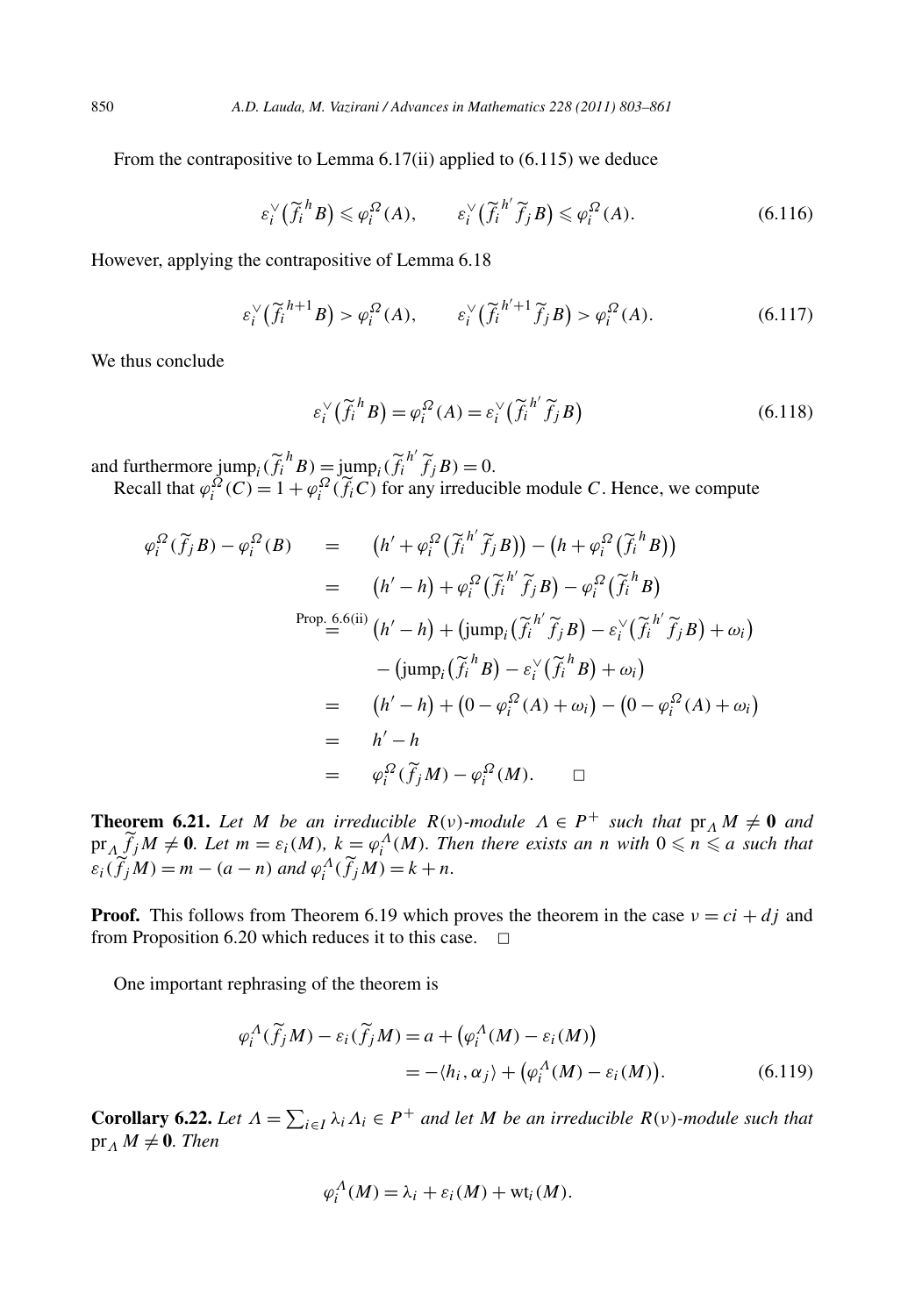**Proof.** The proof is by induction on the length  $|\nu|$ . For  $|\nu| = 0$  we have  $M = \mathbb{1}$  and wt $(M) = 0$ . For all  $i \in I$  observe that  $\varphi_i^{\Lambda}(\mathbb{1}) = \lambda_i$ ,  $\varepsilon_i(\mathbb{1}) = 0$ , and wt<sub>i</sub>(*M*) = 0, so that the claim clearly holds for  $M = \mathbb{1}$ . Fix *ν* with  $|v| > 0$  and an irreducible  $R(v)$ -module M. Let  $j \in I$  be such that  $\varepsilon$ <sub>*i*</sub> (*M*)  $\neq$  0, noting such *j* exists since  $|v|$  > 0. consider *N* = 1. Fix v with  $|\nu| > 0$  and an irreducible  $R(\nu)$ -module *M*. Let  $j \in I$  be such that  $(M) \neq 0$ , noting such j exists since  $|\nu| > 0$ .<br>Consider  $N = \tilde{e}_j M$ . By induction we may assume the claim holds for *N* 

Theorem 6.21 and its rephrasing (6.119), for any 
$$
i \in I
$$
  
\n
$$
\varphi_i^A(M) = \varphi_i^A(\widetilde{f}_j N) = \varphi_i^A(N) + \varepsilon_i(\widetilde{f}_j N) - \varepsilon_i(N) + a_{ij}
$$
\n
$$
= (\lambda_i + \varepsilon_i(N) + \text{wt}_i(N)) + \varepsilon_i(\widetilde{f}_j N) - \varepsilon_i(N) + a_{ij}
$$
\n
$$
= \lambda_i + \varepsilon_i(\widetilde{f}_j N) + \text{wt}_i(N) - \langle h_i, \alpha_j \rangle
$$
\n
$$
= \lambda_i + \varepsilon_i(M) + \text{wt}_i(M). \square
$$

Note that we have finally proved Proposition 6.7(v). By Proposition 2.4, given an irreducible module *M* we can always take *Λ* large enough so that  $pr_A M \neq 0$ , and then Proposition 6.6(ii)

combined with the above corollary gives  
\n
$$
\text{jump}_i(M) = \varphi_i^A(M) + \varepsilon_i^{\vee}(M) + \lambda_i
$$
\n
$$
= (\lambda_i + \varepsilon_i(M) + \text{wt}_i(M)) + \varepsilon_i^{\vee}(M) - \lambda_i
$$
\n
$$
= \varepsilon_i(M) + \varepsilon_i^{\vee}(M) + \text{wt}_i(M). \tag{6.120}
$$

As mentioned in the discussion below Proposition 6.7, the *σ* -symmetry of this characterization of  $\text{jump}_i(M)$  now implies the remaining parts (iii), (iv) of that proposition. In the next section, we will use all characterizations of  $\text{jump}_i(M)$  from Propositions 6.6 and 6.7.

## **7. Identification of crystals – "reaping the harvest"**

Now that we have built up the machinery of Section 6, we can prove the module theoretic crystal B is isomorphic to  $B(\infty)$ . Once we have completed this step, it is not much harder to show  $\mathcal{B}^{\Lambda} \cong B(\Lambda)$ .

While the methods used in Section 6 differ from those of Grojnowski, the propositions and their proofs in Section 7 follow [17, Section 13] extremely closely.

# *7.1. Constructing the strict embedding Ψ*

Recall Proposition 6.2 that said  $\varepsilon_i^{\vee}(\widetilde{f}_jM) = \varepsilon_i^{\vee}(M)$  when  $i \neq j$  but when  $i = j$  either  $\varepsilon_i^{\vee}(\widetilde{f}_i M) = \varepsilon_i^{\vee}(M)$  or  $\varepsilon_i^{\vee}(M) + 1$ .

**Proposition 7.1.** *Let M be a simple*  $R(v)$ *-module, and write*  $c = \varepsilon_i^{\vee}(M)$ *.* 

(i) *Suppose*  $\varepsilon_i^{\vee}(\widetilde{f}_i M) = \varepsilon_i^{\vee}(M) + 1$ *. Then* 

$$
\widetilde{e_i}^\vee \widetilde{f_i} M \cong M. \tag{7.1}
$$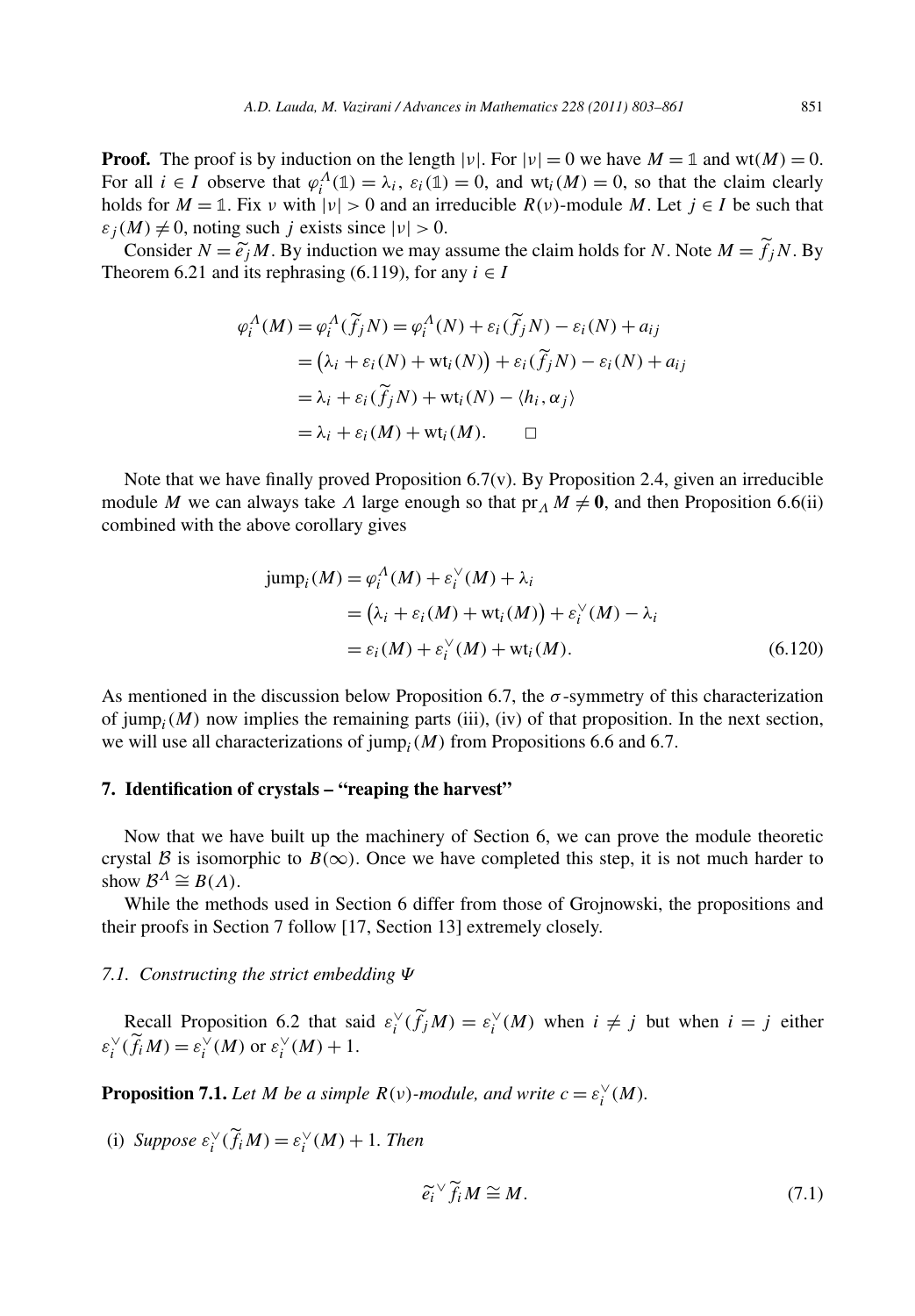(ii) *Suppose*  $\varepsilon_i^{\vee}(\widetilde{f}_jM) = \varepsilon_i^{\vee}(M)$  *where i* and *j* are not necessarily distinct. Then

here *i* and *j* are not necessarily distinct. Then  
\n
$$
(\widetilde{e_i}^{\vee})^c (\widetilde{f_j} M) \cong \widetilde{f_j} (\widetilde{e_i}^{\vee c} M).
$$
\n(7.2)

**Proof.** For part (i), the Jump Lemma 6.5 gives us  $\tilde{f}_i M \cong \tilde{f}_i^{\vee} M$ . Therefore,  $\tilde{e}_i^{\vee} \tilde{f}_i M \cong$ **P**<sub>*i*</sub> $\widetilde{e_i}$  $\vee$ <sup>*γ*</sup> $\widetilde{f}_i$ <sup> $\vee$ </sup> $M \cong M$ . **oof.** For part (i), the<br> $\widetilde{f}_i^{\vee} M \cong M$ .<br>For part (ii) let  $\overline{M} = (\widetilde{e}_i^{\vee})$ 

 $\sqrt{a^2 + b^2}$  *(M)* so that  $\varepsilon_i^{\vee}(\overline{M}) = 0$  and we have a surjection Ind *L*(*i*<sup>*c*</sup>) ⊠  $\overline{M} \rightarrow M$ as well as  $\epsilon$ <sub>i</sub><br>c)

$$
\operatorname{Ind} L(i^c) \boxtimes \overline{M} \boxtimes L(j) \twoheadrightarrow \widetilde{f}_j M. \tag{7.3}
$$

 $Ind L(i^c) \boxtimes \overline{M} \boxtimes L(j) \rightarrow \widetilde{f}_j M.$  (7.3)<br>Note that as  $c = \varepsilon_i^{\vee}(\widetilde{f}_jM)$ , all composition factors of  $(e_i^{\vee})^c \widetilde{f}_jM$  are isomorphic to  $(\widetilde{e}_i^{\vee})^c \widetilde{f}_jM$ ,  $\text{Ind } L(i^c) \boxtimes M \boxtimes L(j) \rightarrow f_j M.$  (7.3)<br> *Note that as*  $c = \varepsilon_i^{\vee}(\tilde{f}_jM)$ *, all composition factors of*  $(e_i^{\vee})^c \tilde{f}_jM$  *are isomorphic to*  $(\tilde{e}_i^{\vee})^c \tilde{f}_jM$ *,<br>
so there exists a surjection (e\_i^{\vee})^c \tilde{f}\_jM \rightarrow (\tilde{* and compose with the map above yielding  $\binom{1}{i}$ <br>  $\binom{0}{i}$  $\rightarrow$ <br> $\downarrow$ <br> $\downarrow$ <br> $\downarrow$ <br> $\downarrow$ <br> $\downarrow$ <br> $\downarrow$ *ei*

$$
(e_i^{\vee})^c \left( \operatorname{Ind} L(i^c) \boxtimes \overline{M} \boxtimes L(j) \right) \twoheadrightarrow (\widetilde{e_i}^{\vee})^c \widetilde{f}_j M. \tag{7.4}
$$

In the case *j*  $\neq i$ , by the Mackey theorem [31, Proposition 2.8]  $(e_i^{\vee})^c$  (Ind  $L(i^c) \boxtimes \overline{M} \boxtimes L(j)$ ) has<br>a filtration whose subquotients are isomorphic to Ind  $\overline{M} \boxtimes L(j)$ . So (7.4) yields a map<br>Ind  $\overline{M} \boxtimes L(j$ a filtration whose subquotients are isomorphic to Ind  $\overline{M} \boxtimes L(i)$ . So (7.4) yields a map *ei*

$$
\operatorname{Ind} \overline{M} \boxtimes L(j) \twoheadrightarrow (\widetilde{e_i}^{\vee})^c \widetilde{f}_j M,
$$
\n
$$
(7.5)
$$
\n
$$
\widetilde{f} \vee^{\vee} \widetilde{f} M \simeq \widetilde{f} \cdot \overline{M} \simeq \widetilde{f} \cdot (\widetilde{\alpha}^{\vee})^c M
$$

which implies

$$
(\tilde{e}_i^{\vee})^c \tilde{f}_j M \cong \tilde{f}_j \overline{M} \cong \tilde{f}_j (\tilde{e}_i^{\vee})^c M.
$$
 (7.6)

In the case  $j = i$ , the subquotients are isomorphic to Ind  $\overline{M} \boxtimes L(i)$  or Ind  $L(i) \boxtimes \overline{M}$ . But,  $(\tilde{e}_i^\vee)^\circ \tilde{f}_j M \cong \tilde{f}_j \overline{M} \cong \tilde{f}_j (\tilde{e}_i^\vee)^\circ M.$  (7.6)<br>In the case  $j = i$ , the subquotients are isomorphic to Ind  $\overline{M} \boxtimes L(i)$  or Ind  $L(i) \boxtimes \overline{M}$ . But,<br>by assumption  $\varepsilon_i^\vee ((\tilde{e}_i^\vee)^\circ \tilde{f}_i M) = 0$ In the case  $j = i$ , the<br>by assumption  $\varepsilon_i^{\vee}((\tilde{e}_i^{\vee})^c)$ <br>from Ind  $L(i) \boxtimes \overline{M}$  to  $(\tilde{e}_i^{\vee})$  $\sqrt{\ }$ <sup> $\vee$ </sup>)<sup>*c*</sup>  $\widetilde{f}_i$  *M*. As before, we must have 0, so by Frobenius reciprocal *n*  $\overline{M} \boxtimes L(i) \rightarrow (\widetilde{e_i}^{\vee})^c \widetilde{f_i}$  $\frac{1}{e}$ <br>*e*<sup>*i*</sup>

$$
\operatorname{Ind} \overline{M} \boxtimes L(i) \twoheadrightarrow \left(\widetilde{e_i}^{\vee}\right)^c \widetilde{f_i} M \tag{7.7}
$$

 $\text{Ind } \overline{M} \boxtimes L(i) \rightarrow (\tilde{e}_i^{\vee})^c \tilde{f}_i M$ <br>
and so  $(\tilde{e}_i^{\vee})^c \tilde{f}_j M = (\tilde{e}_i^{\vee})^c \tilde{f}_i M \cong \tilde{f}_i \overline{M} = \tilde{f}_i(\tilde{e}_i^{\vee})^c M = \tilde{f}_j(\tilde{e}_i^{\vee})^c M. \square$ **Proposition 7.2.** *Let M be an irreducible*  $R(v)$ *-module, and write*  $c = \varepsilon_i^{\vee}(M)$ *,*  $\overline{M} = (\tilde{e}_i^{\vee})^c(M)$ *.* 

- (i)  $\varepsilon_i(M) = \max{\{\varepsilon_i(\overline{M}), c \text{wt}_i(\overline{M})\}}.$
- (ii) *Suppose*  $\varepsilon_i(M) > 0$ *. Then*

$$
\varepsilon = w_{ij}(M) \tag{7.8}
$$
\n
$$
\varepsilon_i^{\vee}(\widetilde{e_i}M) = \begin{cases} c & \text{if } \varepsilon_i(\overline{M}) \ge c - \text{wt}_i(\overline{M}), \\ c - 1 & \text{if } \varepsilon_i(\overline{M}) < c - \text{wt}_i(\overline{M}). \end{cases}
$$

(iii) *Suppose*  $\varepsilon_i(M) > 0$ *. Then* 

$$
\begin{aligned}\n\text{(c)} \quad &= \text{w}_i(M) < \text{c} - \text{w}_i(M).\n\end{aligned}
$$
\n
$$
\text{A. Then}
$$
\n
$$
\left(\widetilde{e}_i^\vee\right)^{\varepsilon_i^\vee(\widetilde{e}_i M)} \left(\widetilde{e}_i M\right) = \begin{cases}\n\widetilde{e}_i(M) & \text{if } \varepsilon_i(M) \ge c - \text{wt}_i(M), \\
\widetilde{M} & \text{if } \varepsilon_i(M) < c - \text{wt}_i(M).\n\end{cases} \tag{7.9}
$$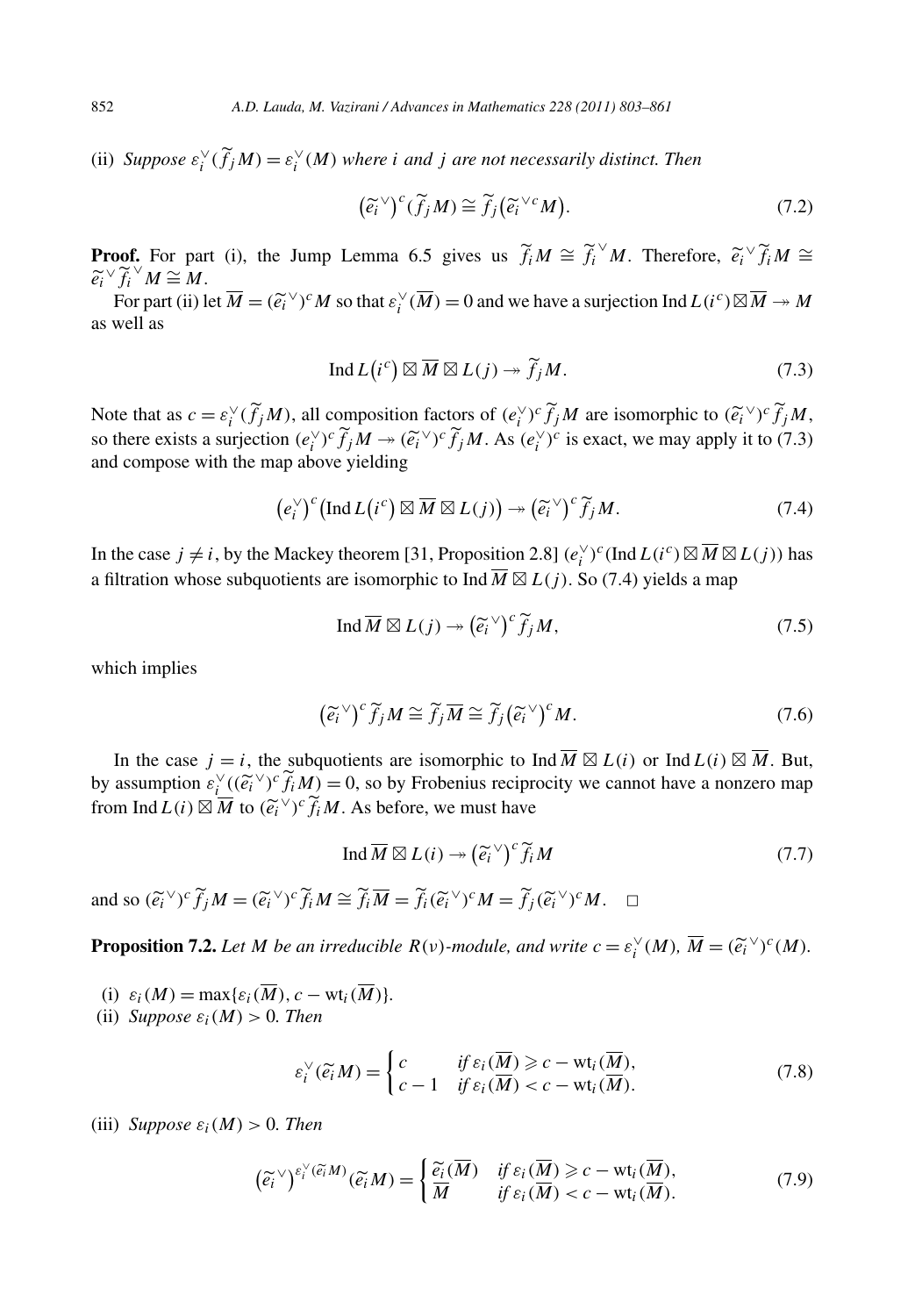**Proof.** Suppose  $\varepsilon_i(M) > \varepsilon_i(\overline{M})$ . Then jump<sub>i</sub> $(M) = 0$  and by Proposition 6.7(v)

$$
0 = jump_i(M) = \varepsilon_i(M) + \varepsilon_i^{\vee}(M) + \text{wt}_i(M) = \varepsilon_i(M) + c + \text{wt}_i(\overline{M}) - 2c \tag{7.10}
$$

so that  $\varepsilon_i(M) = c - \text{wt}_i(\overline{M})$ , and clearly  $\varepsilon_i(M) = \max{\{\varepsilon_i(\overline{M}), c - \text{wt}_i(\overline{M})\}}$ . It is always the case that  $\underline{\text{jump}}_i(M) \geq 0$ . If  $\varepsilon_i(M) = \varepsilon_i(M)$ , then as above  $\varepsilon_i(M) = (c - \text{wt}_i(M)) + \text{jump}_i(M) \geq$  $c - \text{wt}_i(\overline{M})$ . So again  $\varepsilon_i(M) = \max\{\varepsilon_i(\overline{M}), c - \text{wt}_i(\overline{M})\}.$ 

For part (ii) consider two cases.

Case 1 ( $\varepsilon_i(\overline{M}) < c$  – wt<sub>i</sub>( $\overline{M}$ ): Recall by Proposition 6.7(v), jump<sub>i</sub>( $\overline{M}$ ) =  $\varepsilon_i^{\vee}(\overline{M}) + \varepsilon_i(\overline{M}) +$  $wt_i(M) = 0 + \varepsilon_i(M) + wt_i(M)$  so jump<sub>i</sub> $M < c$  if and only if  $\varepsilon_i(M) < c - wt_i(M)$ . Since  $\lim_{i} \overline{M} < c$  then  $0 = \lim_{i} (\widetilde{f_i}^{\vee})^{c-1} \overline{M} = \lim_{i} (\widetilde{e_i}^{\vee} M)$  by (6.11). By the Jump Lemma 6.5, *s*. Recall by Propositions of jump<sub>*i*</sub>  $\overline{M}$  < *c* if  $\vee$ <sup>γ</sup> $\vee$ *c*<sup>-1</sup> $\overline{M}$ ) = jump<sub>*i*</sub> ( $\widetilde{e_i}$  $\widetilde{f}_i(\widetilde{e}_i^{\vee}M) \cong \widetilde{f}_i^{\vee}(\widetilde{e}_i^{\vee}M) \cong M$ . Hence  $\widetilde{e}_i^{\vee}M = \widetilde{e}_iM$  and so  $\varepsilon_i^{\vee}(\widetilde{e}_i^{\vee}M) = \varepsilon_i^{\vee}(\widetilde{e}_i^{\vee}M) = c - 1$ . **Case** 1 ( $\varepsilon_i(M) < c - \text{wt}_i(M)$ ): Recall by Proposition 6.7(v), jump<sub>*i*</sub>  $(M) = \text{wt}_i(\overline{M}) = 0 + \varepsilon_i(\overline{M}) + \text{wt}_i(\overline{M})$  so jump<sub>*i*</sub>  $\overline{M} < c$  if and only if  $\varepsilon_i(\overline{M}) < \text{jump}_i \overline{M} < c$  then  $0 = \text{jump}_i((\widetilde{f}_i^{\vee})^{c-1}\overline{$ 

Case 2 ( $\varepsilon_i(M) \geq c - \text{wt}_i(M)$ ): As above this case is equivalent to jump<sub>i</sub> $M \geq c$ . Note if  $c = 0$  then (ii) obviously holds by Proposition 6.2. If  $c > 0$  by (6.11), we must have  $0 <$  $f_i(\widetilde{e_i} \vee M) \cong f_i \cdot (\widetilde{e_i} \vee M) \cong M$ . Hence  $\widetilde{e_i} \vee M = \widetilde{e_i}M$  and so  $\varepsilon_i^{\vee}(\widetilde{e_i}M) = \varepsilon_i^{\vee}(\widetilde{e_i} \vee M) = c - 1$ .<br>Case 2  $(\varepsilon_i(\overline{M}) \geq c - \text{wt}_i(\overline{M}))$ : As above this case is equivalent to jump<sub>*i*</sub>  $\over$ *Case 2* ( $\epsilon_i(\overline{M}) \geq c$  − wt<sub>i</sub>( $\overline{M}$ )): As above this case is equivalent to jump<sub>i</sub> $\overline{M} \geq c$ . Note if  $c = 0$  then (ii) obviously holds by Proposition 6.2. If  $c > 0$  by (6.11), we must have  $0 < \text{jump}_i((\widetilde{f}_i^{\vee$  $c = 0$  then (ii) obviously holds by Proposition 6.2. If  $c > 0$  by (6.11), we must have  $0 < \lim_{\tilde{f}_i \to \tilde{f}_i} \lim_{\tilde{f}_i \to \tilde{f}_i} \lim_{\tilde{f}_i \to \tilde{f}_i} \lim_{\tilde{f}_i \to \tilde{f}_i} \lim_{\tilde{f}_i \to \tilde{f}_i} \lim_{\tilde{f}_i \to \tilde{f}_i} \lim_{\tilde{f}_i \$ *<sup>i</sup> (f*  $\varepsilon_i^{\vee}(M) = c.$ *i* **i** is a contradiction. So<br> *i*  $(\tilde{e}_i M) = \varepsilon_i^{\vee}(\tilde{f}_i \tilde{e}_i M) =$ <br> *i*  $(\tilde{e}_i M) = c = \varepsilon_i(M)$ . In  $\geq$ 

For part (iii), first suppose  $\varepsilon_i(\overline{M}) \geq c - \text{wt}_i(\overline{M})$ . Then by part (ii)  $\varepsilon_i^{\vee}$ other words  $\varepsilon_i^{\vee}(\widetilde{e_i}M) = \varepsilon_i^{\vee}(\widetilde{f}M)$ *i*  $\epsilon_i^N$  (*e<sub>i</sub>M*) > 0. Then by the definition of jump<sub>i</sub>,  $\varepsilon_i^N$  (*ii*), first suppose  $\varepsilon_i(\overline{M}) \ge c - \text{wt}_i(\overline{M})$ . Then by part (ii)  $\varepsilon_i^N$  ( $\widetilde{\epsilon}_i^N$  ( $\widetilde{\epsilon}_i^N$  *i*) =  $\varepsilon_i^N$  ( $\widetilde{f}_i \widetilde{\epsilon}_i^N$  *i*) *e*<sub>*i*</sub> ( $\overline{M}$ ) ≥ *c* − wt<sub>*i*</sub></sub> ( $\overline{M}$ ). Then by *j*<br>  $\varepsilon_i^{\vee}(\widetilde{f}_i \widetilde{e}_i M)$  so by Proposition 7.1 appl<br>  $\widetilde{f}_i(\widetilde{e}_i^{\vee})^c \widetilde{e}_i M \cong (\widetilde{e}_i^{\vee})^c \widetilde{f}_i \widetilde{e}_i M \cong (\widetilde{e}_i^{\vee})^c$  $\frac{c}{\tilde{e}_i}$ *ei*  $\frac{e}{\tilde{e}_i}$ 

$$
\widetilde{f}_i\big(\widetilde{e}_i^{\vee}\big)^c \widetilde{e}_i^{\vee} M \cong \big(\widetilde{e}_i^{\vee}\big)^c \widetilde{f}_i \widetilde{e}_i^{\vee} M \cong \big(\widetilde{e}_i^{\vee}\big)^c M = \overline{M}.
$$
\n(7.11)

*F<sub>i</sub>*<br>Hence  $(\tilde{e}_i^{\vee})^c \tilde{e}_i M \cong \tilde{e}_i \overline{M}$ .

Next suppose  $\varepsilon_i(\overline{M}) < c - \text{wt}_i(\overline{M})$ . Then by part (ii) *i*<sub>*i*</sub>  $(\overline{M})$ . Then by part (*i*)<br>  $\gamma_i^{\vee} (\widetilde{e_i}M) = c - 1 = \varepsilon_i^{\vee}$ 

$$
\varepsilon_i^{\vee}(\widetilde{e_i}M) = c - 1 = \varepsilon_i^{\vee}(M) - 1. \tag{7.12}
$$

 $\varepsilon_i^{\vee}(\widetilde{e_i}M) = c - 1 = \varepsilon_i^{\vee}(M) - 1.$ <br>In other words  $\varepsilon_i^{\vee}(\widetilde{f_i}\widetilde{e_i}M) = \varepsilon_i^{\vee}(\widetilde{e_i}M) + 1$ , so by Proposition 7.1 applied to  $\widetilde{e_i}M$ ,  $\tilde{e}_i^{\prime}$ 

$$
\widetilde{e}_i M
$$
) + 1, so by Proposition 7.1 applied to  $\widetilde{e}_i M$ ,  
\n $\widetilde{e}_i^{\vee} M \cong \widetilde{e}_i^{\vee} \widetilde{f}_i \widetilde{e}_i M \cong \widetilde{e}_i M$ , (7.13)

 $\widetilde{e_i}^{\vee} M \cong \widetilde{e_i}^{\vee} \widetilde{f_i} \widetilde{e_i} M \cong \widetilde{e_i} M$ <br>hence  $(\widetilde{e_i}^{\vee})^{c-1} \widetilde{e_i} M \cong (\widetilde{e_i}^{\vee})^{c-1} \widetilde{e_i}^{\vee} M \cong (\widetilde{e_i}^{\vee})^c M \cong \overline{M}$ .  $\Box$ 

**Proposition 7.3.** *For each*  $i \in I$  *define a map*<br>  $\Psi_i : \mathcal{B} \to \mathcal{B}$  ( $\widetilde{e_i}$ )

define a map  
\n
$$
\Psi_i : \mathcal{B} \to \mathcal{B} \otimes B_i,
$$
\n
$$
M \mapsto (\widetilde{e_i}^{\vee})^c (M) \otimes b_i(-c),
$$

*where*  $c = \varepsilon_i^{\vee}(M)$ *. Then*  $\Psi_i$  *is a strict embedding of crystals.* 

**Proof.** First we show that  $\Psi_i$  is a morphism of crystals. (M1) is obvious. For (M2) let  $\overline{M}$  = wh<br>**Pr**<br>(ẽ*i*  $(\widetilde{e_i}^{\vee})^c M$ . We compute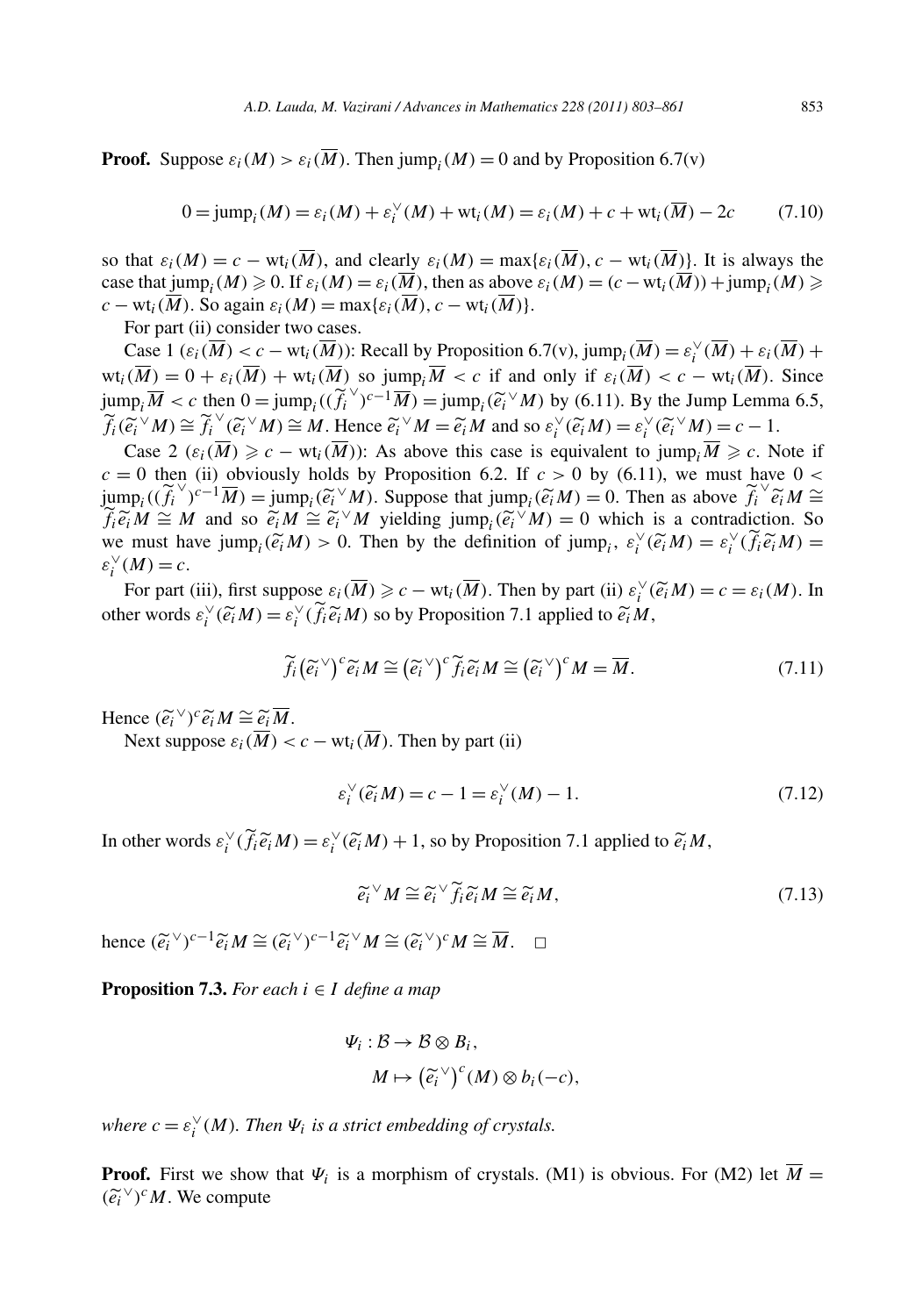uda, M. Vazirani / Advances in Mathematics 228 (2011) 803–861

\n
$$
\text{wt}(\psi_i(M)) = \text{wt}(\overline{M} \otimes b_i(-c))
$$
\n
$$
= \text{wt}(\overline{M}) + \text{wt}(b_i(-c))
$$
\n
$$
= \text{wt}(M) + c\alpha_i - c\alpha_i = \text{wt}(M). \tag{7.14}
$$

Consider first the case  $j \neq i$ . By Proposition 6.2

$$
= w((M) + c\alpha_i - c\alpha_i = w((M)).
$$
  
\n
$$
case \quad j \neq i. \text{ By Proposition 6.2}
$$
  
\n
$$
\varepsilon_j(\Psi_i(M)) = \varepsilon_j(\overline{M} \otimes b_i(-c))
$$
  
\n
$$
= \max{\varepsilon_j(\overline{M}), \varepsilon_j(b_i(-c)) - \langle h_j, wt(\overline{M}) \rangle}
$$
  
\n
$$
= \max{\varepsilon_j(\overline{M}), -\infty} = \varepsilon_j(\overline{M})
$$
  
\n
$$
= \varepsilon_j(M).
$$

In the case  $j = i$ , Proposition 7.2(i) implies

$$
= \varepsilon_j(M).
$$
  
\n
$$
case \, j = i, \, \text{Proposition 7.2(i) implies}
$$
  
\n
$$
\varepsilon_i(\Psi_i(M)) = \varepsilon_i(\overline{M} \otimes b_i(-c))
$$
  
\n
$$
= \max\{\varepsilon_i(\overline{M}), \varepsilon_i(b_i(-c)) - \langle h_i, \text{wt}(\overline{M}) \rangle\} = \max\{\varepsilon_i(\overline{M}), c - \text{wt}_i(\overline{M})\}
$$
  
\n
$$
= \varepsilon_i(M).
$$
\n(7.15)

Since for both crystals,  $\varphi_j(b) = \varepsilon_j(b) + \langle h_j, \text{wt}(b) \rangle$  it follows  $\varphi_j(M) = \varphi_j(\Psi_i(M))$  for all  $j \in I$ .

It is clear that  $\Psi_i$  is injective. We will prove a stronger statement than (M3) and (M4), namely Since for both crystals,  $\varphi_j(b) = \varepsilon_j(b) + \langle h_j, \text{wt}(b) \rangle$  it follows  $\varphi_j(M) = \varphi_j(\Psi_i(M))$  for all  $j \in I$ .<br>It is clear that  $\Psi_i$  is injective. We will prove a stronger statement than (M3) and (M4), namely  $\Psi_i(\tilde{e}_jM) = \tilde{e$ 

Observe

of crystals, but since it is injective, 
$$
\Psi_i
$$
 is a strict embedding of crystals.  
Observe  

$$
\widetilde{e}_j(\Psi_i(M)) = \widetilde{e}_j(\overline{M} \otimes b_i(-c)) = \begin{cases} \frac{\widetilde{e}_j \overline{M} \otimes b_i(-c)}{\overline{M} \otimes b_i(-c+1)} & \text{if } \varphi_j(\overline{M}) \ge \varepsilon_i(b_i(-c)) = c, \\ \frac{\widetilde{e}_j \overline{M} \otimes b_i(-c+1)}{\overline{M} \otimes b_i(-c+1)} & \text{if } \varphi_j(\overline{M}) < c. \end{cases}
$$
 (7.16)  
We first consider the case when  $j = i$ . If  $\varepsilon_i(M) = 0$ , then clearly  $\varepsilon_i(\overline{M}) = 0$  and further  $\widetilde{e}_i(M) = 0$ 

 $e_j(x_i, y_j) = e_j(x_i, y_j)$ <br>We first consider the case when<br> $\tilde{e}_i \overline{M} = 0$ . By Proposition 7.2(i) *εi* (*M*) = 0, then clearl<br> *ε<sub>i</sub>*( $\overline{M}$ ) = 0 = *ε<sub>i</sub>*( $M$ ) = max { $\varepsilon_i(\overline{M})$ , *c* – wt<sub>*i*</sub>( $\overline{M}$ )</sub>}

$$
\varepsilon_i(\overline{M}) = 0 = \varepsilon_i(M) = \max\left\{\varepsilon_i(\overline{M}), c - \text{wt}_i(\overline{M})\right\} \geqslant c - \text{wt}_i(\overline{M}),\tag{7.17}
$$

yielding  $\varphi_i(\overline{M}) = \varepsilon_i(\overline{M}) + \text{wt}_i(\overline{M}) \geqslant (c - \text{wt}_i(\overline{M})) + \text{wt}_i(\overline{M}) = c$ , so by (4.8), (4.10) we get  $\overline{M}$ ) + wt<sub>i</sub>( $\overline{M}$ ) ≥ (*c* - wt<sub>i</sub>( $\overline{M}$ )) + wt<sub>i</sub>( $\overline{M}$ ) = *c*, so by (4.8), (4.10) we get<br>  $\widetilde{e}_i\Psi_i(M) = \widetilde{e}_i\overline{M} \otimes b_i(-c) = 0 = \Psi_i(0) = \Psi_i(\widetilde{e}_iM)$ . (7.18)

$$
\widetilde{e_i}\Psi_i(M) = \widetilde{e_i}\overline{M} \otimes b_i(-c) = 0 = \Psi_i(0) = \Psi_i(\widetilde{e_i}M). \tag{7.18}
$$

Now suppose  $\varepsilon_i(M) > 0$ . Using that  $\varphi_i(\overline{M}) := \varepsilon_i(\overline{M}) + \text{wt}_i(\overline{M})$ , (4.8), and (4.10), Proposi-Now suppose  $\varepsilon_i(M) > 0$ . Usi<br>tion 7.2 implies we can rewrite<br> $\widetilde{e}_i \Psi_i(M) = \begin{cases} (\widetilde{e}_i)^T & \text{if } i \in \mathbb{Z}^N \end{cases}$ *ng* that  $\varphi_i(M) := \varepsilon_i(M) + \text{wt}_i(M)$ ,<br>  $\vee$ *)<sup>c</sup>* $\widetilde{e_i}M \otimes b_i(-c)$  if  $\varepsilon_i(\overline{M}) \geq$ 

es we can rewrite  
\n
$$
\widetilde{e_i}\Psi_i(M) = \begin{cases}\n(\widetilde{e_i}^{\vee})^c \widetilde{e_i} M \otimes b_i(-c) & \text{if } \varepsilon_i(\overline{M}) \ge c - \text{wt}_i(\overline{M}) \\
(\widetilde{e_i}^{\vee})^{c-1} \widetilde{e_i} M \otimes b_i(-c+1) & \text{if } \varepsilon_i(\overline{M}) < c - \text{wt}_i(\overline{M})\n\end{cases}
$$
\n
$$
= (\widetilde{e_i}^{\vee})^{\varepsilon_i^{\vee}} (\widetilde{e_i}^{\vee} M) \widetilde{e_i} M \otimes b_i(\varepsilon_i^{\vee} (\widetilde{e_i} M))
$$
\n(7.20)

$$
[(e_i^{\vee})^{c-1}e_i M \otimes b_i(-c+1) \text{ if } \varepsilon_i(M) < c - \text{wt}_i(M)
$$
  
= 
$$
(\widetilde{e_i}^{\vee})^{e_i^{\vee}(\widetilde{e_i}M)} \widetilde{e_i} M \otimes b_i(\varepsilon_i^{\vee}(\widetilde{e_i}M))
$$
  
= 
$$
\Psi_i(\widetilde{e_i}M).
$$
 (7.20)  
(7.21)

$$
=\Psi_i(\widetilde{e_i}M). \tag{7.21}
$$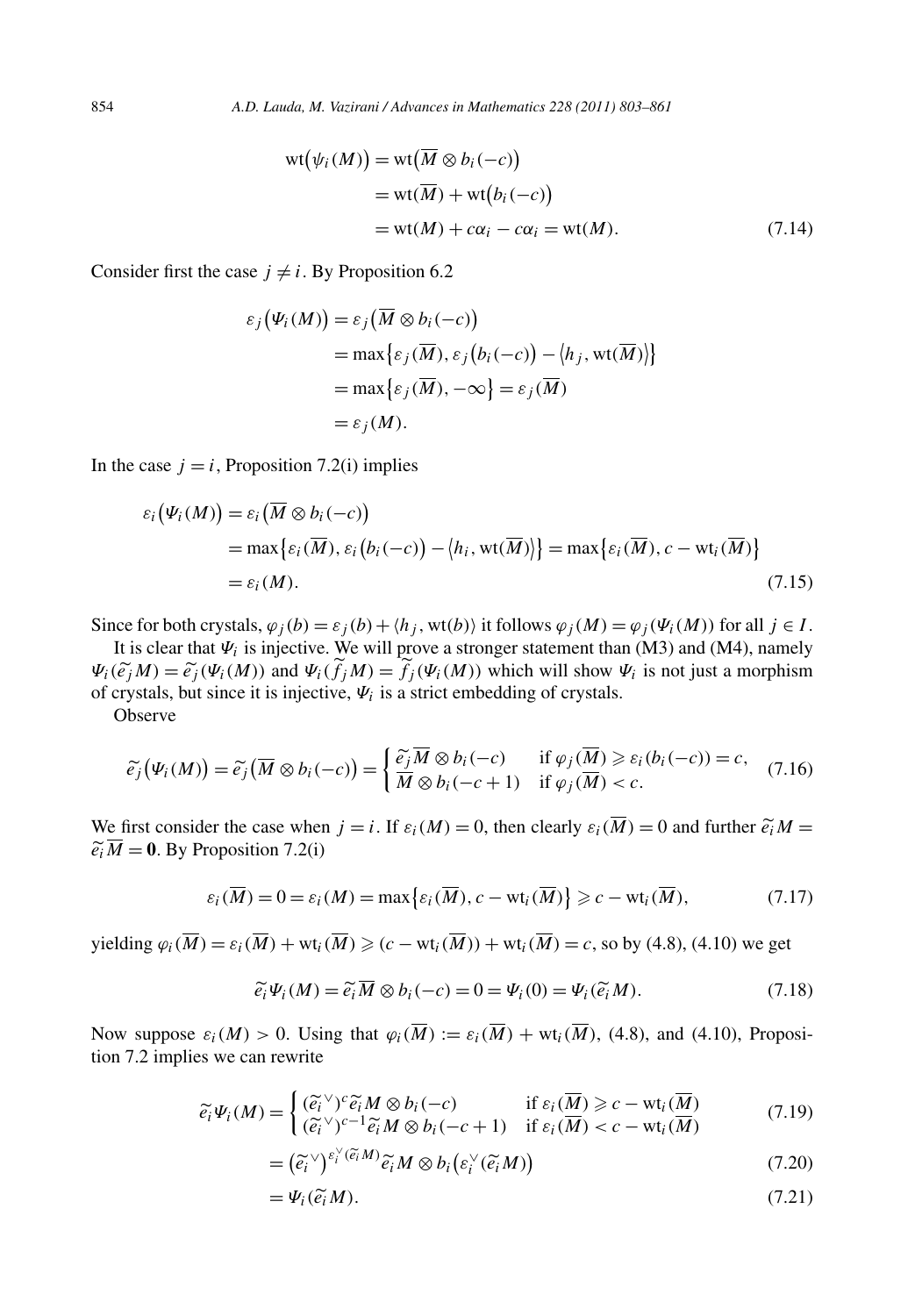*A.D. Lauda, M. Vazirani / Advances in Mathematics 228 (2011) 803–861*<br>
When  $j \neq i$  note that  $\varepsilon_i^{\vee}(\tilde{e}_j M) = \varepsilon_i^{\vee}(M) = c$  as long as  $\tilde{e}_j M \neq 0$ , by Proposition 6.2 apwhen  $j \neq i$  note that  $\varepsilon_i^{\vee}(\tilde{e}_j M) = \varepsilon_i^{\vee}(M) = c$  as long as  $\tilde{e}_j M \neq 0$ , by Proposition 6.2 applied to  $\tilde{e}_j M$ . Part (ii) of Proposition 7.1 implies  $\overline{M} = (\tilde{e}_i^{\vee})^c M = \tilde{f}_j (\tilde{e}_i^{\vee})^c \tilde{e}_j M$ , When  $j \neq i$  note that  $\varepsilon_i^{\vee}(\widetilde{e_j}M) = \varepsilon_i^{\vee}(M) = c$  as logical to  $\widetilde{e_j}M$ . Part (ii) of Proposition 7.1 implies  $\overline{M}$ <br> $(\widetilde{e_i}^{\vee})^c \widetilde{e_j}M$ . Therefore, by (7.16) as  $\varepsilon_j(b_i(-c)) = -\infty$ , *ej* art (ii) of Proposition 7.1 implies  $\overline{M} = (\tilde{e}_i^{\vee})^c M = \tilde{f}_j(\tilde{e}_i^{\vee})^c \tilde{e}_j M$ , so  $\tilde{e}_j \overline{M} =$ <br>
refore, by (7.16) as  $\varepsilon_j(b_i(-c)) = -\infty$ ,<br>  $(\Psi_i(M)) = \tilde{e}_j \overline{M} \otimes b_i(-c) = (\tilde{e}_i^{\vee})^c \tilde{e}_j M \otimes b_i(-c) = \Psi_i(\tilde{e$  $e^{i\theta}$ 

$$
\widetilde{e_j}(\Psi_i(M)) = \widetilde{e_j} \overline{M} \otimes b_i(-c) = (\widetilde{e_i}^{\vee})^c \widetilde{e_j} M \otimes b_i(-c) = \Psi_i(\widetilde{e_j} M). \tag{7.22}
$$
  
In the case  $\widetilde{e_j} M = 0$ , Proposition 6.2 implies  $\widetilde{e_j} \overline{M} = 0$  as well, so we compute

Proposition 6.2 implies

\n
$$
\widetilde{e_j} \overline{M} = 0 \text{ as well, so we comp}
$$
\n
$$
\widetilde{e_j} \big( \Psi_i(M) \big) = \widetilde{e_j} \overline{M} \otimes b_i(-c) = 0 = \Psi_i(0) = \Psi_i(\widetilde{e_j} M).
$$

The proof that  $\Psi_i(f_jM) = f_j(\Psi_i(M))$  is similar.  $\Box$ 

# *7.2. Main theorems*

In the following we use the characterization of  $B(\infty)$  from Section 4.2 to implicitly prove B is isomorphic to  $B(\infty)$ .

# **Theorem 7.4.** *The crystal*  $\beta$  *is isomorphic to*  $B(\infty)$ *.*

**Proof.** Recall that by abuse of notation, for irreducible modules *M*, we write  $M \in \mathcal{B}$  as shorthand for  $[M] \in \mathcal{B}$ . We show that the crystal  $\mathcal{B}$  satisfies the characterizing properties of  $B(\infty)$  given in Proposition 4.3. Properties (B1)–(B4) are obvious with **1** the unique node with weight zero. The embedding  $\Psi_i : \mathcal{B} \to \mathcal{B} \otimes B_i$  for (B5) was constructed in the previous section. (B6) follows from the definition of  $\Psi_i$  as  $\varepsilon_j^{\vee}(M) \ge 0$  for all  $M \in \mathcal{B}$ ,  $j \in I$ . For (B7) we must show that for  $M \in \mathcal{B}$ other than 1, then there exists  $i \in I$  such that  $\Psi_i(M) = N \otimes \widetilde{f_i}^n b_i$  for some  $N \in \mathcal{B}$  and  $n > 0$ . But every such *M* has  $\varepsilon_i^{\vee}(M) > 0$  for at least one  $i \in I$ , so that *N* can be taken to be  $\tilde{e}_i^{\vee n}(M)$  $\bigvee_{i=1}^{\infty}$  *(M)*  $\geq 0$  for all  $M \in \mathcal{B}$ ,  $j \in I$ . For (B7) we must show that for exists  $i \in I$  such that  $\Psi_i(M) = N \otimes \widetilde{f_i}^n b_i$  for some  $N \in \mathcal{B}$  and  $\bigvee_{i=1}^{\infty}$  *(M)* > 0 for at least one  $i \in I$ , so t for  $n = \varepsilon_i^{\vee}(M) > 0$ .  $\Box$ *n* =  $\varepsilon_i^{\vee}(M) > 0$ . □<br> *n* =  $\varepsilon_i^{\vee}(M) > 0$ . □<br>
Now we will show the data  $(B^A, \varepsilon_i^A, \varphi_i^A, \tilde{e}_i^A, \tilde{e}_i^A, \text{wt}^A)$  of Section 5.3 defines a crystal graph

and identify it as the highest weight crystal *B(Λ)*.

**Theorem 7.5.**  $\mathcal{B}^{\Lambda}$  *is a crystal; furthermore the crystal*  $\mathcal{B}^{\Lambda}$  *is isomorphic to*  $B(\Lambda)$ *.* 

**Proof.** Proposition 8.2 of Kashiwara [28] gives us an embedding

$$
\Upsilon^{\infty}: B(\Lambda) \to B(\infty) \otimes T_{\Lambda} \tag{7.23}
$$

which identifies *B(Λ)* as a subcrystal of *B(*∞)  $\otimes T_A$ . The nodes of *B(Λ)* are associated with the nodes of the image<br>  $\text{Im } \Upsilon^{\infty} = \{ b \otimes t_A \mid \varepsilon_i^*(b) \leq \langle h_i, A \rangle, \text{ for all } i \in I \}$  (7.24) nodes of the image

$$
\operatorname{Im} \Upsilon^{\infty} = \left\{ b \otimes t_{\Lambda} \mid \varepsilon_i^*(b) \leq \langle h_i, \Lambda \rangle, \text{ for all } i \in I \right\}
$$
 (7.24)

where  $c = \varepsilon_i^*(b)$  is defined via  $\Psi_i b = b' \otimes b_i(-c)$  for the strict embedding  $\Psi_i : B(\infty) \to$  $B(\infty) \otimes B_i$ . The crystal data for  $B(\Lambda)$  is thus inherited from that of  $B(\infty) \otimes T_\Lambda$ . Via our isomorphism  $B(\infty) \otimes T_A \cong B \otimes T_A$  of Theorem 7.4 and the description of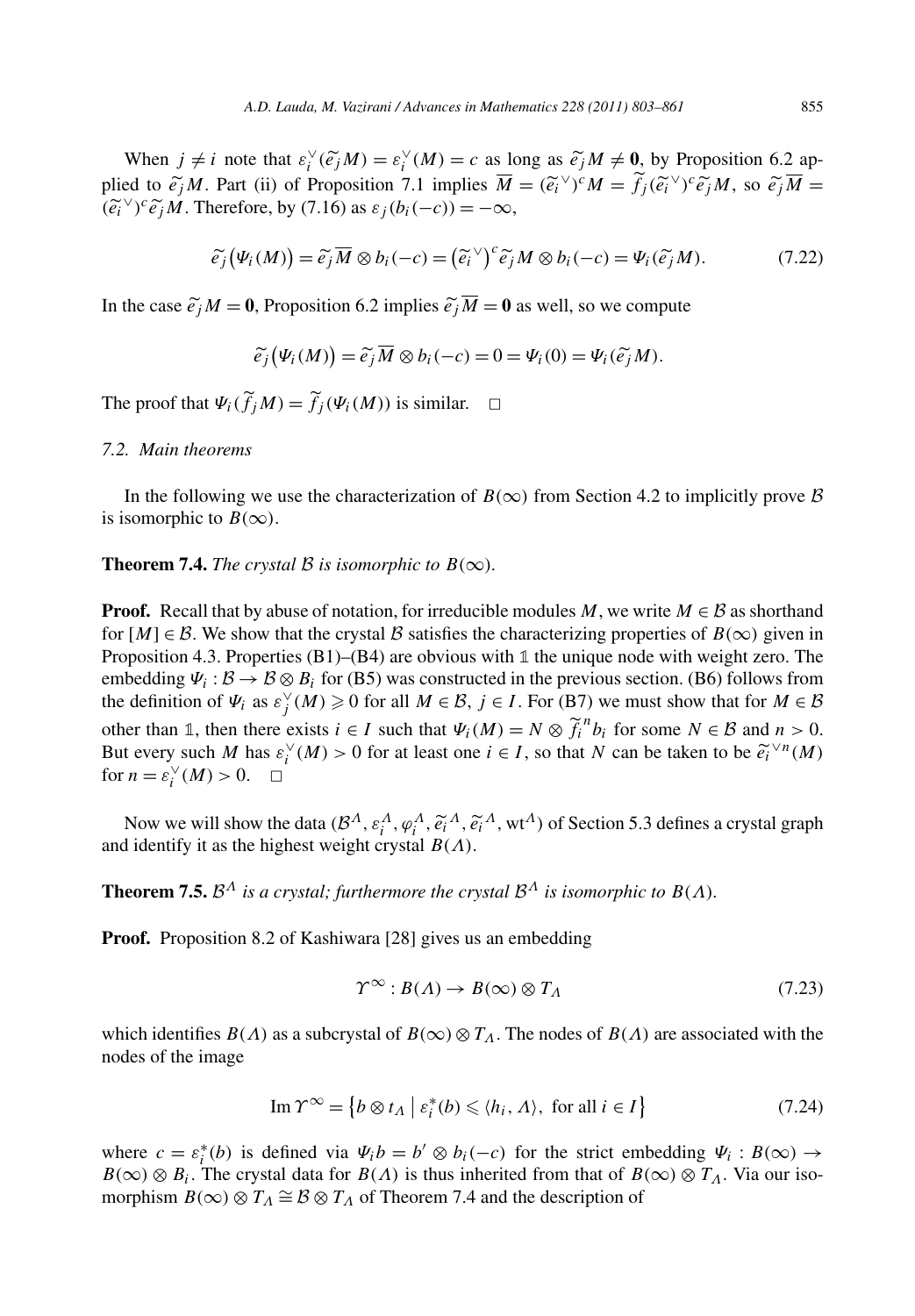856 A.D. Lauda, M. Vazirani / Advances in Mathematics 228 (2011) 803–861  
\n
$$
\Psi_i: \mathcal{B} \to \mathcal{B} \otimes B_i,
$$
\n
$$
M \mapsto (\widetilde{e_i}^{\vee})^{s_i^{\vee}(M)} M \otimes b_i(-\varepsilon_i^{\vee}(M))
$$
\n(7.25)

the set

$$
\left\{ M \otimes t_{\Lambda} \in \mathcal{B} \otimes t_{\Lambda} \mid \varepsilon_{i}^{\vee}(M) \leqslant \lambda_{i}, \text{ for all } i \in I \right\}
$$
\n
$$
(7.26)
$$

endowed with the crystal data of  $\mathcal{B} \otimes T_\Lambda$  is thus isomorphic to  $B(\Lambda)$ .

Recall from Section 5.3 this is precisely Im  $\gamma$ , as  $\varepsilon_i^{\vee}(M) \leq \lambda_i$  for all  $i \in I$  if and only if  $pr_A M \neq 0$  which happens if and only if  $M = \inf_A M$  for some  $M \in \mathcal{B}^A$ . By Kashiwara's proposition, we know Im  $\Upsilon \cong B(\Lambda)$  as crystals.

What remains is to check that the crystal data Im  $\gamma$  inherits from  $\beta \otimes T_A$  agrees with the data defined in Section 5.3 for  $\beta^A$ . Once we verify this, we will have shown  $\beta^A$  is a crystal,  $\mathcal{B}^{\Lambda} \cong B(\Lambda)$ , and  $\Upsilon$  is an embedding of crystals.

Let  $M \in \mathcal{B}^{\Lambda}$ . Recall, since  $\text{pr}_{\Lambda} \text{ inf}_{\Lambda} M \neq \mathbf{0}$ , then  $0 \leq \varphi_i^{\Lambda} (\text{inf}_{\Lambda} M) = \varphi_i^{\Lambda} (\mathcal{M})$  which was defined as  $\max\{k \mid \text{pr}_A \widetilde{f}_i^k(\text{infl}_A \mathcal{M}) \neq \mathbf{0}\}\)$ . We verify

$$
\varphi_i(\Upsilon \mathcal{M}) = \varphi_i(\inf_A \mathcal{M} \otimes t_A)
$$
  
\n
$$
= \varphi_i(\inf_A \mathcal{M}) + \lambda_i
$$
  
\n
$$
= \varepsilon_i(\inf_A \mathcal{M}) + \text{wt}_i(\inf_A \mathcal{M}) + \lambda_i
$$
  
\n
$$
\text{Cor. 6.22 } \varphi_i^A(\inf_A \mathcal{M}) = \varphi_i^A(\mathcal{M}). \tag{7.27}
$$
  
\nThis computation, along with (5.11)–(5.14) completes the check that  $(\mathcal{B}^A, \varepsilon_i^A, \varphi_i^A, \tilde{e}_i^A)$ ,

*ei*  $\tilde{e}_i^A$ , wt<sup>A</sup>) is a crystal and isomorphic to *B(A)*.

# *7.3.* **U**<sup>+</sup> *<sup>q</sup> -module structures*

Set

$$
G_0^*(R) = \bigoplus_{v} G_0(R(v))^*, \qquad G_0^*(R^{\Lambda}) = \bigoplus_{v} G_0(R^{\Lambda}(v))^*
$$

where, by  $V^*$  we mean the restricted linear dual  $\text{Hom}_{\mathcal{A}}(V,\mathcal{A})$ . Because  $G_0(R)$  and  $G_0(R^{\Lambda})$ are  ${}_{\mathcal{A}}\mathbf{U}_{q}^{+}$ -modules, we can endow  $G_{0}^{*}(R)$ ,  $G_{0}^{*}(R^{A})$  with a left  ${}_{\mathcal{A}}\mathbf{U}_{q}^{+}$ -module structure in several ways, via a choice of anti-automorphism. Here we denote by ∗ the A-linear anti-automorphism defined by

$$
e_i^* = e_i \quad \text{for all } i \in I.
$$

Specifically, for  $y \in \mathcal{A} \mathbf{U}_q^+$ ,  $\gamma \in G_0^*(R)$  or  $G_0^*(R^{\Lambda})$ , and *N* simple, set *e*<sub>*i*</sub> = *e*<br>(*R*) or *(R*) (*y* · *γ*)

$$
(y \cdot \gamma)([N]) = \gamma(y^*[N])
$$

where we will identify  $e_i^{\Lambda}$  with  $e_i$ .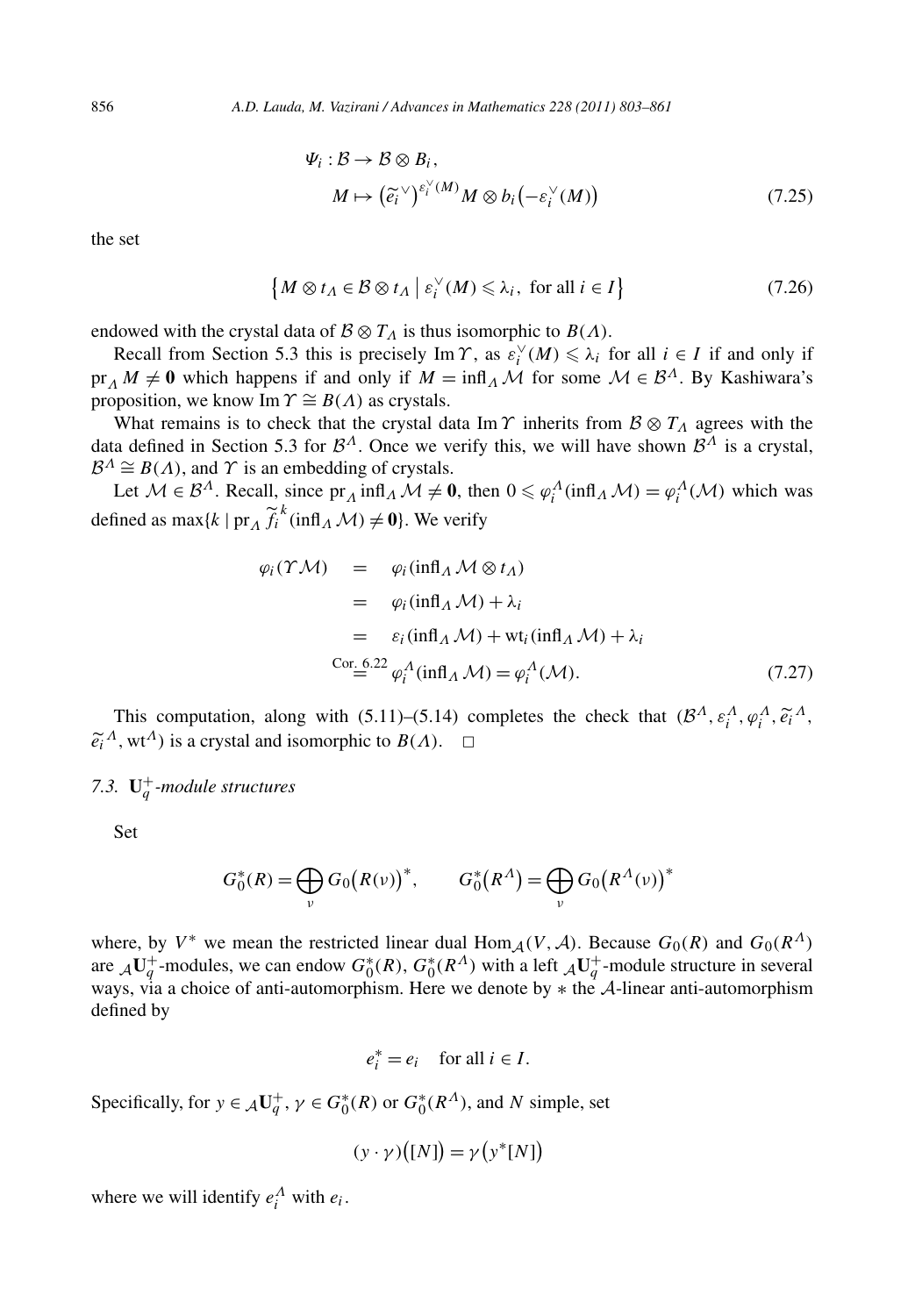$G_0(R(v))^*$  has basis given by  $\{\delta_M \mid M \in \mathcal{B}, \text{ wt}(M) = -v\}$  defined by

$$
\delta_M([N]) = \begin{cases} q^{-r}, & M \cong N\{r\}, \\ 0, & \text{otherwise}, \end{cases}
$$

where *N* ranges over simple  $R(v)$ -modules. We set wt $(\delta_M) = -wt(M)$ . Likewise  $G_0(R^{\Lambda}(v))^*$ has basis  $\{O_M | M \in \mathcal{B}^{\Lambda}, wt(M) = -\nu + \Lambda\}$  defined similarly. Note that if  $\delta_M$  has degree *d* then  $\delta_{M\{1\}} = q^{-1}\delta_M$  has degree  $d - 1$ . Recall  $1 \in \mathcal{B}$  denotes the trivial  $R(0)$ -module and we will also write  $1 \in B^{\Lambda}$  for the trivial  $R^{\Lambda}(0)$ -module.

# **Lemma 7.6.**

(i) 
$$
e_i^{(m)} \cdot \delta_{\mathbb{1}} = \delta_{L(i^m)} \in G_0(R(mi))^*
$$
;  $e_i^{(m)} \cdot \mathfrak{d}_{\mathbb{1}} = 0 \in G_0(R^{\Lambda}(mi))^* \subseteq G_0^*(R^{\Lambda})$  if  $m \ge \lambda_i + 1$ .  
\n(ii)  $G_0^*(R)$  is generated by  $\delta_{\mathbb{1}}$  as a  ${}_{\mathcal{A}}\mathbf{U}_q^+$ -module;  $G_0^*(R^{\Lambda})$  is generated by  $\mathfrak{d}_{\mathbb{1}}$  as a  ${}_{\mathcal{A}}\mathbf{U}_q^+$ -module.

**Proof.** The first part follows since  $e_i^{(m)} L(i^m) \cong \mathbb{1}$  and the only irreducible module *N* for which  $e_i^{(m)}N$  is a nonzero *R(0)*-module is  $N \cong L(i^m){r}$  for some  $r \in \mathbb{Z}$ . Recall  $pr_A L(i^m) = 0$  if and only if  $m \geq \lambda_i + 1$ .

For the second part, recall 1 co-generates  $G_0(R)$  (resp.  $G_0(R^{\Lambda})$ ) in the sense that for any irreducible *M*, there exist  $i_t \in I$  such that

$$
e_{i_k}^{(m_k)} \dots e_{i_2}^{(m_2)} e_{i_1}^{(m_1)} M \cong \mathfrak{a} \mathbb{1},
$$

 $e_{i_k}^{(m_k)} \dots e_{i_2}^{(m_2)} e_{i_1}^{(m_1)} M \cong \mathfrak{a} \mathbb{1},$ <br>where  $m_t = \varepsilon_{i_t} (e_{i_{t-1}}^{m_{t-1}} \dots \widetilde{e_{i_1}}^{m_1} M)$  and  $\mathfrak{a} \in \mathcal{A}$  (in fact  $\mathfrak{a} = q^r$  for some  $r \in \mathbb{Z}$ ). So certainly  $\delta_1$ generates  $G_0^*(R)$  (resp.  $\mathfrak{d}_1$  generates  $G_0(R^{\Lambda})$ ).

More specifically, an inductive argument relying on "triangularity" with respect to  $\varepsilon_i$  gives  $\delta_M \in {}_{\mathcal{A}}\mathbf{U}_q^+ \cdot \delta_{\mathbb{1}}$  and  $\mathfrak{d}_{\mathcal{M}} \in {}_{\mathcal{A}}\mathbf{U}_q^+ \cdot \mathfrak{d}_{\mathbb{1}}$ .  $\Box$ 

# **Lemma 7.7.**

(i) *The maps*

$$
{}_{\mathcal{A}}\mathbf{U}_q^+ \stackrel{F}{\rightarrow} G_0^*(R), \qquad {}_{\mathcal{A}}\mathbf{U}_q^+ \stackrel{\mathcal{F}}{\rightarrow} G_0^*(R^{\mathcal{A}}), \tag{7.28}
$$

$$
y \mapsto y \cdot \delta_{\mathbb{1}}, \qquad y \mapsto y \cdot \mathfrak{d}_{\mathbb{1}} \tag{7.29}
$$

*are* <sup>A</sup>**U**<sup>+</sup> *<sup>q</sup> -module homomorphisms.*

- (ii)  $F$  *and*  $\overline{F}$  *are surjective.*
- (iii) ker  $\mathcal{F} \ni e_i^{(\lambda_i+1)}$  *for all*  $i \in I$ .

**Proof.** To show  $F$ ,  $F$  are  $\mathcal{A} \mathbf{U}_q^+$ -maps, we need only to check the Serre relations (6.16) vanish on  $G_0^*(R)$ ,  $G_0^*(R^{\Lambda})$ . But as the corresponding operators are invariant under  $*$  and vanish on any [*N*], they certainly kill any  $\delta_M$ ,  $\mathfrak{d}_M$ .

Now *F* (resp. *F*) is clearly surjective as it contains the generator  $\delta_1$  (resp.  $\mathfrak{d}_1$ ) in its image. The third statement follows from part (i) of Lemma 7.6.  $\Box$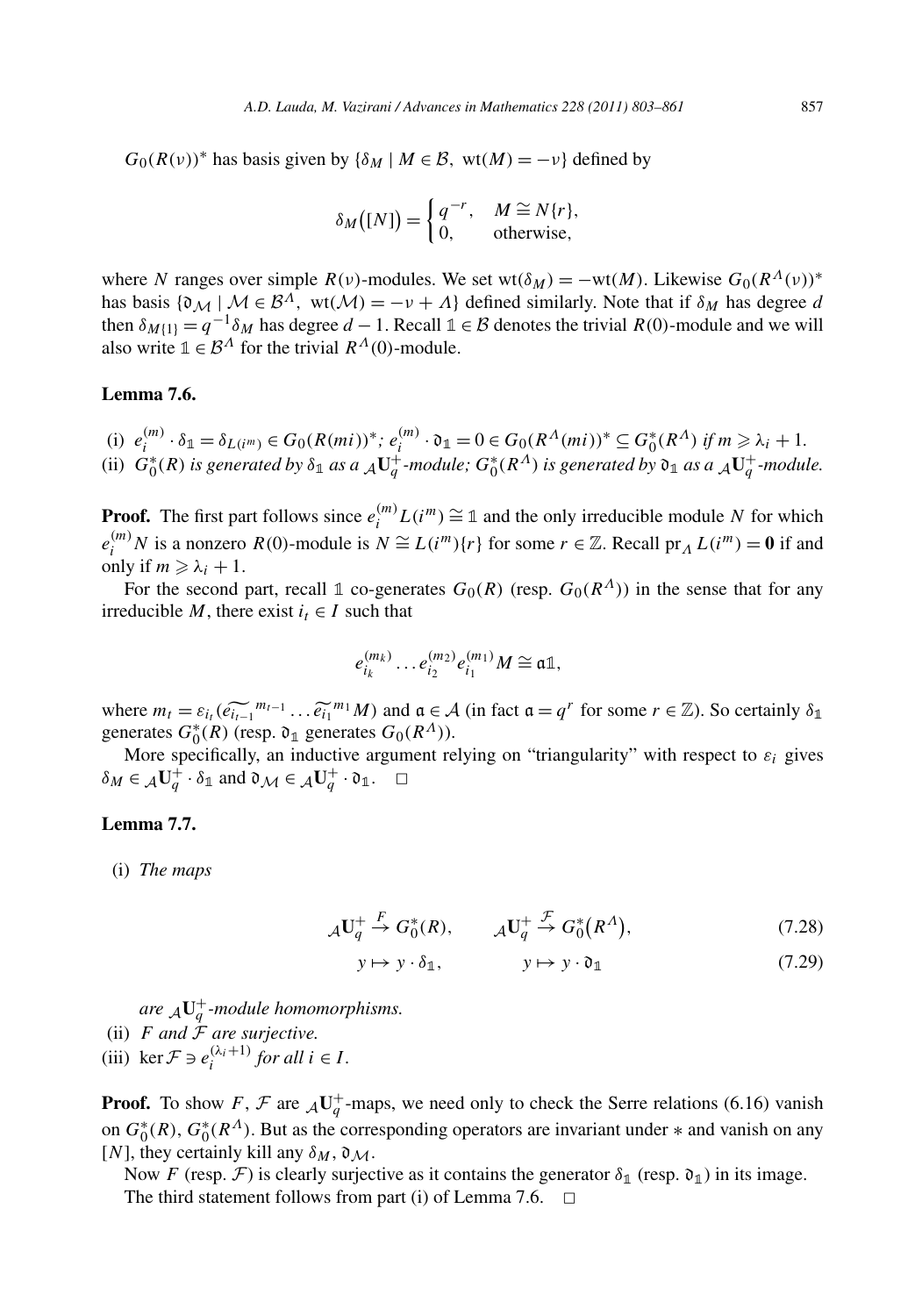If *V (Λ)* is the irreducible highest weight **U***<sup>q</sup> (*g*)*-module with highest weight *Λ* and highest weight vector  $v_A$  then its A-form, or integral form,  $_A V(A)$  is the  $U_A$ -submodule of  $V(A)$ generated by *v<sub>Λ</sub>*. In particular,  ${}_{\mathcal{A}}V(A) = {}_{\mathcal{A}}\mathbf{U}_q^- \cdot v_A$ . We let  $V(A)^*$  denote the graded dual of *V(A)*, whose elements are sums of  $\delta_v$ ,  $v \in V(\Lambda)$ . If  $v \in V(\Lambda)$  has weight  $\mu$  then  $\delta_v \in V(\Lambda)^*$ has weight  $-\mu$  and  $e_i v$ , if nonzero, has weight  $\mu + i$  in the notation of this paper. We set

$$
{}_{\mathcal{A}}V^*(\Lambda) = {}_{\mathcal{A}}\mathbf{U}_q^+ \cdot \delta_{v_{\Lambda}}
$$

endowed with the left  ${}_{\mathcal{A}}\mathbf{U}^+_q$ -module structure

$$
y \cdot \delta_v(w) = \delta_v(y^*w).
$$

Note that the  $-\mu$  weight space of the dual is the dual of the  $\mu$  weight space, and that both weight spaces are free A-modules of finite rank.

As a left  ${}_{\mathcal{A}}\mathbf{U}_{q}^{+}$ -module

$$
{}_{\mathcal{A}}V^*(\Lambda) \cong {}_{\mathcal{A}}\mathbf{U}_q^+ / \sum_{i \in I} {}_{\mathcal{A}}\mathbf{U}_q^+ \cdot e_i^{(\lambda_i+1)}.
$$
 (7.30)

We emphasize that parts 2 and 3 of the theorem below are new and settle part of the cyclotomic quotient conjecture in arbitrary type. While part 1 follows from [33, Theorem 8], here we have given a new proof of it modeled after the work of Grojnowski [17] using crystals to verify the rank of  $G_0(R(\nu))$ .

# **Theorem 7.8.** As  ${}_{\mathcal{A}}\mathbf{U}_q^+$  modules

1.  ${}_{\mathcal{A}}\mathbf{U}_{q}^{+} \cong G_{0}^{*}(R)$ *,* 2.  $A V^*(A) \cong G_0^*(R^A)$ , 3.  $\Delta V(A) \cong G_0(R^A)$ .

**Proof.** Note that both *F* and *F* are surjective and preserve weight in the sense that  $wt(e_i) = i$  in the notation of this paper. We know the dimension of the *ν*-weight space of  $\mathbf{U}_q^+$  is and preserve when of the  $\nu$ -when  $| = |\{ M \in \mathcal{B} | \}$ 

paper. We know the dimension of the *v*-weight space of **I**  
\n
$$
\left| \{ b \in B(\infty) \mid \text{wt}(b) = -v \} \right| = \left| \{ M \in \mathcal{B} \mid \text{wt}(M) = -v \} \right|
$$
\n
$$
= \text{rank}_{\mathcal{A}} G_0(R(v))
$$
\n
$$
= \text{rank}_{\mathcal{A}} G_0(R(v))^*.
$$

Because  $A$  is an integral domain, a surjection between two free  $A$ -modules of the same (finite) rank must be an injection. Hence *F* must also be injective and hence an isomorphism. cause A is an integral d<br>k must be an injection. I<br>Since the left ideal  $\sum$ 

 $\sum_{i \in I} A \mathbf{U}_q^+ \cdot e_i^{(\lambda_i+1)}$  is contained in the kernel of  $\mathcal{F}$  by part (iii) of surjection<br>  $A V^*(A) \rightarrow G_0^*(R^A)$ . Lemma 7.7,  $F$  induces a surjection

$$
{}_{\mathcal{A}}V^*(\Lambda)\twoheadrightarrow G^*_0(R^\Lambda).
$$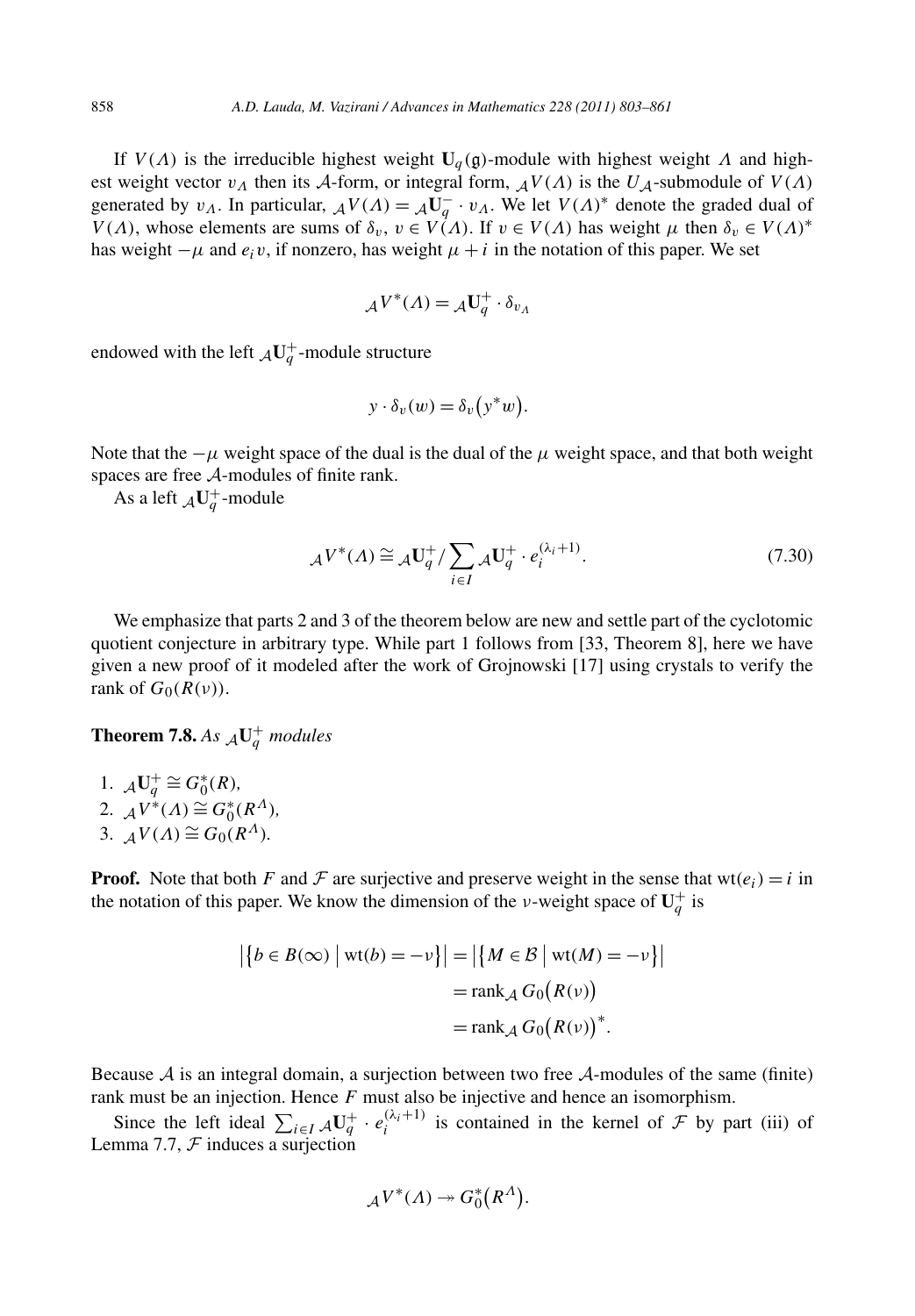The dimension of the  $-A + \nu$  weight space of  $V(A)^*$  is the same as eight space of  $V(\Lambda)^*$ 

limension of the 
$$
-A + v
$$
 weight space of  $V(A)^*$  is the same as

\n
$$
\dim V(A)_{A-v} = \left| \left\{ b \in B(A) \mid \text{wt}(b) = A - v \right\} \right| = \left| \left\{ \mathcal{M} \in \mathcal{B}^A \mid \text{wt}(\mathcal{M}) = A - v \right\} \right| \quad (7.31)
$$
\n
$$
= \text{rank}_{\mathcal{A}} G_0 \left( R^A(v) \right) = \text{rank}_{\mathcal{A}} G_0 \left( R^A(v) \right)^*, \tag{7.32}
$$

so as above,  $F$  must in fact be an isomorphism.

The third statement follows from dualizing with respect to the anti-automorphism  $\ast$ .  $\Box$ 

We note that [31] proves a stronger statement than part 1 of Theorem 7.8, namely that  $\Lambda$ **f** ≅ *K*<sub>0</sub>(*R*) as *A*-bialgebras. So in particular, as  ${}_{\mathcal{A}}\mathbf{U}_{q}^{+}$ -modules,  ${}_{\mathcal{A}}\mathbf{U}_{q}^{+} \cong K_{0}(R)$ . Using their result yields another proof that  ${}_{\mathcal{A}}\mathbf{U}_{q}^{+} \cong G_{0}(R)$  as  ${}_{\mathcal{A}}\mathbf{U}_{q}^{+}$ -modules.

#### **Acknowledgments**

We thank Ian Grojnowski for suggesting this project and for many helpful discussions. We also thank Mikhail Khovanov for helpful discussions and comments. The first author was partially supported by the NSF grants DMS-0739392 and DMS-0855713. The second author was partially supported by the NSA grant #H982300910076, and would like to acknowledge Columbia's RTG grant DMS-0739392 for supporting her visits to Columbia.

#### **References**

- [1] S. Ariki, On the decomposition numbers of the Hecke algebra of  $G(m, 1, n)$ , J. Math. Kyoto Univ. 36 (4) (1996) 789–808.
- [2] S. Ariki, Lectures on cyclotomic Hecke algebras, math.QA/9908005, 1999.
- [3] S. Ariki, Representations of Quantum Algebras and Combinatorics of Young Tableaux, Univ. Lecture Ser., vol. 26, Amer. Math. Soc., Providence, RI, 2002.
- [4] S. Ariki, Graded *q*-Schur algebras, arXiv:0903.3453v3 [math.RT], 2009.
- [5] S. Ariki, K. Koike, A Hecke algebra of  $(Z/rZ) \wr S_n$  and construction of its irreducible representations, Adv. Math. 106 (2) (1994) 216–243.
- [6] S. Ariki, A. Mathas, The number of simple modules of the Hecke algebras of type  $G(r, 1, n)$ , Math. Z. 233 (3) (2000) 601–623.
- [7] I.N. Bernstein, A.V. Zelevinsky, Induced representations of reductive *p*-adic groups. I, Ann. Sci. Éc. Norm. Super. (4) 10 (4) (1977) 441–472.
- [8] M. Broué, G. Malle, Zyklotomische Heckealgebren, Astérisque 212 (1993) 119–189, Représentations unipotentes génériques et blocs des groupes réductifs finis.
- [9] J. Brundan, A. Kleshchev, Blocks of cyclotomic Hecke algebras and Khovanov–Lauda algebras, Invent. Math. 178 (3) (2009) 451–484, arXiv:0808.2032.
- [10] J. Brundan, A. Kleshchev, Graded decomposition numbers for cyclotomic Hecke algebras, arXiv:0901.4450, 2009.
- [11] J. Brundan, A. Kleshchev, W. Wang, Graded Specht modules, arXiv:0901.0218, 2009.
- [12] J. Brundan, C. Stroppel, Highest weight categories arising from Khovanov's diagram algebra III: category O, arXiv:0812.1090, 2008.
- [13] I. Cherednik, A new interpretation of Gel'fand–Tzetlin bases, Duke Math. J. 54 (2) (1987) 563–577.
- [14] J. Chuang, R. Rouquier, Derived equivalences for symmetric groups and  $s12$ -categorification, Ann. of Math. 167 (2008) 245–298, math.RT/0407205.
- [15] N. Enomoto, M. Kashiwara, Symmetric crystals and affine Hecke algebras of type B, Proc. Japan Acad. Ser. A Math. Sci. 82 (8) (2006) 131–136, arXiv:math/0608079.
- [16] I. Grojnowski, Representations of affine Hecke algebras (and affine quantum *GLn*) at roots of unity, Int. Math. Res. Not. IMRN 5 (1994), 215 ff., approx. 3 pp. (electronic).
- [17] I. Grojnowski, Affine *slp* controls the representation theory of the symmetric group and related Hecke algebras, math.RT/9907129, 1999.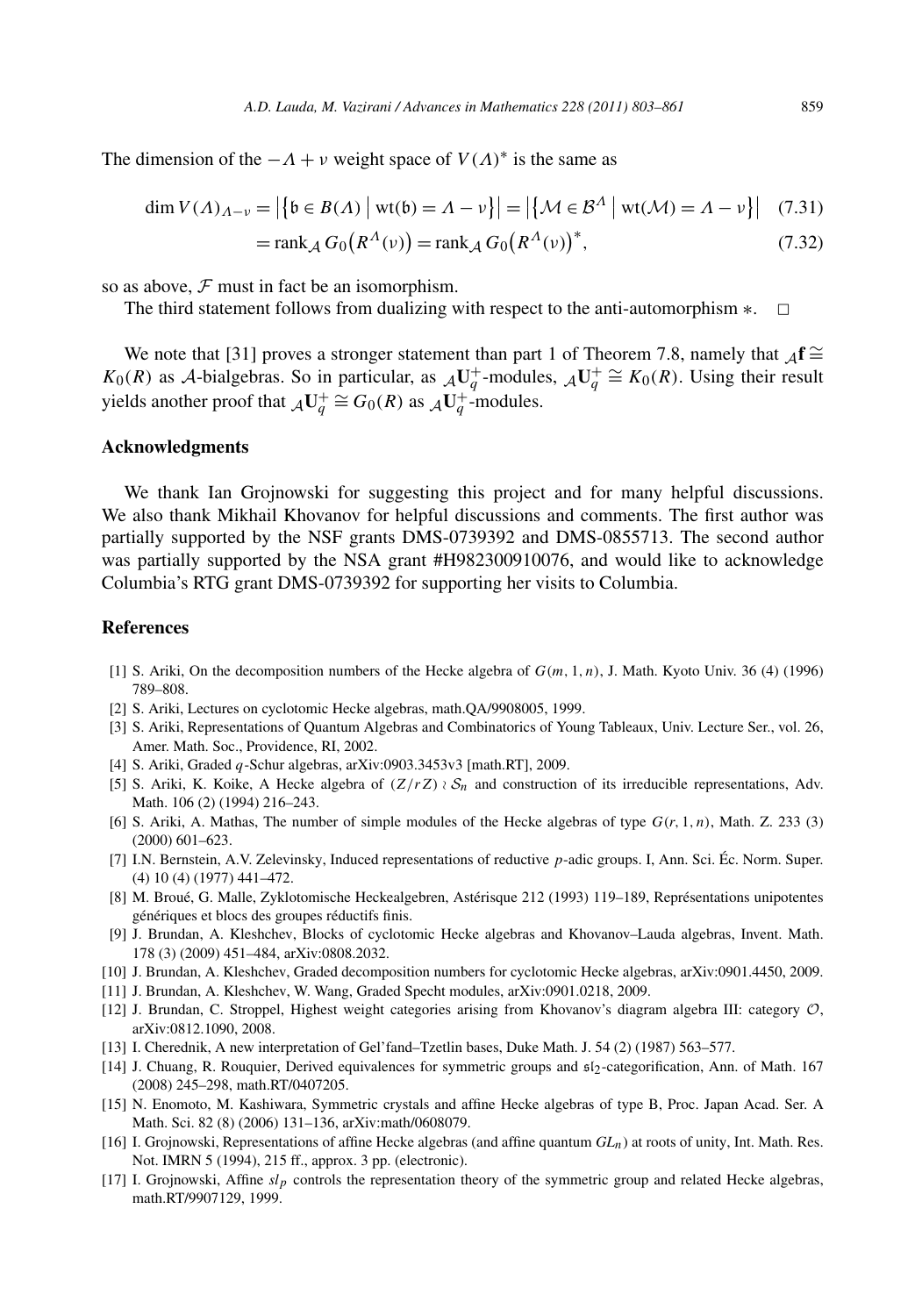- [18] I. Grojnowski, G. Lusztig, A comparison of bases of quantized enveloping algebras, in: Linear Algebraic Groups and Their Representations, Los Angeles, CA, 1992, in: Contemp. Math., vol. 153, 1993, pp. 11–19.
- [19] I. Grojnowski, M. Vazirani, Strong multiplicity one theorems for affine Hecke algebras of type A, Transform. Groups 6 (2) (2001) 143–155.
- [20] A. Hoffnung, A.D. Lauda, Nilpotency in type A cyclotomic quotients, J. Algebraic Combin. 32 (2010) 533–555, arXiv:0903.2992v3 [math.RT].
- [21] J. Hong, S.J. Kang, Introduction to Quantum Groups and Crystal Bases, Grad. Stud. Math., vol. 42, Amer. Math. Soc., Providence, RI, 2002.
- [22] J. Hu, A. Mathas, Graded cellular bases for the cyclotomic Khovanov–Lauda–Rouquier algebras of type A, arXiv: 0907.2985, 2009.
- [23] S.J. Kang, M. Kashiwara, Categorification of highest weight modules via Khovanov–Lauda–Rouquier algebras, arXiv:1102.4677, 2011.
- [24] M. Kashiwara, Bases cristallines, C. R. Acad. Sci. Paris Sér. I Math. 311 (6) (1990) 277–280.
- [25] M. Kashiwara, Crystalizing the *q*-analogue of universal enveloping algebras, Comm. Math. Phys. 133 (2) (1990) 249–260.
- [26] M. Kashiwara, On crystal bases of the *Q*-analogue of universal enveloping algebras, Duke Math. J. 63 (2) (1991) 465–516.
- [27] M. Kashiwara, Global crystal bases of quantum groups, Duke Math. J. 69 (2) (1993) 455–485.
- [28] M. Kashiwara, On crystal bases, in: Representations of Groups, Banff, AB, 1994, in: CMS Conf. Proc., vol. 16, Amer. Math. Soc., Providence, RI, 1995, pp. 155–197.
- [29] M. Kashiwara, V. Miemietz, Crystals and affine Hecke algebras of type *D*, Proc. Japan Acad. Ser. A Math. Sci. 83 (7) (2007) 135–139, arXiv:math/0703281.
- [30] M. Kashiwara, Y. Saito, Geometric construction of crystal bases, Duke Math. J. 89 (1) (1997) 9–36.
- [31] M. Khovanov, A. Lauda, A diagrammatic approach to categorification of quantum groups I, Represent. Theory 13 (2009) 309–347, arXiv:0803.4121v2 [math.QA].
- [32] M. Khovanov, A. Lauda, A diagrammatic approach to categorification of quantum groups III, Quantum Topol. 1 (2010) 1–92, arXiv:0807.3250v1 [math.QA].
- [33] M. Khovanov, A. Lauda, A diagrammatic approach to categorification of quantum groups II, Trans. Amer. Math. Soc. 363 (2011) 2685–2700, arXiv:0804.2080v1 [math.QA].
- [34] A. Kleshchev, Branching rules for modular representations of symmetric groups. II, J. Reine Angew. Math. 459 (1995) 163–212.
- [35] A. Kleshchev, Branching rules for modular representations of symmetric groups. III. Some corollaries and a problem of Mullineux, J. Lond. Math. Soc. (2) 54 (1) (1996) 25–38.
- [36] A. Kleshchev, On decomposition numbers and branching coefficients for symmetric and special linear groups, Proc. Lond. Math. Soc. (3) 75 (3) (1997) 497–558.
- [37] A. Kleshchev, Linear and Projective Representations of Symmetric Groups, Cambridge Tracts in Math., vol. 163, Cambridge Univ. Press, 2005.
- [38] A. Kleshchev, A. Ram, Representations of Khovanov–Lauda–Rouquier algebras and combinatorics of Lyndon words, arXiv:0909.1984, 2009.
- [39] A. Kleshchev, A. Ram, Homogeneous representations of Khovanov–Lauda algebras, J. Eur. Math. Soc. (JEMS) 12 (5) (2010) 1293–1306, arXiv:0809.0557.
- [40] A. Lascoux, B. Leclerc, J.-Y. Thibon, Hecke algebras at roots of unity and crystal bases of quantum affine algebras, Comm. Math. Phys. 181 (1) (1996) 205–263.
- [41] A.D. Lauda, A categorification of quantum sl(2), Adv. Math. 225 (2008) 3327–3424, arXiv:0803.3652v3 [math.QA].
- [42] B. Leclerc, Dual canonical bases, quantum shuffles and *q*-characters, Math. Z. 246 (4) (2004) 691–732.
- [43] G. Lusztig, Canonical bases arising from quantized enveloping algebras, J. Amer. Math. Soc. 3 (2) (1990) 447–498.
- [44] G. Lusztig, Canonical bases arising from quantized enveloping algebras. II, in: Common Trends in Mathematics and Quantum Field Theories, 1990, Kyoto, 1990, Progr. Theoret. Phys. Suppl. 102 (1991) 175–201.
- [45] G. Lusztig, Quivers perverse sheaves, and quantized enveloping algebras, J. Amer. Math. Soc. 4 (2) (1991) 365–421.
- [46] G. Lusztig, Introduction to Quantum Groups, Progr. Math., vol. 110, Birkhäuser Boston Inc., Boston, MA, 1993.
- [47] G. Lusztig, Canonical bases and Hall algebras, in: Representation Theories and Algebraic Geometry, Montreal, PQ, 1997, in: NATO Adv. Sci. Inst. Ser. C Math. Phys. Sci., vol. 514, Kluwer Acad. Publ., Dordrecht, 1998, pp. 365–399.
- [48] A. Mathas, Iwahori–Hecke Algebras and Schur Algebras of the Symmetric Group, Univ. Lecture Ser., vol. 15, Amer. Math. Soc., Providence, RI, 1999.
- [49] K. Misra, T. Miwa, Crystal base for the basic representation of  $U_q(\mathfrak{sl}(n))$ , Comm. Math. Phys. 134 (1) (1990) 79–88.